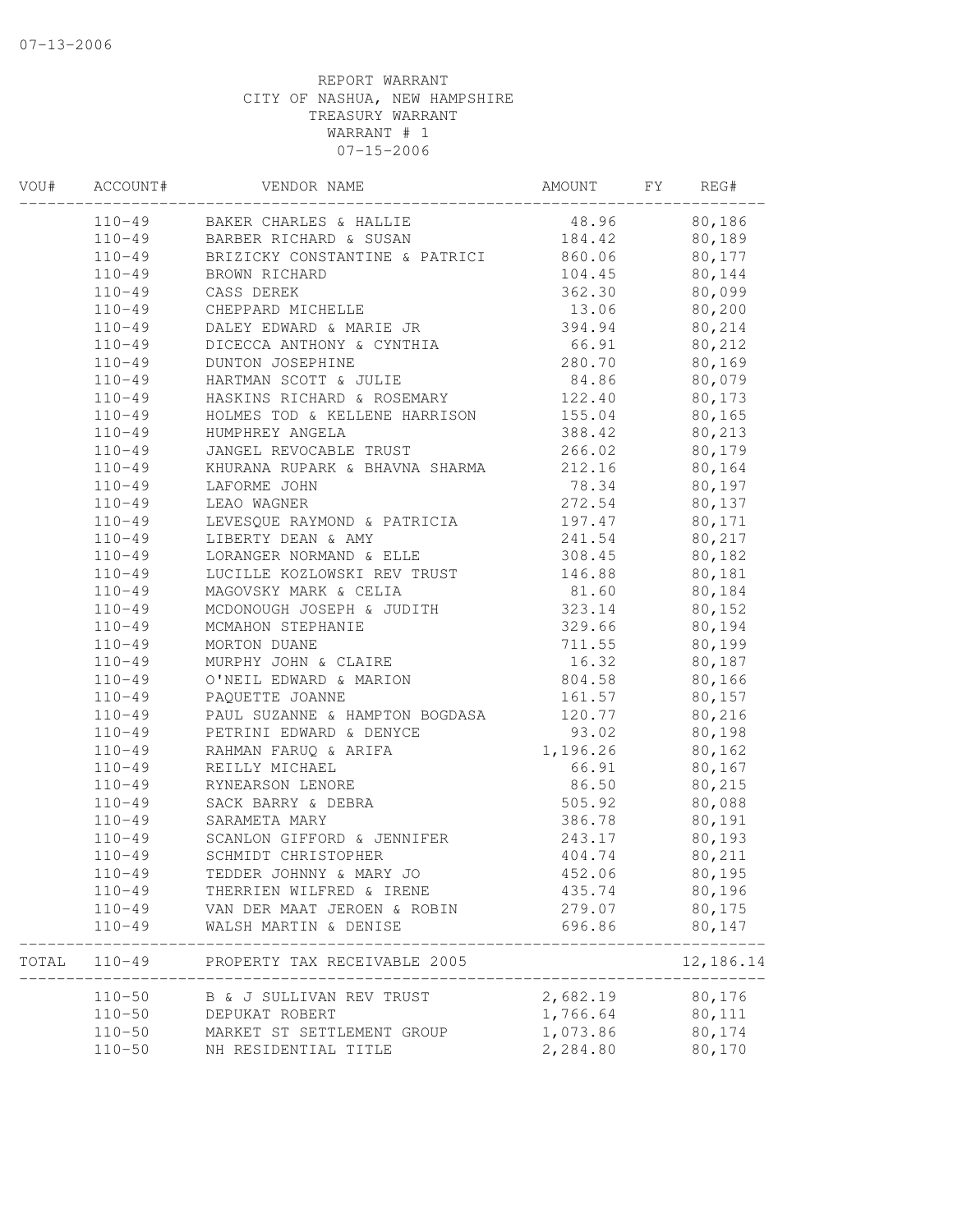| VOU#  | ACCOUNT#                                                 | VENDOR NAME                                                                                 | AMOUNT                                           | FΥ | REG#                                           |
|-------|----------------------------------------------------------|---------------------------------------------------------------------------------------------|--------------------------------------------------|----|------------------------------------------------|
|       | $110 - 50$<br>$110 - 50$<br>$110 - 50$                   | PITARYS HOMES INC<br>SANTOS MARTHA & JOHN DAVID<br>WOOD KEITH & SHANNON ABELE               | 383.52<br>2,871.51<br>1,953.51                   |    | 80,168<br>80,178<br>80,180                     |
| TOTAL | $110 - 50$                                               | PROPERTY TAX RECEIVABLE 2006                                                                |                                                  |    | 13,016.03                                      |
|       | $151 - 23$                                               | KEYSPAN ENERGY DELIVERY                                                                     | 16.65                                            |    | 80,586                                         |
| TOTAL | $151 - 23$                                               | A/R-VERMONT TRANSIT UTILITIES                                                               |                                                  |    | 16.65                                          |
|       | $170 - 00$                                               | POSTMASTER                                                                                  | 585.00                                           |    | 80,517                                         |
| TOTAL | $170 - 00$                                               | INVENTORY OF SUPPLIES                                                                       |                                                  |    | 585.00                                         |
|       | $214 - A$                                                | PICKERING DONNA                                                                             | 100.00                                           |    | 80,148                                         |
| TOTAL | $214 - A$                                                | BLUE CROSS HMO-SCHOOL                                                                       |                                                  |    | 100.00                                         |
|       | $214 - BD$                                               | FEDERAL RESERVE BANK OF CLEVEL                                                              | 600.00                                           |    | 80,548                                         |
| TOTAL | $214 - BD$                                               | BONDS DEDUCTION                                                                             |                                                  |    | 600.00                                         |
|       | $214-DC$<br>$214-DC$<br>$214-DC$<br>$214-DC$<br>$214-DC$ | DELANEY AMANDA<br>GAGNON PATRICIA<br>PARADIS KELLEY I<br>PERAULT DAVID<br>STANIUM MICHAEL A | 192.31<br>1,400.00<br>192.31<br>192.32<br>250.00 |    | 79,908<br>79,908<br>79,908<br>79,908<br>79,908 |
| TOTAL | $214-DC$                                                 | DEPENDENT CARE DEDUCTION                                                                    |                                                  |    | 2,226.94                                       |
|       | 214-HJ                                                   | GALIPEAU SHEILA                                                                             | 406.12                                           |    | 80,025                                         |
| TOTAL | $214-HJ$                                                 | BC/BS J PLAN DED-CITY                                                                       |                                                  |    | 406.12                                         |
|       | $214 - SL$                                               | SUN LIFE ASSURANCE COMPANY OF                                                               | 3,627.69                                         |    | 80,548                                         |
|       |                                                          | TOTAL 214-SL BPW GROUP INS-SUN LIFE                                                         |                                                  |    | 3,627.69                                       |
|       |                                                          | 186, 27 214-V UNUM LIFE INSURANCE<br>186, 27 214-V VISION SERVICE PLAN - NH                 | 1,408.82 80,518<br>45.12                         |    | 80,519                                         |
|       |                                                          | TOTAL 214-V VISION CARE DEDUCTION                                                           |                                                  |    | ____________<br>1,453.94                       |
|       |                                                          | 186,27 286-02 BHATT SUNIL                                                                   |                                                  |    | 95.00 06 80,473                                |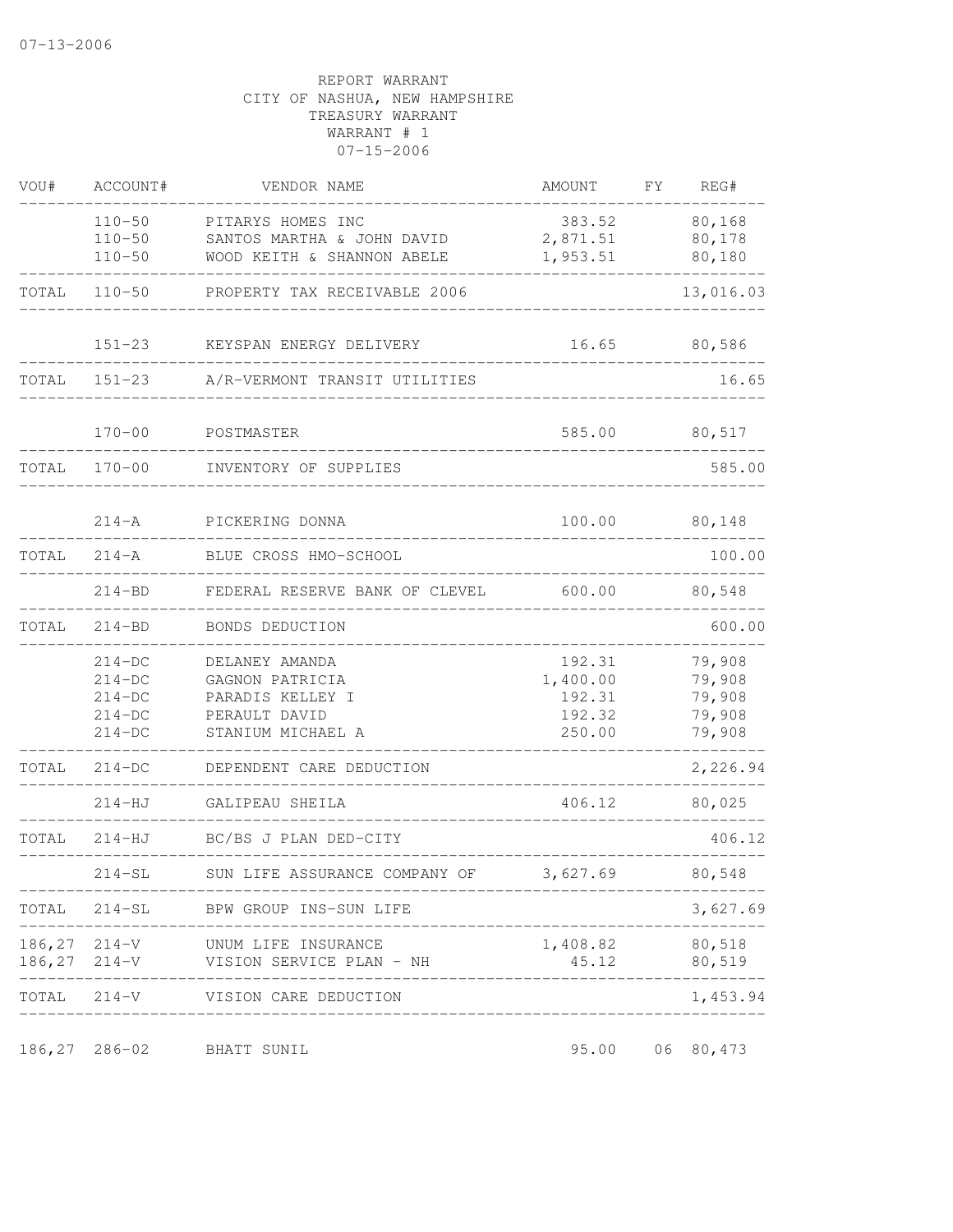| VOU#  | ACCOUNT#   | VENDOR NAME                    | AMOUNT FY |        | REG#   |
|-------|------------|--------------------------------|-----------|--------|--------|
| TOTAL | $286 - 02$ | SCHL-SECONDARY SUMMER SCL FY07 |           |        | 95.00  |
|       | $288 - 00$ | CITIZENS BANK                  | 569.80    | $06-1$ |        |
| TOTAL | $288 - 00$ | SCHOOL SUSPENSE ACCOUNT        |           |        | 569.80 |
|       |            |                                |           |        |        |

07-13-2006

|           | VOU# ACCOUNT# | VENDOR NAME                        | AMOUNT FY        | REG#   |
|-----------|---------------|------------------------------------|------------------|--------|
|           |               | 186, 277 3047-91040 PLACE PATRICIA | 257.23 06 80,336 |        |
| TOTAL 304 |               | ALTERNATIVE SCHOOL                 |                  | 257.23 |

| $308 - 05$ | PUBLIC SERVICE OF NH                    | 7.36       | 06 | 80,623         |
|------------|-----------------------------------------|------------|----|----------------|
|            | 308-83010 ANTHEM BLUE CROSS BLUE SHIELD | 42,475.08  | 06 | 3              |
| 308-83010  | ANTHEM BLUE CROSS BLUE SHIELD           | 78,745.42  | 06 | $\overline{9}$ |
| 308-83011  | ANTHEM BLUE CROSS BLUE<br>SHIELD        | 4,666.53   | 06 | 3              |
| 308-83011  | ANTHEM BLUE CROSS BLUE<br>SHIELD        | 4,257.30   | 06 | $\mathcal{G}$  |
| 308-83012  | ANTHEM BLUE<br>CROSS BLUE<br>SHIELD     | 220,952.48 | 06 | $\mathfrak{Z}$ |
| 308-83012  | ANTHEM BLUE CROSS BLUE SHIELD           | 153,781.39 | 06 | $\mathcal{G}$  |
| 308-83013  | ANTHEM BLUE CROSS BLUE<br>SHIELD        | 178,995.14 | 06 | 3              |
| 308-83013  | ANTHEM BLUE CROSS BLUE<br>SHIELD        | 107,442.59 | 06 | $\mathcal{G}$  |
| 308-83016  | HARVARD PILGRIM HEALTH CARE             | 61,710.72  | 06 | $\overline{4}$ |
| 308-83016  | HARVARD PILGRIM HEALTH CARE             | 11,560.74  | 06 | 11             |
| 308-83017  | HARVARD PILGRIM HEALTH CARE             | 47,785.53  | 06 | $\overline{4}$ |
| 308-83017  | HARVARD PILGRIM HEALTH CARE             | 10,399.95  | 06 | 11             |
| 308-83018  | ANTHEM BLUE CROSS BLUE SHIELD           | 108,288.30 | 06 | 3              |
| 308-83018  | ANTHEM BLUE CROSS BLUE SHIELD           | 22, 912.90 | 06 | $\mathcal{G}$  |
| 308-83019  | ANTHEM BLUE CROSS BLUE SHIELD           | 54,966.36  | 06 | $\mathfrak{Z}$ |
| 308-83019  | ANTHEM BLUE CROSS BLUE SHIELD           | 39,830.98  | 06 | $\mathcal{G}$  |
| 308-83025  | JOHN R SHARRY INC                       | 4,500.00   | 06 | 80,046         |
| 308-83041  | DEVINE MILLIMET & BRANCH PA<br>W        | 8,936.54   | 06 | 80,227         |
| 308-83052  | MS DONAHUE TAMMIE                       | 7,950.00   | 06 | 80,548         |
| 308-83052  | SULLIVAN & GREGG                        | 2,000.00   | 06 | 80,548         |
| 308-83053  | ASSOCIATED RADIOLOGISTS PA<br>W/        | 191.00     | 06 | 80,223         |
| 308-83053  | DARTMOUTH-HITCHCOCK CLINIC              | 1,620.00   | 06 | 80,272         |
| 308-83053  | NASHUA ANESTHESIA PARTNERS<br>W         | 715.00     | 06 | 80,272         |
| 308-83053  | SO NH REGIONAL MEDICAL CENTER           | 1,837.62   | 06 | 80,223         |
| 308-83053  | SO NH REGIONAL MEDICAL CENTER           | 1,249.54   | 06 | 80,224         |
| 308-83053  | WOLF RALPH R<br>MD<br>W/C               | 186.00     | 06 | 80,223         |
| 308-83054  | CONCORD HOSPITAL<br>W/C                 | 161.13     | 06 | 80,240         |
| 308-83054  | CPTE-NASHUA<br>W/C                      | 1,165.40   | 06 | 79,852         |
| 308-83054  | DARTMOUTH HITCHCOCK CLINIC              | 40.00      | 06 | 80,240         |
| 308-83054  | XRAY PROFESSIONAL ASSOCIATION           | 26.00      | 06 | 80,012         |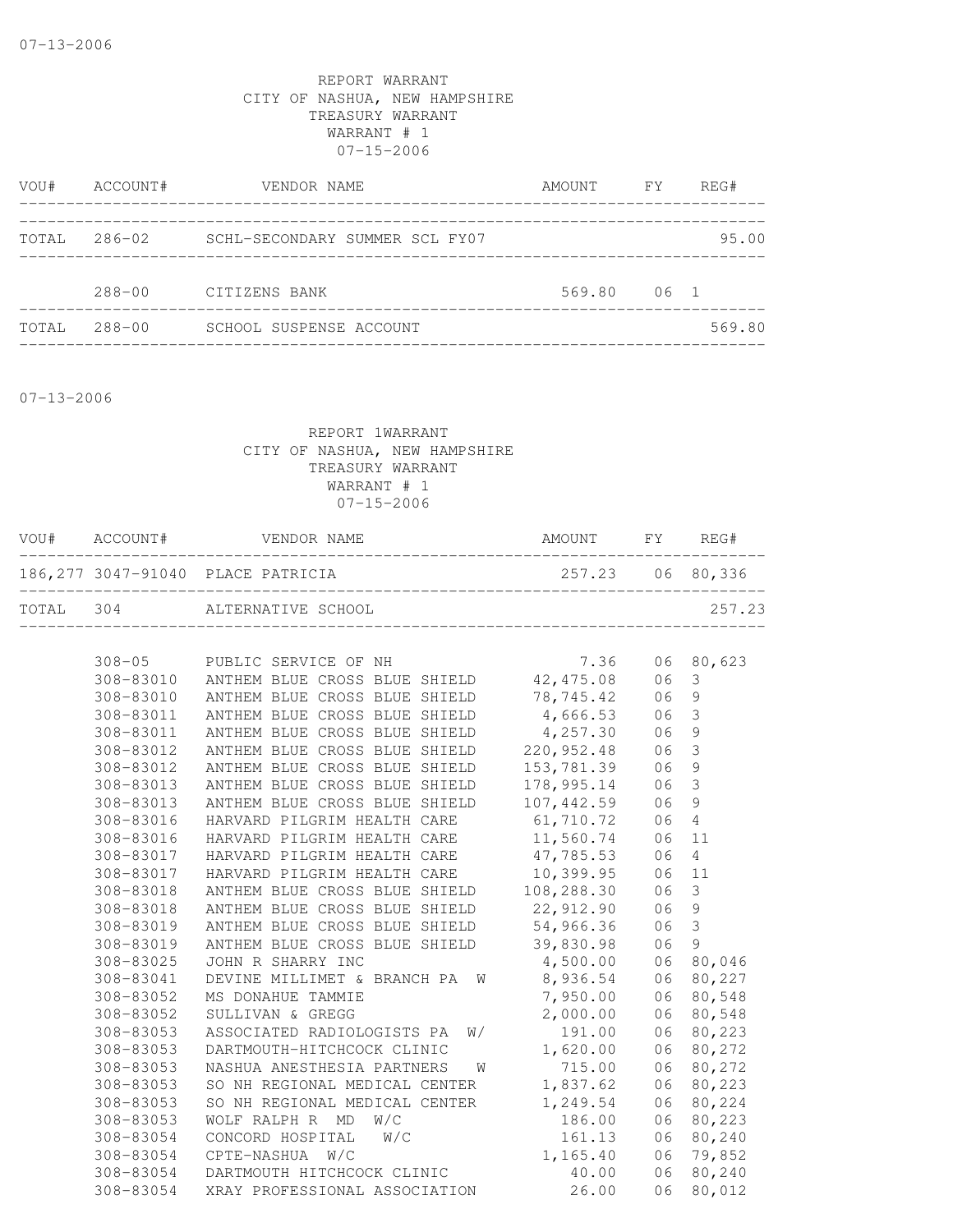| 308-83055 | DEVINE MILLIMET & BRANCH PA<br>W    | 340.44   | 06 | 80,227 |
|-----------|-------------------------------------|----------|----|--------|
| 308-83055 | DOWNEAST INVESTIGATIONS INC         | 1,133.50 | 06 | 80,276 |
| 308-83056 | NEXTEL COMMUNICATIONS               | 35.37    | 06 | 80,578 |
| 308-83057 | CITIZENS BANK                       | 961.35   | 06 | -1     |
| 308-83057 | DEVINE MILLIMET                     | 170.00   | 06 | 80,608 |
| 308-83057 | DEVINE MILLIMET<br>BRANCH<br>ିଧ     | 1,426.90 | 06 | 80,038 |
| 308-83064 | DEVINE MILLIMET<br>& BRANCH PA<br>W | 2,903.11 | 06 | 80,227 |
| 308-83064 | DOWNTOWN LINCOLN MERCURY INC        | 6,606.04 | 06 | 80,267 |
| 308-83064 | GRANITE STATE GLASS                 | 177.00   | 06 | 80,298 |
| 308-83064 | HANOVER INSURANCE COMPANY           | 265.26   | 06 | 80,601 |
| 308-83064 | PASTORINI DAVID                     | 1,000.00 | 06 | 80,151 |
| 308-83064 | PROGRESSIVE DIRECT INSURANCE C      | 1,945.92 | 06 | 80,606 |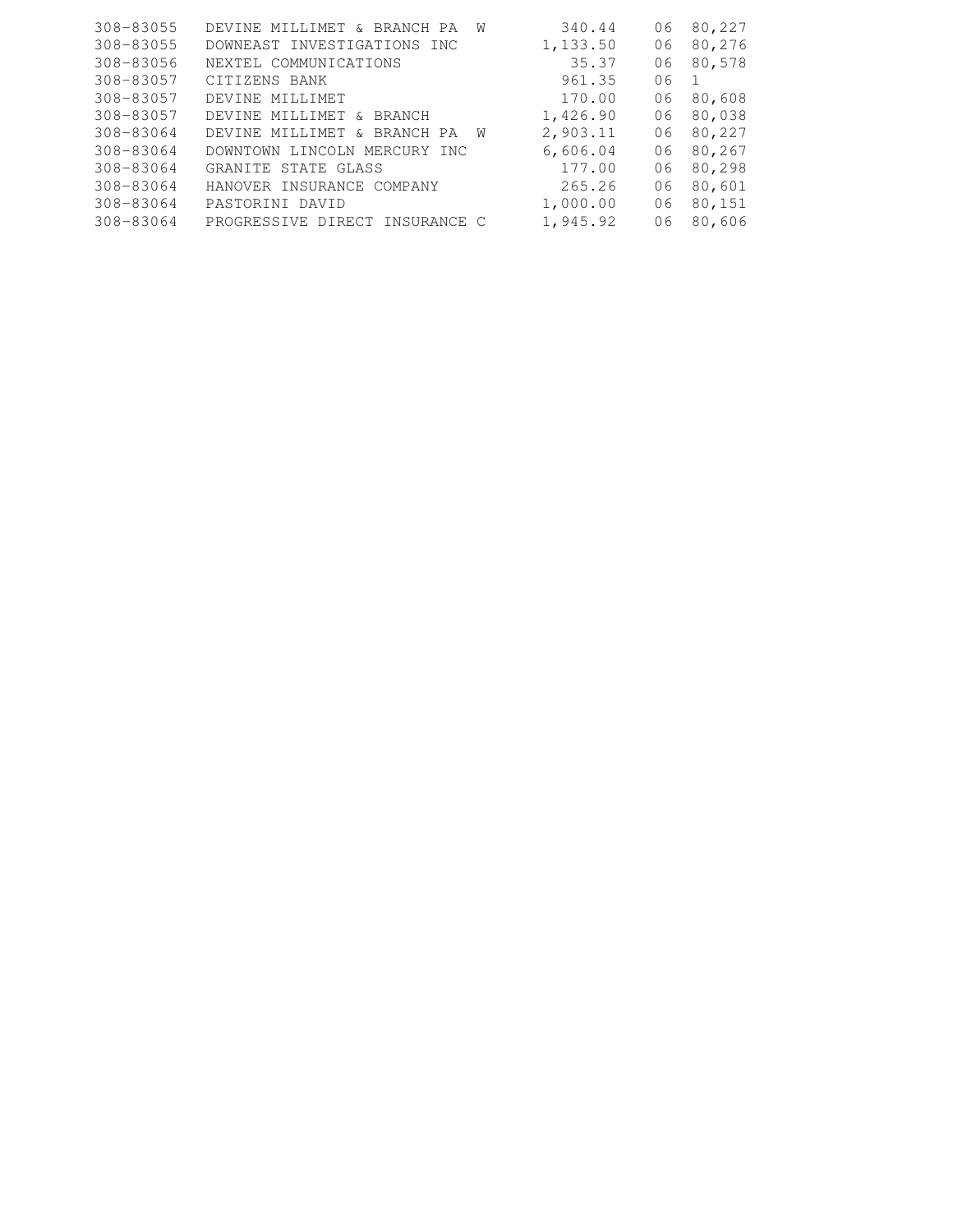| VOU#      | ACCOUNT#            | VENDOR NAME                                     | AMOUNT          | FY | REG#                |
|-----------|---------------------|-------------------------------------------------|-----------------|----|---------------------|
|           | 308-83064           | PSNH                                            | 190.12          | 06 | 80,637              |
|           | 308-83064           | RICK LABRIE APPRAISALS                          | 90.00           | 06 | 79,955              |
|           | 308-83064           | SANTOS ANA & GELSON &                           | 68,000.00       | 06 | 80,548              |
|           | 308-83070           | TREASURER STATE OF NH<br>W/C                    | 300.00          | 06 | 80,628              |
|           |                     | 308-83075 DEVINE MILLIMET & BRANCH PA           | 3,090.11<br>W   | 06 | 80,227              |
|           |                     | 308-83084 DEVINE MILLIMET & BRANCH PA W         | 315.04          | 06 | 80,227              |
| TOTAL 308 |                     | SRF - INSURANCE                                 |                 |    | 1,268,307.16        |
|           |                     |                                                 |                 |    |                     |
|           | 186,279 3086-49050  | 186,278 3086-49050 AHA! PROCESS, INC            | 460.00          | 06 | 80,431<br>06 80,647 |
|           | 186,280 3086-83004  | AMAZON CREDIT PLAN                              | 111.60<br>16.29 |    |                     |
|           | 186, 281 3086-83102 | VISION SERVICE PLAN - NH<br>UNUM LIFE INSURANCE | 34.38           |    | 80,521<br>80,520    |
|           | 3086-91040          | CITIZENS BANK                                   | 346.63          | 06 | 1                   |
|           |                     | 186,282 3086-91040 COTE RICHARD                 | 104.98          | 06 | 80,324              |
| TOTAL 308 |                     | JAVITS GRANT PROGRAM                            |                 |    | 1,073.88            |
|           |                     |                                                 |                 |    |                     |
|           | 186,283 3097-41015  | RALPH PAULE                                     | 7.99            | 06 | 80,321              |
|           | 186, 284 3097-49075 | <b>GUSTIN KAREN</b>                             | 4.00            | 06 | 80,404              |
|           | 186, 285 3097-49085 | BOSTONBEAN COFFEE COMPANY                       | 82.25           | 06 | 80,401              |
|           | 186,286 3097-49085  | COCA COLA                                       | 87.50           | 06 | 80,355              |
|           | 186, 287 3097-49085 | DOUBLE N INC                                    | 1,910.25        | 06 | 80,378              |
|           | 186,288 3097-49085  | FANTINI BAKING CO., INC.                        | 60.16           | 06 | 80,441              |
|           | 186,289 3097-49085  | GARELICK FARMS-LYNN                             | 7,680.93        | 06 | 80,220              |
|           | 186,290 3097-49085  | M SAUNDERS INC                                  | 49.32           | 06 | 80,412              |
|           | 186, 291 3097-63085 | EQUIPMENT ENVIRONMENTS INC                      | 17,485.00       | 06 | 80,505              |
|           | 186,292 3097-64330  | NORTHEAST FOOD SVC EQUIPMENT &                  | 17,990.00       | 06 | 79,851              |
|           | 186, 292 3097-64335 | NORTHEAST FOOD SVC EQUIPMENT &                  | 2,328.00        | 06 | 79,851              |
|           | 186, 293 3097-74092 | AFFILIATED HVAC SERVICES LLC                    | 114.00          | 06 | 80,384              |
|           | 186,294 3097-83004  | VISION SERVICE PLAN - NH                        | 130.32          |    | 80,523              |
|           | 186, 295 3097-83102 | UNUM LIFE INSURANCE                             | 111.54          |    | 80,522              |
|           | 186,296 3097-91005  | FLYNN NANCY                                     | 28.37           | 06 | 79,808              |
|           | 186, 297 3097-91005 | GILBERT DIANA T                                 | 28.48           | 06 | 80,424              |
|           | 186,298 3097-91005  | <b>GUSTIN KAREN</b>                             | 22.29           | 06 | 80,404              |
|           | 186,299 3097-91005  | KIMBELL JEANETTE                                | 98.68           |    | 06 80,362           |
|           | 186,300 3097-91005  | LAWLESS KARYN                                   | 306.06          | 06 | 80,334              |
|           | 186,301 3097-91005  | RALPH PAULE                                     | 43.61           | 06 | 80,321              |
|           | 186,302 3097-91005  | SLOSEK ODETTE                                   | 94.34           | 06 | 80,344              |
|           | 186,303 3097-94005  | ANDERSON JOCELYNE                               | 85.00           | 06 | 80,464              |
|           | 186,304 3097-94005  | AXNE EVA                                        | 85.00           | 06 | 80,389              |
|           | 186,305 3097-94005  | DIRUBBO KARON                                   | 85.00           | 06 | 80,411              |
|           | 186,306 3097-94005  | DONNELLY CHERYL                                 | 85.00           | 06 | 80,449              |
|           | 186,307 3097-94005  | GRANT LINDA                                     | 105.00          | 06 | 80,463              |
|           | 186,308 3097-94005  | SANDERS LINDA                                   | 105.00          | 06 | 80,461              |
|           | 186,309 3097-94005  | SOUKARAS CATHERINE                              | 105.00          | 06 | 80,462              |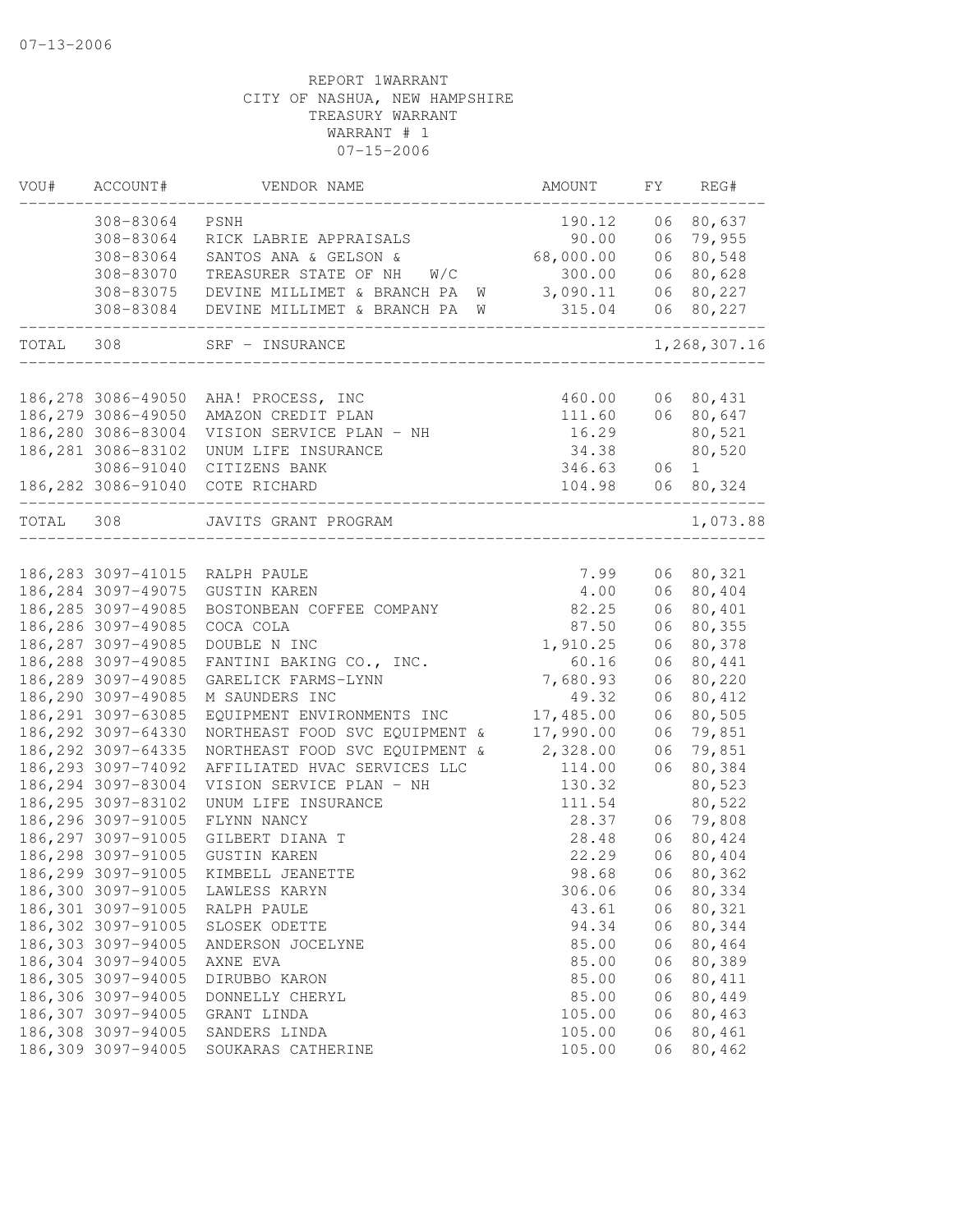|           | VOU# ACCOUNT#                                                                                                                                                  | VENDOR NAME                                                                                                                                                                       | AMOUNT FY REG#                                                                                               |                            |                                                                                                |
|-----------|----------------------------------------------------------------------------------------------------------------------------------------------------------------|-----------------------------------------------------------------------------------------------------------------------------------------------------------------------------------|--------------------------------------------------------------------------------------------------------------|----------------------------|------------------------------------------------------------------------------------------------|
|           |                                                                                                                                                                | TOTAL 309 SRF - FOOD SERVICES                                                                                                                                                     |                                                                                                              |                            | 49,318.09                                                                                      |
|           |                                                                                                                                                                | 186,310 3118-49050 CARTRIDGE WORLD<br>______________________________                                                                                                              |                                                                                                              |                            | 160.00 06 80,445                                                                               |
|           |                                                                                                                                                                | TOTAL 311 SUMMER SCHOOL                                                                                                                                                           |                                                                                                              |                            | 160.00                                                                                         |
|           | $312 - 705$<br>$312 - 705$<br>$312 - 705$<br>$312 - 705$<br>$312 - 705$<br>$312 - 705$                                                                         | 312-705 CLARK EDWARD K<br>D & R TOWING INC<br>DECELLES AUTO CLINIC INC<br>HULEN LAURA<br>POIRIER MICHAEL R<br>RASHKIN ELKE S<br>ROBBINS PETER J                                   | 20.00<br>170.00<br>95.00<br>55.00<br>10.00<br>25.00<br>10.00                                                 | 06<br>06<br>06<br>06<br>06 | 06 80, 111<br>80,485<br>80,262<br>80,111<br>80,111<br>80,111<br>06 80,111                      |
|           | $312 - 705$                                                                                                                                                    | SNYDER TONYA L<br>312-705 WALSH THOMAS                                                                                                                                            | 40.00<br>210.00                                                                                              |                            | 80,111<br>06 80, 111                                                                           |
| TOTAL 312 |                                                                                                                                                                | SRF - FINANCIAL SERVICES                                                                                                                                                          | ____________________________                                                                                 |                            | 635.00                                                                                         |
|           | 186,312 3247-59130<br>186, 313 3247-59130<br>186, 314 3247-59130<br>186, 315 3247-59130<br>186,316 3247-59130<br>186,317 3247-59130<br>_______________________ | 186,311 3247-49075 NIXON CO INC<br>BELLIVEAU SR DANIEL<br>186,313 3247-59130 EVANS RICHARD<br>EVANS RICHARD<br>O'CONNOLL BOB<br>PERRONI VINCENT<br>SHERWOOD JOSEPH<br>TREAT BRUCE | 752.50<br>72.00<br>144.00<br>124.00<br>144.00<br>124.00<br>72.00<br>124.00<br>______________________________ |                            | 06 80,062<br>06 79,827<br>80,453<br>06 80,453<br>06 79,935<br>79,832<br>06 80,479<br>06 80,450 |
|           |                                                                                                                                                                | TOTAL 324 ATHLETICS REVENUE FUND                                                                                                                                                  |                                                                                                              |                            | 1,556.50                                                                                       |
|           | 331-01313<br>331-01420<br>331-01500<br>331-309<br>331-59100 ACCURINT                                                                                           | SALUTE PRODUCTS INC<br>CASH<br>LAW REALTY CO INC<br>331-01500 RAPID REAL ESTATE LLC<br>VERIZON<br>331-78007 TOWERS MOTOR PARTS CORP<br>331-94005 CITIZENS BANK                    | $827.03$<br>9,500.00<br>1,400.00<br>400.00<br>319.84<br>17.25<br>5.29<br>427.68                              | 06<br>06                   | 06 80,158<br>06 80,548<br>80,600<br>80,600<br>06 80,524<br>06 80,149<br>80,260<br>$\mathbf{1}$ |
| TOTAL     | 331                                                                                                                                                            | SRF - POLICE DEPARTMENT                                                                                                                                                           |                                                                                                              |                            | 12,897.09                                                                                      |
|           | 332-49050 IDEA BANK<br>332-59100                                                                                                                               | THE YOUTH COUNCIL                                                                                                                                                                 | 1,472.50<br>558.75                                                                                           | 06                         | 06 79,819<br>79,831                                                                            |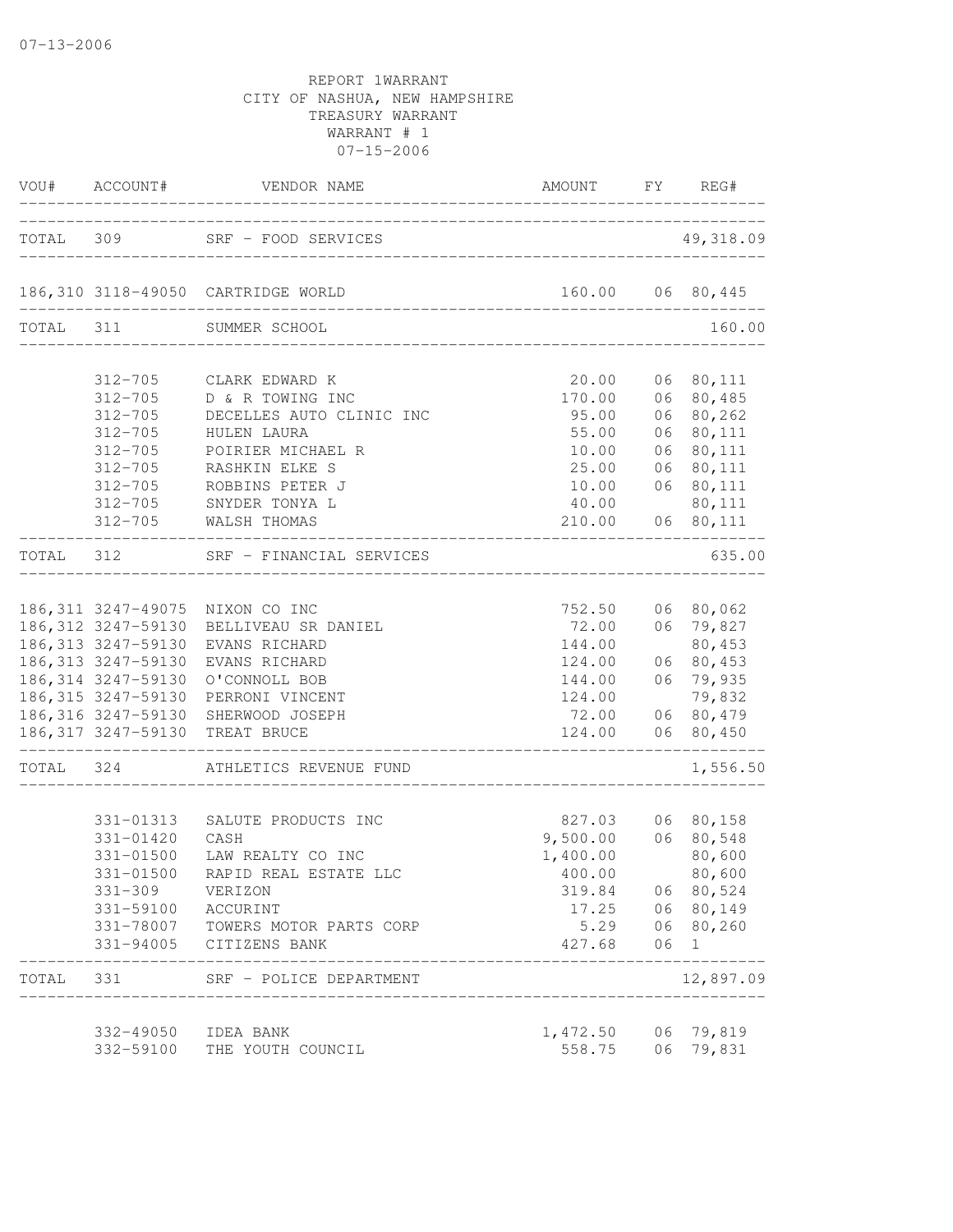| VOU#      | ACCOUNT#                      | VENDOR NAME                                                     | AMOUNT FY REG#                                 |          |                  |
|-----------|-------------------------------|-----------------------------------------------------------------|------------------------------------------------|----------|------------------|
|           |                               | 332-64094 BOUND TREE MEDICAL LLC                                | 1,819.60 06 79,815                             |          |                  |
|           |                               | 332-64192 NEW ENGLAND EQUIPMENT RENTALS 13,586.00 06 80,054     |                                                |          |                  |
|           | 332-94025                     | MALLORY CO                                                      | 2,771.88 06 80,209                             |          |                  |
|           |                               | TOTAL 332 SRF - FIRE DEPARTMENT                                 |                                                |          | 20,208.73        |
|           |                               | 186,318 3326-49075 MCGRAW HILL COMPANIES                        | 468.65 06 79,990<br>__________________________ |          |                  |
| TOTAL 332 |                               | TITLE I SCH IMPRV LEDGE ST                                      |                                                |          | 468.65           |
|           |                               |                                                                 |                                                |          |                  |
|           | 186,319 3356-49075            | SCHOOL SPECIALTY<br>186,320 3356-83004 VISION SERVICE PLAN - NH | 290.84 06 80,353                               |          |                  |
|           |                               | 186, 321 3356-83102 UNUM LIFE INSURANCE                         | 16.29 80,526<br>31.17                          |          | 80,525           |
|           |                               | 3356-91040 CITIZENS BANK                                        |                                                |          |                  |
|           |                               | 186,322 3356-91040 GEER BRUCE                                   | $1,774.60$ $06$ 1<br>82.35 06 80,328           |          | 06 80,328        |
|           | _____________________________ | TOTAL 335 TITLE IB READ 1ST MT PLEASANT                         |                                                |          | 2,195.25         |
|           |                               | 186,323 3386-53103 DUVAL DANIEL                                 | 1,500.00 06 80,398                             |          |                  |
| TOTAL 338 |                               | TITLE IV SDF YOUTH COUNCIL                                      |                                                |          | 1,500.00         |
|           |                               |                                                                 |                                                |          |                  |
|           | 341-01343                     | MULCAHY SANDY                                                   | 300.00                                         |          | 06 80,297        |
|           | 341-01460                     | MULCAHY SANDY                                                   | 27.00                                          | 06       | 80,297           |
|           | 341-01943                     | MULCAHY SANDY                                                   | 77.06                                          | 06       | 80,297           |
|           | 341-01954                     | MULCAHY SANDY                                                   | 133.03                                         | 06       | 80,297           |
|           | 341-01954                     | VILLA BANCA                                                     | 755.00                                         | 06       | 80,085           |
|           | 341-31015<br>341-41015        | NEXTEL COMMUNICATIONS                                           | 254.52                                         | 06       | 80,578           |
|           | 341-44020                     | STAPLES BUSINESS ADVANTAGE<br>ENVIRONMENTAL HEALTH & SECURIT    | 794.35<br>3,402.00                             | 06       | 80,301<br>79,996 |
|           | 341-49075                     | RED BRICK CLOTHING CO                                           | 1,462.00                                       | 06<br>06 | 79,925           |
|           | 341-53025                     | GRANOK ALEXANDER MD FACP                                        | 600.00                                         | 06       | 79,888           |
|           | 341-64030                     | HOME DEPOT CREDIT SERVICES                                      | 539.91                                         | 06       | 80,584           |
|           | 341-91025                     | ARIAS DONNA                                                     | 171.43                                         |          | 06 80,047        |
|           | 341-91025                     | WOODWORTH LOUISE                                                | 2.00                                           |          | 06 80,527        |
|           | 341-94025                     | NELSON MARY S                                                   | 1,296.62                                       |          | 06 80,001        |
|           | 341-95000                     | NEW HAMPSHIRE CONFLICT RESOLUT                                  | 395.00                                         |          | 80,651           |
| TOTAL     | 341                           | SRF - COMMUNITY SERVICES                                        |                                                |          | 10,209.92        |
|           | 342-31045                     | NEXTEL COMMUNICATIONS                                           | 70.83                                          | 06       | 80,578           |
|           | 342-41015                     | STAPLES BUSINESS ADVANTAGE                                      | 124.83                                         | 06       | 80,301           |
|           | 342-47010                     | NH MEDICAL/DENTAL SUPPLY LLC/D                                  | 134.25                                         | 06       | 80,027           |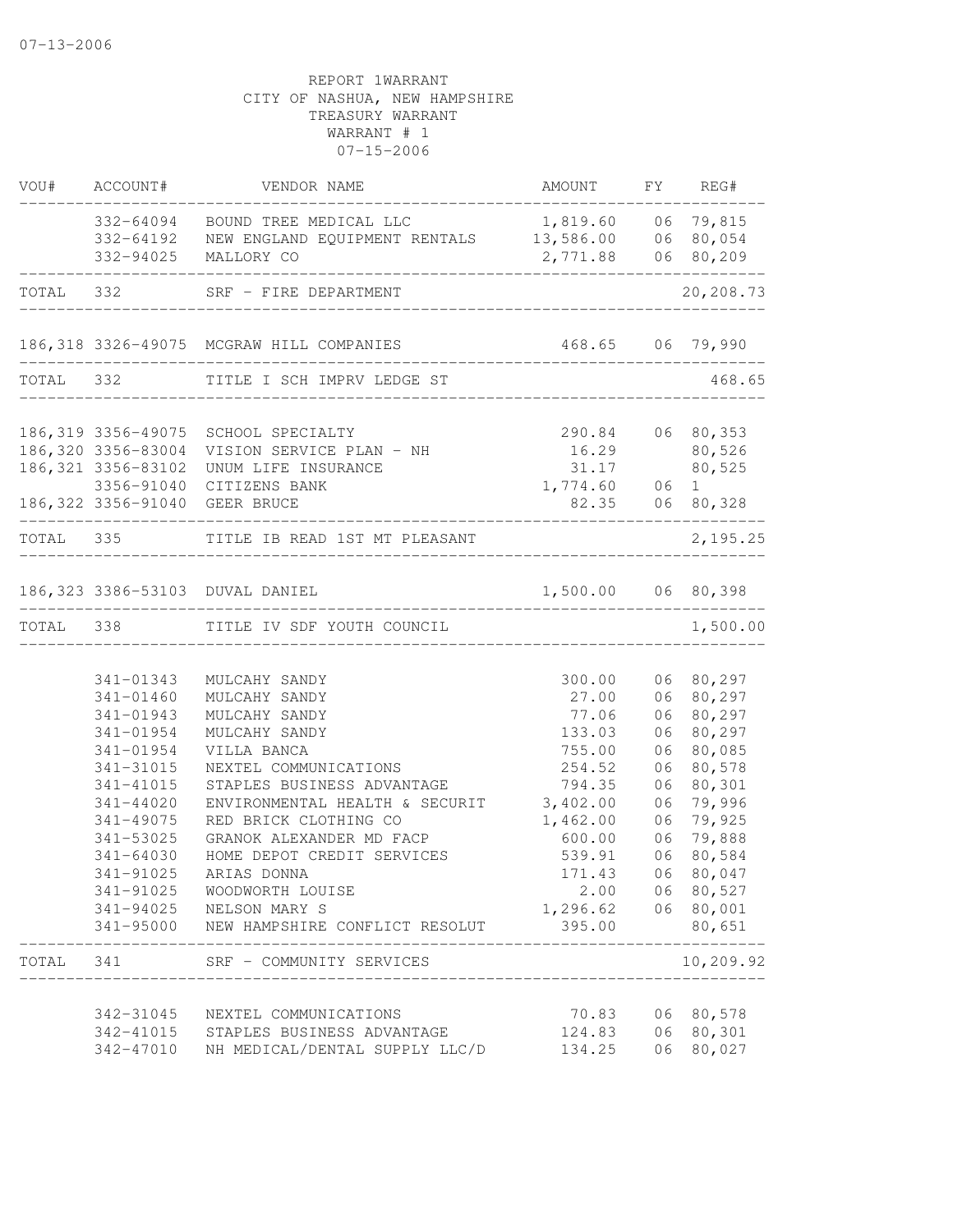|           | VOU# ACCOUNT#       | VENDOR NAME                                                                            | AMOUNT                              |    | FY REG#                              |
|-----------|---------------------|----------------------------------------------------------------------------------------|-------------------------------------|----|--------------------------------------|
|           |                     | 342-49050 PUBLIC HEALTH FOUNDATION                                                     | 123.50                              |    | 06 80,236                            |
|           | 342-54035           | AMERICAN SOCIAL HEALTH ASSN                                                            | 377.54                              |    | 06 79,829                            |
|           | 342-64030           | BISSELL NANCY                                                                          | 144.99                              |    | 06 80,285                            |
|           |                     | 342-64044 GATEWAY COMPANIES INC                                                        | 1,368.00                            |    | 06 80,252                            |
|           |                     | 342-64044 GHA TECHNOLOGIES INC<br>________________                                     | 200.00                              |    | 06 79,954                            |
| TOTAL 342 |                     | SRF - COMMUNITY HEALTH                                                                 |                                     |    | 2,543.94                             |
|           |                     | 186, 324 3440-31005 NEXTEL COMMUNICATIONS<br>186, 325 3440-49075 SCHOLASTIC BOOK FAIRS |                                     |    | 113.33 06 80,571<br>282.90 06 80,369 |
|           |                     |                                                                                        |                                     |    |                                      |
|           |                     | TOTAL 344 AFTER SCHOOL PROGRAM                                                         |                                     |    | 396.23                               |
|           |                     | 186,326 3446-31050 NEXTEL COMMUNICATIONS                                               |                                     |    |                                      |
|           |                     | 186, 327 3446-49075 GARELICK FARMS-LYNN                                                | 307.44 06 80,571<br>38.18 06 80,220 |    |                                      |
|           |                     | TOTAL 344 TITLE IV SDF 21ST CENTURY                                                    |                                     |    | 345.62                               |
|           |                     |                                                                                        |                                     |    |                                      |
|           |                     | 186,328 3506-49035 ROWMAN & LITTLEFIELD PUBLISHIN<br>186,329 3506-49075 CARLTON CECILE | 875.95<br>109.40                    |    | 06 80,376<br>06 80,327               |
|           | 186,330 3506-53102  | COTE RONALD D                                                                          | 500.00                              |    | 06 80,470                            |
|           | 186, 331 3506-53102 | GALOTTA EDWARD                                                                         | 500.00                              |    | 06 80,472                            |
|           | 186, 332 3506-53102 | GURALL DANIEL                                                                          | 500.00                              |    | 06 80,471                            |
|           | 186, 333 3506-53102 | HETU RAYMOND                                                                           | 500.00                              |    | 06 80,465                            |
|           | 186, 334 3506-53102 | INDELICATO THOMAS                                                                      | 500.00                              | 06 | 80,468                               |
|           | 186, 335 3506-53102 | KELLY KRISTINE                                                                         | 500.00                              | 06 | 80,466                               |
|           | 186, 336 3506-53102 | LITCH KATHLEEN                                                                         | 900.00                              | 06 | 80,457                               |
|           | 186, 337 3506-53102 | MILLER BRUCE                                                                           | 500.00                              | 06 | 80,341                               |
|           | 186, 338 3506-53102 | NAJARIAN CHERYL                                                                        | 500.00                              |    | 06 80,467                            |
|           | 186, 339 3506-53102 | PHILLIPS MARK                                                                          | 500.00                              |    | 06 80,469                            |
|           | 186,340 3506-91040  | ALLEN ELIZABETH                                                                        | 357.25                              |    | 06 80,377                            |
|           | 186, 341 3506-91040 | COUTURE LINDA                                                                          | 461.25                              |    | 06 80,430                            |
|           | 186, 342 3506-91040 | GOSSELIN CHRISTOPHER                                                                   | 357.25                              |    | 06 80,396                            |
|           | 186, 343 3506-91040 | HEALEY CHARLES                                                                         | 246.00                              | 06 | 80,371                               |
|           | 186,344 3506-91040  | KATSOHIS CHARLES                                                                       | 357.25                              |    | 06 80,329                            |
|           |                     | 186,345 3506-91040 LANGILLE KYLE M                                                     | 357.25                              |    | 06 80,319                            |
|           | 186,346 3506-91040  | PEIGH PILAR                                                                            | 448.25                              |    | 06 80,423                            |
|           | 186, 347 3506-91040 | PILLSBURY KERRY                                                                        | 458.25                              |    | 06 80,436                            |
|           | 186, 348 3506-91040 | RICHARD JOHN                                                                           | 359.92                              |    | 06 80,330                            |
|           | 186, 349 3506-91040 | SCHAPPLER PHILIP                                                                       | 288.80                              |    | 06 80,332                            |
|           |                     | 186,350 3506-91040 TUTTLE RUTH                                                         | 448.25                              |    | 06 80,333<br>------                  |
| TOTAL 350 |                     | SUPPLEMENTARY PRGRM FOR CHILDR                                                         |                                     |    | 10,525.07                            |
|           |                     |                                                                                        |                                     |    |                                      |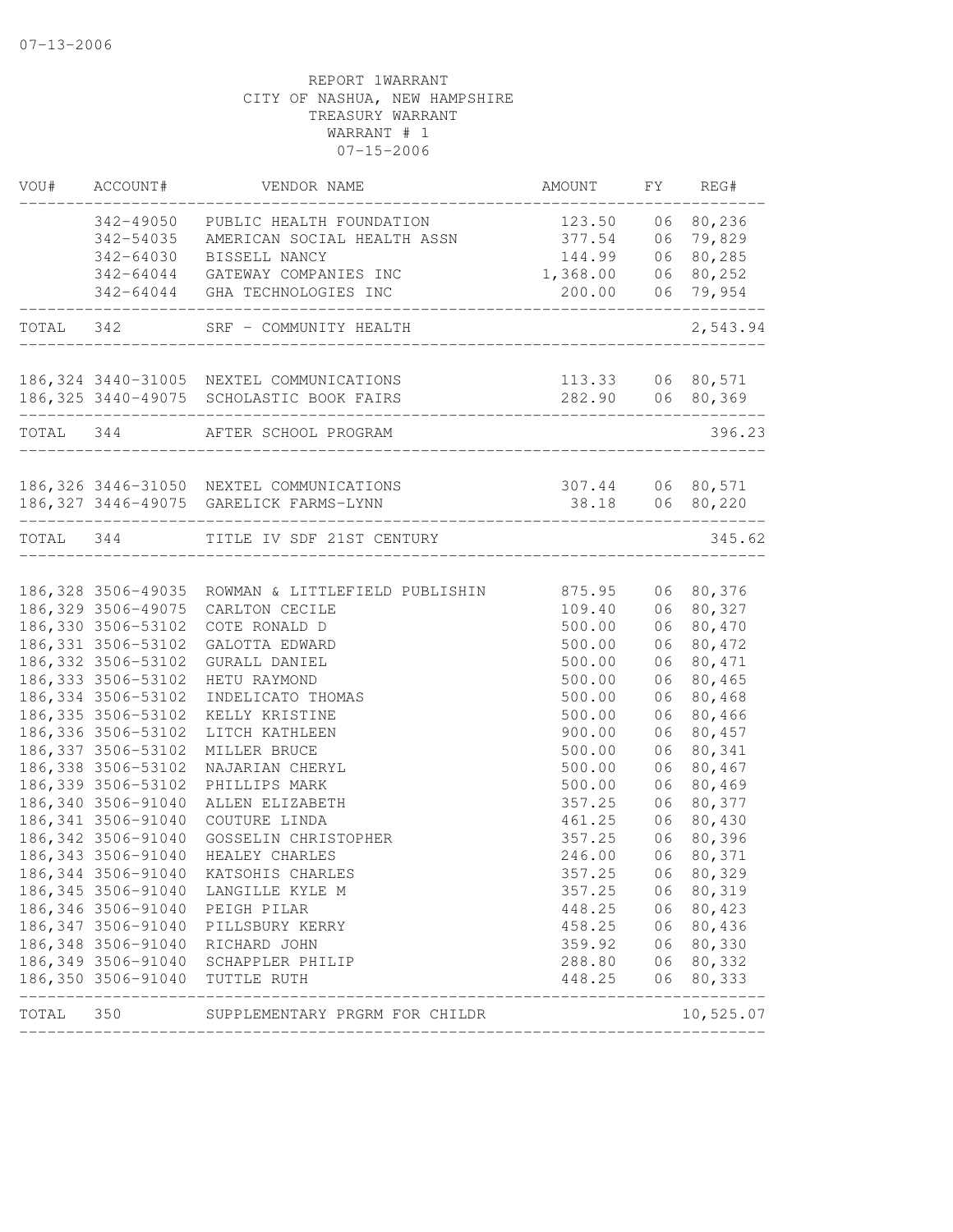|       | VOU# ACCOUNT# | VENDOR NAME                                                           | AMOUNT              | FY | REG#      |
|-------|---------------|-----------------------------------------------------------------------|---------------------|----|-----------|
|       |               | -----------------------<br>186,351 3515-64045 HEWLETT PACKARD COMPANY | 10,200.00 06 79,936 |    |           |
|       |               | 186,352 3515-83004 VISION SERVICE PLAN - NH                           | 16.29               |    | 80,529    |
|       |               | 186,353 3515-83102 UNUM LIFE INSURANCE                                | 1.53 80,528         |    |           |
| TOTAL |               | ------------------------<br>351 TITLE IID ENHANCE ED THRU TECH        |                     |    | 10,217.82 |
|       |               |                                                                       |                     |    |           |
|       | 352-45290     | COMLAX-TEAM SALES                                                     | 120.00              | 06 | 80,188    |
|       | 352-46005     | COMLAX-TEAM SALES                                                     | 2,569.00            | 06 | 80,188    |
|       | 352-53030     | MCFARLAND-JOHNSON INC                                                 | 11,554.40           | 06 | 80,051    |
|       | 352-59020     | THE SPARTANS                                                          | 2,415.00            | 06 | 79,878    |
|       | 352-59050     | ALEXANIAN SAMUEL                                                      | 300.00              | 06 | 79,877    |
|       | 352-59050     | ARCHER RENEE                                                          | 150.00              | 06 | 79,877    |
|       | 352-59050     | BARROS AMELIA                                                         | 150.00              | 06 | 79,877    |
|       | 352-59050     | CHRONEY MIKE                                                          | 300.00              | 06 | 79,877    |
|       | 352-59050     | COLLINS CHRISTINA                                                     | 150.00              | 06 | 79,877    |
|       | 352-59050     | COMBS HOBART GEOFFREY                                                 | 600.00              | 06 | 79,983    |
|       | 352-59050     | FALCONE MARISSA                                                       | 162.50              | 06 | 79,877    |
|       | 352-59050     | FEEHAN DANIEL                                                         | 300.00              | 06 | 79,877    |
|       | 352-59050     | FEEHAN MATTHEW                                                        | 300.00              | 06 | 79,877    |
|       | 352-59050     | FLEURY DARREN                                                         | 2,000.00            | 06 | 80,303    |
|       | 352-59050     | GARDNER KEITH JOHN                                                    | 150.00              | 06 | 79,877    |
|       | 352-59050     | HATCH TERI                                                            | 150.00              | 06 | 79,877    |
|       | 352-59050     | HEDLUND MELANIE                                                       | 195.00              | 06 | 79,877    |
|       | 352-59050     | LIMA FELIPE                                                           | 450.00              | 06 | 79,983    |
|       | 352-59050     | MCAFEE IAN                                                            | 150.00              | 06 | 79,877    |
|       | 352-59050     | O'KEEFE CHRIS                                                         | 300.00              | 06 | 79,983    |
|       | 352-59050     | OSBORN DAVID                                                          | 945.28              | 06 | 79,877    |
|       | 352-59050     | PATEL HARSHIL                                                         | 150.00              | 06 | 79,877    |
|       | 352-59050     | PROPHET TREVOR                                                        | 150.00              | 06 | 79,877    |
|       | 352-59050     | ROGERS AMANDA                                                         | 150.00              | 06 | 79,877    |
|       | 352-59050     | ROXAS MARGARITA                                                       | 150.00              | 06 | 79,877    |
|       | 352-59050     | SCHROEDER JOHN                                                        | 150.00              | 06 | 79,983    |
|       | 352-59050     | SEITZ DAN                                                             | 150.00              | 06 | 79,877    |
|       | 352-59050     | SMITH CHRISTI                                                         | 80.00               | 06 | 79,877    |
|       | 352-59050     | SULLIVAN GREGORY                                                      | 300.00              | 06 | 79,877    |
|       | 352-59050     | SULLIVAN JACLYN                                                       | 150.00              | 06 | 79,877    |
|       | $352 - 705$   | BLANCO MARTHA                                                         | 120.00              | 06 | 79,992    |
|       | $352 - 705$   | DICLEMENTE HEIDI                                                      | 45.00               | 06 | 80,089    |
|       | $352 - 705$   | FRENCH JENNIFER                                                       | 90.00               | 06 | 79,982    |
|       | $352 - 705$   | GALLUCCI DEBRA                                                        | 85.00               | 06 | 79,992    |
|       | $352 - 705$   | JOHNSON PAULA                                                         | 100.00              | 06 | 79,992    |
|       | $352 - 705$   | KACHRANI VARSHA                                                       | 300.00              | 06 | 80,089    |
|       | $352 - 705$   | PARADIS KRISTEN                                                       | 65.00               | 06 | 80,089    |
|       | $352 - 705$   | SEAVER ELIZABETH                                                      | 125.00              | 06 | 80,089    |
|       | $352 - 705$   | STORACE CATHERINE                                                     | 65.00               | 06 | 79,992    |
|       | $352 - 705$   | WALCH LINDY                                                           | 130.00              | 06 | 80,089    |
|       |               |                                                                       |                     |    |           |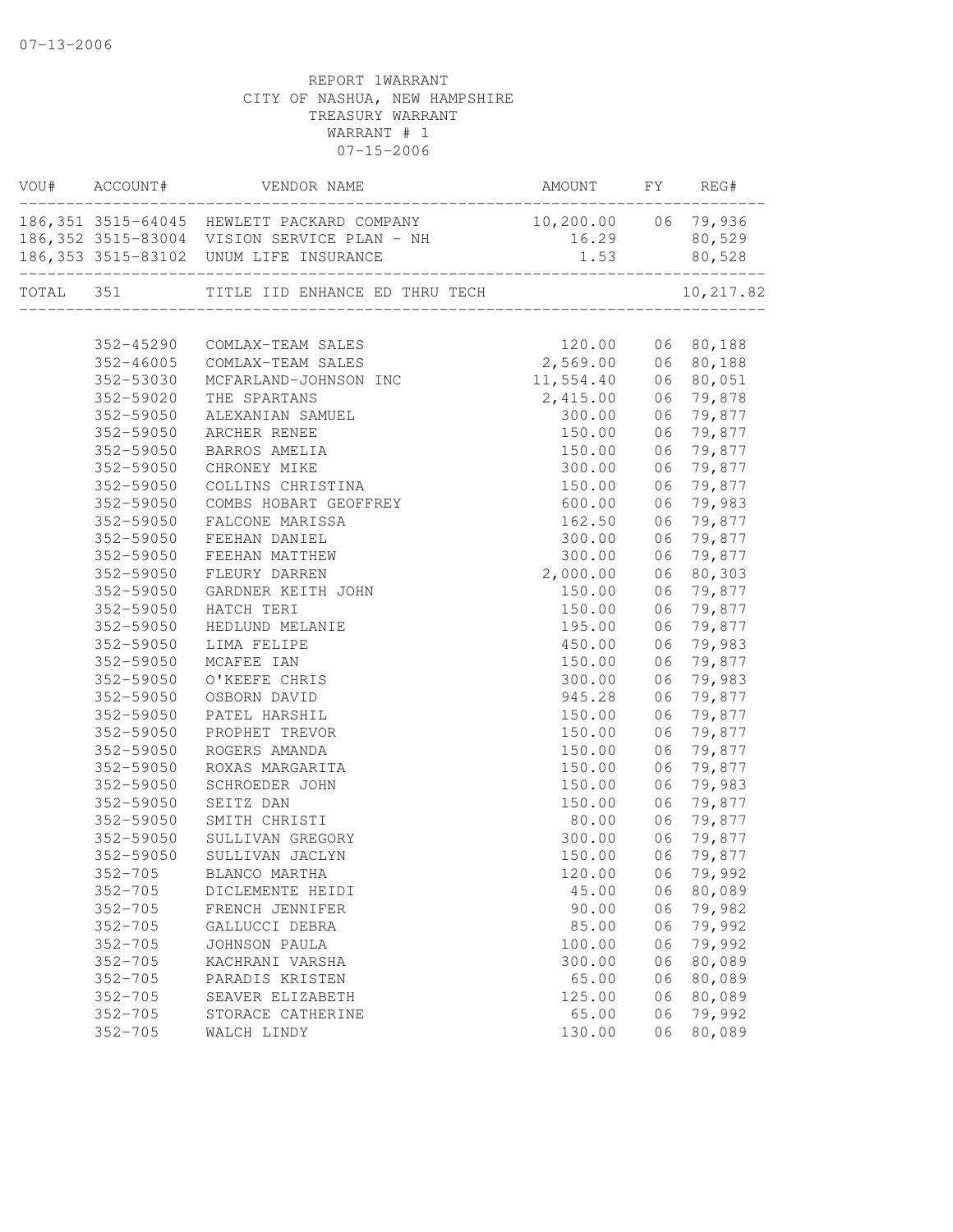|           | VOU# ACCOUNT#       | VENDOR NAME                                                                                                    | AMOUNT FY REG#                           |    |                            |
|-----------|---------------------|----------------------------------------------------------------------------------------------------------------|------------------------------------------|----|----------------------------|
|           |                     | TOTAL 352 SRF - PARKS AND RECREATION                                                                           | _____________________________            |    | 25,966.18                  |
|           |                     | 186,354 3556-83004 VISION SERVICE PLAN - NH                                                                    | 16.29                                    |    | 80,531                     |
|           | 186, 355 3556-83102 | UNUM LIFE INSURANCE                                                                                            | 1.05                                     |    | 80,530                     |
|           | 186, 356 3556-91040 | ARBOGAST JAIME                                                                                                 | 136.50                                   |    | 06 80,403                  |
|           | 186, 357 3556-91040 | BRIGGS MICHELLE                                                                                                | 136.50                                   | 06 | 80,391                     |
|           | 186, 358 3556-91040 | CLEARY JEAN                                                                                                    | 136.50                                   | 06 | 80,434                     |
|           | 186,359 3556-91040  | DERUSHA ANGELA                                                                                                 | 136.50                                   | 06 | 80,429                     |
|           | 186,360 3556-91040  | GARNER LINDA                                                                                                   | 136.50                                   | 06 | 80,366                     |
|           | 186, 361 3556-91040 | HEALEY CHARLES                                                                                                 | 155.45                                   | 06 | 80,371                     |
|           | 186, 362 3556-91040 | LEMON BRENDA                                                                                                   | 136.50                                   | 06 | 80,360                     |
|           | 186, 363 3556-91040 | LINEHAN CYNTHIA                                                                                                | 136.50                                   | 06 | 80,346                     |
|           | 186,364 3556-91040  | LUMBRA VIRGINIA                                                                                                | 136.50                                   | 06 | 80,340                     |
|           | 186, 365 3556-91040 | MAFFATTONE ELIZABETH                                                                                           | 136.50                                   | 06 | 80,433                     |
|           | 186, 366 3556-91040 | MANDEL ELIZABETH                                                                                               | 136.50                                   | 06 | 80,407                     |
|           | 186, 367 3556-91040 | MCGUINNESS NANCY                                                                                               | 136.50                                   | 06 | 80,374                     |
|           | 186,368 3556-91040  | PARADIS KELLEY I                                                                                               | 136.50                                   | 06 | 80,351                     |
|           | 186,369 3556-91040  | PLOURDE STACIE                                                                                                 | 136.50                                   | 06 | 80,435                     |
|           |                     | 186,370 3556-91040 STONCIUS MARILYN                                                                            | 136.50                                   | 06 | 80,432<br>-------          |
| TOTAL 355 |                     | TITLE IB READING 1ST FES                                                                                       |                                          |    | 2,083.79                   |
|           |                     |                                                                                                                |                                          |    |                            |
|           |                     | 186,371 3687-49085 COSTA FRUIT & PRODUCE CO INC 2,555.24 80,515<br>186,372 3687-707 JAKIB OUAFAA 154.75 80,443 |                                          |    |                            |
| TOTAL 368 |                     | SUMMER FEEDING PROGRAM                                                                                         | ____________                             |    | 2,709.99                   |
|           |                     |                                                                                                                |                                          |    |                            |
|           |                     | 371-53025 MATHER ASSOCIATES<br>371-53160 VANASSE HANGEN BRUSTLIN INC                                           | 2,700.00 06 80,208<br>4,505.18 06 79,799 |    |                            |
|           |                     |                                                                                                                |                                          |    |                            |
| TOTAL 371 |                     | SRF - COMMUNITY DEVELOPMENT                                                                                    |                                          |    | 7,205.18                   |
|           |                     | 373-53075 LOAN PACKAGING LLC                                                                                   |                                          |    |                            |
|           |                     | 373-53075 NASHUA REGIONAL PLANNING COMMI 3,003.75                                                              |                                          | 06 | 600.00 06 79,865<br>80,510 |
| TOTAL     | 373                 | SRF - ECONOMIC DEVELOPMENT                                                                                     |                                          |    | 3,603.75                   |
|           |                     |                                                                                                                |                                          |    |                            |
|           | 374-01310           | ECKMAN CONSTRUCTION CO INC                                                                                     | 35,813.20                                |    | 06 79,978                  |
|           | 374-07120           | NASHUA AREA HEALTH CENTER                                                                                      | 3,454.60                                 | 06 | 80,291                     |
|           | 374-07145           | NEIGHBORHOOD HOUSING SVCS GREA                                                                                 | 4,545.40                                 | 06 | 80,291                     |
|           | 374-07188           | NEIGHBORHOOD HOUSING SVCS GREA                                                                                 | 2,518.50                                 | 06 | 80,291                     |
|           | 374-07220           | GREATER NASHUA COUNCIL ON ALCO                                                                                 | 2,272.73                                 | 06 | 79,920                     |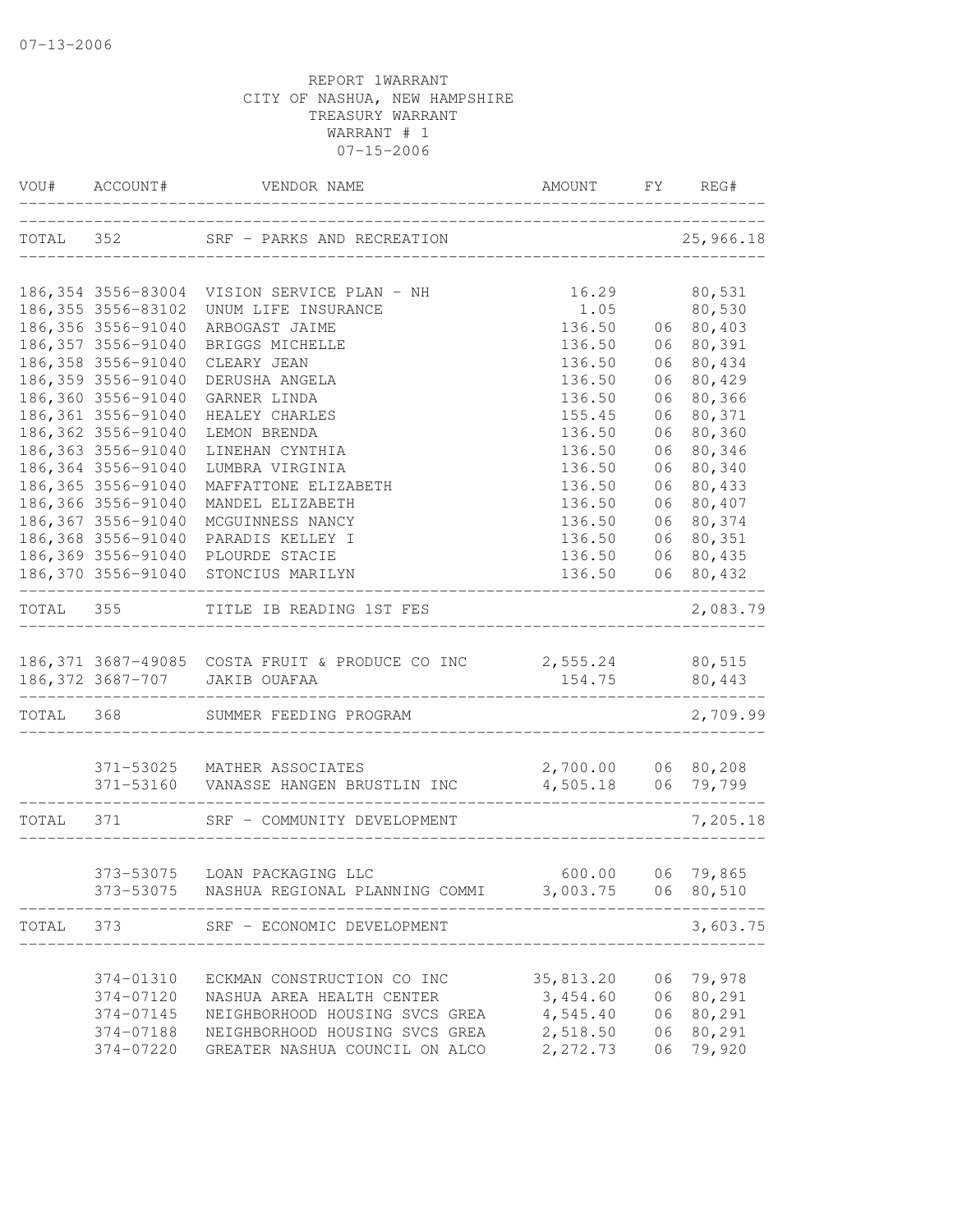| WOU# | ACCOUNT#  | VENDOR NAME                    | AMOUNT    | FΥ | REG#   |  |
|------|-----------|--------------------------------|-----------|----|--------|--|
|      | 374-07340 | NATIONAL COMMUNITY DEVELOPMENT | 920.00    |    | 80,579 |  |
|      | 374-07340 | NATIONAL SEMINARS GROUP        | 149.25    | 06 | 80,627 |  |
|      | 374-07340 | SLATTERY SCOTT                 | 245.27    | 06 | 80,533 |  |
|      | 374-07340 | TELEGRAPH PUBLISHING COMPANY   | 277.60    | 06 | 80,502 |  |
|      | 374-07475 | JAY-MOR ENTERPRISES INC &      | 34,000.00 | 06 | 79,790 |  |
|      | 374-07750 | WRN REAL ESTATE LLC &          | 5,625.00  | 06 | 80,532 |  |
|      | 374-08070 | EASTMAN REALTY INC             | 3,360.00  |    | 79,883 |  |
|      | 374-09031 | COMPLIANCE NETWORK OF NE       | 70.00     | 06 | 79,975 |  |
|      | 374-09031 | LOOMIS FARGO & CO              | 129.72    | 06 | 79,961 |  |
|      | 374-09031 | ST JOSEPH BUSINESS & HEALTH    | 209.50    | 06 | 79,981 |  |
|      | 374-09031 | TRANSIT MANAGEMENT OF NASHUA   | 131.34    | 06 | 6      |  |
|      | 374-09031 | TRANSIT MANAGEMENT OF NASHUA   | 313.34    | 06 | 461    |  |
|      | 374-09043 | SAFETY KLEEN SYSTEMS INC       | 931.00    | 06 | 79,854 |  |
|      | 374-09054 | VERMONT TRANSIT CO INC         | 232.50    | 06 | 80,636 |  |
|      | 374-09061 | ARAMARK UNIFORM SERVICES       | 104.97    | 06 | 79,950 |  |
|      | 374-09061 | KINNEY TOWING & TRANSPORTATION | 150.00    | 06 | 80,057 |  |
|      | 374-09071 | SHATTUCK MALONE OIL CO         | 7,588.38  | 06 | 80,569 |  |
|      | 374-09081 | BANDAG INC                     | 682.31    | 06 | 79,849 |  |
|      | 374-09091 | AUTO ELECTRIC WAREHOUSE INC    | 325.00    | 06 | 79,886 |  |
|      | 374-09091 | <b>BALDWIN FILTERS</b>         | 286.28    | 06 | 79,926 |  |
|      | 374-09091 | CHROMATE INDUSTRIAL CORP       | 57.55     | 06 | 79,956 |  |
|      | 374-09091 | CUMMINS NORTHEAST INC          | 433.21    | 06 | 80,278 |  |
|      | 374-09091 | DIAMOND MANUFACTURING INC      | 82.75     |    | 79,937 |  |
|      | 374-09091 | FLEETWAY HEAVY DUTY PARTS INC  | 1,054.76  | 06 | 79,893 |  |
|      | 374-09091 | GILLIG CORP                    | 213.06    | 06 | 80,231 |  |
|      | 374-09091 | INTERSTATE BATTERIES OF SO NH  | 253.28    | 06 | 80,447 |  |
|      | 374-09091 | NORTHERN BUS SALES INC         | 329.99    | 06 | 79,999 |  |
|      | 374-09091 | RYDER FLEET PRODUCTS.COM INC   | 471.96    | 06 | 80,256 |  |
|      | 374-09091 | SUBURBAN AUTO & TRUCK PARTS IN | 1,244.96  | 06 | 80,496 |  |
|      | 374-09091 | TRANSIT MANAGEMENT OF NASHUA   | 134.96    | 06 | 80,548 |  |
|      | 374-09114 | KEYSPAN ENERGY DELIVERY        | 16.65     | 06 | 80,586 |  |
|      | 374-09133 | NEXTEL COMMUNICATIONS          | 142.84    | 06 | 80,578 |  |
|      | 374-09181 | MEMIC INDEMNITY CO             | 2,896.16  |    | 80,575 |  |
|      | 374-09201 | TRANSIT MANAGEMENT OF NASHUA   | 16,950.55 | 06 | 6      |  |
|      | 374-09201 | TRANSIT MANAGEMENT OF NASHUA   | 17,913.75 | 06 | 461    |  |
|      | 374-09208 | TRANSIT MANAGEMENT OF NASHUA   | 758.10    | 06 | 6      |  |
|      | 374-09208 | TRANSIT MANAGEMENT OF NASHUA   | 570.00    | 06 | 461    |  |
|      | 374-09211 | TRANSIT MANAGEMENT OF NASHUA   | 1,220.89  | 06 | 6      |  |
|      | 374-09211 | TRANSIT MANAGEMENT OF NASHUA   | 1,295.07  | 06 | 461    |  |
|      | 374-09214 | TRANSIT MANAGEMENT OF NASHUA   | 49.83     | 06 | 6      |  |
|      | 374-09214 | TRANSIT MANAGEMENT OF NASHUA   | 35.49     | 06 | 461    |  |
|      | 374-09215 | NEXTEL COMMUNICATIONS          | 42.61     | 06 | 80,578 |  |
|      | 374-09221 | FIRST TRANSIT INC              | 32,400.00 |    | 79,883 |  |
|      | 374-09230 | AASHTO                         | 600.00    |    | 80,611 |  |
|      | 374-09261 | ARAMARK UNIFORM SERVICES       | 204.18    | 06 | 79,950 |  |
|      | 374-09261 | TRANSIT MANAGEMENT OF NASHUA   | 150.36    | 06 | 80,548 |  |
|      | 374-09270 | EASTMAN REALTY INC             | 2,240.00  |    | 79,883 |  |
|      |           |                                |           |    |        |  |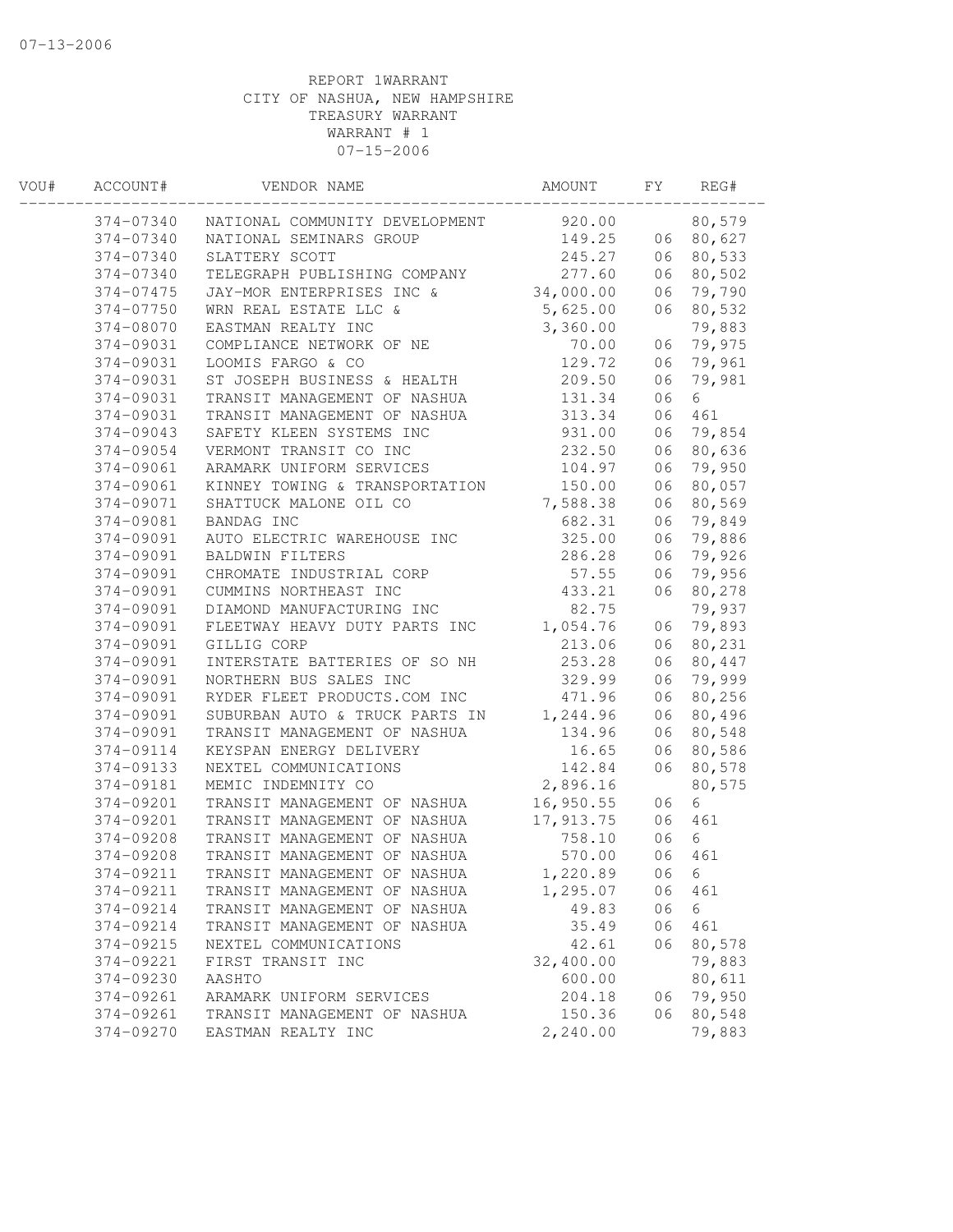|           | VOU# ACCOUNT#       | VENDOR NAME                                 | AMOUNT FY REG#                   |    |                  |
|-----------|---------------------|---------------------------------------------|----------------------------------|----|------------------|
| TOTAL 374 |                     | SRF - URBAN PROGRAMS                        | ________________________________ |    | 186,098.85       |
|           | 375-45050           | ALIBRIS                                     | 37.73                            |    | 06 79,862        |
|           | 375-45050           | BAKER & TAYLOR ENT 510334                   | 253.44                           | 06 | 79,889           |
|           | 375-45050           | BAKER & TAYLOR BOOKS - 510486               | 1,456.44                         | 06 | 79,894           |
|           | 375-45050           | BAKER & TAYLOR BOOKS - 510486               | 1,041.00                         | 06 | 79,895           |
|           | 375-45050           | COUNCIL OF STATE GOVERNMENTS                | 112.50                           | 06 | 79,810           |
|           | 375-45050           | INFOBASE PUBLISHING                         | 260.02                           | 06 | 80,620           |
|           | 375-45050           | INFORMATION TODAY INC                       | 206.95                           | 06 | 79,905           |
|           | 375-45050           | SIMON & SCHUSTER                            | 28.28                            | 06 | 79,882           |
|           | 375-45050           | THOMSON GALE                                | 120.80                           | 06 | 79,945           |
|           | 375-45050           | THOMSON PETERSON'S                          | 27.93                            | 06 | 79,942           |
|           | 375-45050           | WEISS RATINGS INC                           | 448.95                           | 06 | 79,959           |
|           | 375-45085           | BBC AUDIOBOOKS AMERICA                      | 70.34                            | 06 | 79,997           |
|           | 375-45085           | RANDOM HOUSE INC                            | 30.00                            | 06 | 80,307           |
|           | 375-45085           | RECORDED BOOKS LLC                          | 814.20                           | 06 | 80,283           |
|           | 375-45315           | MIDWEST TAPE LLC                            | 39.94                            | 06 | 80,287           |
|           | 375-59100           | DONNELLY AUBREY ATWATER                     | 400.00                           |    | 79,791           |
|           | 375-59100           | ROOT JOHN                                   | 400.00                           |    | 80,535           |
|           | 375-59100           | THE KENNEDYS                                | 600.00                           |    | 80,534           |
| TOTAL 375 |                     | SRF - PUBLIC LIBRARIES                      |                                  |    | 6,348.52         |
|           |                     |                                             |                                  |    |                  |
|           |                     | 186, 373 3766-49050 BURNS PATRICIA          | 39.71                            | 06 | 80,318           |
|           | 186,374 3766-49050  | HOUGHTON MIFFLIN GRT SOURCE 2,506.61        |                                  | 06 | 80,500           |
|           | 186, 375 3766-49050 | STAPLES BUSINESS ADVANTAGE                  | 472.13                           | 06 | 80,237           |
|           | 186,376 3766-53101  | DOHERTY SUZANNE Ed.D                        | 2,500.00                         | 06 | 80,419           |
|           |                     | 186,377 3766-83004 VISION SERVICE PLAN - NH | 16.29                            |    | 80,537           |
|           |                     | 186,378 3766-83102 UNUM LIFE INSURANCE      | 22.39                            |    | 80,536           |
| TOTAL 376 |                     | TITLE I ESEA                                |                                  |    | 5,557.13         |
|           |                     |                                             |                                  |    |                  |
|           |                     | 186,379 3886-44005 HYNES STACY              | 36.98                            |    | 06 80,337        |
|           |                     | 186,380 3886-49050 DOHERTY SUZANNE          |                                  |    | 105.00 06 80,417 |
|           | 186,381 3886-83004  | VISION SERVICE PLAN - NH                    | 5.70                             |    | 80,539           |
|           | 186, 382 3886-83102 | UNUM LIFE INSURANCE                         | 11.12                            |    | 80,538           |
|           | 186,383 3886-91040  | HYNES STACY                                 | 28.22                            | 06 | 80,337           |
|           | 186,384 3886-94030  | BLAUVELT DARCY                              | 285.00                           | 06 | 80,474           |
|           | 186,385 3886-94030  | MUSE TIMOTHY                                | 303.00                           | 06 | 80,477           |
|           | 186,386 3886-94030  | WHITMAN JACK                                | 303.00                           | 06 | 80,475           |
|           | 186,387 3886-94030  | WONG DAVID                                  | 303.00                           | 06 | 80,476           |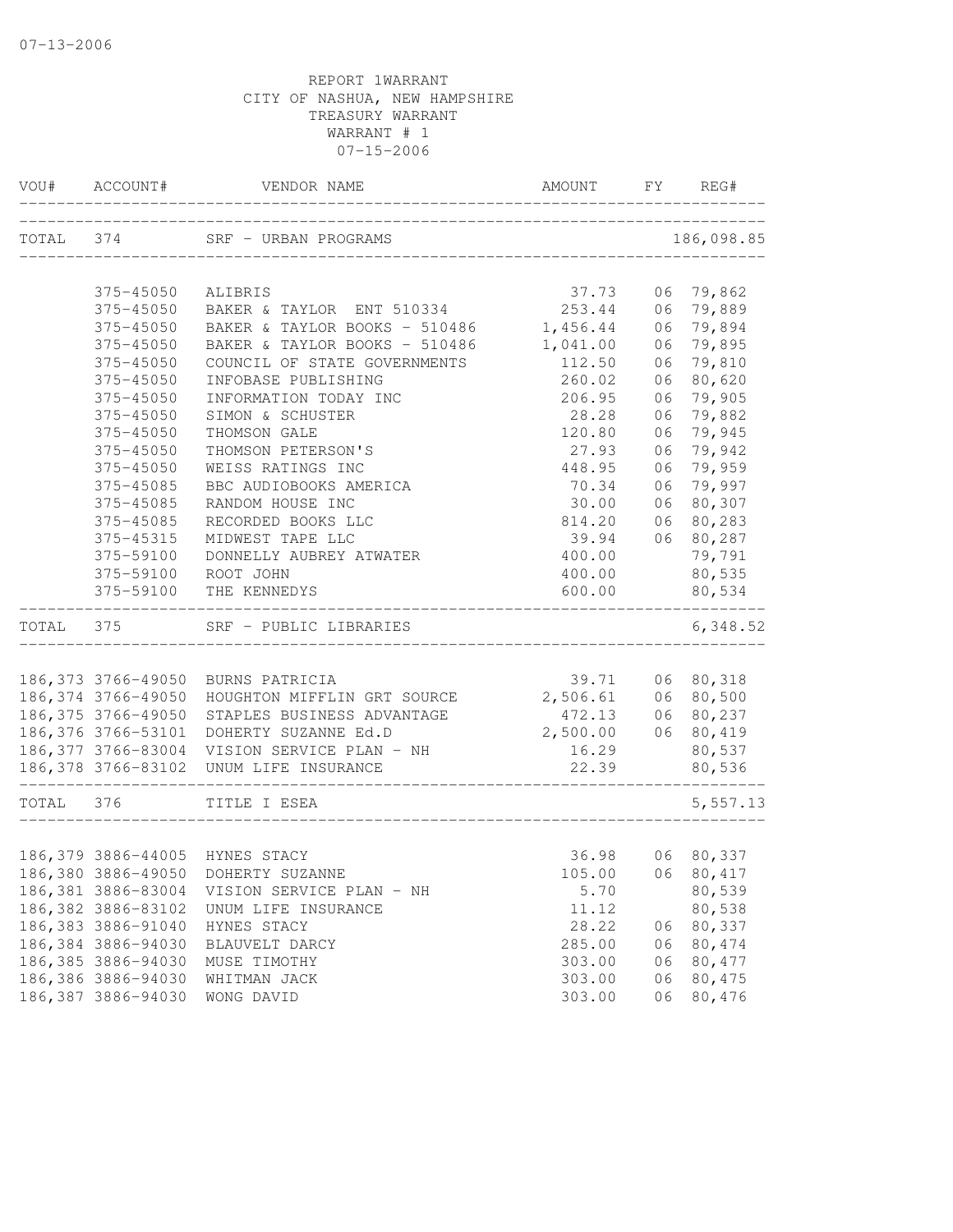|           |                                                                                                                                     | VOU# ACCOUNT# VENDOR NAME<br>_____________________________________                                                                                              | AMOUNT FY REG#                                                 |                                  |                                                          |
|-----------|-------------------------------------------------------------------------------------------------------------------------------------|-----------------------------------------------------------------------------------------------------------------------------------------------------------------|----------------------------------------------------------------|----------------------------------|----------------------------------------------------------|
|           |                                                                                                                                     | TOTAL 388 TITLE V INNOVATIVE PROGRAMS                                                                                                                           |                                                                |                                  | 1,381.02                                                 |
|           |                                                                                                                                     | 186,388 3906-54025 STAPLES BUSINESS ADVANTAGE 1,249.50 06 80,237                                                                                                |                                                                |                                  |                                                          |
|           |                                                                                                                                     | TOTAL 390 VOC ED SECONDARY PERKINS                                                                                                                              |                                                                |                                  | 1,249.50                                                 |
|           |                                                                                                                                     | 186,389 3927-49050 LAKES REGION LINEN INC                                                                                                                       | 44.50                                                          |                                  | 80,413                                                   |
|           |                                                                                                                                     | TOTAL 392 CULINARY ARTS                                                                                                                                         |                                                                |                                  | 44.50                                                    |
|           |                                                                                                                                     | 186,390 3937-83004 VISION SERVICE PLAN - NH<br>186,391 3937-83102 UNUM LIFE INSURANCE                                                                           | 8.23                                                           |                                  | 16.29 80,541<br>80,540                                   |
|           | TOTAL 393 DAY CARE                                                                                                                  |                                                                                                                                                                 |                                                                |                                  | 24.52                                                    |
|           | 186,392 3956-49050<br>186, 393 3956-53109<br>186, 394 3956-53109<br>186, 395 3956-64192<br>186,396 3956-94030<br>186,397 3956-94030 | REHAB EQUIPMENT ASSOCIATES<br>BOLICK TERESA DBA BOLICK TERES<br>GREER JENNIFER<br>REHAB EQUIPMENT ASSOCIATES<br>PYRAMID EDUCATIONAL CONSULTANT<br>SCHOOLLAW.COM | 727.76<br>8,650.00<br>1,600.00<br>883.45<br>3,400.00<br>370.00 | 06<br>06<br>06<br>06<br>06<br>06 | 80,348<br>80,316<br>80,444<br>80,348<br>80,425<br>80,478 |
| TOTAL 395 |                                                                                                                                     | IDEA BASIC SPEC ED                                                                                                                                              |                                                                |                                  | 15,631.21                                                |

07-13-2006

| VOU#  | ACCOUNT#    | VENDOR NAME                                           | AMOUNT FY |    | REG#   |
|-------|-------------|-------------------------------------------------------|-----------|----|--------|
|       |             | 412-162 HILLSBOROUGH COUNTY TREASURER 65.95 06 80,499 |           |    |        |
| TOTAL | 412-16      | FINANCIAL SERVICES<br>INT & COST ON REDEMPTION        |           |    | 65.95  |
|       | $412 - 180$ | CHIFFY JOSEPH C                                       | 38.00     | 06 | 80,111 |
|       | $412 - 180$ | FRANCISCO DAMELBA                                     | 378.00    | 06 | 80,111 |
|       | $412 - 180$ | GREEN KAREN                                           | 88.00     | 06 | 80,111 |
|       | $412 - 180$ | HATCH WILLIAM H                                       | 19.00     | 06 | 80,111 |
|       | $412 - 180$ | LACHANCE MICHELLE                                     | 15.00     | 06 | 80,111 |
|       | $412 - 180$ | LEACH STACY A                                         | 342.00    |    | 80,111 |
|       | $412 - 180$ | OTTMAN BETHANY                                        | 8.00      | 06 | 80,111 |
|       | $412 - 180$ | PARKER WILLIAM S                                      | 154.00    |    | 80,111 |
|       | $412 - 180$ | RAY ANDREW L                                          | 13.00     | 06 | 80,111 |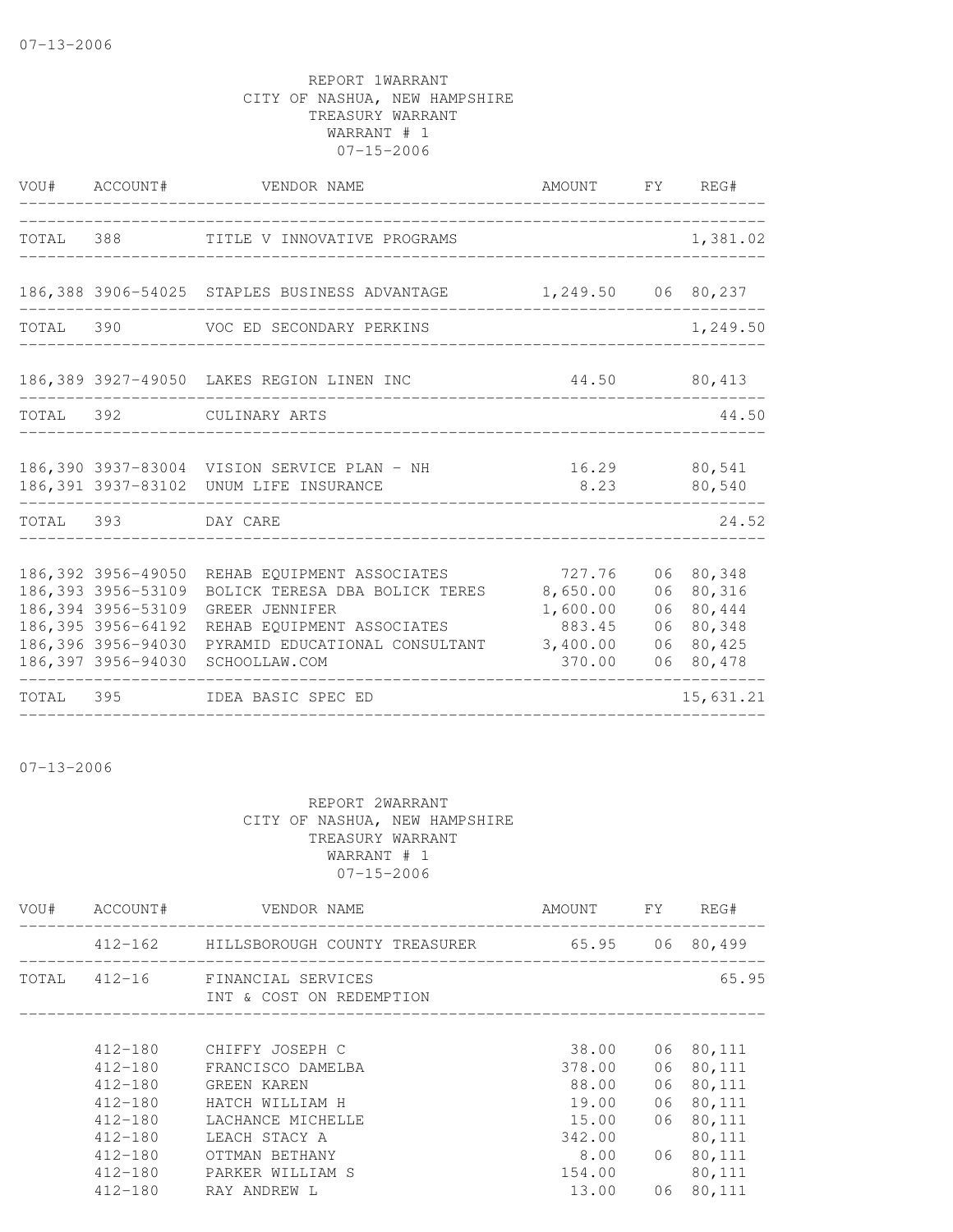| $412 - 180$<br>$412 - 180$<br>$412 - 180$<br>$412 - 180$ | REYES ALFREDO<br>SILK JAMES B<br>TAYLOR DAVID J<br>VENKATRAMANAN KRIS                  | 36.00<br>22.00<br>110.00<br>25.00 06 80,111 | 06 80,111<br>06 80,111<br>06 80,111 |
|----------------------------------------------------------|----------------------------------------------------------------------------------------|---------------------------------------------|-------------------------------------|
|                                                          | TOTAL 412-18 FINANCIAL SERVICES<br>AUTO PERMITS                                        |                                             | 1,248.00                            |
|                                                          | 419-307 DOLAN TIMOTHY                                                                  | 20.00 06 80,183                             |                                     |
| TOTAL 419-30 ASSESSORS                                   | MISC SERVICES RENDERED                                                                 |                                             | 20.00                               |
|                                                          | 431-314 RAVGIALA CAROL A                                                               |                                             | $9.27$ 06 80,542                    |
|                                                          | TOTAL 431-31 POLICE DEPARTMENT<br>SALE OF PHOTOCOPIES<br>_____________________________ |                                             | 9.27                                |
|                                                          | 452-338 WADHWA KOMAL A                                                                 | 15.00 06 80,448                             |                                     |
|                                                          | TOTAL 452-33 PARKS AND RECREATION<br>WEDDINGS                                          |                                             | 15.00                               |

07-13-2006

| VOU# | ACCOUNT#  | VENDOR NAME                                              | AMOUNT    | FY | REG#              |
|------|-----------|----------------------------------------------------------|-----------|----|-------------------|
|      | 502-53010 | BUCKALEW TIMOTHY J                                       | 3,591.80  | 06 | 79,853            |
|      | 502-51010 | HILLSBOROUGH COUNTY TREASURER                            | 74.78     | 06 | 80,499            |
|      | 502-49025 | MCNAMEE JAMES M                                          | 3,804.00  | 06 | 80,266            |
|      | 502-49025 | QUINLAN PUBLISHING COMPANY INC                           | 147.00    |    | 80,577            |
|      |           | 502-41015 STAPLES BUSINESS ADVANTAGE                     | 210.27    |    | 06 80,301         |
|      | TOTAL 502 | LEGAL DEPARTMENT                                         |           |    | 7,827.85          |
|      |           |                                                          |           |    |                   |
|      |           | 503-41015 ANCO ENGRAVED SIGNS & STAMPS I 18.70 06 80,235 |           |    |                   |
|      | TOTAL 503 | BOARD OF ALDERMEN                                        |           |    | 18.70             |
|      |           |                                                          |           |    |                   |
|      | 505-81034 | ANDERSON CECIL                                           | 50.00     |    | 06 79,948         |
|      | 505-81013 | BIG BROTHERS BIG SISTERS                                 | 3,750.00  | 06 | 80,005            |
|      | 505-81034 | CITIZENS BANK                                            | 4,799.85  | 06 | $1 \qquad \qquad$ |
|      | 505-81020 | COMMUNITY COUNCIL MENTAL HEALT                           | 4,500.00  | 06 | 79,813            |
|      | 505-81022 | GREATER NASHUA DENTAL CONNECTI                           | 8,750.00  | 06 | 80,280            |
|      | 505-81039 | HUMANE SOCIETY OF NEW ENGLAND                            | 7,016.67  |    | 79,963            |
|      | 505-81034 | JEYNES MIKE                                              | 100.00    |    | 79,948            |
|      | 505-81034 | <b>JEYNES MIKE</b>                                       | 112.50    |    | 06 79,948         |
|      | 505-81034 | JOHNSON PETER N                                          | 50.00     |    | 79,948            |
|      | 505-81034 | JOHNSON PETER N                                          | 237.50    | 06 | 79,948            |
|      | 505-81115 | MARGUERITE'S PLACE INC                                   | 5,000.00  | 06 | 80,232            |
|      | 505-81060 | NASHUA REGION SOLID WASTE MGMT                           | 26,084.00 |    | 80,548            |
|      | 505-81055 | NH MUNICIPAL ASSN                                        | 27,405.75 |    | 80,238            |
|      | 505-81034 | SHAHOOD THOMAS W III                                     | 137.50    |    | 06 79,948         |
|      | 505-81026 | THE PLUS COMPANY INC                                     | 2,250.00  | 06 | 79,843            |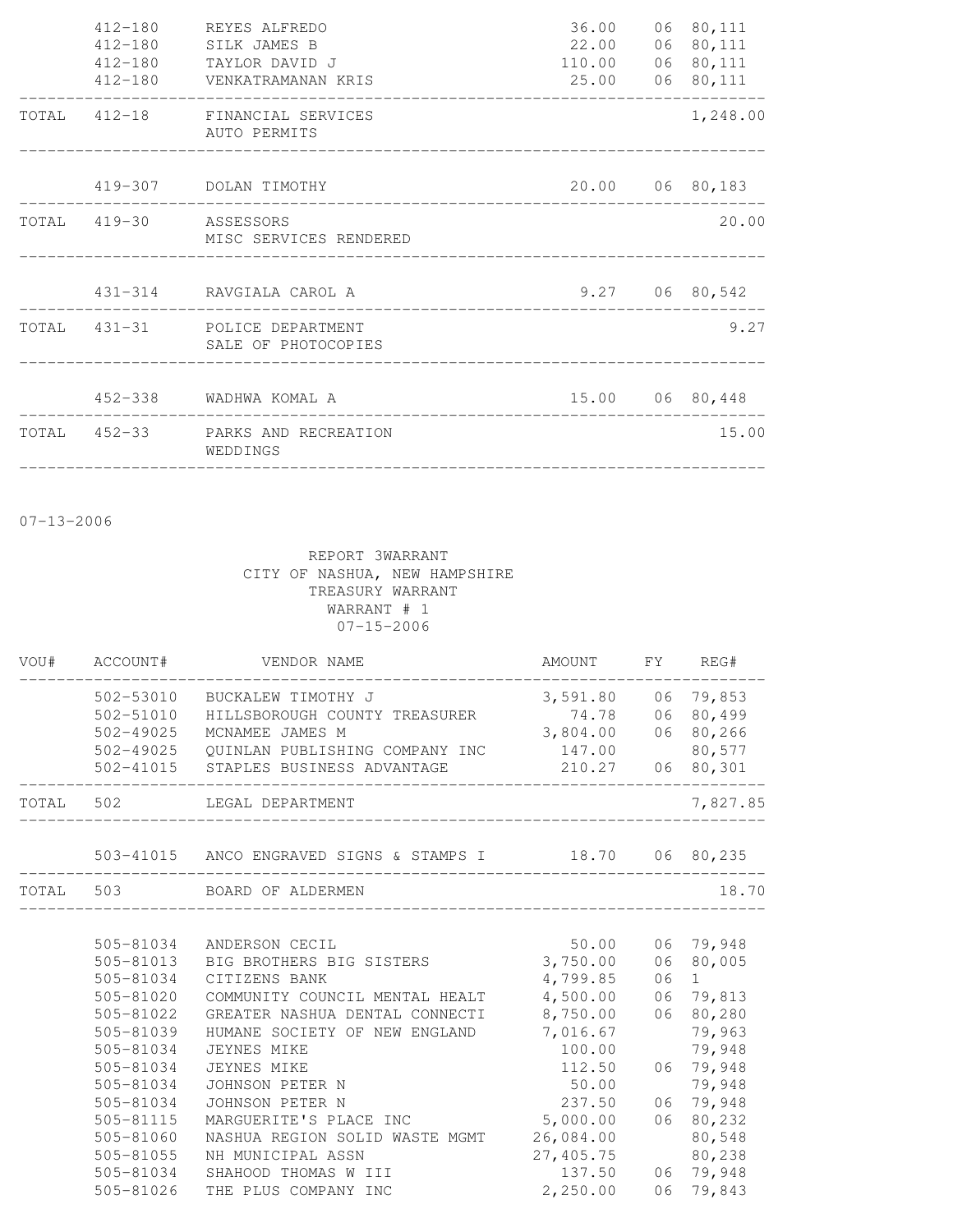|           |                                     | 505-81034 WALLENT FRANK J                            | 60.00 06 79,948           |    |                                  |
|-----------|-------------------------------------|------------------------------------------------------|---------------------------|----|----------------------------------|
| TOTAL 505 |                                     |                                                      |                           |    | 90,303.77                        |
|           | 506-31005<br>506-31005<br>506-31005 | LOVERING SUE<br>PAETEC COMMUNICATIONS INC<br>VERIZON | 37.95<br>600.00<br>422.28 | 06 | 06 80,543<br>80,572<br>06 80,596 |
| TOTAL 506 |                                     | TELECOMMUNICATIONS                                   |                           |    | 1,060.23                         |
|           |                                     | 511-31050 NEXTEL COMMUNICATIONS                      | 14.57 06 80,578           |    |                                  |
| TOTAL     | 511                                 | ADMINISTRATIVE SERVICES                              |                           |    | 14.57                            |
|           | $512 - 41055$<br>512-59095          | ADVANTAGE OFFICE SOLUTIONS INC<br>ANACOMP INC        | 146.50<br>440.76          | 06 | 06 80,286<br>79,859              |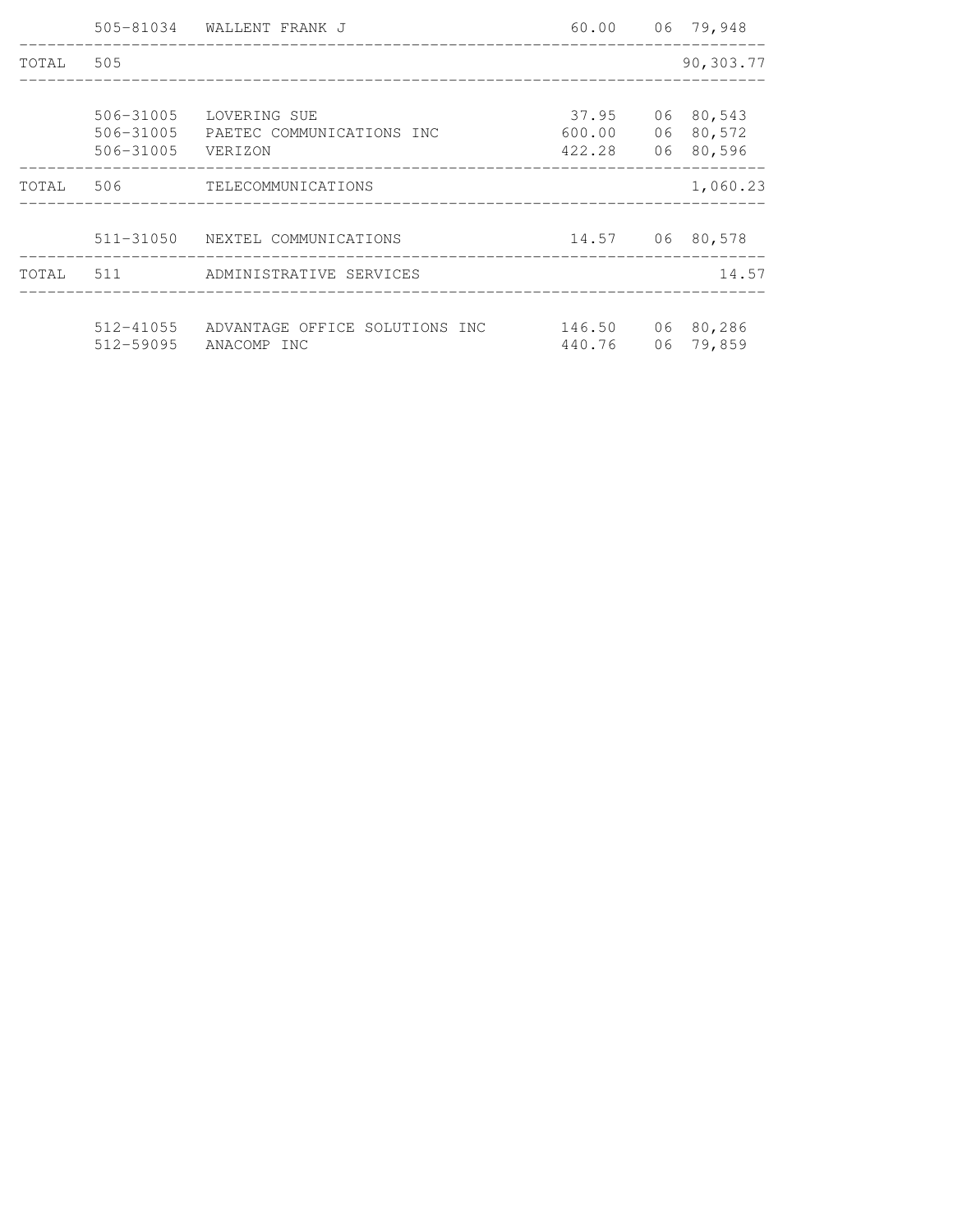| VOU#  | ACCOUNT#  | VENDOR NAME                    | AMOUNT   | FY | REG#         |
|-------|-----------|--------------------------------|----------|----|--------------|
|       | 512-94005 | CITIZENS BANK                  | 37.24    | 06 | $\mathbf{1}$ |
|       | 512-98035 | CITY OF NASHUA-PETTY CASH      | 456.02   | 06 | 79,786       |
|       | 512-49025 | GOVERNMENTAL ACCOUNTING STANDA | 72.00    | 06 | 80,607       |
|       | 512-95005 | NEW HAMPSHIRE TAX COLLECTORS A | 20.00    |    | 80,602       |
|       | 512-43005 | POSTMASTER                     | 210.00   |    | 80,593       |
|       | 512-95010 | PRACTITIONERS PUBLISHING COMPA | 143.00   |    | 80,643       |
|       | 512-43005 | PRINTGRAPHICS OF MAINE         | 1,639.00 |    | 8            |
| TOTAL | 512       | FINANCIAL SERVICES             |          |    | 3, 164.52    |
|       |           |                                |          |    |              |
|       | 513-41015 | ANCO ENGRAVED SIGNS & STAMPS I | 63.65    | 06 | 80,235       |
|       | 513-59100 | COMPLIANCE NETWORK OF NE       | 585.00   | 06 | 79,975       |
|       | 513-41005 | STAPLES BUSINESS ADVANTAGE     | 151.12   | 06 | 80,301       |
|       | 513-41015 | STAPLES BUSINESS ADVANTAGE     | 1,093.02 | 06 | 80,301       |
| TOTAL | 513       | CITY CLERK'S OFFICE            |          |    | 1,892.79     |
|       |           |                                |          |    |              |
|       | 515-66025 | GE CAPITAL INC                 | 260.20   |    | 80,290       |
|       | 515-41015 | STAPLES BUSINESS ADVANTAGE     | 1,487.08 | 06 | 80,301       |
| TOTAL | 515       | HUMAN RESOURCES                |          |    | 1,747.28     |
|       |           |                                |          |    |              |
|       | 516-54016 | EAGLE-TRIBUNE PUBLISHING CO    | 379.75   |    | 06 80,512    |
|       | 516-66025 | GE CAPITAL INC                 | 504.00   |    | 80,609       |
|       | 516-54016 | JOBSINNH.COM                   | 2,400.00 |    | 80,595       |
|       | 516-54006 | TELEGRAPH PUBLISHING COMPANY   | 225.55   | 06 | 80,502       |
|       | 516-54009 | TELEGRAPH PUBLISHING COMPANY   | 1,607.40 | 06 | 80,502       |
|       | 516-54011 | TELEGRAPH PUBLISHING COMPANY   | 902.20   | 06 | 80,502       |
|       | 516-54016 | TELEGRAPH PUBLISHING COMPANY   | 1,173.87 | 06 | 80,502       |
|       | 516-54016 | THE LOWELL PUBLISHING CO       | 1,300.30 | 06 | 80,583       |
|       | 516-54006 | UNION LEADER CORPORATION       | 322.20   | 06 | 80,576       |
|       | 516-54016 | UNION LEADER CORPORATION       | 598.25   | 06 | 80,576       |
|       | 516-45240 | WB MASON COMPANY INC           | 129.99   | 06 | 79,848       |
| TOTAL | 516       | PURCHASING DEPARTMENT          |          |    | 9,543.51     |
|       |           |                                |          |    |              |
|       | 517-59135 | BAIN PEST CONTROL SERVICE INC  | 68.00    |    | 06 80,507    |
|       | 517-75023 | HEATING SPECIALTIES OF NH INC  | 51.23    |    | 06 80,486    |
|       | 517-59150 | HSM ELECTRONIC PROTECTION SERV | 385.56   |    | 80,612       |
|       | 517-34015 | KEYSPAN ENERGY DELIVERY        | 218.89   | 06 | 80,586       |
|       | 517-31050 | NEXTEL COMMUNICATIONS          | 49.74    | 06 | 80,578       |
|       | 517-33005 | PENNICHUCK WATER               | 33.72    | 06 | 80,588       |
|       | 517-32005 | PUBLIC SERVICE OF NH           | 27.86    |    | 80,623       |
|       | 517-32005 | PUBLIC SERVICE OF NH           | 1,446.08 | 06 | 80,623       |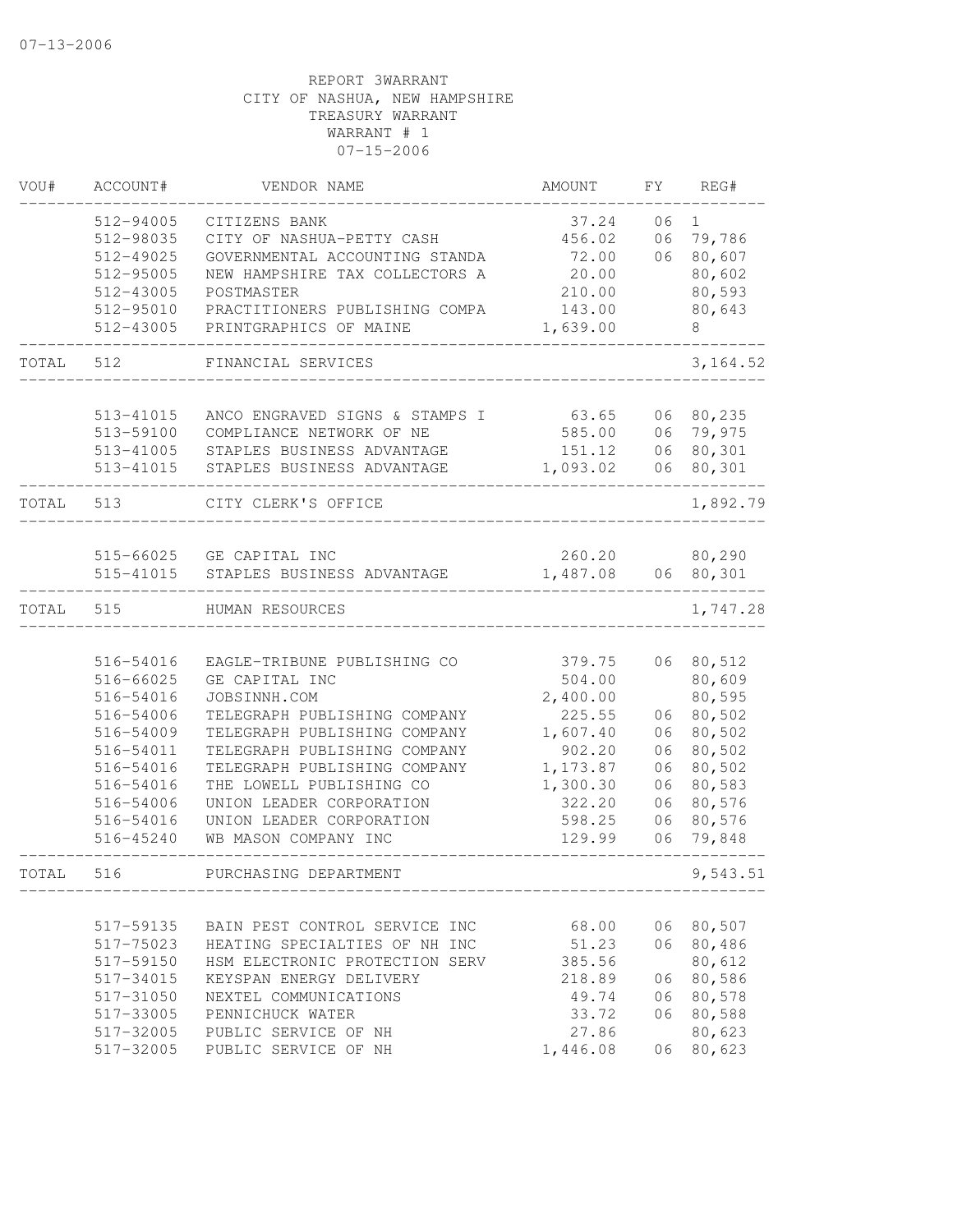| VOU#  | ACCOUNT#               | VENDOR NAME                                                      | AMOUNT             | FY       | REG#                   |
|-------|------------------------|------------------------------------------------------------------|--------------------|----------|------------------------|
|       |                        | 517-33005 PUBLIC SERVICE OF NH<br>517-59100 THE PLUS COMPANY INC | 874.99<br>630.00   |          | 06 80,623<br>06 79,843 |
| TOTAL | 517                    | BUILDING MAINT - CITY ADMIN                                      |                    |          | 3,786.07               |
|       |                        |                                                                  |                    |          |                        |
|       |                        | 518-41005 STAPLES BUSINESS ADVANTAGE                             | 316.31             |          | 06 80,301              |
|       |                        | 518-41015 STAPLES BUSINESS ADVANTAGE                             | 606.34             |          | 06 80,301              |
| TOTAL | 518                    | INSURANCE - ADMINISTRATION                                       |                    |          | 922.65                 |
|       | 519-95005              | AMERICAN SOCIETY OF APPRAISERS                                   | 550.00             |          | 80,599                 |
|       | 519-95005              | <b>IAAO</b>                                                      | 175.00             |          | 80,631                 |
|       | 519-91005              | LAKEMAN ROBERT                                                   | 31.60              |          | 06 80,245              |
|       | 519-91005              | MARINO ANGELO                                                    | 58.02              |          | 06 80,222              |
|       | 519-94005              | NHAAO                                                            | 920.00             |          | 80,582                 |
|       | 519-95005              | NHAAO                                                            | 100.00             | 06       | 80,644                 |
|       | 519-91005              | TURGISS GARY                                                     | 210.49             | 06       | 79,938                 |
|       | 519-91005              | TURGISS GREG                                                     | 221.17             | 06       | 79,807                 |
| TOTAL | 519                    | ASSESSORS                                                        |                    |          | 2,266.28               |
|       |                        | 520-59100 ERICKSON CLEANING SERVICES LLC                         | 256.00 06 79,980   |          |                        |
|       | 520-34015              | KEYSPAN ENERGY DELIVERY                                          | 111.26             |          | 06 80,586              |
| TOTAL | 520                    | HUNT BUILDING                                                    |                    |          | 367.26                 |
|       |                        |                                                                  |                    |          |                        |
|       | 522-64045              | CDW GOVERNMENT INC                                               | 3,240.00           |          | 06 80,345              |
|       | 522-31050<br>522-74035 | NEXTEL COMMUNICATIONS<br>SOFTWARE HOUSE INTERNATIONAL I          | 165.05<br>3,666.00 |          | 06 80,578<br>80,437    |
|       | $522 - 74040$          | SOFTWARE HOUSE INTERNATIONAL I                                   | 5,462.00           | 06<br>06 | 80,437                 |
|       | 522-41015              | STAPLES BUSINESS ADVANTAGE                                       | 378.30             | 06       | 80,301                 |
|       | 522-31040              | TYRRELL KEN                                                      | 45.95              |          | 80,243                 |
|       |                        |                                                                  |                    |          |                        |
| TOTAL | 522                    | INFORMATION TECHNOLOGY                                           |                    |          | 12,957.30              |
|       |                        | 523-64040 CITIZENS BANK                                          | 422.89             | 06 1     |                        |
| TOTAL | 523                    | GIS                                                              |                    |          | 422.89                 |
|       | $524 - 64040$          | BROWN DAN                                                        | 700.00             | 06       | 80,105                 |
|       | $524 - 64040$          | CDW GOVERNMENT INC                                               | 907.99             | 06       | 80,345                 |
|       | $524 - 64040$          | DELL MARKETING LP                                                | 2,240.08           | 06       | 79,927                 |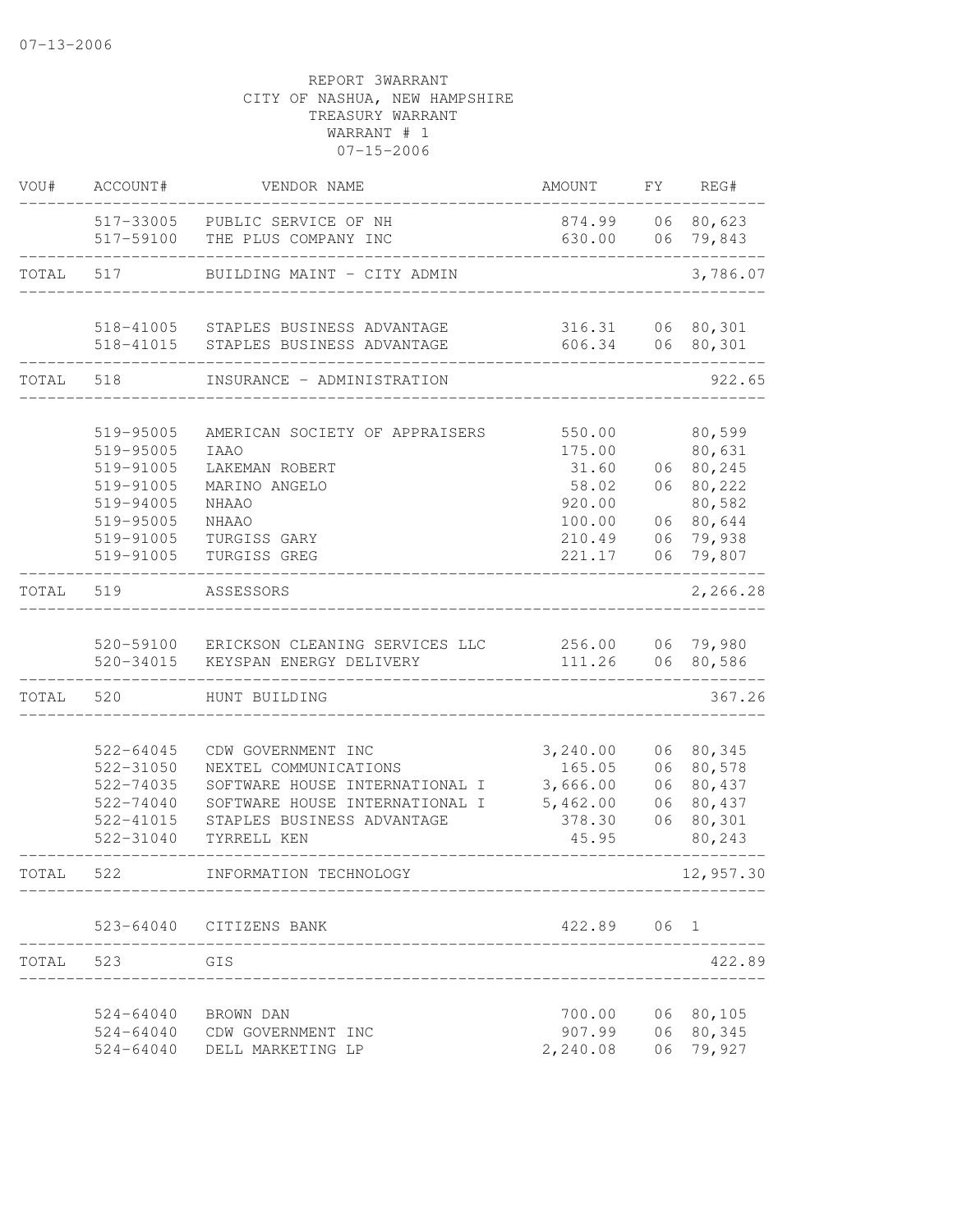| VOU#  | ACCOUNT#      | VENDOR NAME                    | AMOUNT    | FY | REG#      |
|-------|---------------|--------------------------------|-----------|----|-----------|
|       | $524 - 64040$ | ESRI                           | 150.00    | 06 | 79,861    |
|       | $524 - 64045$ | GHA TECHNOLOGIES INC           | 264.00    | 06 | 79,949    |
|       | $524 - 64040$ | GHA TECHNOLOGIES INC           | 715.00    | 06 | 79,954    |
|       | $524 - 64045$ | GHA TECHNOLOGIES INC           | 6.00      | 06 | 79,954    |
|       | $524 - 64040$ | HEWLETT PACKARD COMPANY        | 6,455.00  | 06 | 79,936    |
|       | $524 - 64040$ | INSIGHT PUBLIC SECTOR          | 4,211.61  | 06 | 79,869    |
|       | $524 - 64040$ | SOFTWARE HOUSE INTERNATIONAL I | 795.00    | 06 | 80,437    |
|       | 524-64040     | TURBOTEK COMPUTER CORP         | 539.92    | 06 | 79,921    |
| TOTAL | 524           | COMPUTERS - CITYWIDE           |           |    | 16,984.60 |
|       |               |                                |           |    |           |
|       | 531-64360     | ADAMSON INDUSTRIES CORP        | 591.05    |    | 06 79,993 |
|       | 531-46045     | ALEC'S SHOE STORE INC          | 214.90    | 06 | 80,004    |
|       | 531-74050     | AMERICAN AUTO SEAT COVER INC   | 110.00    | 06 | 79,805    |
|       | 531-74092     | AMERICAN TANK MANAGEMENT INC   | 540.00    | 06 | 80,028    |
|       | 531-31050     | ARCH                           | 7.61      | 06 | 80,634    |
|       | 531-79030     | ASAP FIRE & SAFETY CORPORATION | 766.25    | 06 | 79,952    |
|       | 531-78007     | B & S LOCKSMITHS INC           | 88.80     | 06 | 80,263    |
|       | 531-49075     | BATTERIES PLUS 400             | 178.50    | 06 | 80,294    |
|       | 531-75023     | BELLETETES INC                 | 33.69     | 06 | 80,020    |
|       | 531-47010     | BOUND TREE MEDICAL LLC         | 204.64    | 06 | 79,815    |
|       | 531-78007     | CARPARTS OF NASHUA             | 28.64     | 06 | 79,821    |
|       | 531-42000     | CENTRAL PAPER PRODUCTS CO      | 554.79    | 06 | 80,506    |
|       | 531-95000     | <b>CLUB</b>                    | 176.00    |    | 80,598    |
|       | 531-78007     | CODE 3 INC                     | 260.00    | 06 | 80,041    |
|       | 531-45005     | DEFENSE PRODUCTS               | 203.80    | 06 | 80,192    |
|       | 531-46040     | DILLON WILLIAM                 | 112.90    |    | 80,544    |
|       | 531-41015     | DONNEGAN SYSTEMS INC           | 228.45    | 06 | 80,281    |
|       | 531-78007     | DOWNTOWN LINCOLN-MERCURY INC   | 121.10    | 06 | 79,897    |
|       | 531-78075     | DOWNTOWN LINCOLN-MERCURY INC   | 87.97     | 06 | 79,897    |
|       | 531-94005     | DUNKIN DONUTS                  | 124.81    | 06 | 79,860    |
|       | 531-48015     | EXXONMOBIL FLEET/GECC          | 1,238.86  | 06 | 79,846    |
|       | 531-48015     | EXXONMOBIL FLEET/GECC          | 683.00    | 06 | 80,604    |
|       | 531-42000     | F W WEBB COMPANY               | 876.60    | 06 | 79,904    |
|       | 531-94005     | FORGIONE PETER                 | 175.00    | 06 | 80,556    |
|       | $531 - 66025$ | GE CAPITAL INC                 | 1, 113.28 |    | 80,290    |
|       | 531-78065     | GOODYEAR WHOLESALE TIRE CENTER | 932.76    | 06 | 80,259    |
|       | 531-91025     | GORMAN ALAEXANDER              | 35.60     | 06 | 80,550    |
|       | 531-94010     | GOULDEN TIMOTHY                | 1,500.00  | 06 | 80,555    |
|       | 531-94005     | HEFFERAN TIMOTHY               | 50.00     | 06 | 80,548    |
|       | 531-41015     | HEFFERAN TIMOTHY               | 65.04     | 06 | 80,548    |
|       | 531-78007     | HEFFERAN TIMOTHY               | 75.88     | 06 | 80,548    |
|       | 531-91025     | HEFFERAN TIMOTHY               | 1.50      | 06 | 80,548    |
|       | 531-59100     | HEFFERAN TIMOTHY               | 25.00     | 06 | 80,548    |
|       | 531-91025     | HEFFERAN TIMOTHY               | 1.50      | 06 | 80,548    |
|       | 531-41015     | HEFFERAN TIMOTHY               | 15.98     | 06 | 80,548    |
|       | 531-43005     | HEFFERAN TIMOTHY               | 11.65     | 06 | 80,548    |
|       |               |                                |           |    |           |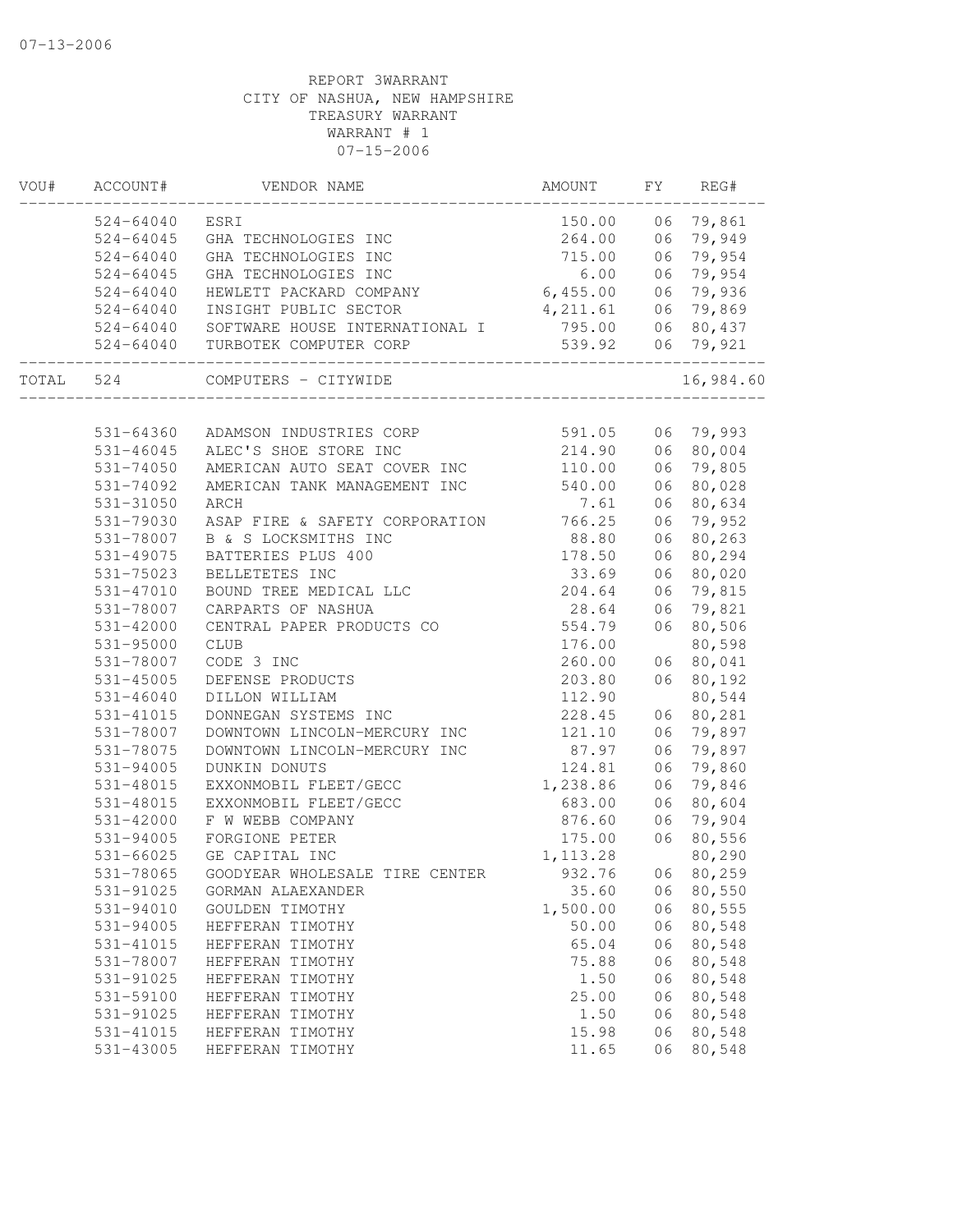| VOU#  | ACCOUNT#      | VENDOR NAME                                              | AMOUNT    | FY | REG#      |
|-------|---------------|----------------------------------------------------------|-----------|----|-----------|
|       | 531-91025     | HEFFERAN TIMOTHY                                         | 65.72     | 06 | 80,548    |
|       | $531 - 46040$ | HEROES UNIFORM & SUPPLY CO                               | 70.00     | 06 | 79,947    |
|       | 531-69025     | HOME DEPOT CREDIT SERVICES                               | 565.74    | 06 | 80,584    |
|       | 531-64360     | HSBC BUSINESS SOLUTIONS                                  | 155.97    | 06 | 80,616    |
|       | 531-98025     | JACK'S PIZZA                                             | 60.00     | 06 | 80,273    |
|       | 531-45005     | LAW ENFORCEMENT TARGETS INC                              | 221.91    | 06 | 79,811    |
|       | 531-78007     | MAC MULKIN CHEVROLET INC                                 | 242.07    | 06 | 80,487    |
|       | 531-69025     | MATCO TOOLS                                              | 112.30    | 06 | 79,802    |
|       | 531-94010     | MORIARTY TODD                                            | 93.00     | 06 | 80,552    |
|       | $531 - 46030$ | NASHUA HARLEY DAVIDSON                                   | 120.00    | 06 | 79,871    |
|       | 531-78075     | NASHUA HARLEY DAVIDSON                                   | 352.37    | 06 | 79,871    |
|       | 531-94005     | <b>NASRO</b>                                             | 425.00    |    | 80,610    |
|       | 531-95000     | NESPIN                                                   | 250.00    |    | 80,629    |
|       | 531-78007     | NORTHERN FOREIGN CAR PARTS INC                           | 306.74    | 06 | 80,516    |
|       | 531-31025     | NU-VISION                                                | 5,046.49  |    | 80,589    |
|       | 531-74050     | OMNI FITNESS                                             | 88.20     |    | 80,554    |
|       | 531-33005     | PENNICHUCK WATER                                         | 343.41    | 06 | 80,588    |
|       | 531-56015     | POSTMASTER                                               | 210.00    |    | 80,593    |
|       | 531-91025     | POWERS ROBERT                                            | 71.20     | 06 | 80,551    |
|       | 531-32005     | PUBLIC SERVICE OF NH                                     | 20,332.07 | 06 | 80,623    |
|       | 531-32035     | PUBLIC SERVICE OF NH                                     | 34.61     | 06 | 80,623    |
|       | 531-45005     | SALUTE PRODUCTS INC                                      | 1,142.27  | 06 | 80,158    |
|       | $531 - 44005$ | SOURCE4 INC                                              | 417.83    | 06 | 80,045    |
|       | 531-41015     | STAPLES BUSINESS ADVANTAGE                               | 1,101.31  | 06 | 80,301    |
|       | $531 - 46030$ | STAR PACKER BADGES                                       | 50.00     | 06 | 79,901    |
|       | 531-45005     | SUREFIRE LLC                                             | 337.01    | 06 | 80,156    |
|       | 531-94005     | TESTAVERDE JAMES                                         | 24.48     | 06 | 80,545    |
|       | 531-78007     | TOWERS MOTOR PARTS CORP                                  | 64.64     | 06 | 80,260    |
|       | 531-94005     | TURMEL JAMES                                             | 96.75     | 06 | 80,553    |
|       | 531-43005     | UNITED STATES POSTAL SERVICE                             | 664.00    | 06 | 80,548    |
|       | 531-78007     | USP OF NEW ENGLAND                                       | 27.26     | 06 | 80,244    |
|       | 531-31025     | VERIZON                                                  | 31.18     | 06 | 80,596    |
|       | 531-59100     | VILLAGE SENTRY KENNEL                                    | 136.00    | 06 | 80,554    |
|       | 531-74035     | WEST PAYMENT CENTER                                      | 126.09    | 06 | 79,913    |
|       | 531-95000     | WORKING DOG FOUNDATION                                   | 250.00    |    | 80,585    |
| TOTAL | 531           | POLICE DEPARTMENT<br>___________________________________ |           |    | 45,071.17 |
|       |               |                                                          |           |    |           |
|       | 532-64192     | AOUA VENTURES DIVE CENTER                                | 463.85    | 06 | 79,872    |
|       | 532-78100     | ARCSOURCE INC                                            | 15.50     | 06 | 80,032    |
|       | 532-79040     | BATTERIES PLUS 400                                       | 119.96    |    | 80,294    |
|       | 532-75023     | BELLETETES INC                                           | 207.58    | 06 | 80,020    |
|       | 532-78100     | BELLETETES INC                                           | 36.37     | 06 | 80,020    |
|       | 532-59100     | BENJAMIN'S DRY CLEANING                                  | 263.05    | 06 | 79,919    |
|       | 532-64094     | BOUND TREE MEDICAL LLC                                   | 475.50    | 06 | 79,815    |
|       | 532-94010     | BUXTON ROBERT                                            | 645.00    | 06 | 80,029    |
|       | 532-72010     | CITIZENS BANK                                            | 129.95    | 06 | 1         |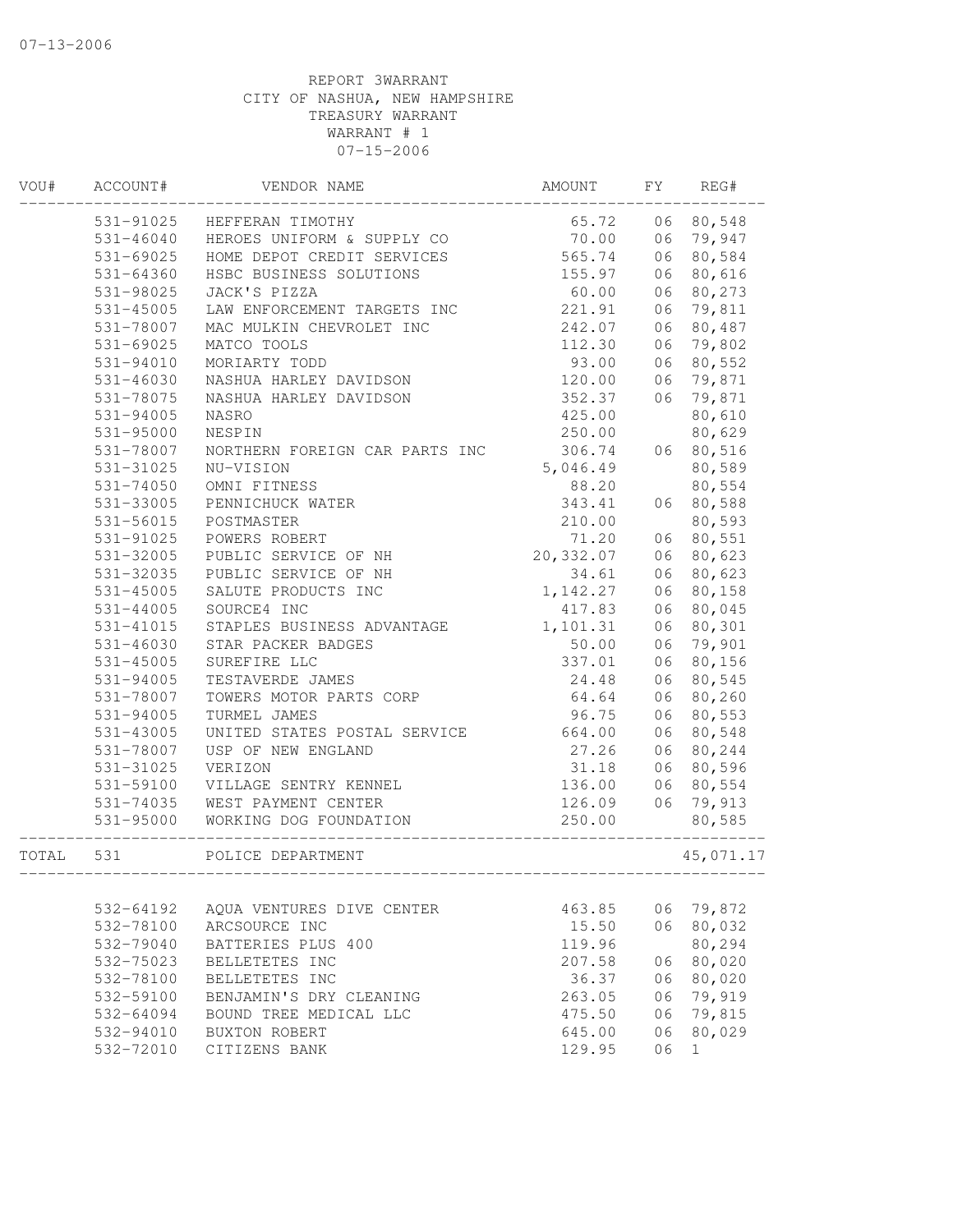| VOU#  | ACCOUNT#  | VENDOR NAME                              | AMOUNT    | FΥ | REG#            |
|-------|-----------|------------------------------------------|-----------|----|-----------------|
|       | 532-94010 | CONWAY RICHARD                           | 645.00    | 06 | 80,029          |
|       | 532-42010 | CORPORATE EXPRESS INC                    | 295.12    | 06 | 80,073          |
|       | 532-78020 | CUMMINS NORTHEAST INC                    | 137.20    | 06 | 80,278          |
|       | 532-75050 | GATE CITY LANDSCAPING LLC                | 1,220.00  | 06 | 80,053          |
|       | 532-75130 | GRANITE STATE PLUMBING & HEATI           | 995.00    | 06 | 80,270          |
|       | 532-75160 | GRANITE STATE PLUMBING & HEATI           | 2,135.00  | 06 | 80,270          |
|       | 532-75023 | GRAYBAR                                  | 29.32     | 06 | 80,066          |
|       | 532-94005 | GUEST SERVICES                           | 223.20    |    | 80,580          |
|       | 532-49025 | HILL DONNELLY/CITY PUBLISHING            | 142.09    | 06 | 79,979          |
|       | 532-75023 | HOME DEPOT CREDIT SERVICES               | 14.30     | 06 | 80,584          |
|       | 532-74055 | HSBC BUSINESS SOLUTIONS                  | 495.96    | 06 | 80,616          |
|       | 532-64094 | INDUSTRIAL PROTECTION SERVICES           | 1,169.30  | 06 | 79,870          |
|       | 532-62025 | INSIGHT PUBLIC SECTOR                    | 1,349.73  | 06 | 79,869          |
|       | 532-59135 | J P CHEMICAL CO INC                      | 85.00     | 06 | 80,015          |
|       | 532-34015 | KEYSPAN ENERGY DELIVERY                  | 36.00     |    | 80,586          |
|       | 532-34015 | KEYSPAN ENERGY DELIVERY                  | 153.83    | 06 | 80,586          |
|       | 532-75105 | M & M ELECTRICAL SUPPLY CO INC           | 76.97     | 06 | 80,481          |
|       | 532-64094 | MALLORY CO                               | 644.16    | 06 | 80,209          |
|       | 532-59100 | MAYNARD & LESIEUR INCORPORATED           | 196.00    | 06 | 80,491          |
|       | 532-31040 | NEXTEL COMMUNICATIONS                    | 674.43    | 06 | 80,578          |
|       | 532-94010 | NIELSEN GLENN                            | 65.00     | 06 | 80,029          |
|       | 532-53045 | OCCUPATIONAL HEALTH CENTERS              | 1,268.00  | 06 | 80,154          |
|       | 532-33005 | PENNICHUCK WATER                         | 159.69    | 06 | 80,588          |
|       | 532-32005 | PUBLIC SERVICE OF NH                     | 1,565.59  |    | 80,623          |
|       | 532-32005 | PUBLIC SERVICE OF NH                     | 1,571.58  | 06 | 80,623          |
|       | 532-78100 | SANEL AUTO PARTS CO                      | 58.81     | 06 | 80,031          |
|       | 532-41015 | STAPLES BUSINESS ADVANTAGE               | 916.10    | 06 | 80,301          |
|       | 532-53025 | SUMNER DAVIS ARCHITECTS INC              | 248.06    | 06 | 80,013          |
|       | 532-31050 | WIRELESS ZONE                            | 63.00     | 06 | 80,617          |
| TOTAL | 532       | FIRE DEPARTMENT                          |           |    | 18,990.20       |
|       |           |                                          |           |    |                 |
|       |           | 534-32020 PUBLIC SERVICE OF NH           | 12.09     |    | 80,623          |
|       | 534-32020 | PUBLIC SERVICE OF NH<br>________________ | 23,600.95 | 06 | 80,623          |
| TOTAL | 534       | STREET LIGHTING                          |           |    | 23,613.04       |
|       | 535-81023 | NEXTEL COMMUNICATIONS                    |           |    | 72.82 06 80,578 |
| TOTAL | 535       | EMERGENCY MANAGEMENT                     |           |    | 72.82           |
|       |           |                                          |           |    |                 |
|       | 536-78007 | HEFFERAN TIMOTHY                         | 23.26     | 06 | 80,548          |
|       | 536-64255 | MOTOROLA                                 | 9,261.00  | 06 | 79,928          |
|       | 536-43005 | SCANNER WORLD USA INC                    | 13.50     | 06 | 79,914          |
|       | 536-64192 | SCANNER WORLD USA INC                    | 85.98     |    | 06 79,914       |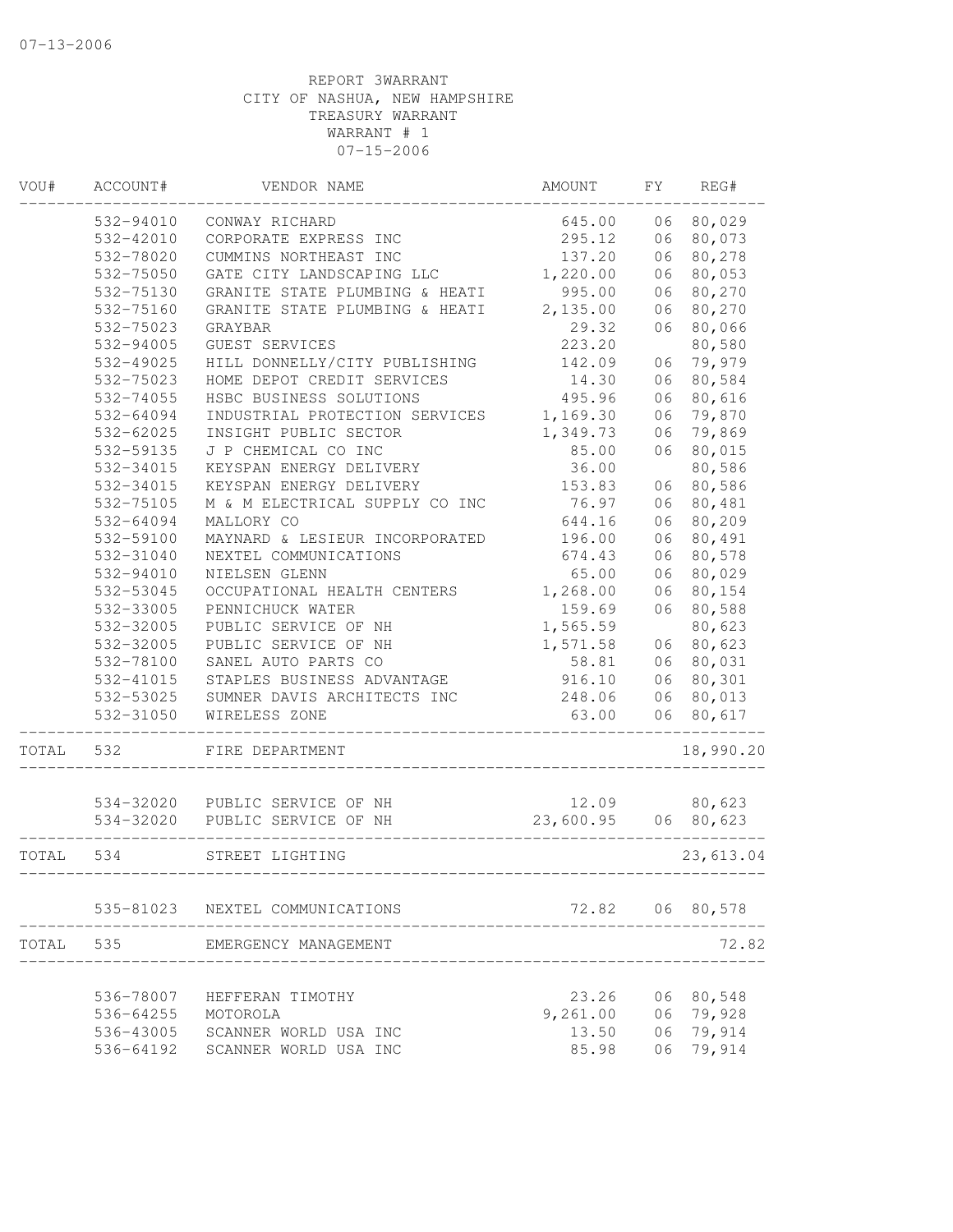| 536-46045<br>310.94<br>06<br>80,557<br>SHERMAN BRIAN<br>TOTAL<br>536<br>CITYWIDE COMMUNICATIONS<br>80,615<br>541-95005<br>AMERICAN PUBLIC HEALTH ASSOCIA<br>300.00<br>80,609<br>$541 - 62026$<br>GE CAPITAL INC<br>105.06<br>06 79,907<br>92.53<br>541-53165<br>LANGUAGE LINE SERVICES<br>80,587<br>541-95005<br>NACCHO<br>355.00<br>309.67<br>80,301<br>541-41015<br>STAPLES BUSINESS ADVANTAGE<br>06<br>TOTAL<br>541<br>COMMUNITY SERVICES DIVISION<br>11.79<br>80,285<br>542-41015<br>BISSELL NANCY<br>06<br>80,609<br>542-62026<br>132.41<br>GE CAPITAL INC<br>80,002<br>542-59100<br>HEALTH STOP INC<br>79.00<br>06<br>80,578<br>542-31050<br>NEXTEL COMMUNICATIONS<br>34.37<br>06<br>80,301<br>542-41015<br>STAPLES BUSINESS ADVANTAGE<br>309.67<br>06<br>TOTAL<br>542<br>COMMUNITY HEALTH<br>320.80<br>06 79,927<br>543-49075<br>DELL MARKETING LP<br>1,493.12<br>80,109<br>543-64140<br>JOHN W HOCK COMPANY<br>06<br>80,578<br>543-31050<br>61.41<br>NEXTEL COMMUNICATIONS<br>06<br>543-94005<br>30.00<br>06<br>80,241<br>TREMBLAY MICHAEL<br>TOTAL<br>543<br>ENVIRONMENTAL HEALTH DEPT.<br>544-49075<br>CCP INDUSTRIES INC<br>782.90<br>06<br>80,039<br>282.28<br>80,301<br>STAPLES BUSINESS ADVANTAGE<br>06<br>544-41015<br>80,559<br>2.79<br>WOODWORTH LOUISE<br>544-43005<br>80,559<br>2.79<br>544-43005<br>WOODWORTH LOUISE<br>06<br>TOTAL<br>544<br>WELFARE ADMINISTRATION<br>545-97020<br>23-25 TEMPLE ST REALTY LLC<br>80,229<br>1,177.57<br>80,229<br>545-97020<br>23-25 TEMPLE ST REALTY LLC<br>115.00<br>06<br>80,033<br>545-97020<br>237 MAIN STREET LLC<br>328.40<br>80,011<br>545-97020<br>AMHERST PARK APARTMENTS LLC<br>313.73<br>80,011<br>545-97020<br>AMHERST PARK APARTMENTS LLC<br>48.27<br>06 | VOU# | ACCOUNT# | VENDOR NAME | AMOUNT | FΥ | REG#     |
|-----------------------------------------------------------------------------------------------------------------------------------------------------------------------------------------------------------------------------------------------------------------------------------------------------------------------------------------------------------------------------------------------------------------------------------------------------------------------------------------------------------------------------------------------------------------------------------------------------------------------------------------------------------------------------------------------------------------------------------------------------------------------------------------------------------------------------------------------------------------------------------------------------------------------------------------------------------------------------------------------------------------------------------------------------------------------------------------------------------------------------------------------------------------------------------------------------------------------------------------------------------------------------------------------------------------------------------------------------------------------------------------------------------------------------------------------------------------------------------------------------------------------------------------------------------------------------------------------------------------------------------------------------------------------------------------------------------------------------|------|----------|-------------|--------|----|----------|
|                                                                                                                                                                                                                                                                                                                                                                                                                                                                                                                                                                                                                                                                                                                                                                                                                                                                                                                                                                                                                                                                                                                                                                                                                                                                                                                                                                                                                                                                                                                                                                                                                                                                                                                             |      |          |             |        |    |          |
|                                                                                                                                                                                                                                                                                                                                                                                                                                                                                                                                                                                                                                                                                                                                                                                                                                                                                                                                                                                                                                                                                                                                                                                                                                                                                                                                                                                                                                                                                                                                                                                                                                                                                                                             |      |          |             |        |    | 9,694.68 |
|                                                                                                                                                                                                                                                                                                                                                                                                                                                                                                                                                                                                                                                                                                                                                                                                                                                                                                                                                                                                                                                                                                                                                                                                                                                                                                                                                                                                                                                                                                                                                                                                                                                                                                                             |      |          |             |        |    |          |
|                                                                                                                                                                                                                                                                                                                                                                                                                                                                                                                                                                                                                                                                                                                                                                                                                                                                                                                                                                                                                                                                                                                                                                                                                                                                                                                                                                                                                                                                                                                                                                                                                                                                                                                             |      |          |             |        |    |          |
|                                                                                                                                                                                                                                                                                                                                                                                                                                                                                                                                                                                                                                                                                                                                                                                                                                                                                                                                                                                                                                                                                                                                                                                                                                                                                                                                                                                                                                                                                                                                                                                                                                                                                                                             |      |          |             |        |    |          |
|                                                                                                                                                                                                                                                                                                                                                                                                                                                                                                                                                                                                                                                                                                                                                                                                                                                                                                                                                                                                                                                                                                                                                                                                                                                                                                                                                                                                                                                                                                                                                                                                                                                                                                                             |      |          |             |        |    |          |
|                                                                                                                                                                                                                                                                                                                                                                                                                                                                                                                                                                                                                                                                                                                                                                                                                                                                                                                                                                                                                                                                                                                                                                                                                                                                                                                                                                                                                                                                                                                                                                                                                                                                                                                             |      |          |             |        |    |          |
|                                                                                                                                                                                                                                                                                                                                                                                                                                                                                                                                                                                                                                                                                                                                                                                                                                                                                                                                                                                                                                                                                                                                                                                                                                                                                                                                                                                                                                                                                                                                                                                                                                                                                                                             |      |          |             |        |    | 1,162.26 |
|                                                                                                                                                                                                                                                                                                                                                                                                                                                                                                                                                                                                                                                                                                                                                                                                                                                                                                                                                                                                                                                                                                                                                                                                                                                                                                                                                                                                                                                                                                                                                                                                                                                                                                                             |      |          |             |        |    |          |
|                                                                                                                                                                                                                                                                                                                                                                                                                                                                                                                                                                                                                                                                                                                                                                                                                                                                                                                                                                                                                                                                                                                                                                                                                                                                                                                                                                                                                                                                                                                                                                                                                                                                                                                             |      |          |             |        |    |          |
|                                                                                                                                                                                                                                                                                                                                                                                                                                                                                                                                                                                                                                                                                                                                                                                                                                                                                                                                                                                                                                                                                                                                                                                                                                                                                                                                                                                                                                                                                                                                                                                                                                                                                                                             |      |          |             |        |    |          |
|                                                                                                                                                                                                                                                                                                                                                                                                                                                                                                                                                                                                                                                                                                                                                                                                                                                                                                                                                                                                                                                                                                                                                                                                                                                                                                                                                                                                                                                                                                                                                                                                                                                                                                                             |      |          |             |        |    |          |
|                                                                                                                                                                                                                                                                                                                                                                                                                                                                                                                                                                                                                                                                                                                                                                                                                                                                                                                                                                                                                                                                                                                                                                                                                                                                                                                                                                                                                                                                                                                                                                                                                                                                                                                             |      |          |             |        |    |          |
|                                                                                                                                                                                                                                                                                                                                                                                                                                                                                                                                                                                                                                                                                                                                                                                                                                                                                                                                                                                                                                                                                                                                                                                                                                                                                                                                                                                                                                                                                                                                                                                                                                                                                                                             |      |          |             |        |    | 567.24   |
|                                                                                                                                                                                                                                                                                                                                                                                                                                                                                                                                                                                                                                                                                                                                                                                                                                                                                                                                                                                                                                                                                                                                                                                                                                                                                                                                                                                                                                                                                                                                                                                                                                                                                                                             |      |          |             |        |    |          |
|                                                                                                                                                                                                                                                                                                                                                                                                                                                                                                                                                                                                                                                                                                                                                                                                                                                                                                                                                                                                                                                                                                                                                                                                                                                                                                                                                                                                                                                                                                                                                                                                                                                                                                                             |      |          |             |        |    |          |
|                                                                                                                                                                                                                                                                                                                                                                                                                                                                                                                                                                                                                                                                                                                                                                                                                                                                                                                                                                                                                                                                                                                                                                                                                                                                                                                                                                                                                                                                                                                                                                                                                                                                                                                             |      |          |             |        |    |          |
|                                                                                                                                                                                                                                                                                                                                                                                                                                                                                                                                                                                                                                                                                                                                                                                                                                                                                                                                                                                                                                                                                                                                                                                                                                                                                                                                                                                                                                                                                                                                                                                                                                                                                                                             |      |          |             |        |    |          |
|                                                                                                                                                                                                                                                                                                                                                                                                                                                                                                                                                                                                                                                                                                                                                                                                                                                                                                                                                                                                                                                                                                                                                                                                                                                                                                                                                                                                                                                                                                                                                                                                                                                                                                                             |      |          |             |        |    |          |
|                                                                                                                                                                                                                                                                                                                                                                                                                                                                                                                                                                                                                                                                                                                                                                                                                                                                                                                                                                                                                                                                                                                                                                                                                                                                                                                                                                                                                                                                                                                                                                                                                                                                                                                             |      |          |             |        |    | 1,905.33 |
|                                                                                                                                                                                                                                                                                                                                                                                                                                                                                                                                                                                                                                                                                                                                                                                                                                                                                                                                                                                                                                                                                                                                                                                                                                                                                                                                                                                                                                                                                                                                                                                                                                                                                                                             |      |          |             |        |    |          |
|                                                                                                                                                                                                                                                                                                                                                                                                                                                                                                                                                                                                                                                                                                                                                                                                                                                                                                                                                                                                                                                                                                                                                                                                                                                                                                                                                                                                                                                                                                                                                                                                                                                                                                                             |      |          |             |        |    |          |
|                                                                                                                                                                                                                                                                                                                                                                                                                                                                                                                                                                                                                                                                                                                                                                                                                                                                                                                                                                                                                                                                                                                                                                                                                                                                                                                                                                                                                                                                                                                                                                                                                                                                                                                             |      |          |             |        |    |          |
|                                                                                                                                                                                                                                                                                                                                                                                                                                                                                                                                                                                                                                                                                                                                                                                                                                                                                                                                                                                                                                                                                                                                                                                                                                                                                                                                                                                                                                                                                                                                                                                                                                                                                                                             |      |          |             |        |    |          |
|                                                                                                                                                                                                                                                                                                                                                                                                                                                                                                                                                                                                                                                                                                                                                                                                                                                                                                                                                                                                                                                                                                                                                                                                                                                                                                                                                                                                                                                                                                                                                                                                                                                                                                                             |      |          |             |        |    | 1,070.76 |
|                                                                                                                                                                                                                                                                                                                                                                                                                                                                                                                                                                                                                                                                                                                                                                                                                                                                                                                                                                                                                                                                                                                                                                                                                                                                                                                                                                                                                                                                                                                                                                                                                                                                                                                             |      |          |             |        |    |          |
|                                                                                                                                                                                                                                                                                                                                                                                                                                                                                                                                                                                                                                                                                                                                                                                                                                                                                                                                                                                                                                                                                                                                                                                                                                                                                                                                                                                                                                                                                                                                                                                                                                                                                                                             |      |          |             |        |    |          |
|                                                                                                                                                                                                                                                                                                                                                                                                                                                                                                                                                                                                                                                                                                                                                                                                                                                                                                                                                                                                                                                                                                                                                                                                                                                                                                                                                                                                                                                                                                                                                                                                                                                                                                                             |      |          |             |        |    |          |
|                                                                                                                                                                                                                                                                                                                                                                                                                                                                                                                                                                                                                                                                                                                                                                                                                                                                                                                                                                                                                                                                                                                                                                                                                                                                                                                                                                                                                                                                                                                                                                                                                                                                                                                             |      |          |             |        |    |          |
|                                                                                                                                                                                                                                                                                                                                                                                                                                                                                                                                                                                                                                                                                                                                                                                                                                                                                                                                                                                                                                                                                                                                                                                                                                                                                                                                                                                                                                                                                                                                                                                                                                                                                                                             |      |          |             |        |    |          |
| 545-97020<br>ANASTASIADES NICHOLAS<br>350.00                                                                                                                                                                                                                                                                                                                                                                                                                                                                                                                                                                                                                                                                                                                                                                                                                                                                                                                                                                                                                                                                                                                                                                                                                                                                                                                                                                                                                                                                                                                                                                                                                                                                                |      |          |             |        |    | 79,924   |
| 79,931<br>292.40<br>545-97020<br>ARNOLD DENNIS                                                                                                                                                                                                                                                                                                                                                                                                                                                                                                                                                                                                                                                                                                                                                                                                                                                                                                                                                                                                                                                                                                                                                                                                                                                                                                                                                                                                                                                                                                                                                                                                                                                                              |      |          |             |        |    |          |
| 80,040<br>545-97020<br>AYOTTE ELAINE DBA AYOTTE PROPE<br>320.85                                                                                                                                                                                                                                                                                                                                                                                                                                                                                                                                                                                                                                                                                                                                                                                                                                                                                                                                                                                                                                                                                                                                                                                                                                                                                                                                                                                                                                                                                                                                                                                                                                                             |      |          |             |        |    |          |
| 80,040<br>545-97020<br>AYOTTE ELAINE DBA AYOTTE PROPE<br>131.26<br>06                                                                                                                                                                                                                                                                                                                                                                                                                                                                                                                                                                                                                                                                                                                                                                                                                                                                                                                                                                                                                                                                                                                                                                                                                                                                                                                                                                                                                                                                                                                                                                                                                                                       |      |          |             |        |    |          |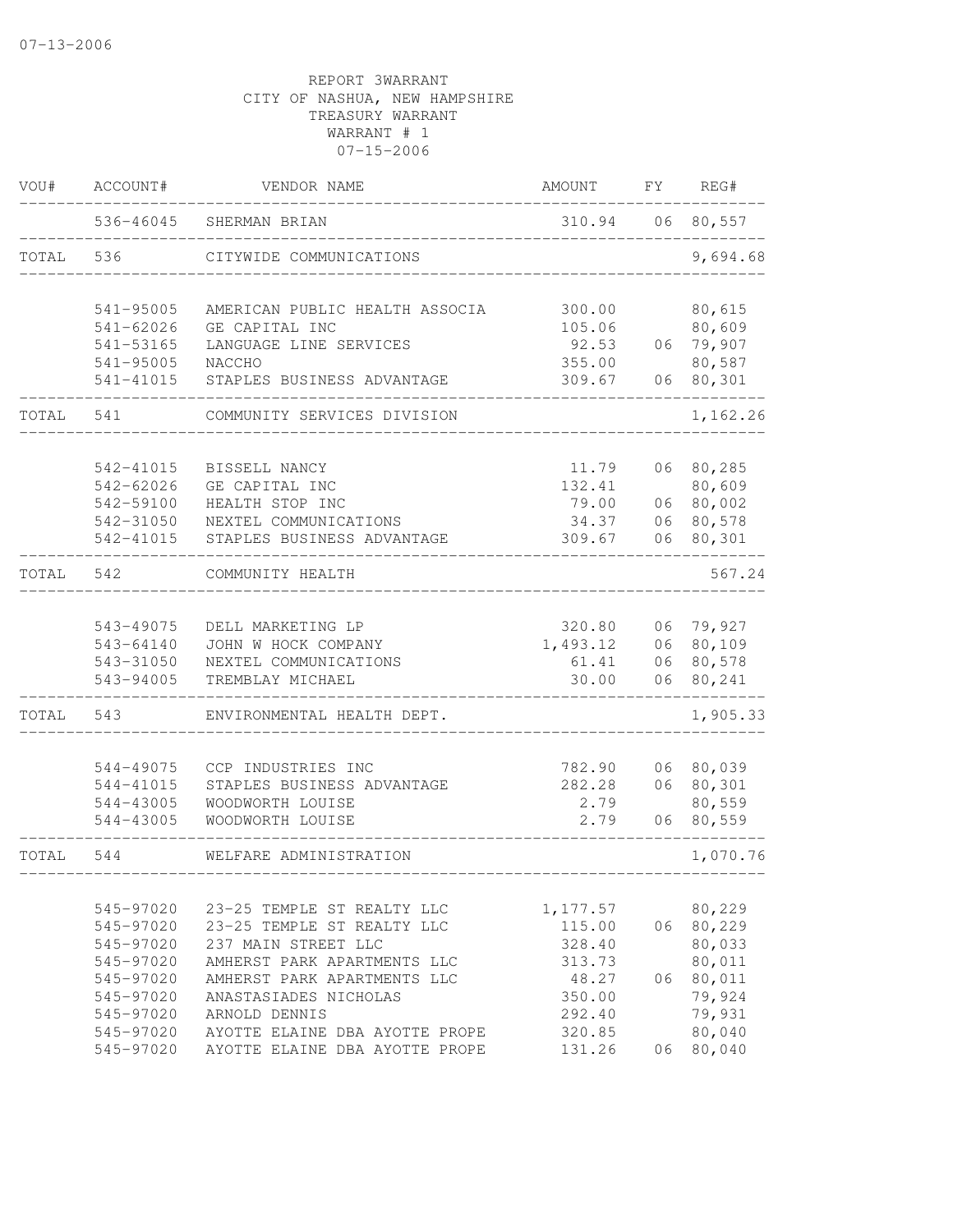| VOU# | ACCOUNT#  | VENDOR NAME                    | AMOUNT   | FΥ | REG#   |  |
|------|-----------|--------------------------------|----------|----|--------|--|
|      |           | 545-97020 BC-AD PROPERTIES     | 650.00   |    | 80,023 |  |
|      | 545-97020 | BISHOP PROPERTY MANAGEMENT INC | 122.50   |    | 80,234 |  |
|      | 545-97020 | BISHOP REAL ESTATE MGMT INC    | 525.00   |    | 80,006 |  |
|      | 545-97020 | BISSONNETTE LOUISE             | 306.66   |    | 80,101 |  |
|      | 545-97020 | BISSONNETTE LOUISE             | 306.66   | 06 | 80,101 |  |
|      | 545-97020 | BLANCHARD BLDG INVESTS/KENNETH | 750.00   |    | 79,902 |  |
|      | 545-97020 | BODMER PAUL                    | 508.35   |    | 79,864 |  |
|      | 545-97020 | BODMER PAUL                    | 36.32    | 06 | 79,864 |  |
|      | 545-97020 | BROOK VILLAGE NORTH ASSOCIATES | 1,262.04 |    | 80,219 |  |
|      | 545-97020 | BROOK VILLAGE NORTH ASSOCIATES | 212.00   | 06 | 80,219 |  |
|      | 545-97020 | CANTERBURY APARTMENTS          | 1,385.56 |    | 79,818 |  |
|      | 545-97020 | CENTRAL REALTY                 | 1,330.72 |    | 80,075 |  |
|      | 545-97020 | CENTRAL REALTY                 | 400.00   |    | 80,248 |  |
|      | 545-97020 | CHANDLER COURT LLC             | 850.00   |    | 80,239 |  |
|      | 545-97020 | CITY VIEW MANAGEMENT CO INC    | 210.00   |    | 80,300 |  |
|      | 545-97020 | CITY VIEW MANAGEMENT CO INC    | 60.00    | 06 | 80,300 |  |
|      | 545-97020 | CLOCKTOWER HOUSING ASSOCIATES  | 797.06   |    | 80,642 |  |
|      | 545-97020 | CONSTANT FAMILY LLC II         | 466.62   |    | 80,058 |  |
|      | 545-97020 | CONSTANT KENNETH               | 155.90   |    | 79,985 |  |
|      | 545-97020 | CORBETT STEPHEN W              | 525.00   |    | 80,061 |  |
|      | 545-97020 | COTE CHANTAL                   | 650.00   |    | 80,055 |  |
|      | 545-97020 | COUNTRY BARN MOTEL             | 133.00   | 06 | 80,022 |  |
|      | 545-97020 | DAVIS FUNERAL HOME             | 750.00   | 06 | 79,840 |  |
|      | 545-97020 | DOWNTOWNER NELSON/DAVID A GREG | 472.00   |    | 79,835 |  |
|      | 545-97020 | DROUIN ROBERT G                | 886.30   |    | 80,233 |  |
|      | 545-97020 | DROUIN ROBERT G                | 83.46    | 06 | 80,233 |  |
|      | 545-97015 | EASTERN PROPANE GAS INC        | 244.98   | 06 | 80,635 |  |
|      | 545-97020 | FORRENCE KENNETH               | 586.00   |    | 79,915 |  |
|      | 545-97020 | FREEDOM APARTMENTS LLC         | 471.74   |    | 80,014 |  |
|      | 545-97020 | GALLAGHER THOMAS               | 338.12   |    | 80,081 |  |
|      | 545-97020 | GAUTHIER REALTY/CONNIE GAUTHIE | 746.70   |    | 80,296 |  |
|      | 545-97020 | GAUTHIER REALTY/CONNIE GAUTHIE | 368.12   | 06 | 80,296 |  |
|      | 545-97020 | GROPMAN JEFFREY P              | 132.43   |    | 79,923 |  |
|      | 545-97015 | KEYSPAN ENERGY DELIVERY        | 716.32   | 06 | 80,633 |  |
|      | 545-97020 | KOROMA PAUL                    | 305.00   | 06 | 79,816 |  |
|      | 545-97020 | LAMERAND ENTERPRISES/KYLE LAME | 1,476.51 |    | 80,255 |  |
|      | 545-97020 | LAMERAND ENTERPRISES/KYLE LAME | 523.16   | 06 | 80,255 |  |
|      | 545-97020 | LATTI DAVID                    | 181.02   |    | 79,866 |  |
|      | 545-97020 | LATTI DAVID                    | 236.72   | 06 | 79,866 |  |
|      | 545-97020 | LILLIANS MOTEL                 | 616.00   |    | 79,804 |  |
|      | 545-97020 | LILLIANS MOTEL                 | 290.00   | 06 | 79,804 |  |
|      | 545-97020 | LONG RAY/LONG & TAYLOR PROPERT | 375.00   |    | 79,995 |  |
|      | 545-97020 | MAJAUCKOS CHRIS                | 192.50   |    | 80,008 |  |
|      | 545-97020 | MOTEL 6                        | 59.99    |    | 80,258 |  |
|      | 545-97020 | MOTEL 6                        | 59.99    | 06 | 80,258 |  |
|      | 545-97020 | MP HOUSING INC                 | 53.00    |    | 79,910 |  |
|      | 545-97020 | NASHUA HOUSING AUTHORITY       | 252.00   |    | 80,264 |  |
|      | 545-97020 | NASHUA HOUSING AUTHORITY       | 180.00   | 06 | 80,264 |  |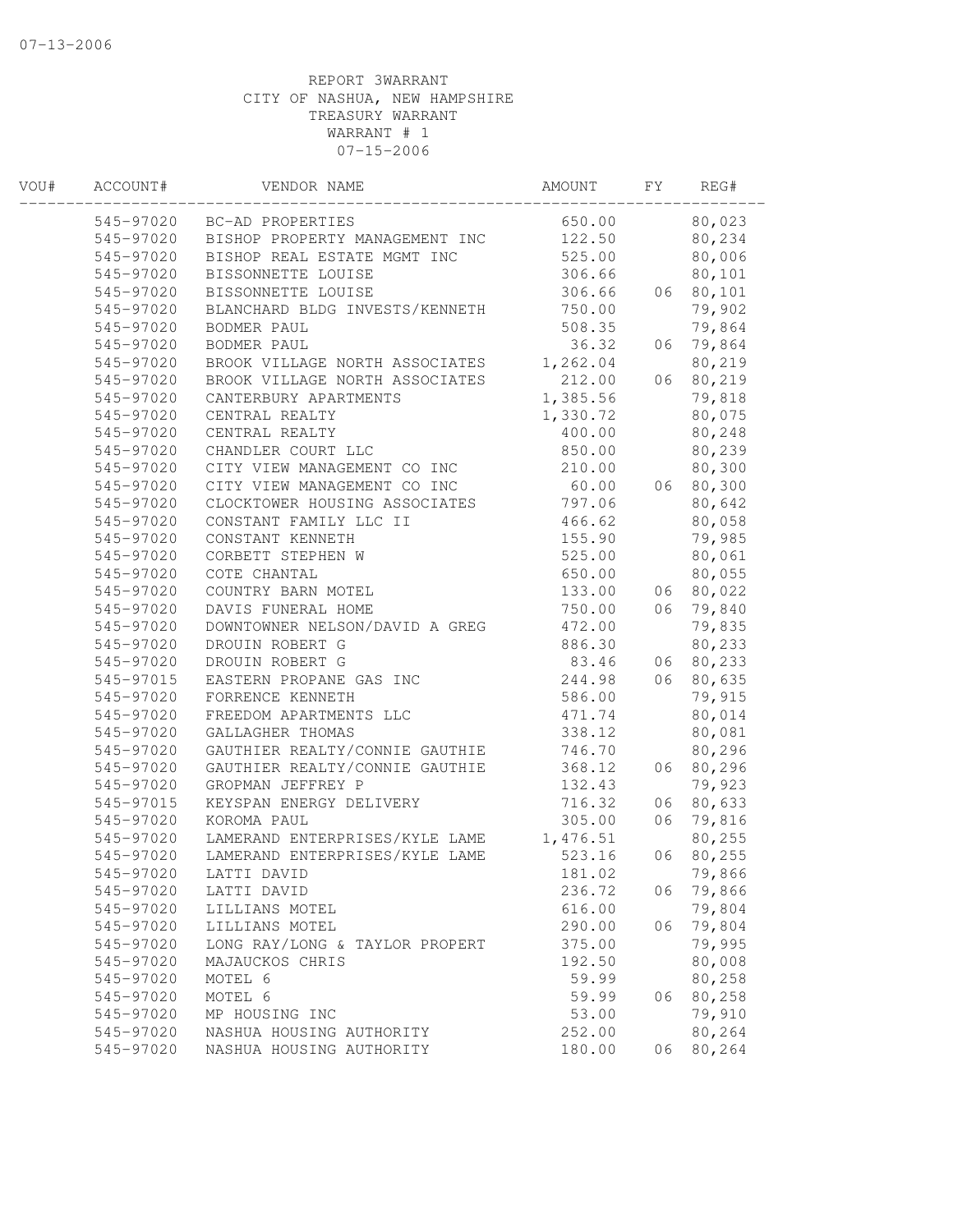| WOU#  | ACCOUNT#      | VENDOR NAME                    | AMOUNT   | FY | REG#      |
|-------|---------------|--------------------------------|----------|----|-----------|
|       | 545-97020     | NASHUA INVESTORS LTD P         | 700.00   |    | 79,909    |
|       | 545-97020     | NASHUA INVESTORS LTD P         | 300.00   | 06 | 79,909    |
|       | 545-97020     | NASHUA PASTORAL CARE           | 208.24   |    | 80,024    |
|       | 545-97020     | NORENA ADELAIDA                | 188.99   |    | 80,096    |
|       | 545-97020     | NORENA ADELAIDA                | 109.41   | 06 | 80,096    |
|       | 545-97020     | PAQUIN EDWARD                  | 697.35   |    | 79,820    |
|       | 545-97020     | PELLETIER CONRAD R             | 187.62   |    | 80,103    |
|       | 545-97020     | PINE HILL GARDENS ASSOCIATION  | 439.59   |    | 79,951    |
|       | 545-97020     | PRA PROPERTIES LTD DBA/PHEASAN | 270.96   |    | 80,277    |
|       | 545-97015     | PUBLIC SERVICE CO OF NH        | 2,427.36 | 06 | 80,630    |
|       | 545-97020     | RIVERVIEW GARDEN CO LLC        | 638.90   |    | 79,856    |
|       | 545-97020     | SOUL PURPOSE LIVING            | 347.14   |    | 79,906    |
|       | 545-97020     | SOUL PURPOSE LIVING INC        | 462.84   |    | 79,972    |
|       | 545-97020     | SOUL PURPOSE LIVING INC        | 77.16    | 06 | 79,972    |
|       | 545-97020     | STEELE DANIEL R                | 192.84   |    | 79,842    |
|       | 545-97020     | STEELE DANIEL R                | 77.16    | 06 | 79,842    |
|       | 545-97020     | STOCKING WILLIAM               | 257.65   |    | 80,059    |
|       | 545-97020     | THC INVESTMENTS                | 531.37   |    | 79,967    |
|       | 545-97020     | THC INVESTMENTS                | 265.69   | 06 | 79,967    |
|       | 545-97020     | TREMBLAY JEANNINE              | 118.35   |    | 79,793    |
|       | 545-97020     | TREMBLAY RENE J                | 192.90   |    | 79,806    |
| TOTAL | 545           | WELFARE COSTS                  |          |    | 34,009.45 |
|       |               |                                |          |    |           |
|       | 551-59100     | CORBETT CLEANING CO            | 320.00   |    | 06 80,052 |
|       | 551-94005     | DOOKRAN STEPHEN                | 459.38   | 06 | 80,257    |
|       | $551 - 46045$ | GRAINGER                       | 247.38   | 06 | 80,094    |
|       | 551-31050     | NEXTEL COMMUNICATIONS          | 326.91   | 06 | 80,578    |
|       | 551-49075     | SPILLER'S                      | 467.18   | 06 | 80,249    |
|       | 551-41015     | STAPLES BUSINESS ADVANTAGE     | 294.10   | 06 | 80,301    |
| TOTAL | 551           | PUBLIC WORKS DIV & ENGINEERING |          |    | 2, 114.95 |
|       |               |                                |          |    |           |
|       | 552-75022     | B & S LOCKSMITHS INC           | 98.60    |    | 06 80,263 |
|       | 552-42010     | BANNER SYSTEMS OF MASSACHUSETT | 50.89    | 06 | 80,480    |
|       | 552-75165     | BANNER SYSTEMS OF MASSACHUSETT | 217.59   |    | 06 80,480 |
|       | 552-75170     | BANNER SYSTEMS OF MASSACHUSETT | 217.58   | 06 | 80,480    |
|       | 552-75175     | BANNER SYSTEMS OF MASSACHUSETT | 217.58   | 06 | 80,480    |
|       | 552-75021     | BELLETETES INC                 | 27.00    | 06 | 80,020    |
|       | 552-75022     | BELLETETES INC                 | 194.58   | 06 | 80,020    |
|       | 552-75165     | BELLETETES INC                 | 32.85    | 06 | 80,020    |
|       | 552-75175     | BELLETETES INC                 | 199.33   | 06 | 80,020    |
|       | 552-59050     | BYRD MARCIE                    | 150.00   | 06 | 80,203    |
|       | 552-78007     | CARPARTS OF NASHUA             | 176.85   | 06 | 79,821    |
|       | 552-59050     | CHAFIN JOE                     | 140.00   | 06 | 80,203    |
|       | 552-46045     | CITIZENS BANK                  | 200.54   | 06 | 1         |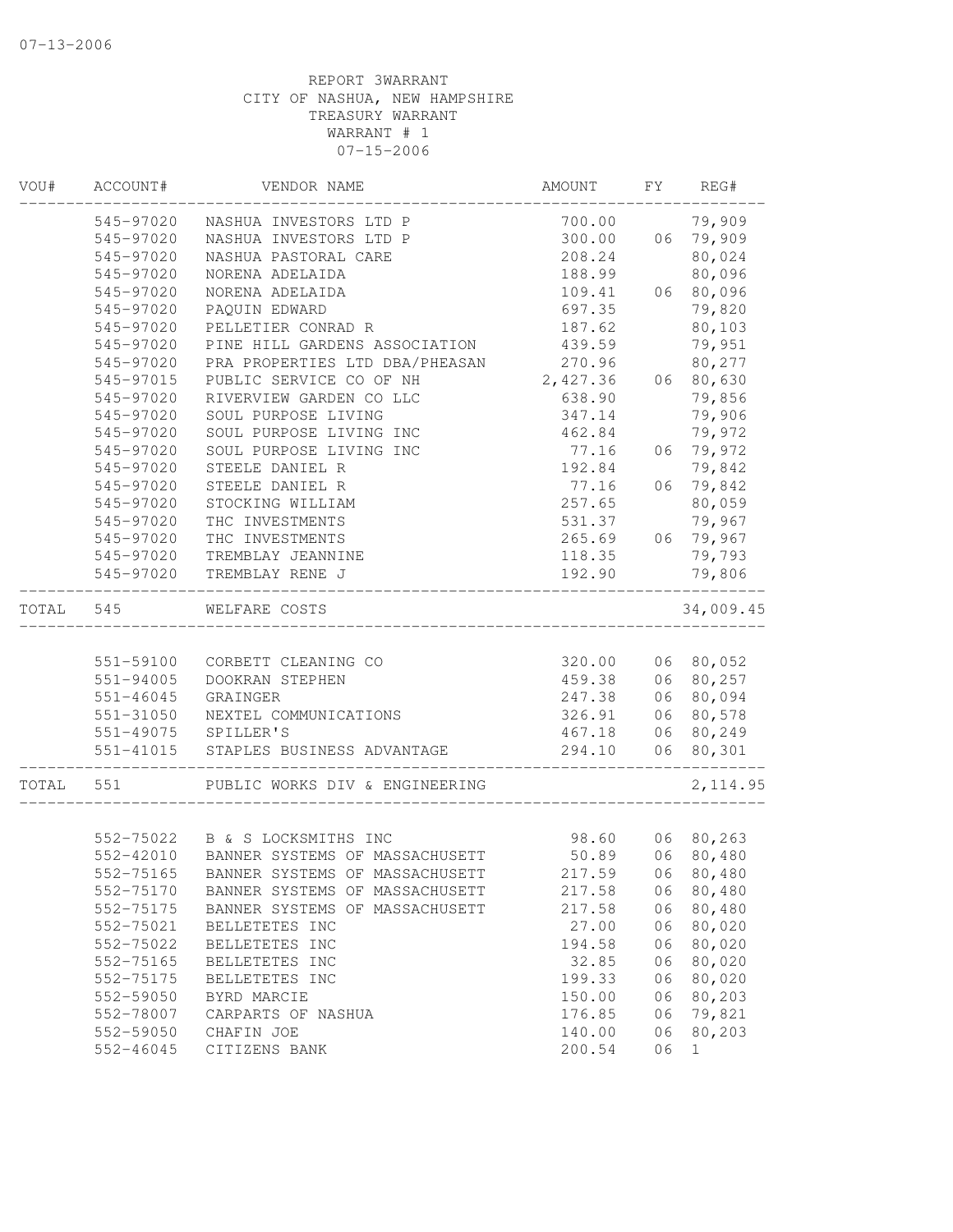| WOU# | ACCOUNT#      | VENDOR NAME                    | AMOUNT   | FΥ | REG#   |  |
|------|---------------|--------------------------------|----------|----|--------|--|
|      | 552-75022     | CORBETT CLEANING CO            | 337.50   | 06 | 80,052 |  |
|      | 552-59050     | DEDONATO RYAN                  | 80.00    | 06 | 80,076 |  |
|      | 552-78100     | DIAMOND TRIUMPH AUTO GLASS INC | 145.00   | 06 | 79,794 |  |
|      | 552-59050     | DICHARD LOUISE                 | 150.00   | 06 | 80,203 |  |
|      | 552-75021     | F W WEBB COMPANY               | 9.90     | 06 | 79,904 |  |
|      | 552-75022     | F W WEBB COMPANY               | 51.62    | 06 | 79,904 |  |
|      | 552-59050     | GAGNON JACQUES                 | 210.00   | 06 | 80,203 |  |
|      | 552-59050     | GENEST GREGORY                 | 402.00   | 06 | 80,076 |  |
|      | 552-75021     | HOME DEPOT CREDIT SERVICES     | 97.40    | 06 | 80,584 |  |
|      | 552-75022     | HOME DEPOT CREDIT SERVICES     | 36.06    | 06 | 80,584 |  |
|      | 552-75135     | HOME DEPOT CREDIT SERVICES     | 65.94    | 06 | 80,584 |  |
|      | 552-81050     | HUDSON POST #48 AMERICAN       | 600.00   | 06 | 79,960 |  |
|      | 552-75021     | JOHNSON'S ELECTRIC SUPPLY      | 876.49   | 06 | 79,912 |  |
|      | 552-75022     | JOHNSON'S ELECTRIC SUPPLY      | 345.30   | 06 | 79,912 |  |
|      | 552-59050     | KELLER MARK                    | 306.00   | 06 | 80,203 |  |
|      | 552-34015     | KEYSPAN ENERGY DELIVERY        | 26.28    | 06 | 80,586 |  |
|      | 552-34045     | KEYSPAN ENERGY DELIVERY        | 685.49   | 06 | 80,586 |  |
|      | 552-59050     | LAROCQUE ANDREA                | 140.00   | 06 | 80,203 |  |
|      | 552-75021     | M & M ELECTRICAL SUPPLY CO INC | 292.01   | 06 | 80,481 |  |
|      | 552-75135     | M & M ELECTRICAL SUPPLY CO INC | 11.22    | 06 | 80,481 |  |
|      | 552-45290     | M & N SPORTS LLC               | 3,392.35 | 06 | 80,030 |  |
|      | $552 - 46005$ | M & N SPORTS LLC               | 2,024.00 | 06 | 80,030 |  |
|      | 552-64225     | M E O'BRIEN & SONS INC         | 916.00   | 06 | 79,970 |  |
|      | 552-78007     | MAC MULKIN CHEVROLET INC       | 69.52    | 06 | 80,487 |  |
|      | 552-78065     | MAYNARD & LESIEUR INCORPORATED | 37.50    | 06 | 80,491 |  |
|      | 552-59050     | MICHAELS BARBARA               | 657.50   | 06 | 80,076 |  |
|      | 552-59050     | MILLER BRUCE                   | 385.00   | 06 | 80,203 |  |
|      | 552-78007     | NAPA AUTO PARTS                | 254.21   | 06 | 80,254 |  |
|      | 552-75021     | NARDONE SAND & GRAVEL CO INC   | 1,008.00 | 06 | 80,009 |  |
|      | 552-64192     | NASHUA OUTDOOR POWER EQUIP     | 8.53     | 06 | 80,042 |  |
|      | 552-75021     | NASHUA OUTDOOR POWER EQUIP     | 30.42    | 06 | 80,042 |  |
|      | 552-75021     | NASHUA WALLPAPER & PAINT CO    | 145.74   | 06 | 80,044 |  |
|      | 552-75165     | NASHUA WALLPAPER & PAINT CO    | 77.98    | 06 | 80,044 |  |
|      | 552-31050     | NEXTEL COMMUNICATIONS          | 225.17   | 06 | 80,578 |  |
|      | 552-95005     | NH SOUTHERN LEAGUE BASESBALL   | 600.00   |    | 80,592 |  |
|      | 552-75021     | NORTHERN NURSERIES INC         | 480.00   | 06 | 80,368 |  |
|      | 552-75021     | OUTDOOR WORLD OF NE            | 2,184.00 | 06 | 80,393 |  |
|      | 552-33005     | PENNICHUCK WATER               | 706.08   | 06 | 80,588 |  |
|      | 552-33040     | PENNICHUCK WATER               | 153.54   | 06 | 80,588 |  |
|      | 552-75021     | PIONEER MANUFACTURING COMPANY  | 4,830.00 | 06 | 79,863 |  |
|      | 552-32005     | PUBLIC SERVICE OF NH           | 714.10   |    | 80,623 |  |
|      | 552-32005     | PUBLIC SERVICE OF NH           | 185.28   |    | 80,624 |  |
|      | 552-32005     | PUBLIC SERVICE OF NH           | 1,957.94 | 06 | 80,623 |  |
|      | 552-32005     | PUBLIC SERVICE OF NH           | 265.24   | 06 | 80,624 |  |
|      | 552-32030     | PUBLIC SERVICE OF NH           | 3,206.92 |    | 80,624 |  |
|      | 552-32030     | PUBLIC SERVICE OF NH           | 4,585.32 | 06 | 80,623 |  |
|      | 552-32040     | PUBLIC SERVICE OF NH           | 3,535.00 | 06 | 80,624 |  |
|      | 552-45290     | R F MORSE & SON INC            | 928.66   | 06 | 80,026 |  |
|      |               |                                |          |    |        |  |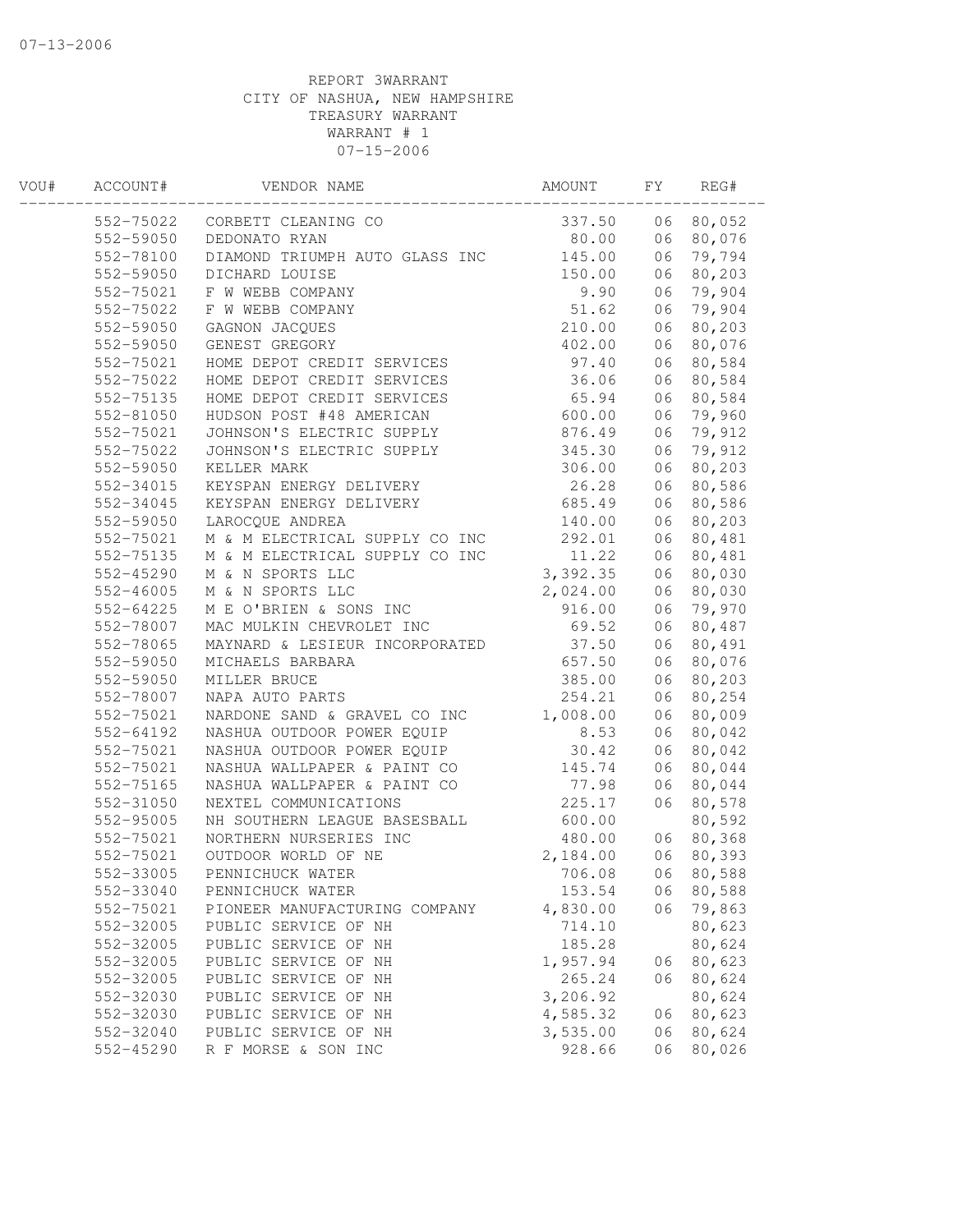| VOU#  | ACCOUNT#      | VENDOR NAME                    | AMOUNT    | FY | REG#      |
|-------|---------------|--------------------------------|-----------|----|-----------|
|       | 552-75021     | R F MORSE & SON INC            | 3,449.34  |    | 06 80,026 |
|       | 552-64192     | R WHITE EQUIPMENT CENTER INC   | 120.00    | 06 | 80,494    |
|       | 552-74092     | R WHITE EQUIPMENT CENTER INC   | 251.75    | 06 | 80,494    |
|       | 552-75021     | R WHITE EQUIPMENT CENTER INC   | 266.50    | 06 | 80,494    |
|       | 552-78100     | R WHITE EQUIPMENT CENTER INC   | 264.00    | 06 | 80,494    |
|       | 552-78100     | RMJ CORP                       | 343.00    | 06 | 79,973    |
|       | 552-59050     | RUSSO JUSTINE                  | 44.00     | 06 | 80,076    |
|       | 552-59050     | RYAN SEAN                      | 188.50    | 06 | 80,076    |
|       | 552-78100     | S V MOFFETT CO<br>INC          | 676.82    | 06 | 80,056    |
|       | 552-78007     | SANEL AUTO PARTS CO            | 43.03     | 06 | 80,031    |
|       | 552-59050     | SCHUPMANN R GORDON             | 160.00    | 06 | 80,076    |
|       | 552-45110     | SEASONAL SPECIALTY STORES      | 124.35    | 06 | 80,288    |
|       | 552-45235     | SEASONAL SPECIALTY STORES      | 413.08    | 06 | 80,288    |
|       | 552-59050     | SOUBOSKY SARAH                 | 56.00     |    | 06 80,076 |
|       | 552-95005     | SOUTH JR DEB SOFTBALL LEAGUE   | 200.00    |    | 80,299    |
|       | 552-75021     | STATELINE                      | 1,468.20  |    | 06 80,119 |
|       | 552-59050     | THOMAS ROBERT                  | 80.00     | 06 | 80,203    |
|       | 552-59050     | THORP BILL                     | 50.00     | 06 | 80,201    |
|       | 552-59050     | THORP DAVID                    | 25.00     | 06 | 80,201    |
|       | $552 - 45290$ | TOMARK SPORTS                  | 643.21    | 06 | 80,037    |
|       | 552-59050     | TOROSIAN GEORGE                | 70.00     | 06 | 80,203    |
|       | 552-78100     | TURF PRODUCTS CORP             | 644.97    | 06 | 80,305    |
|       | 552-75021     | UNITED SUPPLY COMPANY INC      | 303.10    | 06 | 80,503    |
|       | 552-31040     | VERIZON                        | 75.42     | 06 | 80,596    |
|       | 552-59050     | WEBSTER DAVID                  | 160.00    |    | 06 80,203 |
|       | 552-64192     | WELCH WELDING INC              | 2,500.00  |    | 06 79,809 |
| TOTAL | 552           | PARKS AND RECREATION           |           |    | 52,975.87 |
|       |               |                                |           |    |           |
|       | 553-49075     | B-B CHAIN                      | 71.40     |    | 06 79,847 |
|       | 553-42010     | BANNER SYSTEMS OF MASSACHUSETT | 182.90    | 06 | 80,480    |
|       | 553-45060     | BELLETETES INC                 | 33.14     | 06 | 80,020    |
|       | 553-49075     | BELLETETES INC                 | 71.69     | 06 | 80,020    |
|       | 553-69025     | BELLETETES INC                 | 29.98     | 06 | 80,020    |
|       | 553-45015     | BROX INDUSTRIES INC            | 664.51    | 06 | 79,855    |
|       | 553-45025     | BROX INDUSTRIES INC            | 37.00     | 06 | 79,855    |
|       | 553-45030     | BROX INDUSTRIES INC            | 34,551.03 | 06 | 79,855    |
|       | 553-45190     | BROX INDUSTRIES INC            | 1,863.23  | 06 | 79,855    |
|       | 553-49075     | CCP INDUSTRIES INC             | 297.51    | 06 | 80,039    |
|       | 553-78100     | CHADWICK-BAROSS INC            | 329.47    | 06 | 79,857    |
|       | 553-59105     | CORBETT CLEANING CO            | 500.00    | 06 | 80,052    |
|       | 553-45060     | CORRIVEAU ROUTHIER INC         | 1,057.60  | 06 | 80,484    |
|       | 553-59100     | DICK RAYMOND INC               | 64.95     | 06 | 80,498    |
|       | 553-78100     | F W WEBB COMPANY               | 88.67     | 06 | 79,904    |
|       | 553-78100     | FREIGHTLINER OF NH INC         | 38.38     | 06 | 80,279    |
|       | 553-78100     | HOWARD P FAIRFIELD INC         | 438.60    | 06 | 80,446    |
|       | 553-78100     | LIBERTY INTN'L TRUCKS OF NH LL | 371.18    | 06 | 80,489    |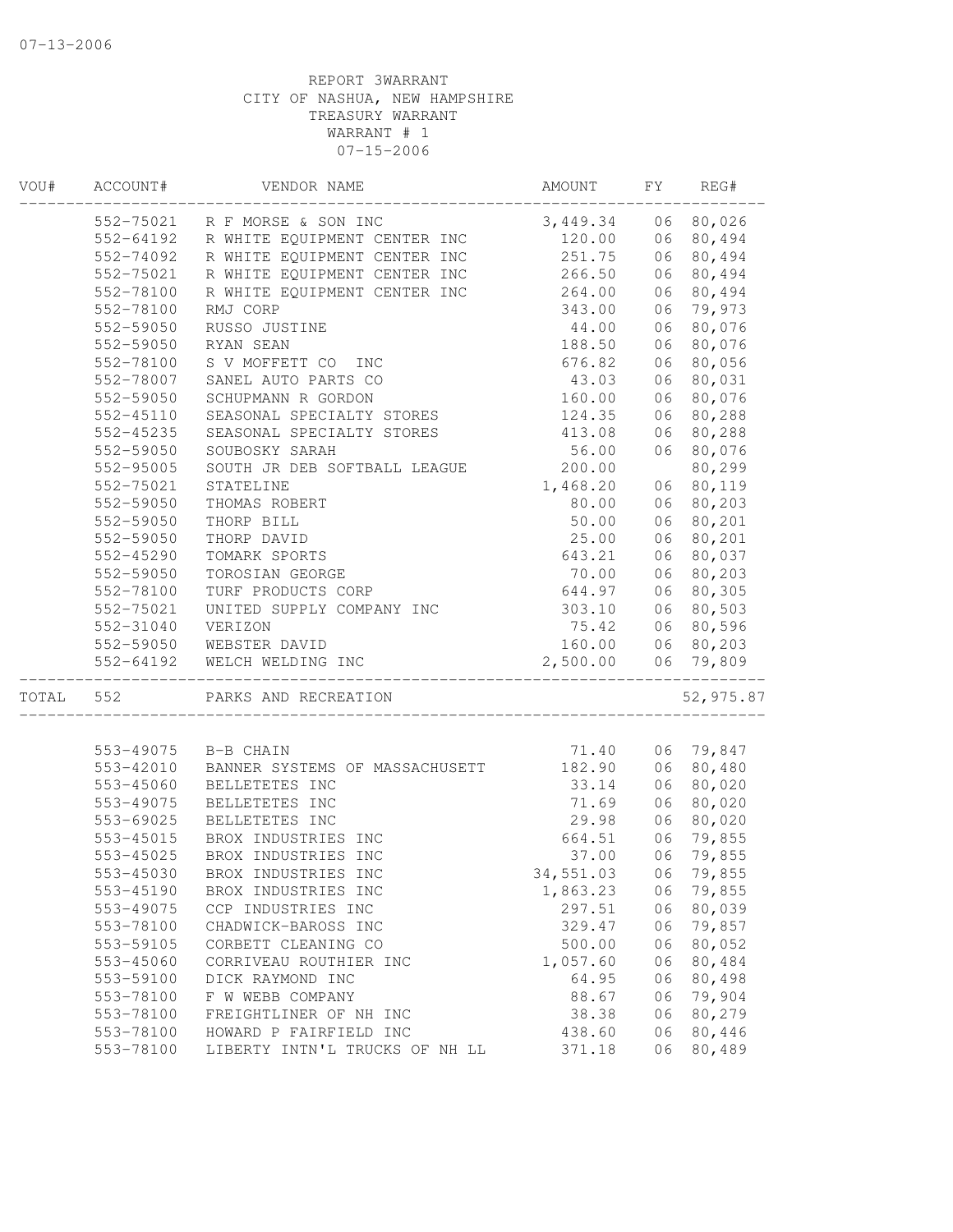| 67.09<br>553-78100<br>MAC MULKIN CHEVROLET INC<br>553-59100<br>MASS CRANE & HOIST SERVICE INC<br>240.18<br>553-49075<br>124.32<br>06<br>NAPA AUTO PARTS<br>NAPA AUTO PARTS<br>99.44<br>553-69025<br>867.79<br>553-78100<br>NAPA AUTO PARTS<br>553-45060<br>550.00<br>NASHUA LUMBER COMPANY INC<br>1,825.00<br>553-49075<br>NATIONSRENT<br>1,595.00<br>553-49075<br>NATIONSRENT<br>553-69025<br>NATIONSRENT<br>36.00<br>06<br>06<br>553-31050<br>NEXTEL COMMUNICATIONS<br>176.72<br>553-33005<br>PENNICHUCK WATER<br>193.39<br>6,735.66<br>06<br>553-32005<br>PUBLIC SERVICE OF NH<br>58.00<br>553-69025<br>R WHITE EQUIPMENT CENTER INC<br>553-78100<br>SANEL AUTO PARTS CO<br>340.95<br>553-48005<br>SHATTUCK MALONE OIL CO<br>5,691.97<br>STAPLES BUSINESS ADVANTAGE<br>434.87<br>553-41015<br>553-78100<br>TST EQUIPMENT INC<br>49.44<br>284.93<br>553-46045<br>UNIFIRST CORPORATION<br>06<br>553-49075<br>USP OF NEW ENGLAND<br>116.24<br>553-49075<br>WINDWARD PETROLEUM<br>357.29<br>TOTAL<br>553<br>STREET DEPARTMENT<br>43.45<br>555-47010 BASS FIRST AID SERVICE COMPANY<br>555-75023<br>66.02<br>GRAINGER<br>10,146.00<br>06<br>555-45288<br>HIGHWAY TECH<br>06<br>555-75023<br>HOME DEPOT CREDIT SERVICES<br>15.91<br>555-49075<br>HUSBAND WAYNE<br>39.98<br>1,587.22<br>555-45288<br>M & M ELECTRICAL SUPPLY CO INC<br>555-59170<br>5,507.25<br>MARKINGS INC<br>555-59320<br>NAPA AUTO PARTS<br>20.17<br>NEXTEL COMMUNICATIONS<br>255.97<br>555-31050<br>NH SAFE & LOCK CO INC<br>555-75023<br>64.00<br>PERMA-LINE CORP OF NEW ENGLAND<br>69.00<br>555-45285<br>PUBLIC SERVICE OF NH<br>555-32025<br>598.01<br>PUBLIC SERVICE OF NH<br>512.51<br>555-32025<br>555-32025<br>PUBLIC SERVICE OF NH<br>305.99<br>555-32025<br>535.71<br>PUBLIC SERVICE OF NH<br>340.64<br>555-41015<br>STAPLES BUSINESS ADVANTAGE<br>555-46045<br>UNIFIRST CORPORATION<br>332.35<br>869.22<br>555-74170<br>USP OF NEW ENGLAND<br>555-45107<br>W E AUBUCHON COMPANY INC<br>14.37 | REG#       |
|-------------------------------------------------------------------------------------------------------------------------------------------------------------------------------------------------------------------------------------------------------------------------------------------------------------------------------------------------------------------------------------------------------------------------------------------------------------------------------------------------------------------------------------------------------------------------------------------------------------------------------------------------------------------------------------------------------------------------------------------------------------------------------------------------------------------------------------------------------------------------------------------------------------------------------------------------------------------------------------------------------------------------------------------------------------------------------------------------------------------------------------------------------------------------------------------------------------------------------------------------------------------------------------------------------------------------------------------------------------------------------------------------------------------------------------------------------------------------------------------------------------------------------------------------------------------------------------------------------------------------------------------------------------------------------------------------------------------------------------------------------------------------------------------------------------------------------------------------------------------------------------------------------------------------------------------------------------------------|------------|
|                                                                                                                                                                                                                                                                                                                                                                                                                                                                                                                                                                                                                                                                                                                                                                                                                                                                                                                                                                                                                                                                                                                                                                                                                                                                                                                                                                                                                                                                                                                                                                                                                                                                                                                                                                                                                                                                                                                                                                         | 06 80,487  |
|                                                                                                                                                                                                                                                                                                                                                                                                                                                                                                                                                                                                                                                                                                                                                                                                                                                                                                                                                                                                                                                                                                                                                                                                                                                                                                                                                                                                                                                                                                                                                                                                                                                                                                                                                                                                                                                                                                                                                                         | 06 79,876  |
|                                                                                                                                                                                                                                                                                                                                                                                                                                                                                                                                                                                                                                                                                                                                                                                                                                                                                                                                                                                                                                                                                                                                                                                                                                                                                                                                                                                                                                                                                                                                                                                                                                                                                                                                                                                                                                                                                                                                                                         | 80,254     |
|                                                                                                                                                                                                                                                                                                                                                                                                                                                                                                                                                                                                                                                                                                                                                                                                                                                                                                                                                                                                                                                                                                                                                                                                                                                                                                                                                                                                                                                                                                                                                                                                                                                                                                                                                                                                                                                                                                                                                                         | 06 80,254  |
|                                                                                                                                                                                                                                                                                                                                                                                                                                                                                                                                                                                                                                                                                                                                                                                                                                                                                                                                                                                                                                                                                                                                                                                                                                                                                                                                                                                                                                                                                                                                                                                                                                                                                                                                                                                                                                                                                                                                                                         | 06 80,254  |
|                                                                                                                                                                                                                                                                                                                                                                                                                                                                                                                                                                                                                                                                                                                                                                                                                                                                                                                                                                                                                                                                                                                                                                                                                                                                                                                                                                                                                                                                                                                                                                                                                                                                                                                                                                                                                                                                                                                                                                         | 06 80,492  |
|                                                                                                                                                                                                                                                                                                                                                                                                                                                                                                                                                                                                                                                                                                                                                                                                                                                                                                                                                                                                                                                                                                                                                                                                                                                                                                                                                                                                                                                                                                                                                                                                                                                                                                                                                                                                                                                                                                                                                                         | 06 80,614  |
|                                                                                                                                                                                                                                                                                                                                                                                                                                                                                                                                                                                                                                                                                                                                                                                                                                                                                                                                                                                                                                                                                                                                                                                                                                                                                                                                                                                                                                                                                                                                                                                                                                                                                                                                                                                                                                                                                                                                                                         | 06 80,304  |
|                                                                                                                                                                                                                                                                                                                                                                                                                                                                                                                                                                                                                                                                                                                                                                                                                                                                                                                                                                                                                                                                                                                                                                                                                                                                                                                                                                                                                                                                                                                                                                                                                                                                                                                                                                                                                                                                                                                                                                         | 80,304     |
|                                                                                                                                                                                                                                                                                                                                                                                                                                                                                                                                                                                                                                                                                                                                                                                                                                                                                                                                                                                                                                                                                                                                                                                                                                                                                                                                                                                                                                                                                                                                                                                                                                                                                                                                                                                                                                                                                                                                                                         | 80,578     |
|                                                                                                                                                                                                                                                                                                                                                                                                                                                                                                                                                                                                                                                                                                                                                                                                                                                                                                                                                                                                                                                                                                                                                                                                                                                                                                                                                                                                                                                                                                                                                                                                                                                                                                                                                                                                                                                                                                                                                                         | 06 80,588  |
|                                                                                                                                                                                                                                                                                                                                                                                                                                                                                                                                                                                                                                                                                                                                                                                                                                                                                                                                                                                                                                                                                                                                                                                                                                                                                                                                                                                                                                                                                                                                                                                                                                                                                                                                                                                                                                                                                                                                                                         | 80,624     |
|                                                                                                                                                                                                                                                                                                                                                                                                                                                                                                                                                                                                                                                                                                                                                                                                                                                                                                                                                                                                                                                                                                                                                                                                                                                                                                                                                                                                                                                                                                                                                                                                                                                                                                                                                                                                                                                                                                                                                                         | 06 80,494  |
|                                                                                                                                                                                                                                                                                                                                                                                                                                                                                                                                                                                                                                                                                                                                                                                                                                                                                                                                                                                                                                                                                                                                                                                                                                                                                                                                                                                                                                                                                                                                                                                                                                                                                                                                                                                                                                                                                                                                                                         | 06 80,031  |
|                                                                                                                                                                                                                                                                                                                                                                                                                                                                                                                                                                                                                                                                                                                                                                                                                                                                                                                                                                                                                                                                                                                                                                                                                                                                                                                                                                                                                                                                                                                                                                                                                                                                                                                                                                                                                                                                                                                                                                         | 06 80,569  |
|                                                                                                                                                                                                                                                                                                                                                                                                                                                                                                                                                                                                                                                                                                                                                                                                                                                                                                                                                                                                                                                                                                                                                                                                                                                                                                                                                                                                                                                                                                                                                                                                                                                                                                                                                                                                                                                                                                                                                                         | 06 80,301  |
|                                                                                                                                                                                                                                                                                                                                                                                                                                                                                                                                                                                                                                                                                                                                                                                                                                                                                                                                                                                                                                                                                                                                                                                                                                                                                                                                                                                                                                                                                                                                                                                                                                                                                                                                                                                                                                                                                                                                                                         | 06 79,977  |
|                                                                                                                                                                                                                                                                                                                                                                                                                                                                                                                                                                                                                                                                                                                                                                                                                                                                                                                                                                                                                                                                                                                                                                                                                                                                                                                                                                                                                                                                                                                                                                                                                                                                                                                                                                                                                                                                                                                                                                         | 80,282     |
|                                                                                                                                                                                                                                                                                                                                                                                                                                                                                                                                                                                                                                                                                                                                                                                                                                                                                                                                                                                                                                                                                                                                                                                                                                                                                                                                                                                                                                                                                                                                                                                                                                                                                                                                                                                                                                                                                                                                                                         | 06 80,244  |
|                                                                                                                                                                                                                                                                                                                                                                                                                                                                                                                                                                                                                                                                                                                                                                                                                                                                                                                                                                                                                                                                                                                                                                                                                                                                                                                                                                                                                                                                                                                                                                                                                                                                                                                                                                                                                                                                                                                                                                         | 06 79,887  |
|                                                                                                                                                                                                                                                                                                                                                                                                                                                                                                                                                                                                                                                                                                                                                                                                                                                                                                                                                                                                                                                                                                                                                                                                                                                                                                                                                                                                                                                                                                                                                                                                                                                                                                                                                                                                                                                                                                                                                                         | 60, 535.52 |
|                                                                                                                                                                                                                                                                                                                                                                                                                                                                                                                                                                                                                                                                                                                                                                                                                                                                                                                                                                                                                                                                                                                                                                                                                                                                                                                                                                                                                                                                                                                                                                                                                                                                                                                                                                                                                                                                                                                                                                         |            |
|                                                                                                                                                                                                                                                                                                                                                                                                                                                                                                                                                                                                                                                                                                                                                                                                                                                                                                                                                                                                                                                                                                                                                                                                                                                                                                                                                                                                                                                                                                                                                                                                                                                                                                                                                                                                                                                                                                                                                                         | 06 79,899  |
|                                                                                                                                                                                                                                                                                                                                                                                                                                                                                                                                                                                                                                                                                                                                                                                                                                                                                                                                                                                                                                                                                                                                                                                                                                                                                                                                                                                                                                                                                                                                                                                                                                                                                                                                                                                                                                                                                                                                                                         | 06 79,998  |
|                                                                                                                                                                                                                                                                                                                                                                                                                                                                                                                                                                                                                                                                                                                                                                                                                                                                                                                                                                                                                                                                                                                                                                                                                                                                                                                                                                                                                                                                                                                                                                                                                                                                                                                                                                                                                                                                                                                                                                         | 79,892     |
|                                                                                                                                                                                                                                                                                                                                                                                                                                                                                                                                                                                                                                                                                                                                                                                                                                                                                                                                                                                                                                                                                                                                                                                                                                                                                                                                                                                                                                                                                                                                                                                                                                                                                                                                                                                                                                                                                                                                                                         | 80,584     |
|                                                                                                                                                                                                                                                                                                                                                                                                                                                                                                                                                                                                                                                                                                                                                                                                                                                                                                                                                                                                                                                                                                                                                                                                                                                                                                                                                                                                                                                                                                                                                                                                                                                                                                                                                                                                                                                                                                                                                                         | 06 80,560  |
|                                                                                                                                                                                                                                                                                                                                                                                                                                                                                                                                                                                                                                                                                                                                                                                                                                                                                                                                                                                                                                                                                                                                                                                                                                                                                                                                                                                                                                                                                                                                                                                                                                                                                                                                                                                                                                                                                                                                                                         | 06 80,481  |
|                                                                                                                                                                                                                                                                                                                                                                                                                                                                                                                                                                                                                                                                                                                                                                                                                                                                                                                                                                                                                                                                                                                                                                                                                                                                                                                                                                                                                                                                                                                                                                                                                                                                                                                                                                                                                                                                                                                                                                         | 06 80,302  |
|                                                                                                                                                                                                                                                                                                                                                                                                                                                                                                                                                                                                                                                                                                                                                                                                                                                                                                                                                                                                                                                                                                                                                                                                                                                                                                                                                                                                                                                                                                                                                                                                                                                                                                                                                                                                                                                                                                                                                                         | 06 80,254  |
|                                                                                                                                                                                                                                                                                                                                                                                                                                                                                                                                                                                                                                                                                                                                                                                                                                                                                                                                                                                                                                                                                                                                                                                                                                                                                                                                                                                                                                                                                                                                                                                                                                                                                                                                                                                                                                                                                                                                                                         | 06 80,578  |
|                                                                                                                                                                                                                                                                                                                                                                                                                                                                                                                                                                                                                                                                                                                                                                                                                                                                                                                                                                                                                                                                                                                                                                                                                                                                                                                                                                                                                                                                                                                                                                                                                                                                                                                                                                                                                                                                                                                                                                         | 06 80,221  |
|                                                                                                                                                                                                                                                                                                                                                                                                                                                                                                                                                                                                                                                                                                                                                                                                                                                                                                                                                                                                                                                                                                                                                                                                                                                                                                                                                                                                                                                                                                                                                                                                                                                                                                                                                                                                                                                                                                                                                                         | 06 79,836  |
|                                                                                                                                                                                                                                                                                                                                                                                                                                                                                                                                                                                                                                                                                                                                                                                                                                                                                                                                                                                                                                                                                                                                                                                                                                                                                                                                                                                                                                                                                                                                                                                                                                                                                                                                                                                                                                                                                                                                                                         | 80,624     |
|                                                                                                                                                                                                                                                                                                                                                                                                                                                                                                                                                                                                                                                                                                                                                                                                                                                                                                                                                                                                                                                                                                                                                                                                                                                                                                                                                                                                                                                                                                                                                                                                                                                                                                                                                                                                                                                                                                                                                                         | 80,625     |
|                                                                                                                                                                                                                                                                                                                                                                                                                                                                                                                                                                                                                                                                                                                                                                                                                                                                                                                                                                                                                                                                                                                                                                                                                                                                                                                                                                                                                                                                                                                                                                                                                                                                                                                                                                                                                                                                                                                                                                         | 06 80,624  |
|                                                                                                                                                                                                                                                                                                                                                                                                                                                                                                                                                                                                                                                                                                                                                                                                                                                                                                                                                                                                                                                                                                                                                                                                                                                                                                                                                                                                                                                                                                                                                                                                                                                                                                                                                                                                                                                                                                                                                                         | 06 80,625  |
|                                                                                                                                                                                                                                                                                                                                                                                                                                                                                                                                                                                                                                                                                                                                                                                                                                                                                                                                                                                                                                                                                                                                                                                                                                                                                                                                                                                                                                                                                                                                                                                                                                                                                                                                                                                                                                                                                                                                                                         | 06 80,301  |
|                                                                                                                                                                                                                                                                                                                                                                                                                                                                                                                                                                                                                                                                                                                                                                                                                                                                                                                                                                                                                                                                                                                                                                                                                                                                                                                                                                                                                                                                                                                                                                                                                                                                                                                                                                                                                                                                                                                                                                         | 06 80,282  |
|                                                                                                                                                                                                                                                                                                                                                                                                                                                                                                                                                                                                                                                                                                                                                                                                                                                                                                                                                                                                                                                                                                                                                                                                                                                                                                                                                                                                                                                                                                                                                                                                                                                                                                                                                                                                                                                                                                                                                                         | 06 80,244  |
|                                                                                                                                                                                                                                                                                                                                                                                                                                                                                                                                                                                                                                                                                                                                                                                                                                                                                                                                                                                                                                                                                                                                                                                                                                                                                                                                                                                                                                                                                                                                                                                                                                                                                                                                                                                                                                                                                                                                                                         | 06 79,828  |
| 555-45285<br>1.97<br>W E AUBUCHON COMPANY INC                                                                                                                                                                                                                                                                                                                                                                                                                                                                                                                                                                                                                                                                                                                                                                                                                                                                                                                                                                                                                                                                                                                                                                                                                                                                                                                                                                                                                                                                                                                                                                                                                                                                                                                                                                                                                                                                                                                           | 06 79,828  |
| 555<br>TOTAL<br>TRAFFIC DEPARTMENT                                                                                                                                                                                                                                                                                                                                                                                                                                                                                                                                                                                                                                                                                                                                                                                                                                                                                                                                                                                                                                                                                                                                                                                                                                                                                                                                                                                                                                                                                                                                                                                                                                                                                                                                                                                                                                                                                                                                      | 21, 325.74 |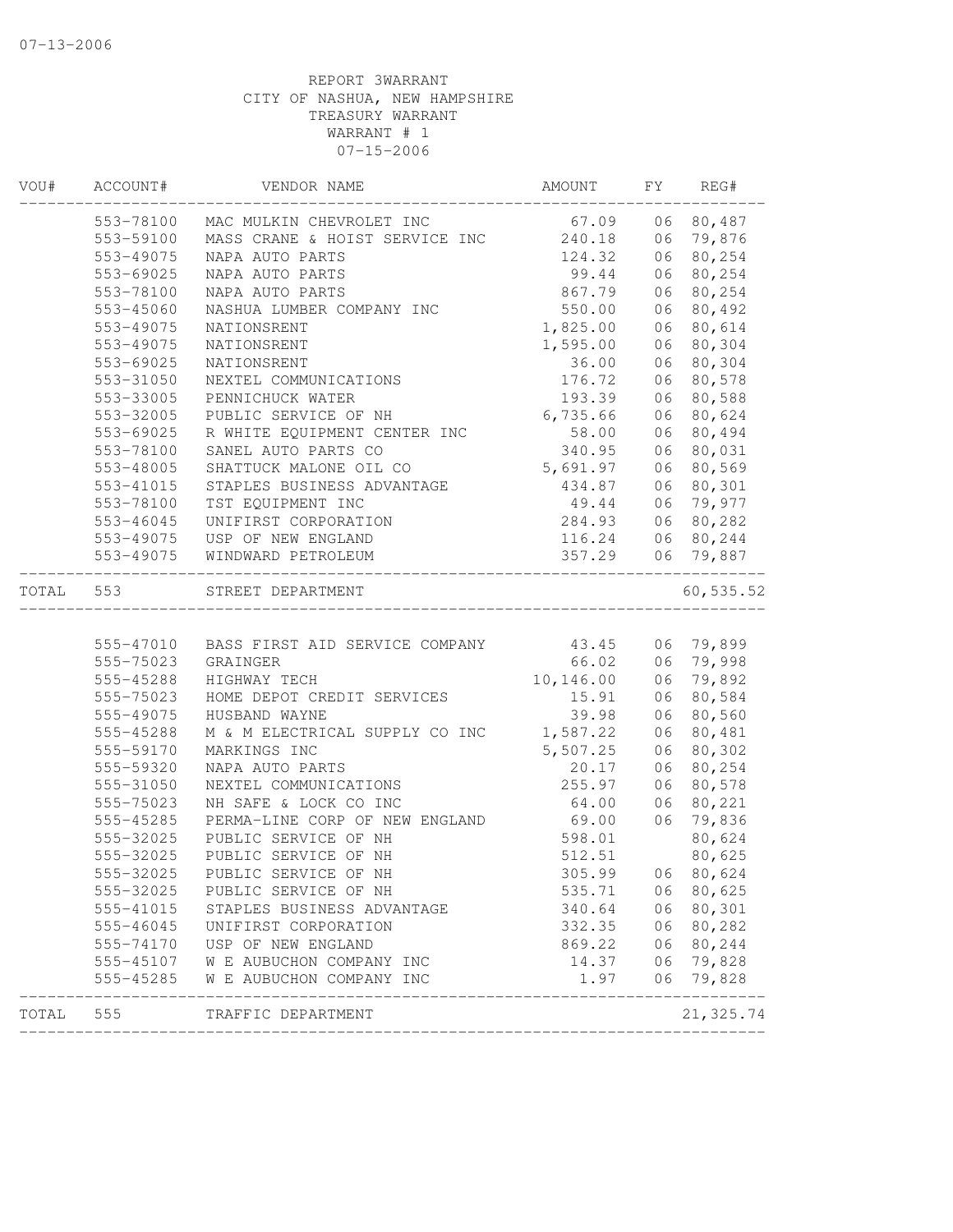| VOU#  | ACCOUNT#  | VENDOR NAME                              | AMOUNT           | FΥ | REG#            |
|-------|-----------|------------------------------------------|------------------|----|-----------------|
|       | 557-59100 | CONWAY OFFICE PRODUCTS LLC               | 90.00            | 06 | 79,969          |
|       | 557-59100 | MUNICIPAL SUPPLY SALES CO                | 550.00           | 06 | 80,247          |
|       | 557-64035 | MUNICIPAL SUPPLY SALES CO                | 1,243.14         | 06 | 80,247          |
|       | 557-31050 | NEXTEL COMMUNICATIONS                    | 34.37            | 06 | 80,578          |
|       | 557-59100 | PROTECTION ONE INC                       | 228.12           | 06 | 80,618          |
|       | 557-32005 | PUBLIC SERVICE OF NH                     | 146.90           | 06 | 80,625          |
|       | 557-44005 | RYDIN DECAL                              | 238.00           | 06 | 80,226          |
|       | 557-95005 | TELEGRAPH PUBLISHING COMPANY             | 156.00           | 06 | 80,570          |
|       | 557-75023 | W E AUBUCHON COMPANY INC                 | 35.09            | 06 | 79,828          |
| TOTAL | 557       | PARKING LOTS                             |                  |    | 2,721.62        |
|       | 561-48015 | DENNIS K BURKE INC                       | 261.45           |    | 06 80,640       |
|       | 561-75055 | JENNINGS EXCAVATION INC/DAVID            | 980.00           | 06 | 79,833          |
|       | 561-75903 | NASHUA WALLPAPER & PAINT CO              | 283.80           | 06 | 80,044          |
|       | 561-32005 | PUBLIC SERVICE OF NH                     | 74.44            | 06 | 80,625          |
|       | 561-74085 | RICHEY & CLAPPER INC                     | 79.06            | 06 | 79,800          |
| TOTAL | 561       | EDGEWOOD CEMETERY                        |                  |    | 1,678.75        |
|       |           |                                          |                  |    |                 |
|       |           | 563-48015 DENNIS K BURKE INC             | 261.45           |    | 06 80,640       |
|       | 563-34015 | KEYSPAN ENERGY DELIVERY                  | 7.90             | 06 | 80,586          |
| TOTAL | 563       | WOODLAWN CEMETERY                        |                  |    | 269.35          |
|       |           |                                          |                  |    |                 |
|       | 572-94005 | AMERICAN PLANNING ASSOC                  | 299.00           | 06 | 80,641          |
|       | 572-51010 | HILLSBOROUGH COUNTY TREASURER            | 234.82           | 06 | 80,499          |
|       | 572-94005 | HOUSTON ROGER                            | 184.52           | 06 | 79,991          |
|       | 572-94005 | NATIONAL SEMINARS GROUP                  | 149.25           | 06 | 80,627          |
|       | 572-31050 | NEXTEL COMMUNICATIONS                    | 16.99            | 06 | 80,578          |
|       | 572-94005 | SAWYER RICHARD                           | 184.52           | 06 | 79,991          |
|       | 572-98046 | SOUHEGAN WATERSHED ASSOCIATION           | 100.00           | 06 | 80,590          |
|       | 572-94005 | VINCENT ANGELA                           | 184.52           | 06 | 79,991          |
| TOTAL | 572       | PLANNING DEPARTMENT                      |                  |    | 1,353.62        |
|       |           | 573-31050 NEXTEL COMMUNICATIONS          |                  |    | 35.37 06 80,578 |
|       |           | 573-54025 SUCCESSFUL EVENTS/SALES GUIDES | 186.04 06 80,207 |    |                 |
| TOTAL | 573       | ECONOMIC DEVELOPMENT                     |                  |    | 221.41          |
|       |           | 575-45050 ACCUITY INC                    | 628.00           |    | 80,613          |
|       |           | 575-64045 APPLE COMPUTER INC             | 833.60           |    | 06 80,387       |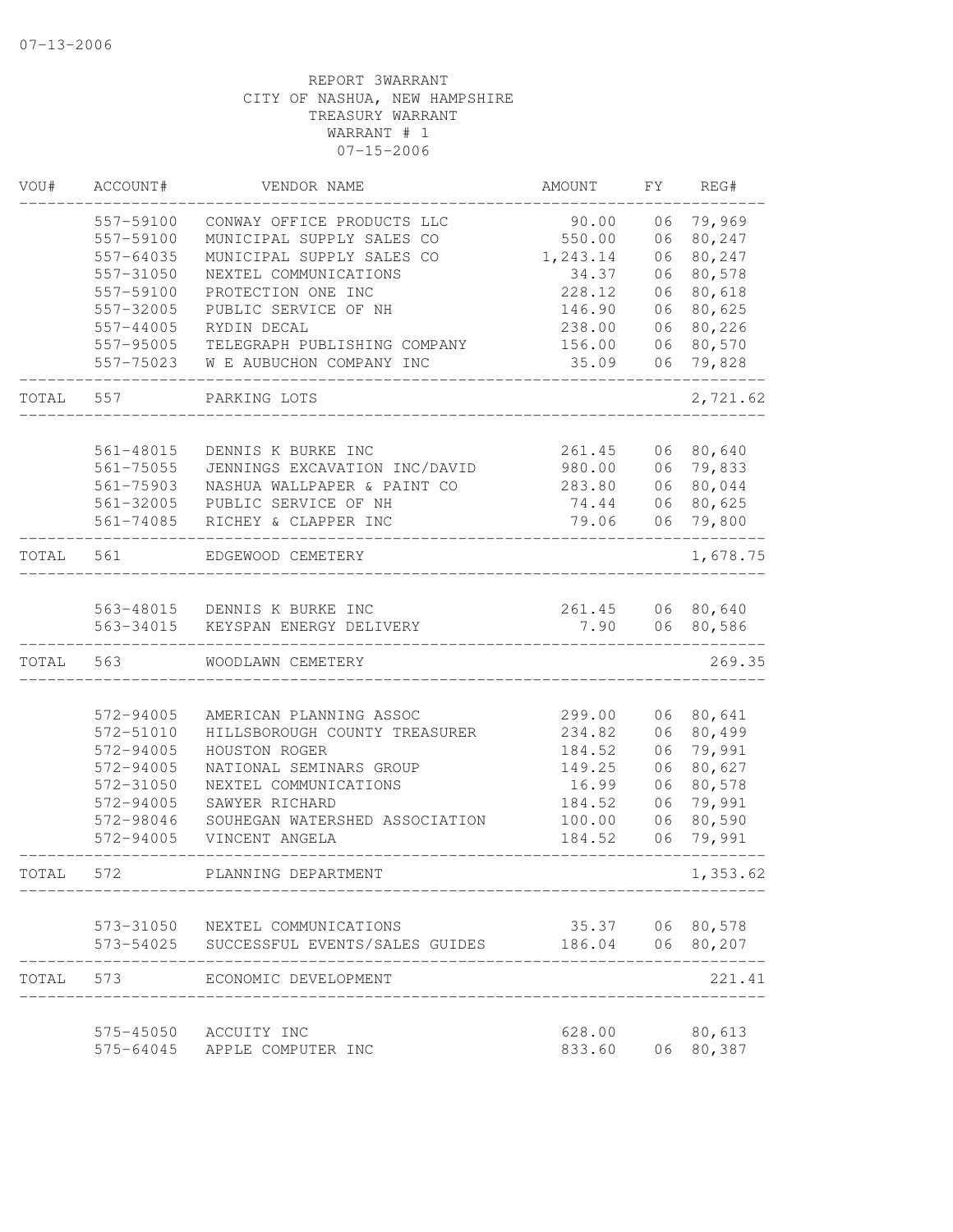| VOU#  | ACCOUNT#           | VENDOR NAME                    | AMOUNT     | FΥ | REG#       |
|-------|--------------------|--------------------------------|------------|----|------------|
|       | 575-78100          | BRIDGE ST AUTO INC             | 750.94     |    | 79,974     |
|       | 575-64045          | CDW GOVERNMENT INC             | 292.99     | 06 | 80,345     |
|       | 575-75160          | HARRY W WELLS & SON INC        | 312.02     |    | 80,402     |
|       | 575-74055          | HSM ELECTRONIC PROTECTION SERV | 126.00     |    | 80,048     |
|       | 575-34015          | KEYSPAN ENERGY DELIVERY        | 69.36      |    | 80,586     |
|       | 575-72070          | MERRIMACK VALLEY BUSINESS MACH | 192.00     |    | 80,639     |
|       | 575-45315          | MIDWEST TAPE LLC               | .99        | 06 | 80,287     |
|       | 575-31040          | NEXTEL COMMUNICATIONS          | 66.65      | 06 | 80,578     |
|       | 575-49045          | NSP GRAPHIC COMMUNICATIONS     | 75.00      | 06 | 79,971     |
|       | 575-33005          | PENNICHUCK WATER               | 47.80      | 06 | 80,588     |
|       | 575-32005          | PUBLIC SERVICE OF NH           | 10, 135.86 | 06 | 80,625     |
|       | 575-49045          | SLEEVE CITY                    | 234.04     | 06 | 80,007     |
|       | 575-41015          | STAPLES BUSINESS ADVANTAGE     | 19.14      |    | 06 80,301  |
|       | 575-45904          | THE NEW YORK TIMES             | 618.80     |    | 80,632     |
| TOTAL | 575                | PUBLIC LIBRARIES               |            |    | 14,403.19  |
|       |                    |                                |            |    |            |
|       | 576-31065          | CDW GOVERNMENT INC             | 3,240.00   |    | 06 80,345  |
|       | 576-62022          | DELL MARKETING LP              | 2,886.70   | 06 | 79,927     |
|       | 576-62022          | GATEWAY COMPANIES INC          | 4,432.43   | 06 | 80,252     |
|       | 576-49075          | ROLLABELS INK INC              | 144.20     | 06 | 79,953     |
|       | 576-49075          | STAPLES BUSINESS ADVANTAGE     | 995.00     | 06 | 80,301     |
|       | 576-49075          | UNITED SUPPLY CO INC           | 93.92      | 06 | 80,548     |
|       | 576-49075          | WB MASON COMPANY INC           | 968.51     | 06 | 79,848     |
| TOTAL | 576                | BUILDING DEPARTMENT            |            |    | 12,760.76  |
|       |                    |                                |            |    |            |
|       | 577-49025          | AMERICAN BAR ASSOCIATION       | 39.94      |    | 06 80,591  |
|       | 577-49025          | MATTHEW BENDER & CO INC        | 126.60     |    | 06 80,638  |
|       | 577-31050          | NEXTEL COMMUNICATIONS          | 13.47      | 06 | 80,578     |
| TOTAL | 577                | CODE ENFORCEMENT               |            |    | 180.01     |
|       |                    |                                |            |    |            |
|       | 186,398 581-42110  | ALARMAX DISTRIBUTORS INC       | 4,221.75   |    | 06 80, 314 |
|       | 186,399 581-46040  | ALEC'S SHOE STORE INC          | 100.00     |    | 06 80,483  |
|       | 186,400 581-49050  | ALTEREDSTYLE.COM               | 159.95     | 06 | 80,458     |
|       | 186, 401 581-64192 | ALTO US INC                    | 8,693.91   | 06 | 80,357     |
|       | 186,402 581-49035  | AMAZON CREDIT PLAN             | 1,468.75   | 06 | 80,647     |
|       | 186,403 581-74092  | <b>AMDI</b>                    | 80.00      | 06 | 80,460     |
|       | 581-53100          | ANACOMP INC                    | 85.53      | 06 | 79,859     |
|       | 186,404 581-42130  | ARCSOURCE INC                  | 44.80      | 06 | 80,032     |
|       | 186, 405 581-49075 | B & S LOCKSMITHS INC           | 46.40      | 06 | 80,263     |
|       | 186,406 581-91005  | BARKSDALE FRANCIA A            | 24.14      | 06 | 80,326     |
|       | 186, 407 581-49035 | BARNES & NOBLE INC             | 1,128.82   | 06 | 79,797     |
|       | 186,408 581-49075  | BELLETETES INC                 | 323.89     | 06 | 80,020     |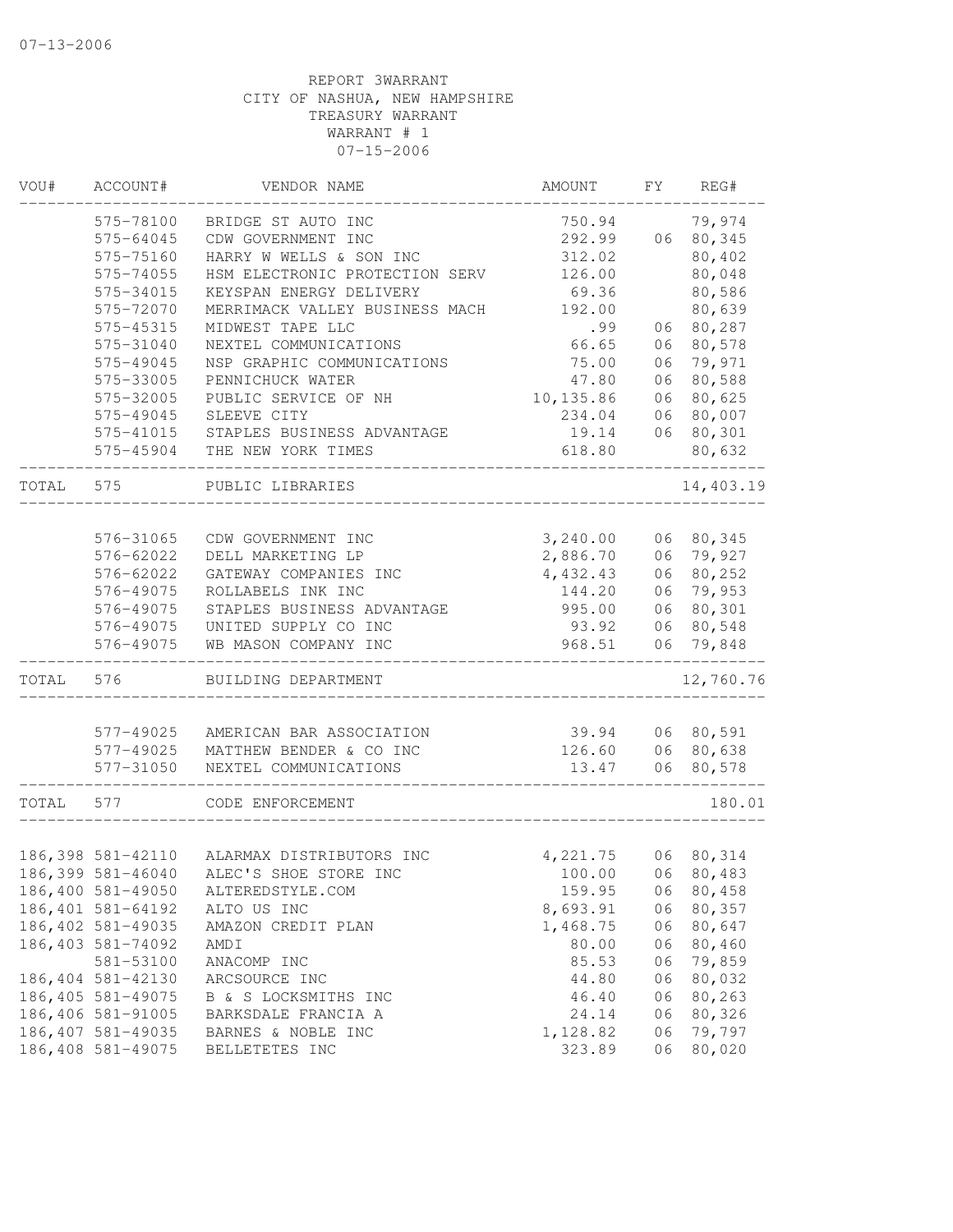| VOU# | ACCOUNT#           | VENDOR NAME                                               | AMOUNT    | FΥ       | REG#   |
|------|--------------------|-----------------------------------------------------------|-----------|----------|--------|
|      |                    | 186,409 581-49050 BIO-RAD LABORATORIES                    | 147.34    | 06       | 80,414 |
|      | 186,410 581-49035  | BORDERS INC                                               | 16.79     | 06       | 80,392 |
|      | 186, 411 581-49910 | BROX INDUSTRIES INC                                       | 12.71     | 06       | 79,855 |
|      | 186, 412 581-42130 | CAPP INC                                                  | 700.00    | 06       | 80,308 |
|      | 186, 413 581-78007 | CARPARTS OF NASHUA                                        | 56.54     | 06       | 80,482 |
|      | 186, 414 581-49050 | CCV SOFTWARE                                              | 806.80    | 06       | 80,513 |
|      | 186, 415 581-49910 | CHAPPELL TRACTOR SALES INC                                | 657.13    | 06       | 79,858 |
|      | 186, 416 581-49050 | CHILD HEALTH ALERT                                        | 29.00     |          | 80,621 |
|      | 186, 417 581-63085 | CHRISTIAN PARTY RENTAL INC                                | 268.75    | 06       | 80,043 |
|      | 186,418 581-78007  | CHUCK'S AUTO REPAIR                                       | 601.34    | 06       | 80,405 |
|      | 581-49075          | CITIZENS BANK                                             | 87.00     | 06       | 1      |
|      | 581-91040          | CITIZENS BANK                                             | 2,311.28  | 06       | 1      |
|      | 186, 419 581-94010 | CLARKE PATRICIA                                           | 636.00    | 06       | 80,451 |
|      | 186,420 581-42110  | CLS                                                       | 1,564.51  | 06       | 79,822 |
|      | 186, 421 581-49110 | COMPUTER HUT                                              | 19.95     | 06       | 80,508 |
|      | 186, 422 581-75015 | CONTROL TECHNOLOGIES INC                                  | 500.00    | 06       | 80,309 |
|      | 186, 423 581-44005 | COPY SHOP                                                 | 1,275.00  | 06       | 79,965 |
|      | 186, 424 581-49910 | CORRIVEAU ROUTHIER INC                                    | 1,533.97  | 06       | 80,484 |
|      | 186,425 581-59080  | DAVE'S QUALITY DRY CLEANING                               | 645.00    | 06       | 80,343 |
|      | 186,426 581-74092  | DAVID H BAILEY                                            | 385.00    | 06       | 79,879 |
|      | 186, 427 581-75180 | DELTA ROOFING LLC                                         | 526.80    | 06       | 80,349 |
|      | 186,428 581-94030  | DERUSHA ANGELA                                            | 50.73     | 06       | 80,429 |
|      | 186, 429 581-51015 | DEVINE MILLIMET & BRANCH                                  | 1,716.35  | 06       | 80,038 |
|      | 186,430 581-45410  | DUMAIS DICK                                               | 270.00    | 06       | 80,335 |
|      | 186, 431 581-55015 | EASTER SEALS NEW HAMPSHIRE                                | 2,816.00  | 06       | 80,289 |
|      | 186, 432 581-45910 | EBSCO                                                     | 2,795.13  | 06       | 80,504 |
|      | 186, 433 581-49050 |                                                           | 148.50    | 06       | 79,824 |
|      | 186,434 581-49050  | EDUCATORS PUBLISHING SERVICE I<br>ELVIN SAFETY SUPPLY INC | 70.88     | 06       | 80,363 |
|      | 186, 435 581-34015 |                                                           |           |          |        |
|      | 186,436 581-63085  | ENERGYNORTH PROPANE                                       | 240.72    | 06<br>06 | 80,495 |
|      |                    | EQUIPMENT ENVIRONMENTS INC                                | 4,400.00  |          | 80,505 |
|      | 186, 437 581-42120 | F W WEBB COMPANY                                          | 957.02    | 06       | 79,904 |
|      | 186, 438 581-49075 | FASTENAL CO                                               | 21.42     | 06       | 79,841 |
|      | 186, 439 581-42110 | FAY ELECTRIC MOTORS                                       | 217.74    | 06       | 79,966 |
|      | 186,440 581-55015  | FIRST STUDENT INC                                         | 11,292.89 | 06       | 80,388 |
|      | 186,440 581-55025  | FIRST STUDENT INC                                         | 8,817.00  | 06       | 80,388 |
|      | 186,440 581-55035  | FIRST STUDENT INC                                         | 513.00    | 06       | 80,388 |
|      | 186, 441 581-49050 | FLINN SCIENTIFIC INC                                      | 147.42    | 06       | 79,917 |
|      | 186, 442 581-51015 | FLYGARE SCHWARZ & CLOSSON                                 | 2,078.26  | 06       | 80,251 |
|      | 186, 443 581-49030 | FOLLETT LIBRARY RESOURCES                                 | 415.51    | 06       | 79,834 |
|      | 186, 444 581-75023 | G H PHILBRICK SONS INC                                    | 3,750.00  | 06       | 80,153 |
|      | 186, 445 581-75023 | GAMETIME                                                  | 640.00    | 06       | 80,380 |
|      | 186, 446 581-74092 | GARY BLOOM SALES, INC.                                    | 375.00    | 06       | 80,653 |
|      | 186, 447 581-49050 | GLACIER CORPORATION                                       | 630.00    | 06       | 80,323 |
|      | 186,448 581-64045  | GOVCONNECTION INC                                         | 308.55    | 06       | 79,803 |
|      | 186,449 581-42110  | GRANITE CITY ELECTRIC SUPPLY C                            | 21.16     | 06       | 80,439 |
|      | 186,450 581-75015  | GRANITE GROUP                                             | 985.84    | 06       | 80,342 |
|      | 186, 451 581-94030 | HALL DAVID                                                | 100.00    | 06       | 80,373 |
|      | 186, 452 581-49095 | HARCOURT ASSESSMENT, INC                                  | 395.77    | 06       | 80,426 |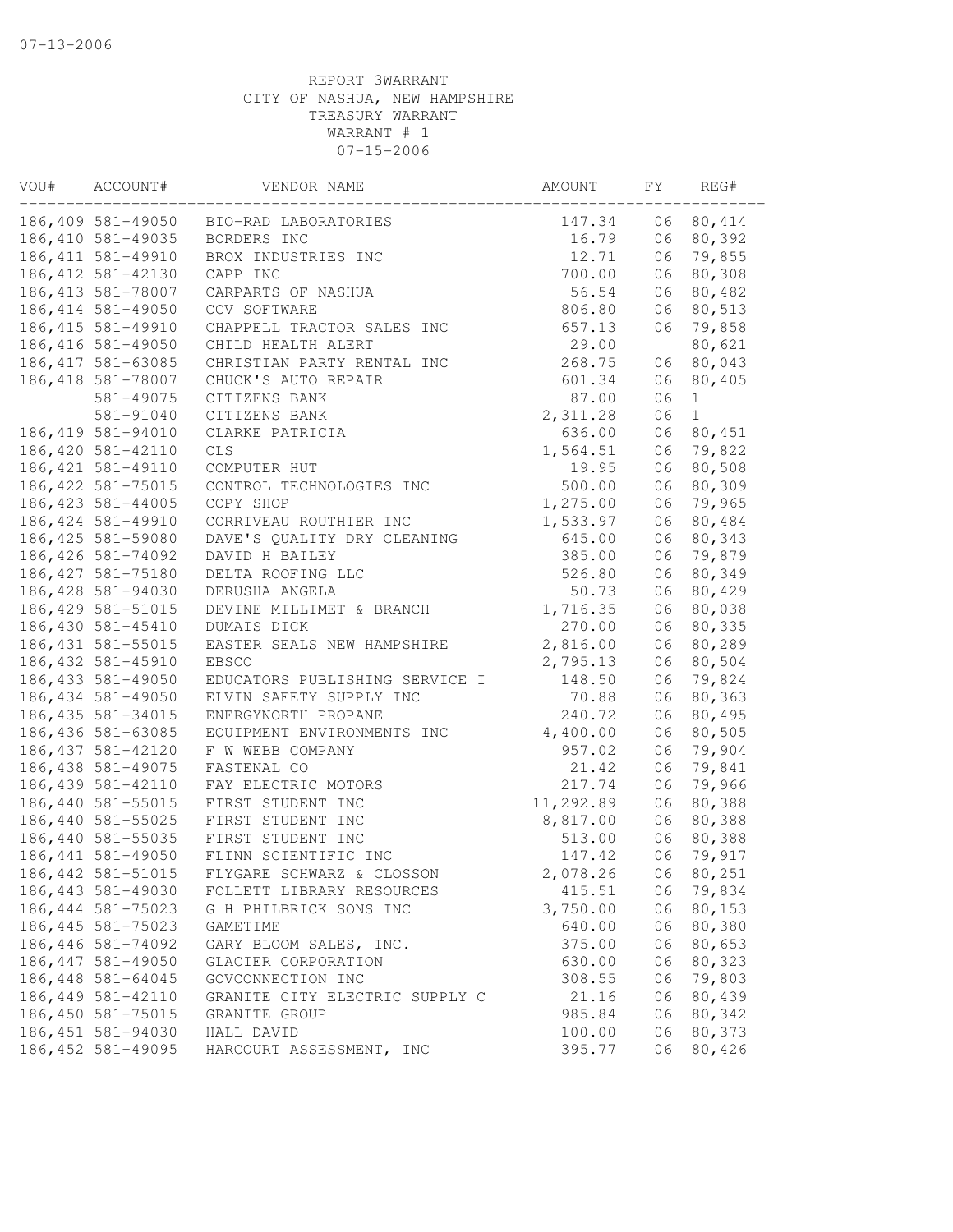| VOU# | ACCOUNT#           | VENDOR NAME                    | AMOUNT    | FΥ | REG#   |
|------|--------------------|--------------------------------|-----------|----|--------|
|      | 186,453 581-91005  | HARDING JAY                    | 116.48    | 06 | 80,352 |
|      | 186,454 581-74092  | HARRIS EQUIPMENT REPAIR SERVIC | 115.36    | 06 | 80,490 |
|      | 186, 455 581-42130 | HEATING SPECIALTIES OF NH INC  | 4,202.00  | 06 | 80,486 |
|      | 186, 456 581-47010 | HENRY SCHEIN INC               | 54.00     | 06 | 80,416 |
|      | 186, 457 581-64045 | HEWLETT PACKARD COMPANY        | 12,273.00 | 06 | 79,936 |
|      | 186, 458 581-49075 | HOME DEPOT CREDIT SERVICES     | 719.46    | 06 | 80,367 |
|      | 186, 459 581-64192 | HSBC BUSINESS SOLUTIONS        | 196.03    | 06 | 79,896 |
|      | 186,460 581-91005  | HYNES STACY                    | 58.93     | 06 | 80,337 |
|      | 186,461 581-64045  | INSIGHT PUBLIC SECTOR          | 585.00    | 06 | 79,869 |
|      | 186,462 581-41040  | INTEGRATED OFFICE SOLUTIONS    | 1,713.00  | 06 | 80,322 |
|      | 186,462 581-49050  | INTEGRATED OFFICE SOLUTIONS    | 415.00    | 06 | 80,322 |
|      | 186,462 581-64192  | INTEGRATED OFFICE SOLUTIONS    | 2,625.00  | 06 | 80,322 |
|      | 186, 463 581-64192 | INTERSTATE MUSIC SUPPLY        | 801.46    | 06 | 80,358 |
|      | 186,464 581-94030  | <b>ISTE</b>                    | 441.00    | 06 | 80,459 |
|      | 186, 465 581-49035 | J W PEPPER & SON INC           | 407.94    | 06 | 79,943 |
|      | 186,466 581-42110  | JOHN GRAPPONE INC              | 10,000.00 | 06 | 79,830 |
|      | 186,466 581-42130  | JOHN GRAPPONE INC              | 4,483.00  | 06 | 79,830 |
|      | 186,467 581-91005  | JOHNSON MARGARET               | 659.46    | 06 | 80,397 |
|      | 186,468 581-64045  | K12DISCOUNT.COM                | 1,534.78  | 06 | 80,452 |
|      | 186,469 581-91005  | KATSOHIS CHARLES               | 137.95    | 06 | 80,329 |
|      | 186,470 581-49035  | KEY CURRICULUM PRESS           | 18,942.82 | 06 | 79,922 |
|      | 186, 471 581-34015 | KEYSPAN ENERGY DELIVERY        | 5,433.60  | 06 | 80,379 |
|      | 186, 472 581-49050 | KROM MARY                      | 18.97     | 06 | 80,394 |
|      | 186, 473 581-74092 | KRUEGER INT'L INC              | 125.28    | 06 | 80,382 |
|      | 186, 474 581-91005 | LALIME MAUREEN                 | 7.12      | 06 | 80,395 |
|      | 186, 475 581-91040 | LESSER JACALYN                 | 28.94     | 06 | 80,361 |
|      | 186,476 581-49050  | LINGUISYSTEMS INC              | 129.85    | 06 | 80,350 |
|      | 186, 477 581-91005 | LORD SUSAN C                   | 14.46     | 06 | 80,339 |
|      | 186,478 581-91005  | LUCAS MARK                     | 24.70     | 06 | 80,242 |
|      | 186, 479 581-42110 | M & M ELECTRICAL SUPPLY CO INC | 191.14    | 06 | 80,481 |
|      | 186,479 581-49050  | M & M ELECTRICAL SUPPLY CO INC | 193.90    | 06 | 80,481 |
|      | 186,480 581-94030  | MAJOY PETER                    | 75.00     | 06 | 80,347 |
|      | 186, 481 581-45410 | MAKARAWICZ WILLIAM             | 360.00    | 06 | 79,930 |
|      | 186,482 581-75023  | MARVELL PLATE GLASS INC        | 134.00    | 06 | 79,826 |
|      | 186,483 581-49050  | MCGRAW HILL COMPANIES          | 12,997.38 | 06 | 79,990 |
|      | 186,484 581-31005  | MCI                            | 4,405.19  | 06 | 79,796 |
|      | 186, 485 581-49075 | MERRIMACK BUILDING SUPPLY INC  | 1,060.00  | 06 | 80,312 |
|      | 186,486 581-91005  | MICHAELS PETER                 | 140.18    | 06 | 80,390 |
|      | 186, 487 581-91040 | MIGNEAULT DEBORAH              | 1,086.99  | 06 | 80,320 |
|      | 186,488 581-49050  | MILLER EDUCATIONAL MATERIALS I | 409.64    | 06 | 80,511 |
|      | 186,489 581-53100  | MULTI-STATE BILLING            | 4,291.96  | 06 | 80,438 |
|      | 186,490 581-49910  | NASHUA OUTDOOR POWER EQUIP     | 717.84    | 06 | 80,042 |
|      | 186, 491 581-49910 | NASHUA REDIMIX CONCRETE INC    | 578.50    | 06 | 80,501 |
|      | 581-45295          | NASHUA SCHOOL DISTRICT #42     | 505.00    | 06 | 5      |
|      | 186, 492 581-95005 | NATIONAL SCHOOL BOARDS ASSOC   | 4,400.00  |    | 80,365 |
|      | 186, 493 581-49050 | NCS PEARSON INC                | 1,081.22  | 06 | 80,456 |
|      | 186,494 581-95005  | NEASC INC                      | 2,600.00  |    | 79,964 |
|      | 186, 495 581-53101 | NEW HAMPSHIRE HOSPITAL         | 228.00    | 06 | 80,427 |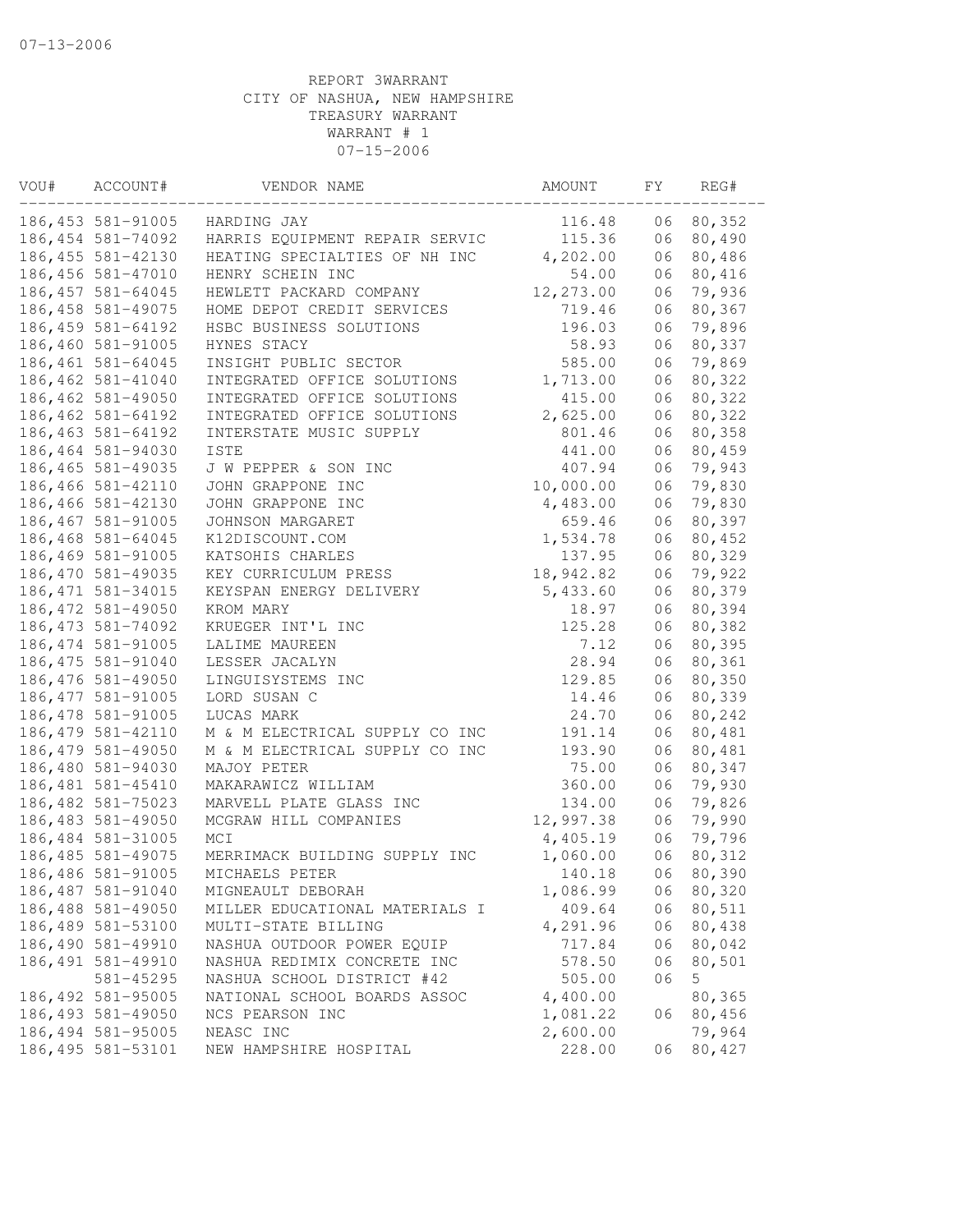| VOU# | ACCOUNT#           | VENDOR NAME                    | AMOUNT    | FΥ | REG#   |
|------|--------------------|--------------------------------|-----------|----|--------|
|      | 186,496 581-31005  | NEXTEL COMMUNICATIONS          | 892.01    | 06 | 80,571 |
|      | 186, 497 581-95005 | NHSAA                          | 720.00    |    | 80,648 |
|      | 186,498 581-95005  | NHSCA                          | 150.00    |    | 80,646 |
|      | 186,499 581-49050  | NIXON CO INC                   | 621.00    | 06 | 80,062 |
|      | 186,500 581-49050  | NORTHCENTER FOODSERVICE        | 175.20    | 06 | 80,385 |
|      | 186,501 581-49095  | NORTHWEST EVALUATION ASSOC.    | 1,200.00  | 06 | 80,415 |
|      | 186,502 581-74092  | OFFICE ENVIRONMENTS OF NEW ENG | 1,147.96  |    | 80,284 |
|      | 186,503 581-49050  | PARTRIDGE MICHELLE             | 41.89     | 06 | 80,003 |
|      | 186,504 581-75090  | PASEK CORP                     | 1,749.80  | 06 | 80,310 |
|      | 186,505 581-91005  | PAUL MELANIE                   | 14.46     | 06 | 80,408 |
|      | 186,506 581-41015  | PEARSON EDUCATION              | 27.00     | 06 | 80,418 |
|      | 186,506 581-49035  | PEARSON EDUCATION              | 2,084.40  | 06 | 80,418 |
|      | 186,506 581-49050  | PEARSON EDUCATION              | 3, 214.72 | 06 | 80,418 |
|      | 186,507 581-49035  | PEARSON EDUCATION              | 5,769.93  | 06 | 80,422 |
|      | 186,508 581-33005  | PENNICHUCK WATER WORKS INC     | 5,929.02  | 06 | 80,574 |
|      | 186,509 581-43005  | PETERS PATRICIA                | 89.87     | 06 | 80,325 |
|      | 186,510 581-43005  | PETTY CASH                     | 46.60     | 06 | 80,563 |
|      | 186,510 581-47010  | PETTY CASH                     | 26.94     | 06 | 80,563 |
|      | 186,510 581-49050  | PETTY CASH                     | 23.66     | 06 | 80,563 |
|      | 186, 511 581-43005 | PETTY CASH                     | 72.77     | 06 | 80,564 |
|      | 186, 511 581-49050 | PETTY CASH                     | 105.80    | 06 | 80,564 |
|      | 186, 512 581-43005 | PETTY CASH                     | 29.24     | 06 | 80,565 |
|      | 186, 513 581-49075 | PETTY CASH                     | 122.00    | 06 | 80,567 |
|      | 186,514 581-53100  | POLAND SPRING WATER            | 10.00     | 06 | 80,645 |
|      | 186, 515 581-32005 | PUBLIC SERVICE OF NH           | 157.33    | 06 | 80,218 |
|      | 186,516 581-42110  | RALPH PILL ELECTRIC SUPPLY COM | 2,300.99  | 06 | 80,488 |
|      | 186,517 581-78007  | RAYMOND J LEVESQUE & SONS      | 1,216.05  | 06 | 80,338 |
|      | 186,518 581-49050  | REALLY GOOD STUFF INC          | 275.35    | 06 | 80,331 |
|      | 186,519 581-84030  | REGIONAL SERVICES & EDUCATION  | 7,540.56  | 06 | 79,812 |
|      | 186,520 581-91005  | RICHARD JOHN                   | 233.77    | 06 | 80,330 |
|      | 186, 521 581-45410 | RISCH ALISON                   | 120.00    | 06 | 80,386 |
|      | 186, 522 581-91005 | RIVARD ALBERT                  | 14.46     | 06 | 80,364 |
|      | 186, 523 581-49050 | RIVERSIDE PUBLISHING           | 80.04     | 06 | 80,372 |
|      | 186,524 581-75023  | RMG ENTERPRISE                 | 175.05    | 06 | 80,406 |
|      | 186,525 581-45410  | ROSSETTI STEVE                 | 840.00    |    | 80,313 |
|      | 186,526 581-49035  | ROURKE SUSAN                   | 105.28    | 06 | 80,410 |
|      | 186,527 581-49050  | SARGENT-WELCH                  | 62.06     | 06 | 79,880 |
|      | 186,528 581-49050  | SAX ARTS & CRAFTS              | 898.24    | 06 | 80,317 |
|      | 186,529 581-49050  | SCHOOL SPECIALTY               | 554.91    | 06 | 80,353 |
|      | 186,530 581-49050  | SCHOOL TYS                     | 537.65    | 06 | 80,442 |
|      | 186,531 581-53100  | SHEEHY FREDERICK JR            | 40.00     | 06 | 80,359 |
|      | 186,532 581-91005  | ST GERMAIN IRENE               | 29.68     | 06 | 80,354 |
|      | 186, 533 581-75023 | STANLEY ELEVATOR COMPANY INC   | 378.00    | 06 | 80,509 |
|      | 186,534 581-41015  | STAPLES BUSINESS ADVANTAGE     | 223.18    | 06 | 80,237 |
|      | 186,534 581-41040  | STAPLES BUSINESS ADVANTAGE     | 143.98    | 06 | 80,237 |
|      | 186,534 581-41045  | STAPLES BUSINESS ADVANTAGE     | 302.14    | 06 | 80,237 |
|      | 186,534 581-49050  | STAPLES BUSINESS ADVANTAGE     | 144.73    | 06 | 80,237 |
|      | 186,535 581-53100  | STATE OF NH - CRIMINAL RECORDS | 39.00     | 06 | 80,566 |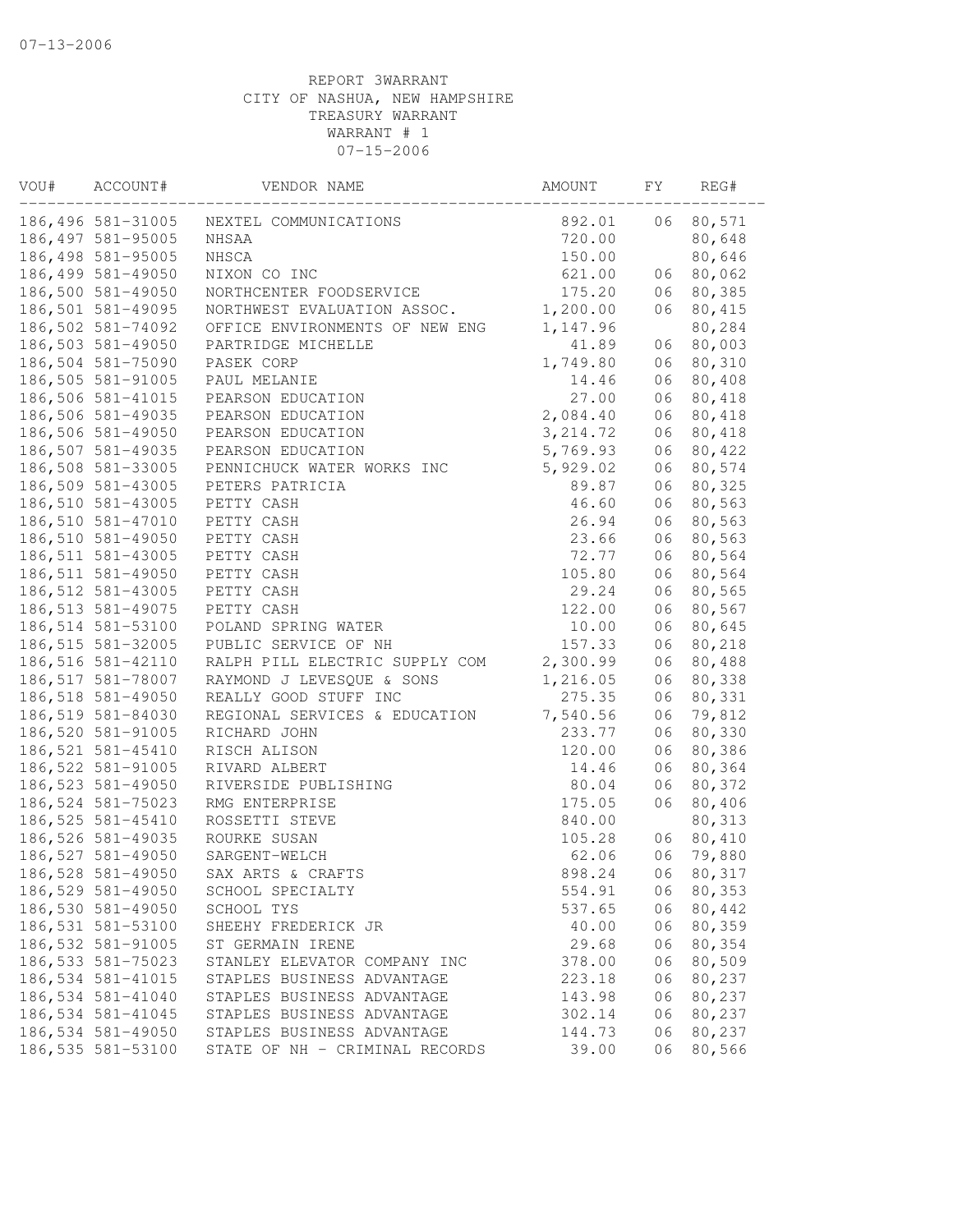| VOU#  | ACCOUNT#          | VENDOR NAME                          | AMOUNT   | FY | REG#       |
|-------|-------------------|--------------------------------------|----------|----|------------|
|       | 186,536 581-49050 | SUNBURST VISUAL MEDIA                | 58.98    |    | 06 80,421  |
|       | 186,537 581-91005 | SWINDELL LORNE                       | 236.87   |    | 06 80,381  |
|       | 186,538 581-91040 | TALBOTT HELAYNE                      | 507.51   | 06 | 80,428     |
|       | 186,539 581-49050 | TAYLOR MUSIC INC                     | 1,226.00 | 06 | 80,375     |
|       | 186,540 581-49035 | TOADSTOOL BOOKSHOP                   | 112.49   |    | 06 79,958  |
|       | 186,541 581-74092 | TREASURER STATE OF NH                | 300.00   | 06 | 80,268     |
|       | 186,542 581-94010 | TRENHOLME-PIHL CHERYL                | 2,184.00 | 06 | 80,454     |
|       | 186,543 581-74092 | TWIN STATE//VOICE.DATA.VIDEO.I       | 100.00   | 06 | 80,400     |
|       | 581-43005         | U.S.POSTAL SERVICE CMRS-POC          | 3,000.00 |    | 80,652     |
|       | 186,544 581-83102 | UNUM LIFE INSURANCE                  | 2,638.57 |    | 80,561     |
|       | 186,545 581-31005 | VERIZON                              | 28.38    |    | 06 80,649  |
|       | 186,546 581-83004 | VISION SERVICE PLAN - NH             | 1,529.31 |    | 80,562     |
|       | 186,547 581-75023 | W E AUBUCHON CO INC                  | 22.80    |    | 06 80,650  |
|       | 186,548 581-42130 | W W GRAINGER INC                     | 187.36   |    | 06 79,934  |
|       | 186,549 581-53103 | WALKER ANITA                         | 189.60   | 06 | 80,315     |
|       | 186,550 581-49050 | WALMART COMMUNITY                    | 349.28   | 06 | 80,306     |
|       | 186,551 581-84030 | WARD HARRIET COREAN                  | 2,362.50 | 06 | 80,440     |
|       | 186,552 581-42120 | WATERTOWN PLUMBING & HEATING S       | 681.36   | 06 | 80,420     |
|       | 186,553 581-49910 | WELCH WELDING INC                    | 497.56   | 06 | 79,809     |
|       | 186,554 581-42110 | WILLIAMS COMMUNICATIONS SERVIC       | 613.00   |    | 06 80,409  |
|       | 186,555 581-53101 | YOUTH COUNCIL (THE)                  | 8,130.00 | 06 | 80,399     |
| TOTAL | 581               | SCHOOL DEPARTMENT                    |          |    | 240,686.56 |
|       |                   |                                      |          |    |            |
|       | 595-22015         | BAKER CHARLES & HALLIE               | 2.14     |    | 80,186     |
|       | 595-22015         | BARBER RICHARD & SUSAN               | 6.42     |    | 80,189     |
|       | 595-22015         | BRIZICKY CONSTANTINE & PATRICI 29.96 |          |    | 80,177     |
|       | 595-22015         | BROWN RICHARD                        | 4.28     |    | 80,144     |
|       | 595-22015         | CASS DEREK                           | 12.84    |    | 80,099     |
|       | 595-22015         | DALEY EDWARD & MARIE JR              | 12.84    |    | 80,214     |
|       | 595-22015         | DICECCA ANTHONY & CYNTHIA            | 2.14     |    | 80,212     |
|       | 595-22015         | DUNTON JOSEPHINE                     | 10.70    |    | 80,169     |
|       | 595-22015         | HARTMAN SCOTT & JULIE                | 2.14     |    | 80,079     |
|       | 595-22015         | HASKINS RICHARD & ROSEMARY           | 4.28     |    | 80,173     |
|       | 595-22015         | HOLMES TOD & KELLENE HARRISON        | 6.42     |    | 80,165     |
|       | 595-22015         | HUMPHREY ANGELA                      | 12.84    |    | 80,213     |
|       | 595-22015         | JANGEL REVOCABLE TRUST               | 8.56     |    | 80,179     |
|       | 595-22015         | KHURANA RUPARK & BHAVNA SHARMA       | 6.42     |    | 80,164     |
|       | 595-22015         | LAFORME JOHN                         | 2.14     |    | 80,197     |
|       | 595-22015         | LEAO WAGNER                          | 8.56     |    | 80,137     |
|       | 595-22015         | LEVESQUE RAYMOND & PATRICIA          | 6.42     |    | 80,171     |
|       | 595-22015         | LIBERTY DEAN & AMY                   | 8.56     |    | 80,217     |
|       | 595-22015         | LORANGER NORMAND & ELLE              | 10.70    |    | 80,182     |
|       | 595-22015         | LUCILLE KOZLOWSKI REV TRUST          | 4.28     |    | 80,181     |
|       | 595-22015         | MAGOVSKY MARK & CELIA                | 2.14     |    | 80,184     |
|       | 595-22015         | MCDONOUGH JOSEPH & JUDITH            | 10.70    |    | 80,152     |
|       | 595-22015         | MCMAHON STEPHANIE                    | 10.70    |    | 80,194     |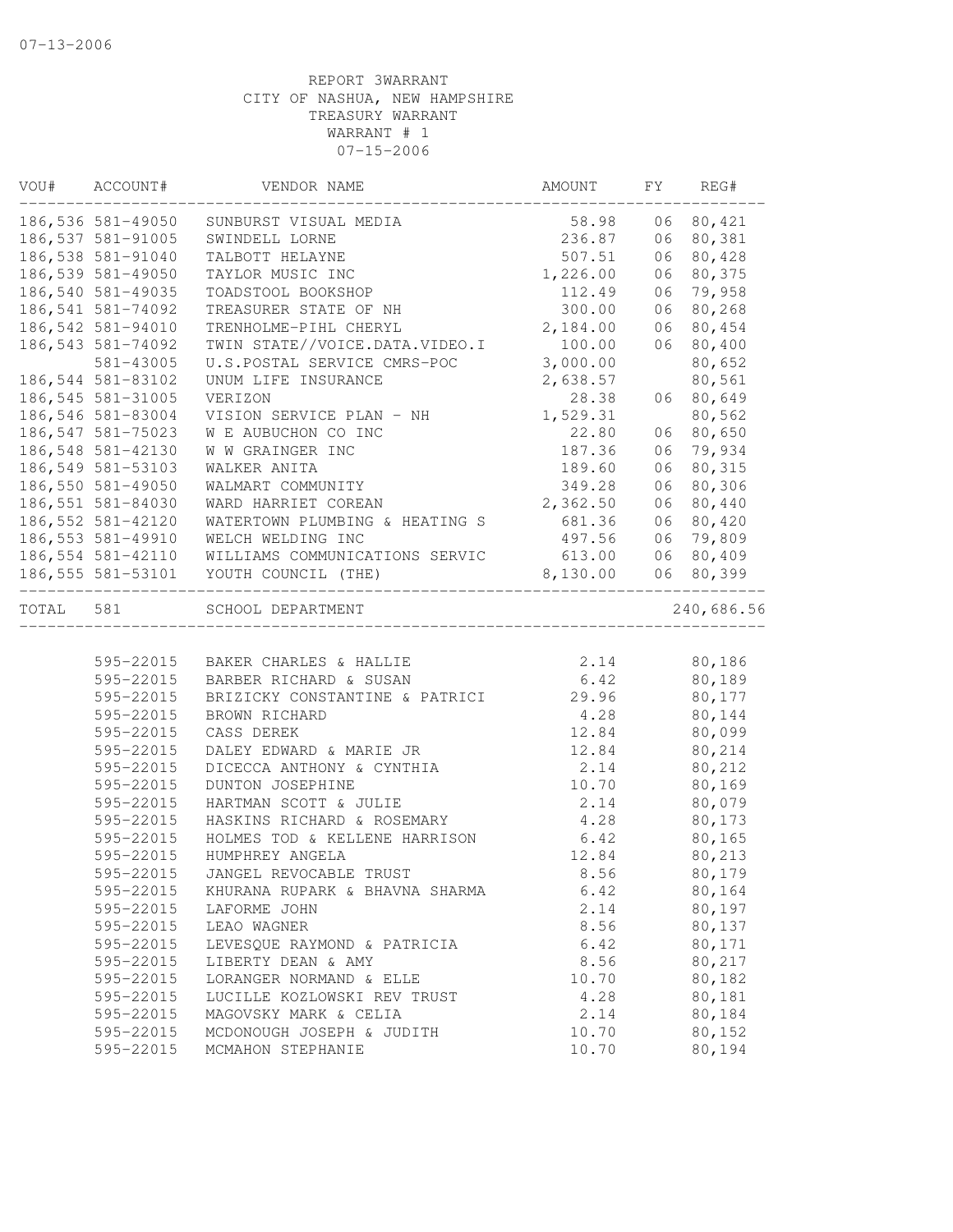| VOU#  | ACCOUNT#  | VENDOR NAME                    | AMOUNT | FY. | REG#   |
|-------|-----------|--------------------------------|--------|-----|--------|
|       | 595-22015 | MORTON DUANE                   | 25.68  |     | 80,199 |
|       | 595-22015 | O'NEIL EDWARD & MARION         | 27.82  |     | 80,166 |
|       | 595-22015 | PAOUETTE JOANNE                | 6.42   |     | 80,157 |
|       | 595-22015 | PAUL SUZANNE & HAMPTON BOGDASA | 4.28   |     | 80,216 |
|       | 595-22015 | PETRINI EDWARD & DENYCE        | 4.18   |     | 80,198 |
|       | 595-22015 | RAHMAN FARUQ & ARIFA           | 42.80  |     | 80,162 |
|       | 595-22015 | REILLY MICHAEL                 | 2.14   |     | 80,167 |
|       | 595-22015 | RYNEARSON LENORE               | 2.14   |     | 80,215 |
|       | 595-22015 | SACK BARRY & DEBRA             | 17.12  |     | 80,088 |
|       | 595-22015 | SARAMETA MARY                  | 12.84  |     | 80,191 |
|       | 595-22015 | SCANLON GIFFORD & JENNIFER     | 8.56   |     | 80,193 |
|       | 595-22015 | SCHMIDT CHRISTOPHER            | 14.98  |     | 80,211 |
|       | 595-22015 | TEDDER JOHNNY & MARY JO        | 14.98  |     | 80,195 |
|       | 595-22015 | THERRIEN WILFRED & IRENE       | 14.98  |     | 80,196 |
|       | 595-22015 | VAN DER MAAT JEROEN & ROBIN    | 10.70  |     | 80,175 |
|       | 595-22015 | WALSH MARTIN & DENISE          | 23.54  |     | 80,147 |
|       | 595-22025 | MCNAMEE JAMES M PLLC           | 245.00 | 06  | 80,274 |
| TOTAL | 595       | OVERLAY                        |        |     | 664.34 |
|       |           |                                |        |     |        |

07-13-2006

|  | VOU# ACCOUNT# VENDOR NAME                                                                | AMOUNT FY REG#      |            |
|--|------------------------------------------------------------------------------------------|---------------------|------------|
|  | 632-05 AIR CLEANING SPECIALISTS OF NE 7,328.63 06 80,269<br>----------                   |                     |            |
|  | TOTAL 632-05 CAP IMP - FIRE<br>DEFERRED BUILDING MAINT FY05                              |                     | 7,328.63   |
|  | 632-99 AIR CLEANING SPECIALISTS OF NE 18,171.37 06 80,269                                |                     |            |
|  | TOTAL 632-99 CAP IMP - FIRE DEPT<br>DEFERRED MAINTENANCE                                 |                     | 18, 171.37 |
|  | 653-05 HOLLIS GRAIN & HARDWARE<br>653-05 J&B GRANITE & STONEWORKS LTD 7,885.00 06 80,190 | 320.00 06 80, 311   |            |
|  | TOTAL 653-05 CAP IMP - STREET DEPT<br>SIDEWALK CONSTR & REPLACEMENT                      |                     | 8,205.00   |
|  | 653-06 BROX INDUSTRIES INC                                                               | 21,338.20 06 79,855 |            |
|  | TOTAL 653-06 CAP IMP - STREET DEPT<br>STREET PAVING PROGRAM FY05                         |                     | 21,338.20  |
|  |                                                                                          |                     |            |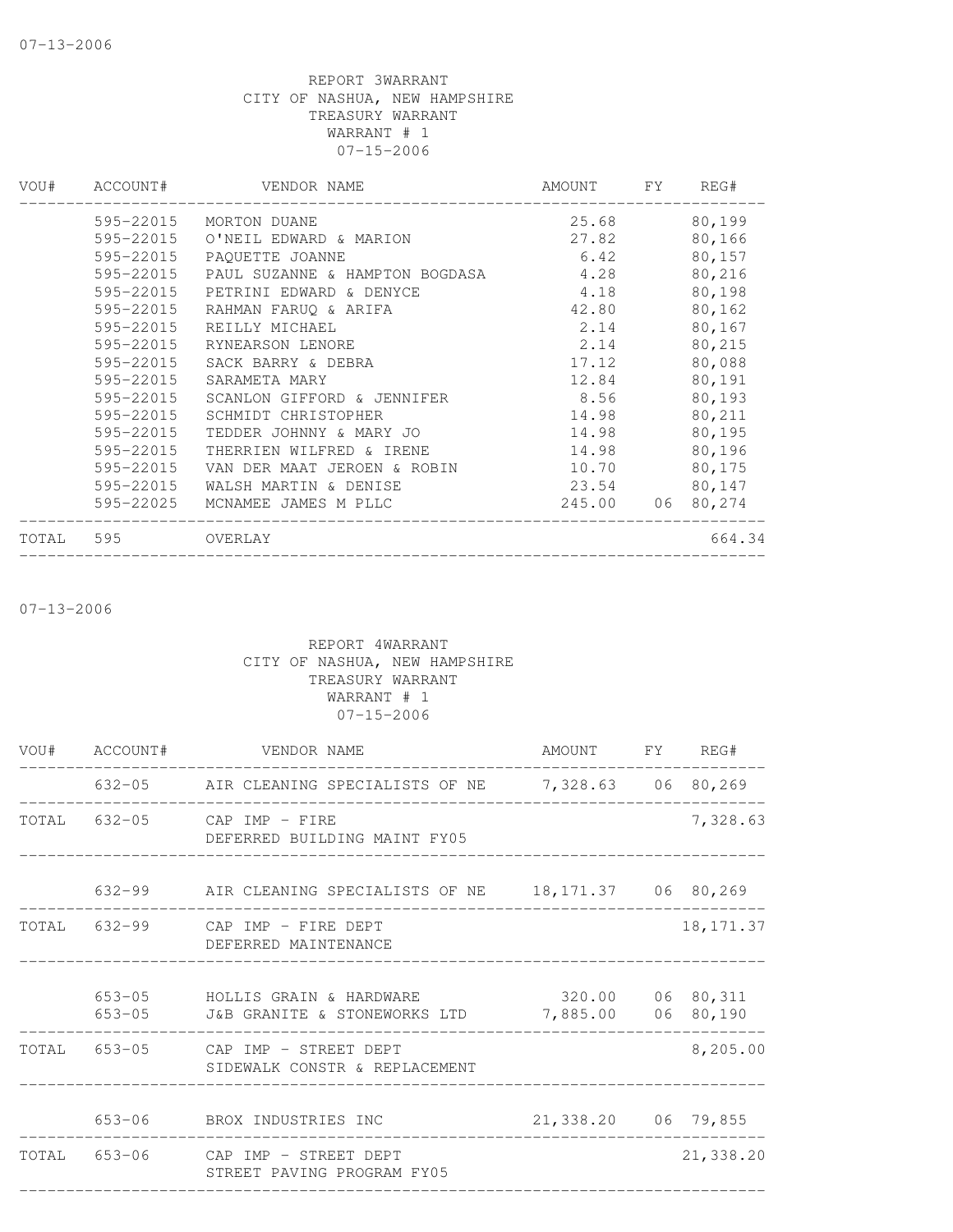| 186,556 681-25 | GRANITE GROUP                            | 711.06 06 80,342 |        |
|----------------|------------------------------------------|------------------|--------|
| TOTAL 681-25   | SCHOOL DEPT<br>ELM ST SCHOOL RENOVATIONS |                  | 711.06 |

07-13-2006

| VOU#      | ACCOUNT#  |                                 | PROGRAM VENDOR NAME                                            | AMOUNT FY REG#      |      |                  |
|-----------|-----------|---------------------------------|----------------------------------------------------------------|---------------------|------|------------------|
|           | 731-01319 |                                 | 3718 TURNSTONE CORPORATION                                     | 16,644.69           |      | 06 79,845        |
|           | 731-31005 | 3718 VERIZON                    |                                                                | 2.98                |      | 06 80,596        |
|           | 731-32005 |                                 | 3718 PUBLIC SERVICE OF NH                                      | 112.54              |      | 06 80,625        |
|           | 731-33005 |                                 | 3718 PENNICHUCK WATER                                          | 8.54                |      | 06 80,588        |
|           | 731-64192 |                                 | 3705 DELL MARKETING LP                                         | 165.14              |      | 06 80,016        |
|           | 731-64192 |                                 | 3705 GOVCONNECTION INC                                         | 1,909.21            |      | 06 80,010        |
|           | 731-64192 |                                 | 3705 HEFFERAN TIMOTHY                                          | 27.68               |      | 06 80,548        |
|           | 731-64192 |                                 | 3705 HSBC BUSINESS SOLUTIONS                                   | 79.99               |      | 06 80,616        |
|           |           |                                 | 731-64192 3705 TRANSCOR-IT/HAYWOOD ASSOCIATES                  | 545.08              |      | 06 79,867        |
|           |           |                                 | 731-75130 3706 MERIDIAN CONSTRUCTION CORP/RET                  | 5,672.00            |      | 06 458           |
|           |           | 731-75130 3706 SMRT INC         |                                                                | 2,809.08 06 79,903  |      |                  |
| TOTAL 731 |           |                                 | CPF-POLICE DEPARTMENT                                          | 27,976.93           |      |                  |
|           |           |                                 | 732-53095 3703 SUMNER DAVIS ARCHITECTS INC 26,364.00 06 80,013 |                     |      |                  |
|           |           |                                 |                                                                |                     |      |                  |
| TOTAL     | 732       | CPF-FIRE DEPARTMENT             | ______________________                                         | 26,364.00           |      |                  |
|           |           |                                 |                                                                |                     |      |                  |
|           | 751-01319 |                                 | 3718 TURNSTONE CORPORATION                                     | 41,611.71           |      | 06 79,845        |
|           | 751-31005 | 3718 VERIZON                    |                                                                | 7.47                |      | 06 80,596        |
|           | 751-32005 |                                 | 3718 PUBLIC SERVICE OF NH                                      | 356.37              |      | 06 80,625        |
|           | 751-33005 |                                 | 3718 PENNICHUCK WATER                                          |                     |      | 27.05 06 80,588  |
|           | 751-45190 |                                 | 3718 BROX INDUSTRIES INC                                       | 1,407.12            |      | 06 79,855        |
|           |           | 751-59100 3718 BELLETETES INC   |                                                                | 16.34               |      | 06 80,050        |
|           |           | 751-59100 3718 CITIZENS BANK    |                                                                | 73.24               | 06 1 |                  |
| TOTAL     | 751       |                                 | CPF-PWD & ENGINEERING                                          | 43,499.30           |      |                  |
|           |           |                                 | 771-53025 3750 VANASSE HANGEN BRUSTLIN INC 3,506.88 06 79,799  |                     |      |                  |
|           |           |                                 |                                                                |                     |      |                  |
| TOTAL 771 |           |                                 | CPF - COMM DEVLPMNT DIV                                        | 3,506.88            |      |                  |
|           |           |                                 |                                                                |                     |      |                  |
|           |           |                                 | 772-54010 3720 TELEGRAPH PUBLISHING COMPANY                    | 104.10 06 80,502    |      |                  |
|           |           |                                 | 772-54010 3720 UNION LEADER CORPORATION                        |                     |      | 257.76 06 80,576 |
|           |           | TOTAL 772 CPF-PLANNING DEPT     | _____________________________                                  | 361.86              |      |                  |
|           |           |                                 |                                                                |                     |      |                  |
|           | 774-01319 |                                 | 3718 TURNSTONE CORP/RETAINAGE                                  | 18,494.15 06 79,845 |      |                  |
|           | 774-01319 |                                 | 3718 TURNSTONE CORPORATION                                     | 108,190.45          |      | 06 79,845        |
|           | 774-31005 | 3718 VERIZON                    |                                                                | 19.41               |      | 06 80,596        |
|           | 774-32005 |                                 | 3718 PUBLIC SERVICE OF NH                                      | 468.90              |      | 06 80,625        |
|           |           | 774-33005 3718 PENNICHUCK WATER |                                                                | 35.60               |      | 06 80,588        |
|           | 774-53030 |                                 | 3718 CMA ENGINEERS INC                                         | 3,936.60            |      | 06 79,814        |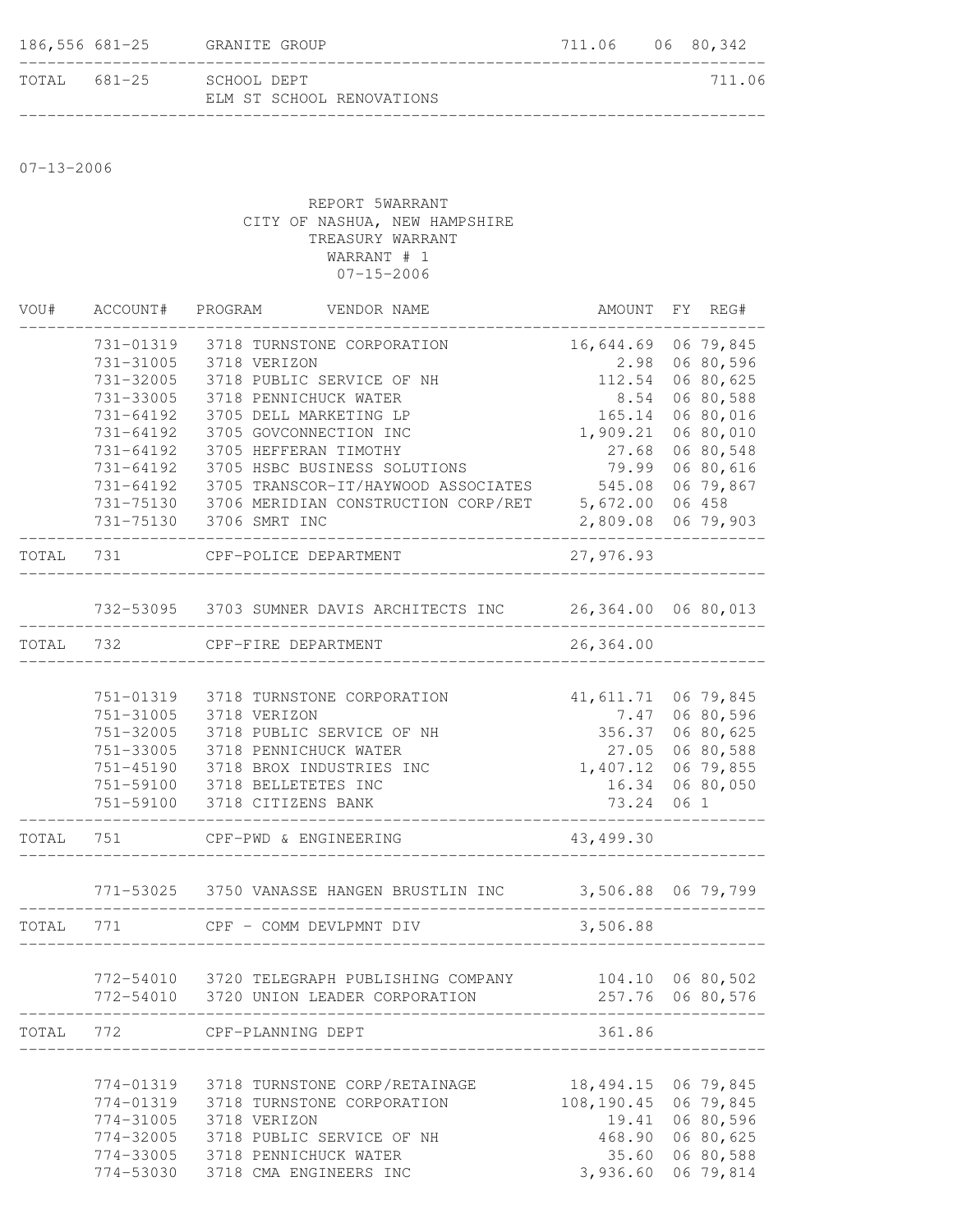| VOU#         | ACCOUNT#                                                      | PROGRAM<br>VENDOR NAME                                                                                                                                                        | AMOUNT                                                    | FY | REG#                                                       |
|--------------|---------------------------------------------------------------|-------------------------------------------------------------------------------------------------------------------------------------------------------------------------------|-----------------------------------------------------------|----|------------------------------------------------------------|
| <b>TOTAL</b> | 774                                                           | CPF-URBAN PROGRAMS                                                                                                                                                            | 131, 145. 11                                              |    |                                                            |
|              | 792-01310<br>792-53030<br>792-53030<br>792-53032<br>792-59232 | 3798 METHUEN CONSTRUCTION CORP INC/<br>3792 CAMP DRESSER & MCKEE INC<br>3792 FAY SPOFFORD & THORNDIKE LLC<br>3799 TELEGRAPH PUBLISHING COMPANY<br>3795 CAPE ANN EOUIPMENT LLC | 73,635.00<br>14,377.93<br>3,615.67<br>69.40<br>211,578.84 |    | 06 459<br>06 80,497<br>06 79,839<br>06 80,502<br>06 80,060 |
| TOTAL        | 792                                                           | CPF-WASTEWATER USER FUND                                                                                                                                                      | 303, 276.84                                               |    |                                                            |

07-13-2006

| WOU# | ACCOUNT#  | VENDOR NAME                    | AMOUNT   | FY | REG#      |
|------|-----------|--------------------------------|----------|----|-----------|
|      | 801-31005 | COMCAST                        | 51.55    |    | 06 80,581 |
|      | 801-31050 | NEXTEL COMMUNICATIONS          | 224.37   | 06 | 80,578    |
|      | 801-33005 | PENNICHUCK WATER               | 118.85   | 06 | 80,588    |
|      | 801-41015 | STAPLES BUSINESS ADVANTAGE     | 77.43    | 06 | 80,301    |
|      | 801-43005 | FEDEX                          | 47.28    |    | 80,573    |
|      | 801-44005 | ECP                            | 293.94   | 06 | 80,036    |
|      | 801-45191 | PIKE INDUSTRIES INC            | 561.43   | 06 | 80,246    |
|      | 801-53080 | AMETECK                        | 1,414.84 | 06 | 80,091    |
|      | 801-53130 | CES LANDTEC                    | 812.97   | 06 | 79,850    |
|      | 801-54020 | TELEGRAPH PUBLISHING COMPANY   | 470.70   | 06 | 80,502    |
|      | 801-54020 | THE LOWELL PUBLISHING CO       | 354.60   | 06 | 80,583    |
|      | 801-54020 | UNION LEADER CORPORATION       | 503.64   | 06 | 80,576    |
|      | 801-59100 | HANDY HOUSE INC                | 59.00    | 06 | 80,619    |
|      | 801-59100 | TREASURER STATE OF NH          | 50.00    |    | 80,594    |
|      | 801-59238 | ANACOMP INC                    | 19.76    | 06 | 79,859    |
|      | 801-59245 | D & R TOWING INC               | 150.00   | 06 | 80,485    |
|      | 801-75023 | ADAMS & FOGG OIL EQUIPMENT CO  | 650.90   | 06 | 79,825    |
|      | 801-75023 | BELLETETES INC                 | 21.05    | 06 | 80,021    |
|      | 801-75023 | HOP                            | 185.85   | 06 | 79,837    |
|      | 801-75023 | KEMPTON RUG                    | 1,415.00 | 06 | 80,514    |
|      | 801-77020 | CN WOOD CO INC                 | 4,044.77 | 06 | 80,293    |
|      | 801-78065 | MAYNARD & LESIEUR INCORPORATED | 260.34   | 06 | 80,491    |
|      | 801-78065 | MAYNARD & LESIEUR INCORPORATED | 333.45   | 06 | 80,491    |
|      | 801-78065 | SULLIVAN TIRE INC              | 1,090.46 | 06 | 79,838    |
|      | 801-78100 | BME ENGINEERING INC            | 614.82   | 06 | 79,844    |
|      | 801-78100 | CASEY EQUIPMENT & RENTAL CORP  | 707.67   | 06 | 80,265    |
|      | 801-78100 | CN WOOD CO INC                 | 3,061.47 | 06 | 80,293    |
|      | 801-78100 | <b>DUNN BATTERY</b>            | 224.85   | 06 | 79,944    |
|      | 801-78100 | LIBERTY INTN'L TRUCKS OF NH LL | 8.92     | 06 | 80,489    |
|      | 801-78100 | MCDEVITT TRUCKS INC            | 821.85   | 06 | 80,295    |
|      | 801-78100 | NAPA AUTO PARTS                | 9.55     | 06 | 80,254    |
|      | 801-78100 | NAPA AUTO PARTS                | 544.54   | 06 | 80,254    |
|      |           |                                |          |    |           |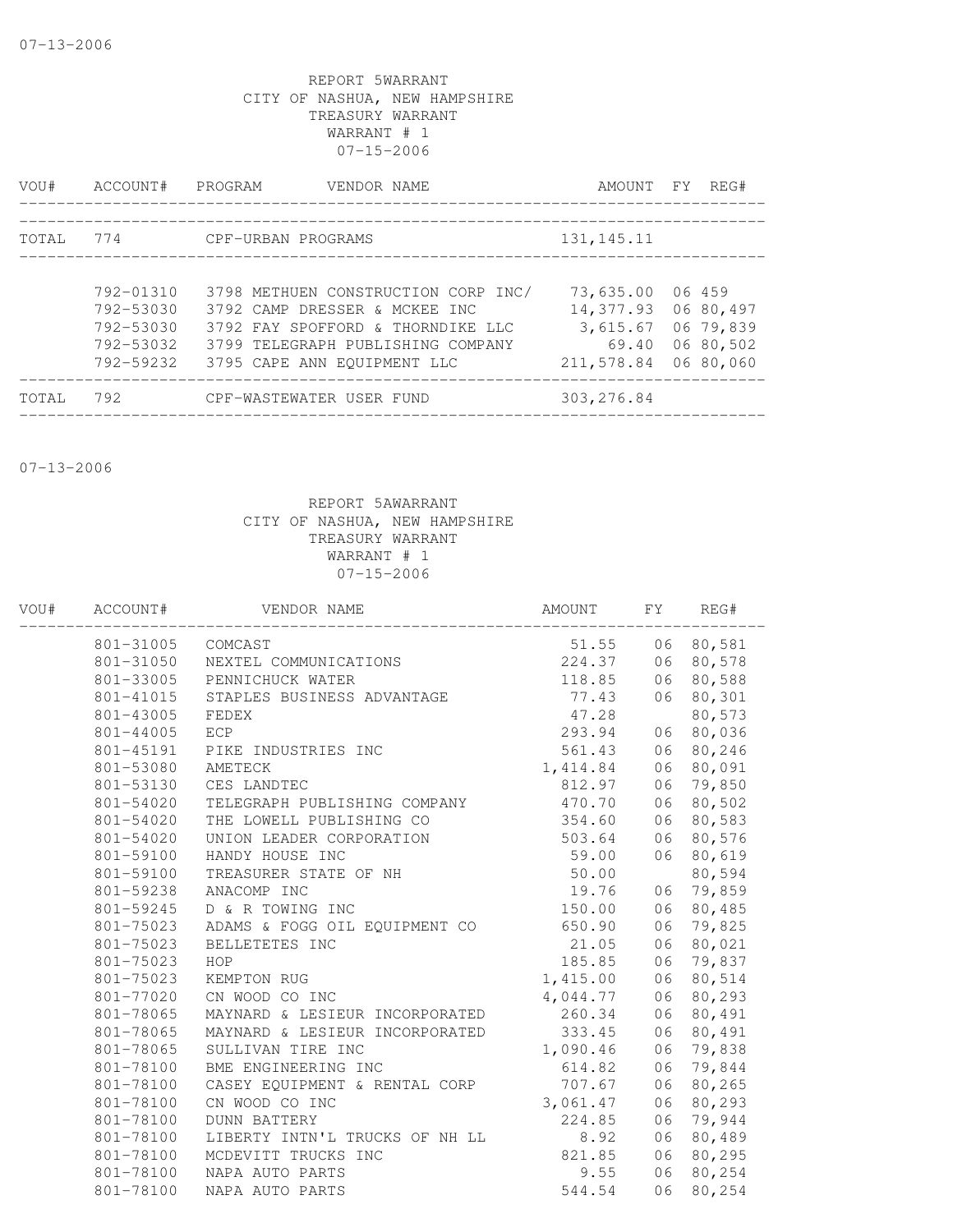|       | 801-78100<br>801-78100<br>801-78100<br>801-85060<br>801-85065<br>801-85070<br>801-91005<br>801-94005 | SANEL AUTO PARTS CO<br>SANEL AUTO PARTS CO<br>TST EQUIPMENT INC<br>TREASURER STATE OF NH<br>TREASURER STATE OF<br>NH<br>TREASURER STATE OF NH<br>CONVERSE KERRY<br>SWANA NORTHERN NE CHAPTER | 90.94<br>83.58<br>16.80<br>374,348.19<br>191,187.11<br>71,126.15<br>88.29<br>80.00 | 06<br>06<br>06<br>06<br>06<br>06<br>06 | 80,031<br>80,031<br>79,977<br>2<br>$\overline{2}$<br>-2<br>79,798<br>80,597 |  |
|-------|------------------------------------------------------------------------------------------------------|----------------------------------------------------------------------------------------------------------------------------------------------------------------------------------------------|------------------------------------------------------------------------------------|----------------------------------------|-----------------------------------------------------------------------------|--|
| TOTAL | 801                                                                                                  | SOLID WASTE DISPOSAL                                                                                                                                                                         |                                                                                    |                                        | 656,226.91                                                                  |  |
|       | $802 - 215 - 00$<br>$802 - 215 - 00$<br>802-215-00<br>$802 - 215 - 00$                               | BECK PATRICIA<br>CASSESTA PHILIP<br>& SUSAN<br>CHIMELSKI KATHLEEN & STEPHEN J<br>CORRIVEAU BRIAN & KEVIN                                                                                     | 38.08<br>41.74<br>36.86<br>30.76                                                   | 06<br>06<br>06<br>06                   | 80,127<br>80,139<br>80,122<br>80,108                                        |  |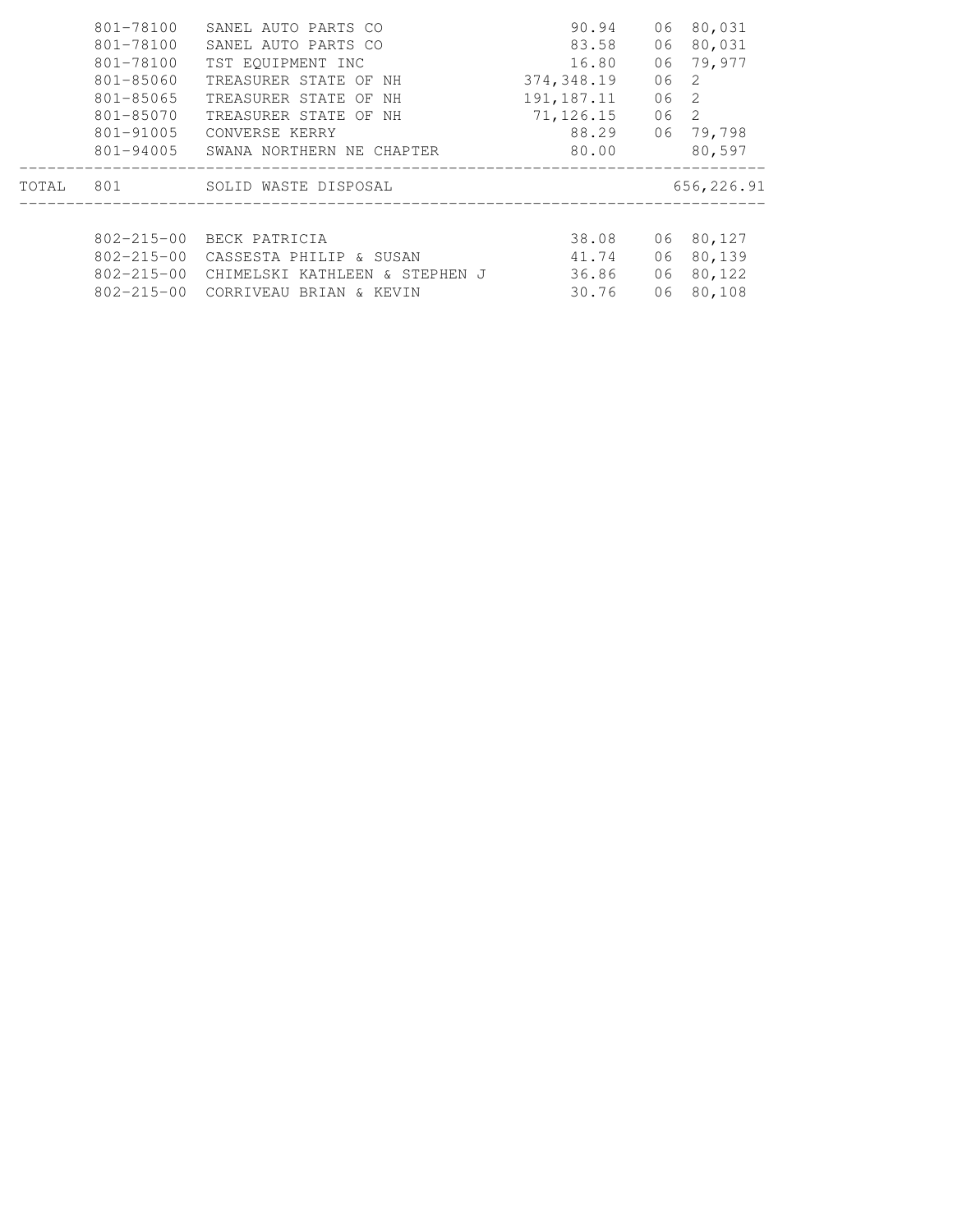| WOU# | ACCOUNT#         | VENDOR NAME                    | AMOUNT     | FY | REG#   |  |
|------|------------------|--------------------------------|------------|----|--------|--|
|      |                  | 802-215-00 COUTURE SCOTT       | 41.74      | 06 | 80,090 |  |
|      | $802 - 215 - 00$ | DAVIS KENNETH                  | 36.86      | 06 | 80,110 |  |
|      | $802 - 215 - 00$ | GRAVINA ROBERT                 | 39.30      | 06 | 80,118 |  |
|      | $802 - 215 - 00$ | GRIFFIN ANN & PATRICK          | 47.84      | 06 | 80,100 |  |
|      | $802 - 215 - 00$ | GUARINO ANDREA & JOSEPH BELLIN | 30.76      | 06 | 80,116 |  |
|      | $802 - 215 - 00$ | JANOFF DAVID                   | 34.42      | 06 | 80,114 |  |
|      | $802 - 215 - 00$ | LITA LANE LLC                  | 34.42      | 06 | 80,106 |  |
|      | $802 - 215 - 00$ | MAKRIS TIMOTHY                 | 64.92      | 06 | 80,112 |  |
|      | $802 - 215 - 00$ | MCQUINN ANITA                  | 41.74      | 06 | 80,093 |  |
|      | $802 - 215 - 00$ | MESSIER DAVID                  | 57.60      | 06 | 80,120 |  |
|      | $802 - 215 - 00$ | MICHAUD NORMAN & WANDA         | 41.74      | 06 | 80,129 |  |
|      | $802 - 215 - 00$ | MOLIS CHRISTOPHER              | 41.74      | 06 | 80,133 |  |
|      | $802 - 215 - 00$ | MOREL ROBERT & DEBRA           | 54.01      | 06 | 80,135 |  |
|      | $802 - 215 - 00$ | NELSON CARLTON & DOROTHY       | 34.42      | 06 | 80,125 |  |
|      | $802 - 215 - 00$ | O'LOUGHLIN NORMA               | 46.62      | 06 | 80,131 |  |
|      | $802 - 215 - 00$ | PAIVA CARL & GWENFOLYN         | 38.08      | 06 | 80,097 |  |
|      | $802 - 215 - 00$ | POULIN RENALD                  | 49.38      | 06 | 80,104 |  |
|      | $802 - 215 - 00$ | SCHUMANN JOSEPH & WENDY        | 62.48      | 06 | 80,102 |  |
|      | $802 - 215 - 00$ | SPENCER LANCE                  | 49.06      | 06 | 80,092 |  |
|      | $802 - 215 - 00$ | TADI SRINIVASA                 | 31.22      | 06 | 80,095 |  |
|      | 802-31005        | NEXTEL COMMUNICATIONS          | 117.48     | 06 | 80,578 |  |
|      | 802-31005        | NEXTEL COMMUNICATIONS          | 190.54     | 06 | 80,578 |  |
|      | 802-32005        | PUBLIC SERVICE OF NH           | 25.44      |    | 80,625 |  |
|      | 802-32005        | PUBLIC SERVICE OF NH           | 720.74     | 06 | 80,625 |  |
|      | 802-32005        | PUBLIC SERVICE OF NH           | 18.10      | 06 | 80,626 |  |
|      | 802-32005        | PUBLIC SERVICE OF NH           | 37.45      | 06 | 80,626 |  |
|      | 802-33005        | PENNICHUCK WATER               | 23.75      | 06 | 80,588 |  |
|      | 802-41015        | STAPLES BUSINESS ADVANTAGE     | 390.69     | 06 | 80,301 |  |
|      | 802-45101        | CIBA SPECIALTY CHEMICALS CO    | 3,080.00   | 06 | 79,885 |  |
|      | 802-45103        | BORDEN & REMINGTON CORP        | 2,074.53   | 06 | 79,817 |  |
|      | 802-45105        | HOLLAND COMPANY INC            | 2,386.40   | 06 | 79,946 |  |
|      | 802-45106        | EAGLEBROOK INC                 | 2,972.19   | 06 | 79,918 |  |
|      | 802-45110        | HARCROS CHEMICALS INC          | 1,750.00   | 06 | 80,064 |  |
|      | 802-45175        | ARCSOURCE INC                  | 22.80      | 06 | 80,032 |  |
|      | 802-46045        | UNIFIRST CORPORATION           | 22.99      | 06 | 80,282 |  |
|      | 802-46045        | UNIFIRST CORPORATION           | 229.77     | 06 | 80,282 |  |
|      | $802 - 467$      | HILLSBOROUGH COUNTY TREASURER  | 28.78      | 06 | 80,499 |  |
|      | 802-48015        | DENNIS K BURKE INC             | 915.06     | 06 | 80,640 |  |
|      | 802-48015        | DENNIS K BURKE INC             | 915.06     | 06 | 80,640 |  |
|      | 802-49070        | HACH COMPANY                   | 1,335.80   | 06 | 80,261 |  |
|      | 802-59220        | POSTMASTER                     | 210.00     |    | 80,593 |  |
|      | 802-59225        | WASTE MANAGEMENT OF            | 52, 191.20 | 06 | 79,911 |  |
|      | 802-59230        | BROX INDUSTRIES INC            | 790.03     | 06 | 79,855 |  |
|      | 802-59230        | CORRIVEAU ROUTHIER INC         | 327.85     | 06 | 80,484 |  |
|      | 802-59230        | REDIMIX COMPANIES INC          | 294.00     | 06 | 80,063 |  |
|      | 802-59238        | ANACOMP INC                    | 3.95       | 06 | 79,859 |  |
|      | 802-59320        | HOWARD P FAIRFIELD INC         | 340.00     | 06 | 80,446 |  |
|      | 802-59320        | SANEL AUTO PARTS CO            | 90.20      | 06 | 80,031 |  |
|      |                  |                                |            |    |        |  |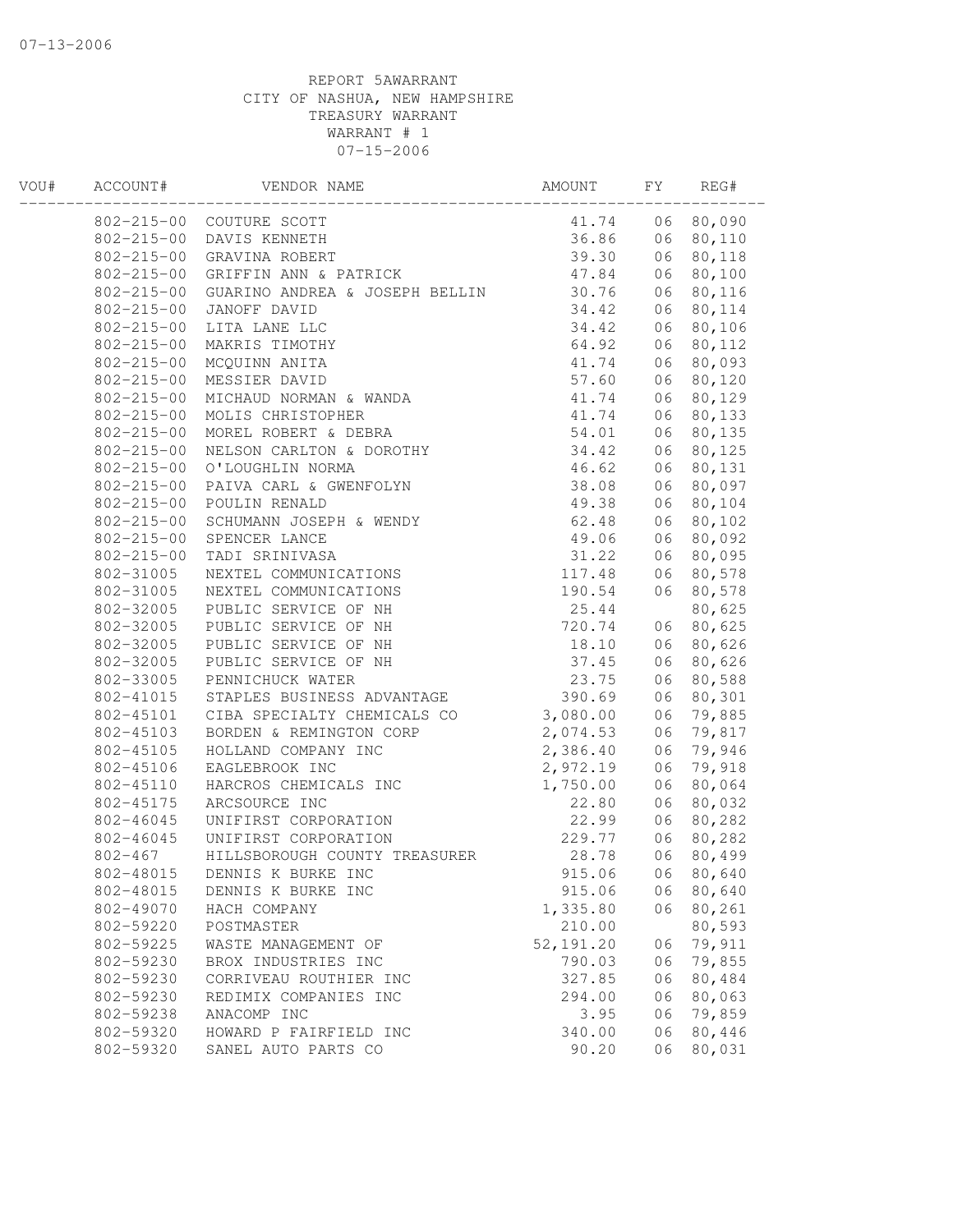| VOU#  | ACCOUNT#  | VENDOR NAME                    | AMOUNT   | FY. | REG#      |
|-------|-----------|--------------------------------|----------|-----|-----------|
|       | 802-64192 | GRAINGER                       | 69.38    |     | 06 79,881 |
|       | 802-64192 | STAPLES BUSINESS ADVANTAGE     | 576.97   | 06  | 80,301    |
|       | 802-66025 | GE CAPITAL INC                 | 105.00   |     | 80,290    |
|       | 802-77050 | F W WEBB COMPANY               | 25.00    | 06  | 79,904    |
|       | 802-77050 | GRAINGER                       | 41.79    |     | 79,881    |
|       | 802-77050 | GRAINGER                       | 279.00   | 06  | 79,881    |
|       | 802-77050 | HORIZON SOLUTIONS CORP         | 954.77   | 06  | 79,801    |
|       | 802-77065 | HOME DEPOT CREDIT SERVICES     | 310.19   | 06  | 80,584    |
|       | 802-77065 | M & M ELECTRICAL SUPPLY CO INC | 145.86   | 06  | 80,481    |
|       | 802-77068 | UNITED SUPPLY COMPANY INC      | 11.60    | 06  | 80,503    |
|       | 802-77069 | FASTENAL CO                    | 120.87   | 06  | 79,841    |
|       | 802-77069 | M & M ELECTRICAL SUPPLY CO INC | 20.77    | 06  | 80,481    |
|       | 802-77069 | PINE MOTOR PARTS               | 310.80   | 06  | 80,493    |
|       | 802-77069 | UNITED SUPPLY COMPANY INC      | 1,350.71 | 06  | 80,503    |
|       | 802-77071 | FASTENAL CO                    | 1,319.32 | 06  | 79,841    |
|       | 802-77072 | FASTENAL CO                    | 32.73    | 06  | 79,841    |
|       | 802-77072 | FLENDER CORP                   | 64.21    | 06  | 80,185    |
|       | 802-77072 | PINE MOTOR PARTS               | 25.59    | 06  | 80,493    |
|       | 802-96004 | PERMA-LINE CORP OF NEW ENGLAND | 55.23    | 06  | 79,836    |
|       | 802-96004 | STAPLES BUSINESS ADVANTAGE     | 109.95   | 06  | 80,301    |
|       | 802-96136 | ABLE CRANE SERVICE INC         | 3,320.00 | 06  | 79,886    |
| TOTAL | 802       |                                |          |     | 81,780.33 |

07-13-2006

| VOU# ACCOUNT# | VENDOR NAME                                                                                               | AMOUNT FY REG#                                 |                 |
|---------------|-----------------------------------------------------------------------------------------------------------|------------------------------------------------|-----------------|
|               | 931-98029 HEFFERAN TIMOTHY<br>___________________________________                                         |                                                | 60.00 06 80,548 |
|               | TOTAL 931 POLICE TRUST FUND                                                                               |                                                | 60.00           |
|               | 951-22 CHASSE RICHARD<br>951-54020 TELEGRAPH PUBLISHING COMPANY 69.40 06 80,502                           | 1,500.00 06 80,210                             |                 |
|               | TOTAL 951 PWD & ENG TRUST FUND                                                                            |                                                | 1,569.40        |
| 952-01354     | HUDSON POST #48 AMERICAN<br>952-01354 THE BULKHEADS BAND/ROBERT BEAU<br>952-05058 ORIENTAL TRADING CO INC | 300.00 06 79,960<br>400.00 06 80,121<br>686.40 | 06 80,356       |
|               | TOTAL 952 PARK & RECREATION TRUST FUND                                                                    |                                                | 1,386.40        |
|               | 975-59100 CONLEY AMY                                                                                      | 250.00 79,792                                  |                 |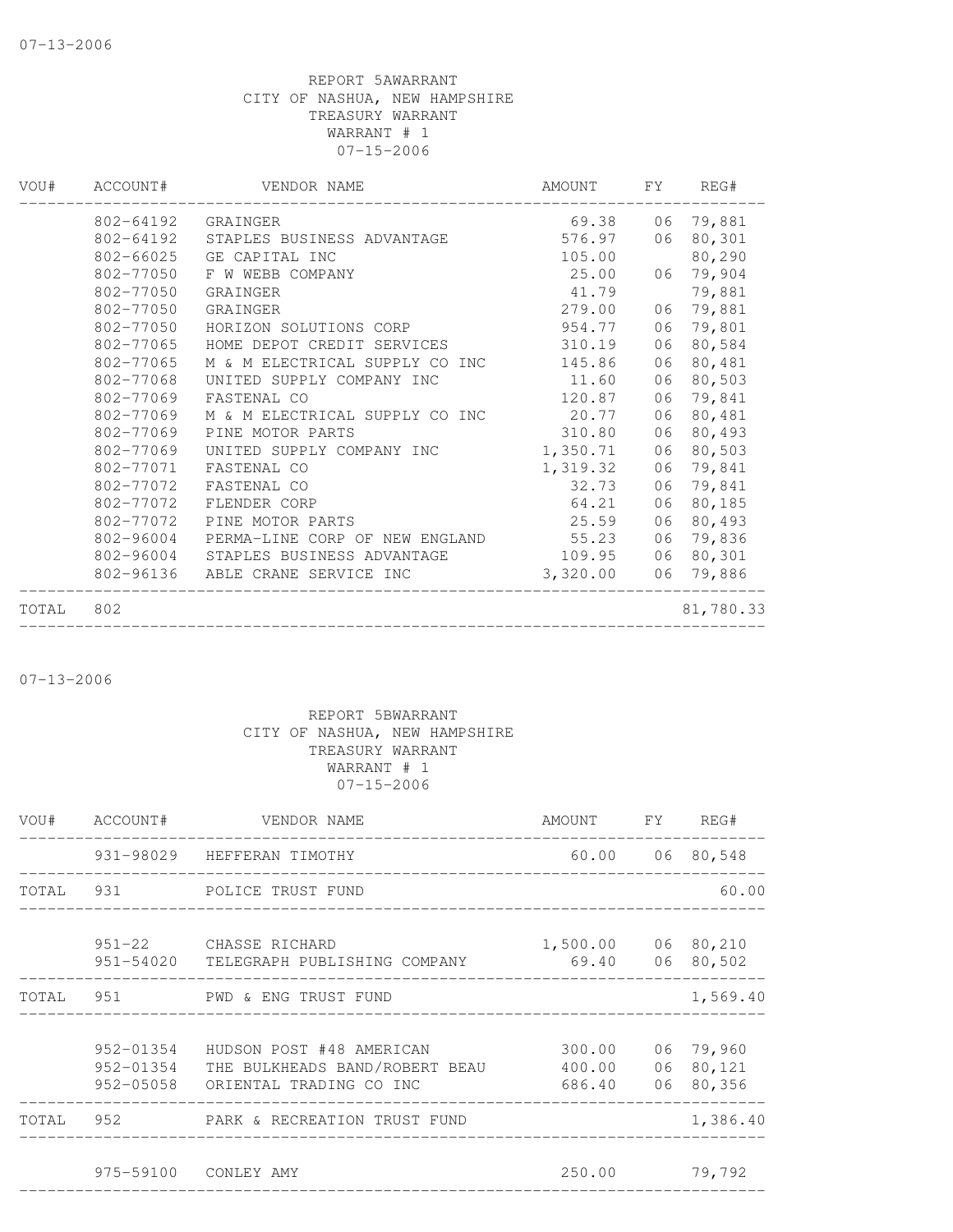| 975           | LIBRARY TRUST FUND             |          |    | 250.00    |
|---------------|--------------------------------|----------|----|-----------|
|               |                                |          |    |           |
| $982 - 05053$ | CAMPUS LEONARDO & UNH          | 500.00   | 06 | 80,601    |
| 982-05053     | LABBE MICHELLE & CLARK UNIVERS | 450.00   | 06 | 80,601    |
| $982 - 05053$ | LOFTUS STEPHEN & UNH           | 450.00   | 06 | 80,071    |
| $982 - 05053$ | MEDAS JASON & UNH              | 2,140.00 | 06 | 80,074    |
| $982 - 05053$ | PRATT SARAH & UNH              | 450.00   |    | 06 80,071 |
| $982 - 05053$ | RENFER ELIZABETH & UNH         | 450.00   | 06 | 80,071    |
| 982           | SCHOLARSHIP TRUST FUND         |          |    | 4,440.00  |
|               |                                |          |    |           |

07-13-2006

# REPORT 6WARRANT CITY OF NASHUA, NEW HAMPSHIRE TREASURY WARRANT WARRANT # 1 07-15-2006

|           |                          | ACCOUNT# PAYROLL WEEK ENDING           | AMOUNT               |          |
|-----------|--------------------------|----------------------------------------|----------------------|----------|
|           | $151 - 41$<br>$151 - 41$ | $01 - JU1 - 2006$<br>$08 - JU1 - 2006$ | 3,444.76<br>3,992.76 |          |
| TOTAL 151 |                          | A/R POLICE OVERTIME                    |                      | 7,437.52 |

07-13-2006

|            | ACCOUNT# PAYROLL WEEK ENDING     | AMOUNT    |           |
|------------|----------------------------------|-----------|-----------|
|            | 308-83051 01-JUL-2006            | 876.93    |           |
|            | 308-83051 08-JUL-2006            | 876.93    |           |
| 308-83052  | 01-JUL-2006                      | 233.63    |           |
| 308-83052  | 08-JUL-2006                      | 2,080.62  |           |
|            | 308-83102 01-JUL-2006            | 1,583.13  |           |
|            | 308-83102 08-JUL-2006            | 1,583.13  |           |
|            | TOTAL 308 SRF - INSURANCE        |           | 7,234.37  |
|            |                                  |           |           |
|            | 3086-11870 01-JUL-2006           | 2,769.23  |           |
|            | 3086-13032 01-JUL-2006           | 223.35    |           |
|            | 3086-13133 01-JUL-2006           | 16,356.25 |           |
|            | TOTAL 308 JAVITS GRANT PROGRAM   |           | 19,348.83 |
|            |                                  |           |           |
|            | 3097-11162 01-JUL-2006           | 1,049.33  |           |
|            | $3097 - 11162$ $08 - JUL - 2006$ | 842.98    |           |
|            | 3097-11408 01-JUL-2006           | 721.60    |           |
| 3097-11408 | 08-JUL-2006                      | 721.60    |           |
| 3097-12112 | 08-JUL-2006                      | 21.00     |           |
| 3097-12830 | $01 - JUL - 2006$                | 34.38     |           |
| 3097-19138 | $01 - JUL - 2006$                | 2,675.24  |           |
| 3097-19139 | $01 - JUL - 2006$                | 2,097.40  |           |
| 3097-19140 | $01 - JUL - 2006$                | 206.28    |           |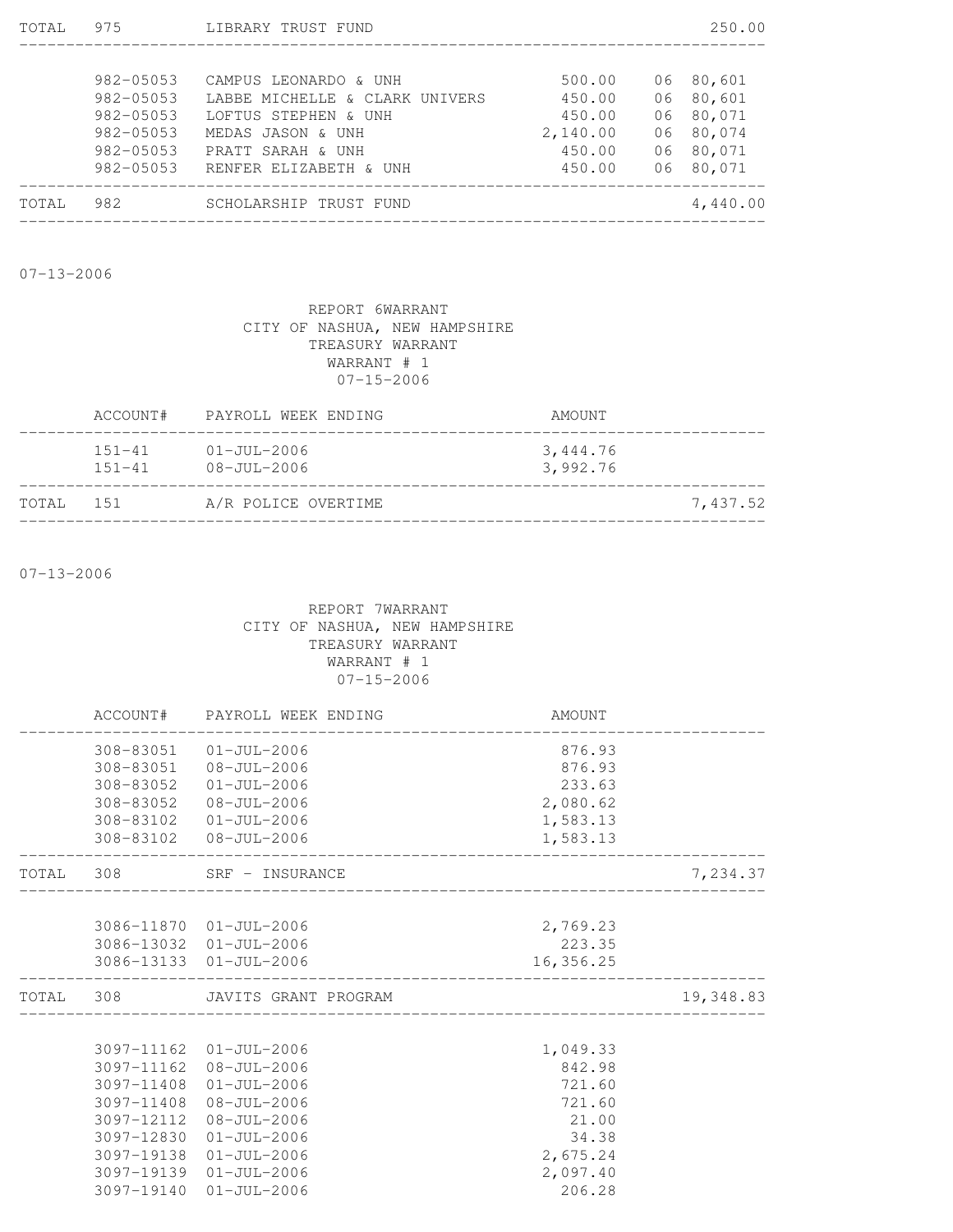|           | 3097-19540 01-JUL-2006        | 28.11<br>_________________________________ |          |
|-----------|-------------------------------|--------------------------------------------|----------|
|           | TOTAL 309 SRF - FOOD SERVICES |                                            | 8,397.92 |
|           |                               |                                            |          |
|           | 3117-12006 01-JUL-2006        | 2,200.00                                   |          |
|           | 3117-12006 08-JUL-2006        | 725.00                                     |          |
|           | TOTAL 311 DRIVER'S EDUCATION  |                                            | 2,925.00 |
|           | 3118-13133 01-JUL-2006        | 817.52                                     |          |
|           | TOTAL 311 SUMMER SCHOOL       |                                            | 817.52   |
|           |                               |                                            |          |
| 312-11165 | 01-JUL-2006                   | 745.98                                     |          |
| 312-11165 | 08-JUL-2006                   | 745.99                                     |          |
| 312-11191 | 01-JUL-2006                   | 703.93                                     |          |
| 312-11191 | 08-JUL-2006                   | 703.92                                     |          |
| 312-11547 | $01 - JUL - 2006$             | 1,891.26                                   |          |
| 312-11547 | 08-JUL-2006                   | 1,891.21                                   |          |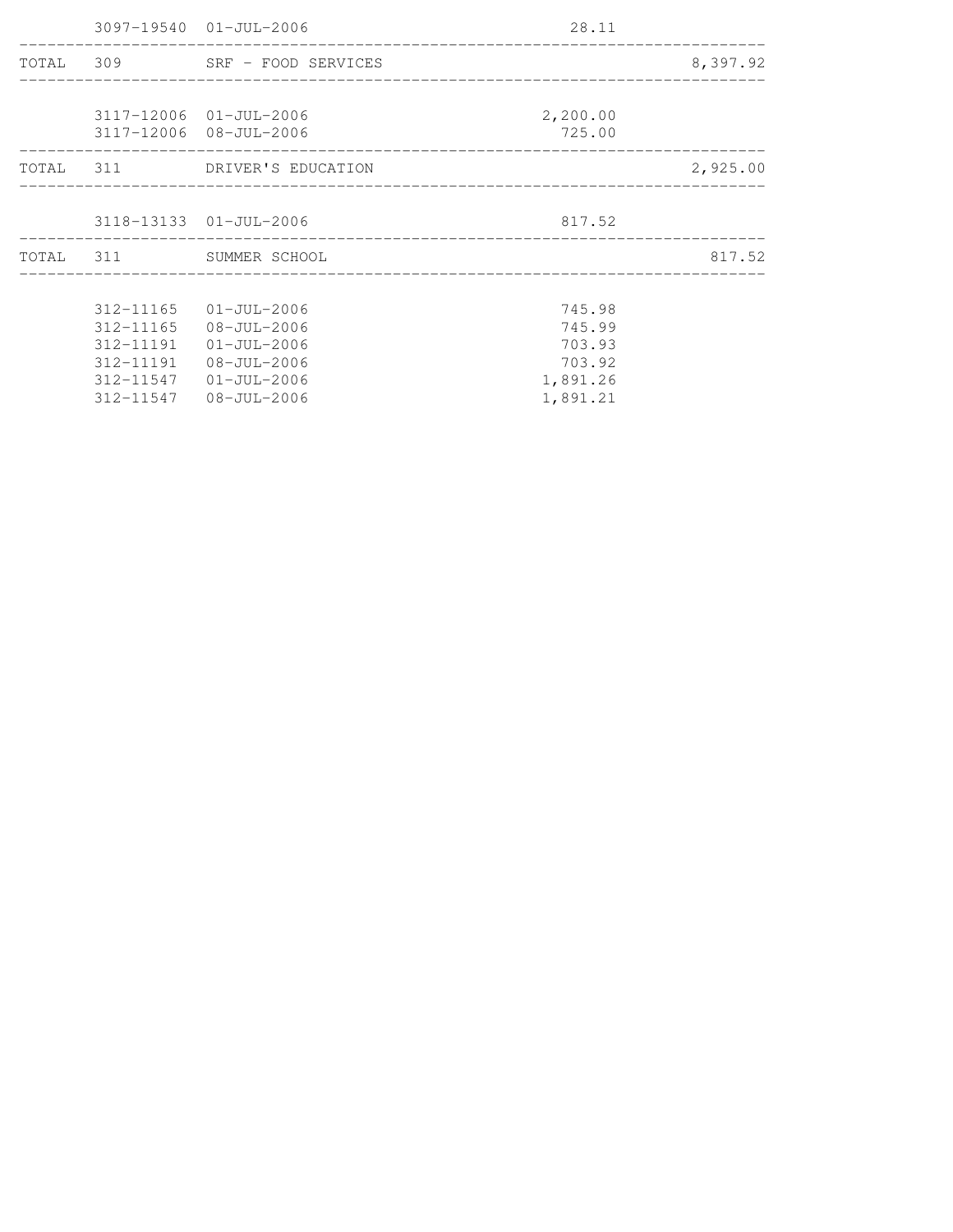| TOTAL | 332                    | SRF - FIRE DEPARTMENT                  | ____________________      | 996.22     |
|-------|------------------------|----------------------------------------|---------------------------|------------|
|       |                        | 332-18084 01-JUL-2006                  | 996.22                    |            |
| TOTAL | 331                    | SRF - POLICE DEPARTMENT                |                           | 38, 147.97 |
|       | 331-18036              | $08 - JUL - 2006$                      | 13,904.03                 |            |
|       | 331-18036              | $01 - JUL - 2006$                      | 10,965.22                 |            |
|       | 331-15002              | $08 - JUL - 2006$                      | 663.03                    |            |
|       | 331-13044              | $08 - JUL - 2006$                      | 2,741.39                  |            |
|       | 331-13044              | $01 - JUL - 2006$                      | 876.48                    |            |
|       | 331-13038              | $01 - JUL - 2006$                      | 682.20                    |            |
|       | 331-12115              | $08 - JUL - 2006$                      | 524.60                    |            |
|       | 331-12115              | $01 - JUL - 2006$                      | 509.33                    |            |
|       | 331-11567              | $08 - JUL - 2006$                      | 1,263.79                  |            |
|       | 331-11567              | $01 - JUL - 2006$                      | 1,053.25<br>1,263.79      |            |
|       | 331-11558<br>331-11558 | $01 - JUL - 2006$<br>$08 - JUL - 2006$ | 1,053.24                  |            |
|       | 331-11549              | $08 - JUL - 2006$                      | 676.71                    |            |
|       | 331-11549              | $01 - JUL - 2006$                      | 676.71                    |            |
|       | 331-11250              | $08 - JUL - 2006$                      | 647.10                    |            |
|       | 331-11250              | $01 - JUL - 2006$                      | 647.10                    |            |
| TOTAL | 324                    | YOUTH SAFE HAVEN-PAL                   |                           | 1,370.19   |
|       |                        | 3245-11860 01-JUL-2006                 | 1,370.19                  |            |
| TOTAL | 312                    | ADULT ED/CONTINUING ED                 | ___________________       | 1,125.00   |
|       | ----------             | 3122-12006 01-JUL-2006                 | 1,125.00<br>_____________ |            |
| TOTAL | 312                    | SRF - FINANCIAL SERVICES               |                           | 9,413.88   |
|       | 312-13004<br>312-13004 | $01 - JUL - 2006$<br>08-JUL-2006       | 513.98<br>839.65          |            |
|       | 312-12116              | $08 - JUL - 2006$                      | 535.85                    |            |
|       | 312-12116              | $01 - JUL - 2006$                      | 535.85                    |            |
|       | 312-12010              | $08 - JUL - 2006$                      | 220.23                    |            |
|       | 312-12010              | $01 - JUL - 2006$                      | 86.03                     |            |
|       | ACCOUNT#               | PAYROLL WEEK ENDING                    | AMOUNT                    |            |

3326-19230 01-JUL-2006 350.00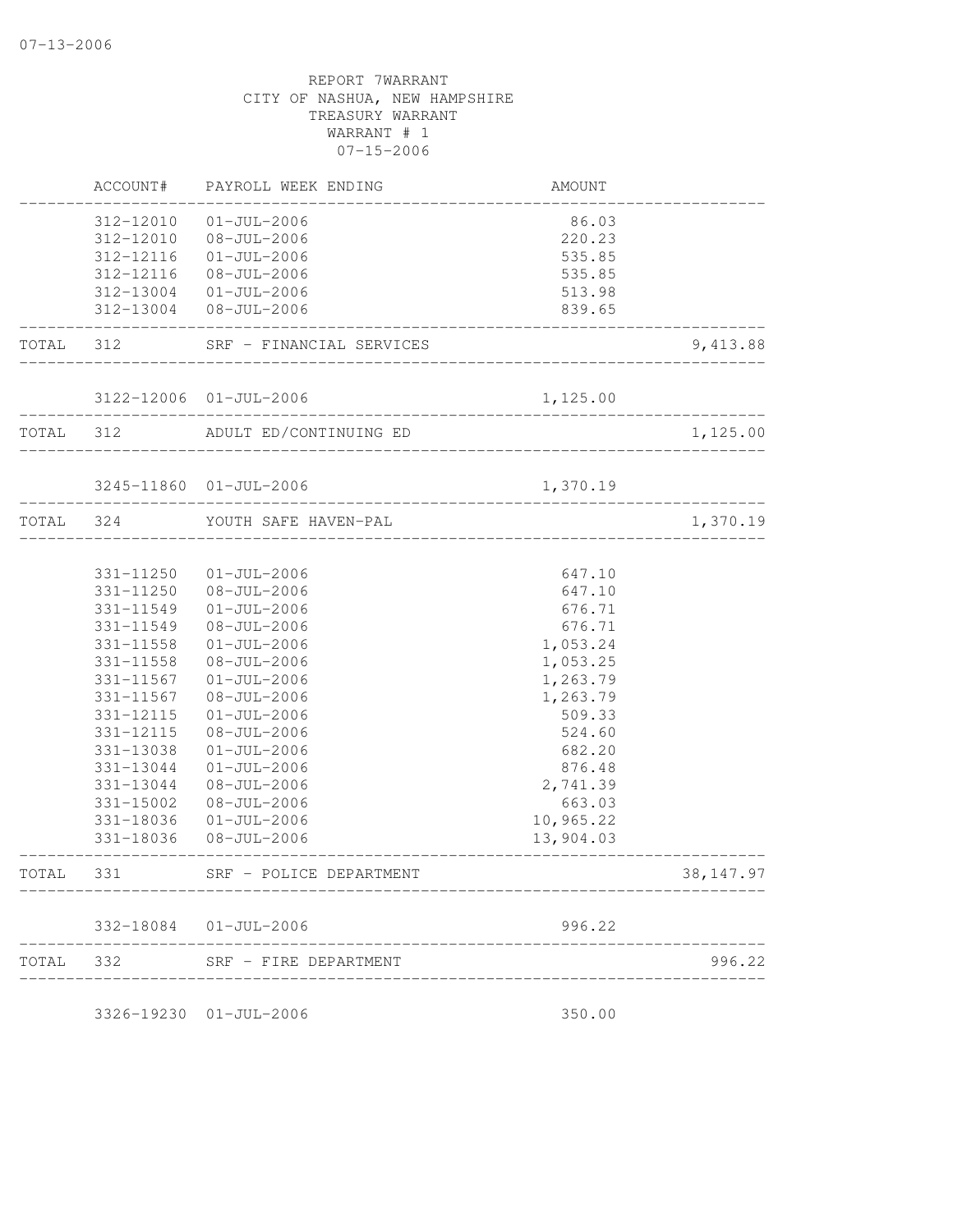|           |                        | ACCOUNT# PAYROLL WEEK ENDING             | AMOUNT                            |          |
|-----------|------------------------|------------------------------------------|-----------------------------------|----------|
| TOTAL 332 |                        | TITLE I SCH IMPRV LEDGE ST               | _________________________________ | 350.00   |
|           |                        | 3336-19230 01-JUL-2006                   | 1,468.75                          |          |
|           |                        | TOTAL 333 TITLE I SCHL IMPRV MT PLEASANT |                                   | 1,468.75 |
|           |                        |                                          |                                   |          |
|           |                        | 3346-13133 01-JUL-2006                   | 824.75                            |          |
|           |                        | TOTAL 334 TITLE I SCHL IMPRV AMHERST ST  |                                   | 824.75   |
|           |                        | 3356-11870 01-JUL-2006                   | 2,510.05                          |          |
|           |                        | 3356-12006 01-JUL-2006                   | 818.50                            |          |
|           |                        | 3356-19230 01-JUL-2006                   | 25.00                             |          |
|           |                        | 3356-19230 08-JUL-2006                   | 1,000.00                          |          |
|           | TOTAL 335              | TITLE IB READ 1ST MT PLEASANT            |                                   | 4,353.55 |
|           |                        |                                          |                                   |          |
|           |                        | 341-11107 01-JUL-2006                    | 643.64                            |          |
|           |                        | 341-11107 08-JUL-2006                    | 667.80                            |          |
|           | 341-11235              | 01-JUL-2006                              | 1,816.79                          |          |
|           | 341-11235              | 08-JUL-2006                              | 1,871.29                          |          |
|           | 341-11563<br>341-11563 | $01 - JUL - 2006$<br>08-JUL-2006         | 904.58<br>904.59                  |          |
|           | 341-12037              | $01 - JUL - 2006$                        | 88.73                             |          |
|           | 341-12037              | 08-JUL-2006                              | 100.03                            |          |
|           | 341-12101              | 01-JUL-2006                              | 329.54                            |          |
|           | 341-12101              | 08-JUL-2006                              | 371.52                            |          |
|           |                        | 341-12154 01-JUL-2006                    | 400.00                            |          |
|           |                        | 341-12154 08-JUL-2006                    | 320.00                            |          |
| TOTAL     | 341                    | SRF - COMMUNITY SERVICES                 | ---------------                   | 8,418.51 |
|           |                        |                                          | ____________________________      |          |
|           | 342-11515              | $01 - JUL - 2006$                        | 600.00                            |          |
|           | 342-11515              | $08 - JUL - 2006$                        | 600.00                            |          |
|           | 342-11583              | $01 - JUL - 2006$                        | 159.50                            |          |
|           | 342-11584              | $01 - JUL - 2006$                        | 1,677.70                          |          |
|           | 342-11584              | $08 - JUL - 2006$                        | 1,733.34                          |          |
|           | 342-12000              | $01 - JUL - 2006$                        | 510.00                            |          |
|           | 342-12000              | $08 - JUL - 2006$                        | 615.00                            |          |
|           | 342-12023              | $01 - JUL - 2006$                        | 41.25                             |          |
|           | 342-12023              | $08 - JUL - 2006$                        | 30.00                             |          |
|           | 342-12040              | $01 - JUL - 2006$                        | 851.00                            |          |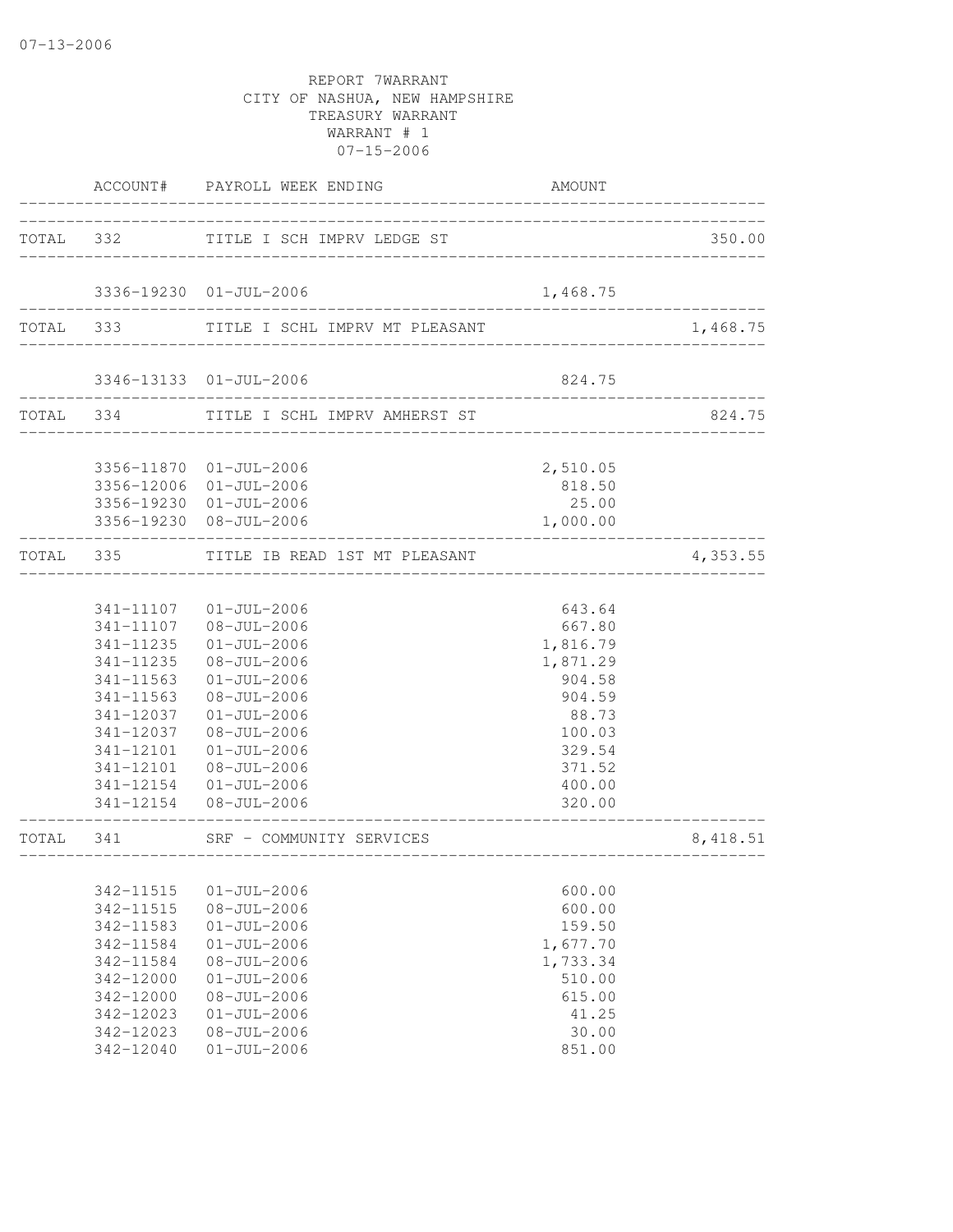| AMOUNT     | PAYROLL WEEK ENDING                                                                         | ACCOUNT#                                                                |                                                                                                                                                                                                                                                                                                                                                                                                                                                     |
|------------|---------------------------------------------------------------------------------------------|-------------------------------------------------------------------------|-----------------------------------------------------------------------------------------------------------------------------------------------------------------------------------------------------------------------------------------------------------------------------------------------------------------------------------------------------------------------------------------------------------------------------------------------------|
|            |                                                                                             |                                                                         |                                                                                                                                                                                                                                                                                                                                                                                                                                                     |
| 50.28      |                                                                                             | 342-12081                                                               |                                                                                                                                                                                                                                                                                                                                                                                                                                                     |
| 189.00     | $01 - JUL - 2006$                                                                           | 342-12113                                                               |                                                                                                                                                                                                                                                                                                                                                                                                                                                     |
| 189.00     |                                                                                             | 342-12113                                                               |                                                                                                                                                                                                                                                                                                                                                                                                                                                     |
| 234.60     |                                                                                             |                                                                         |                                                                                                                                                                                                                                                                                                                                                                                                                                                     |
| 234.60     | $08 - JUL - 2006$                                                                           | 342-12582                                                               |                                                                                                                                                                                                                                                                                                                                                                                                                                                     |
|            | SRF - COMMUNITY HEALTH                                                                      | 342                                                                     | TOTAL                                                                                                                                                                                                                                                                                                                                                                                                                                               |
|            |                                                                                             |                                                                         |                                                                                                                                                                                                                                                                                                                                                                                                                                                     |
|            |                                                                                             |                                                                         |                                                                                                                                                                                                                                                                                                                                                                                                                                                     |
|            |                                                                                             |                                                                         |                                                                                                                                                                                                                                                                                                                                                                                                                                                     |
| 246.98     |                                                                                             |                                                                         |                                                                                                                                                                                                                                                                                                                                                                                                                                                     |
|            | TITLE IV SDF 21ST CENTURY                                                                   | 344                                                                     | TOTAL                                                                                                                                                                                                                                                                                                                                                                                                                                               |
|            |                                                                                             |                                                                         |                                                                                                                                                                                                                                                                                                                                                                                                                                                     |
| 15, 173.89 |                                                                                             |                                                                         |                                                                                                                                                                                                                                                                                                                                                                                                                                                     |
| 156.35     |                                                                                             |                                                                         |                                                                                                                                                                                                                                                                                                                                                                                                                                                     |
|            |                                                                                             |                                                                         |                                                                                                                                                                                                                                                                                                                                                                                                                                                     |
|            | SUPPLEMENTARY PRGRM FOR CHILDR                                                              | 350                                                                     | TOTAL                                                                                                                                                                                                                                                                                                                                                                                                                                               |
|            |                                                                                             |                                                                         |                                                                                                                                                                                                                                                                                                                                                                                                                                                     |
|            |                                                                                             |                                                                         |                                                                                                                                                                                                                                                                                                                                                                                                                                                     |
|            |                                                                                             |                                                                         |                                                                                                                                                                                                                                                                                                                                                                                                                                                     |
|            |                                                                                             |                                                                         | TOTAL                                                                                                                                                                                                                                                                                                                                                                                                                                               |
| 105.60     | $08 - JUL - 2006$                                                                           | 352-13004                                                               |                                                                                                                                                                                                                                                                                                                                                                                                                                                     |
| 1,740.00   | 08-JUL-2006                                                                                 | 352-59050                                                               |                                                                                                                                                                                                                                                                                                                                                                                                                                                     |
| 563.19     | $01 - JUL - 2006$                                                                           | 352-59055                                                               |                                                                                                                                                                                                                                                                                                                                                                                                                                                     |
| 563.19     | 08-JUL-2006                                                                                 | 352-59055                                                               |                                                                                                                                                                                                                                                                                                                                                                                                                                                     |
|            |                                                                                             | 352                                                                     | TOTAL                                                                                                                                                                                                                                                                                                                                                                                                                                               |
|            |                                                                                             |                                                                         |                                                                                                                                                                                                                                                                                                                                                                                                                                                     |
|            |                                                                                             |                                                                         |                                                                                                                                                                                                                                                                                                                                                                                                                                                     |
|            |                                                                                             |                                                                         |                                                                                                                                                                                                                                                                                                                                                                                                                                                     |
| 200.00     |                                                                                             | 3556-19230                                                              |                                                                                                                                                                                                                                                                                                                                                                                                                                                     |
|            |                                                                                             |                                                                         |                                                                                                                                                                                                                                                                                                                                                                                                                                                     |
|            | 888.00<br>445.00<br>291.80<br>5,169.82<br>2,500.00<br>50.00<br>800.00<br>118.75<br>1,204.74 | $08 - JUL - 2006$<br>TITLE IID ENHANCE ED THRU TECH<br>________________ | 342-12040<br>08-JUL-2006<br>08-JUL-2006<br>342-12582  01-JUL-2006<br>3446-11162 01-JUL-2006<br>3446-11162 08-JUL-2006<br>3446-11860 01-JUL-2006<br>3446-12006 08-JUL-2006<br>3506-11726 01-JUL-2006<br>3506-13032 01-JUL-2006<br>3506-13133 01-JUL-2006<br>3515-11802 01-JUL-2006<br>3515-19230 01-JUL-2006<br>351<br>SRF - PARKS AND RECREATION<br>3556-12006<br>08-JUL-2006<br>3556-12078<br>01-JUL-2006<br>3556-12198 01-JUL-2006<br>08-JUL-2006 |

371-53160 01-JUL-2006 980.00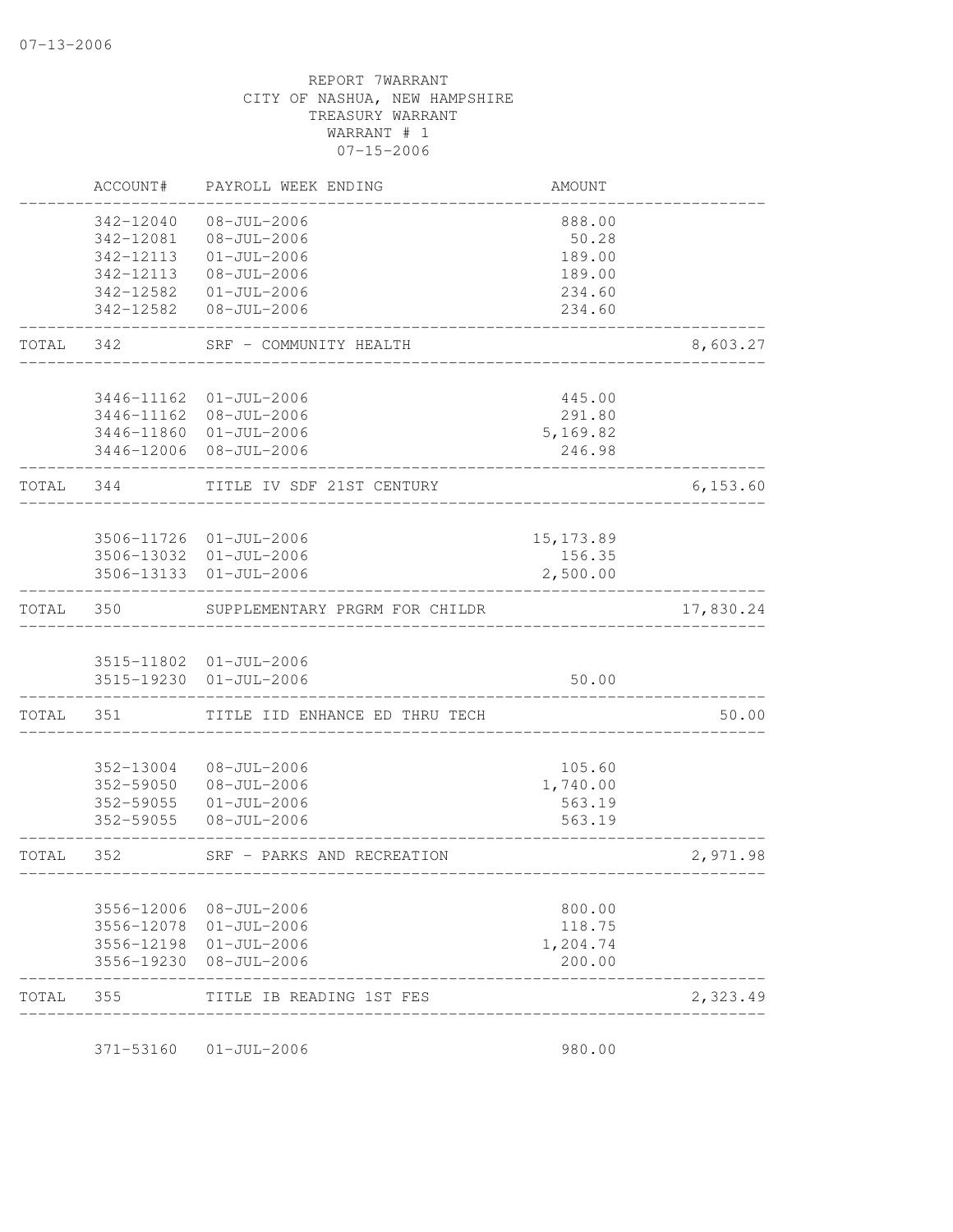|           | AMOUNT           | PAYROLL WEEK ENDING                    | ACCOUNT#               |       |
|-----------|------------------|----------------------------------------|------------------------|-------|
|           | 830.00           | $08 - JUL - 2006$                      | 371-53160              |       |
| 1,810.00  |                  | SRF - COMMUNITY DEVELOPMENT            | 371                    | TOTAL |
|           |                  |                                        |                        |       |
|           | 1,432.51         | $01 - JUL - 2006$                      | 374-01210              |       |
|           | 1,238.75         | $08 - JUL - 2006$                      | 374-01210              |       |
|           | 181.85           | $01 - JUL - 2006$                      | 374-0374P              |       |
|           | $-181.85$        | $08 - JUL - 2006$                      | 374-0374P              |       |
|           | 444.92           | $01 - JUL - 2006$                      | 374-0703P              |       |
|           | 430.04           | $08 - JUL - 2006$                      | 374-0703P              |       |
|           | 537.42           | $01 - JUL - 2006$                      | 374-0704P              |       |
|           | 233.56<br>657.50 | $08 - JUL - 2006$<br>$01 - JUL - 2006$ | 374-0704P<br>374-0705P |       |
|           | 952.82           |                                        |                        |       |
|           | 372.20           | $08 - JUL - 2006$<br>$01 - JUL - 2006$ | 374-0705P<br>374-07235 |       |
|           | 660.00           | $08 - JUL - 2006$                      | 374-07235              |       |
|           | 1,416.63         | $01 - JUL - 2006$                      | 374-0734P              |       |
|           | 1,930.97         | $08 - JUL - 2006$                      | 374-0734P              |       |
|           | 734.87           | $01 - JUL - 2006$                      | 374-09003              |       |
|           | 1,107.37         | $08 - JUL - 2006$                      | 374-09003              |       |
| 12,149.56 |                  | SRF - URBAN PROGRAMS                   | 374                    | TOTAL |
|           |                  |                                        |                        |       |
|           | 1,778.35         | $01 - JUL - 2006$                      | 3766-11802             |       |
|           | $-124.56$        | 08-JUL-2006                            | 3766-12111             |       |
|           | 20,960.47        | $01 - JUL - 2006$                      | 3766-12198             |       |
|           | 16,760.40        | $01 - JUL - 2006$                      | 3766-13133             |       |
|           | 1,371.83         | $01 - JUL - 2006$                      | 3766-19000             |       |
| 40,746.49 |                  | TITLE I ESEA                           | 376                    | TOTAL |
|           | 100.00           | $01 - JUL - 2006$                      | 3776-19230             |       |
|           |                  |                                        |                        |       |
| 100.00    |                  | TITLE I ENHANCE ENG LANGUAGE           | 377                    | TOTAL |
|           | 895.19           | 3886-19000 01-JUL-2006                 |                        |       |
| 895.19    |                  | TITLE V INNOVATIVE PROGRAMS            | 388                    | TOTAL |

3906-11726 01-JUL-2006 1,494.15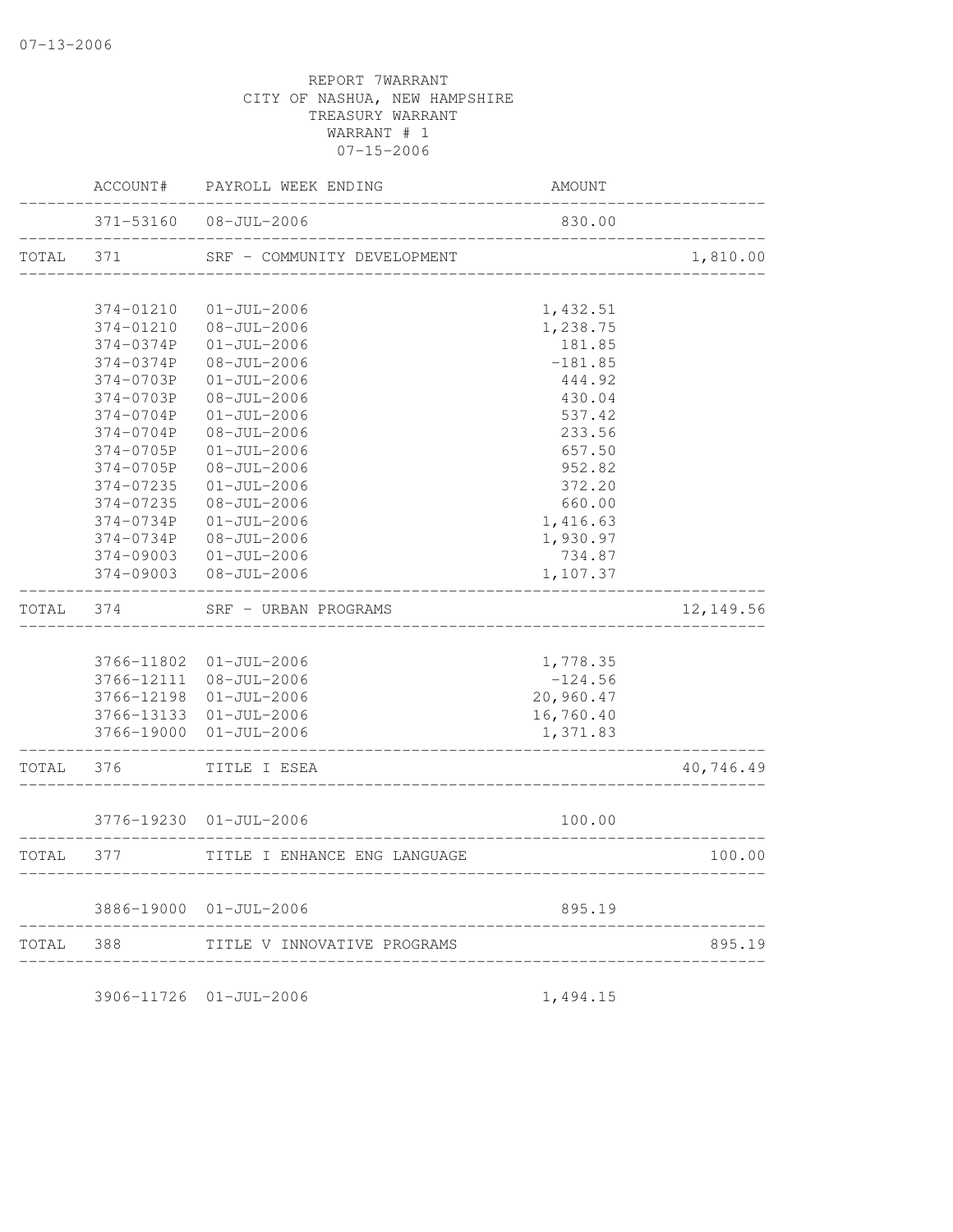|           |     | ACCOUNT# PAYROLL WEEK ENDING                                               | AMOUNT                          |            |
|-----------|-----|----------------------------------------------------------------------------|---------------------------------|------------|
| TOTAL 390 |     | VOC ED SECONDARY PERKINS                                                   |                                 | 1,494.15   |
|           |     | 3956-11726 01-JUL-2006<br>3956-12201 01-JUL-2006<br>3956-13133 01-JUL-2006 | 29,388.65<br>50.00<br>19,000.00 |            |
| TOTAL     | 395 | IDEA BASIC SPEC ED                                                         |                                 | 48, 438.65 |
|           |     | 3966-11860 01-JUL-2006                                                     | 1,707.40                        |            |
| TOTAL     | 396 | IDEA PRESCHOOL SPEC ED                                                     |                                 | 1,707.40   |

07-13-2006

|       | ACCOUNT#      | PAYROLL WEEK ENDING    | AMOUNT   |           |
|-------|---------------|------------------------|----------|-----------|
|       | 501-11033     | $01 - JUL - 2006$      | 1,003.00 |           |
|       | 501-11033     | $08 - JUL - 2006$      | 2,564.52 |           |
|       | 501-11370     | $01 - JUL - 2006$      | 523.25   |           |
|       | 501-11370     | $08 - JUL - 2006$      | 921.28   |           |
|       | 501-11471     | $01 - JUL - 2006$      | 1,759.54 |           |
|       | 501-11471     | 08-JUL-2006            | 1,808.80 |           |
|       | 501-11472     | $01 - JUL - 2006$      | 1,031.91 |           |
|       | 501-11472     | 08-JUL-2006            | 1,031.92 |           |
|       | 501-11611     | 01-JUL-2006            | 461.52   |           |
|       | 501-11611     | 08-JUL-2006            | 471.05   |           |
| TOTAL | 501           | MAYOR'S OFFICE         |          | 11,576.79 |
|       |               |                        |          |           |
|       | 502-11113     | 01-JUL-2006            | 1,353.34 |           |
|       | 502-11113     | $08 - JUL - 2006$      | 1,404.16 |           |
|       | $502 - 11195$ | $01 - JUL - 2006$      | 1,871.29 |           |
|       | $502 - 11195$ | $08 - JUL - 2006$      | 4,790.51 |           |
|       | 502-11219     | $01 - JUL - 2006$      | 1,603.64 |           |
|       | 502-11219     | 08-JUL-2006            | 1,651.75 |           |
|       | 502-11518     | 01-JUL-2006            | 1,406.06 |           |
|       | 502-11518     | $08 - JUL - 2006$      | 1,448.24 |           |
| TOTAL | 502           | LEGAL DEPARTMENT       |          | 15,528.99 |
|       |               |                        |          |           |
|       |               | 503-11071  01-JUL-2006 | 1,097.88 |           |
|       |               | 503-11071 08-JUL-2006  | 1,097.89 |           |
|       | 503-12092     | 01-JUL-2006            | 439.10   |           |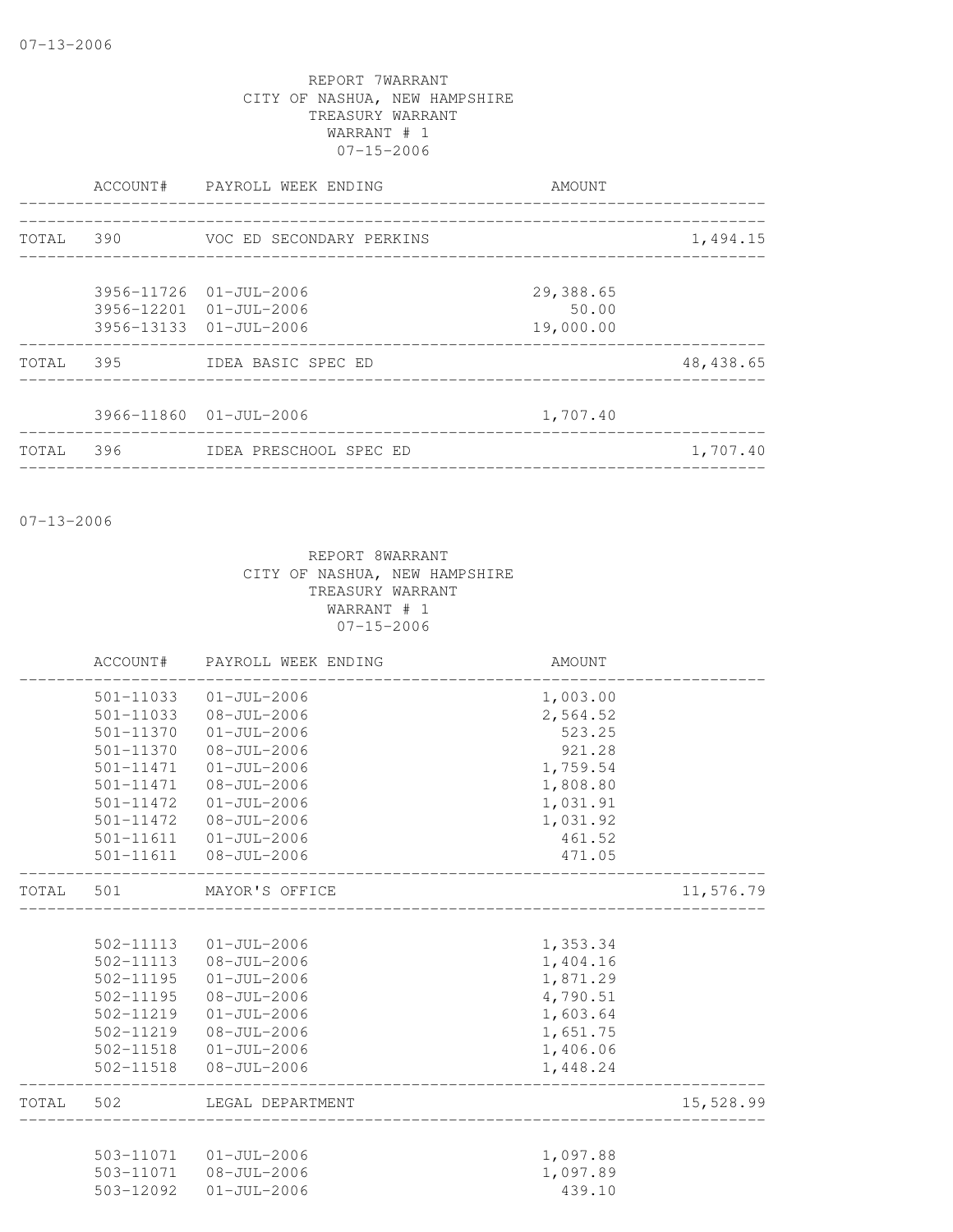|       | 503-12092     | 08-JUL-2006<br>503-18005 08-JUL-2006 | 452.27   |          |
|-------|---------------|--------------------------------------|----------|----------|
| TOTAL |               | 503 BOARD OF ALDERMEN                |          | 3,087.14 |
|       |               |                                      |          |          |
|       | 511-11103     | 01-JUL-2006                          | 819.43   |          |
|       | 511-11103     | 08-JUL-2006                          | 844.01   |          |
|       | 511-11234     | 01-JUL-2006                          | 1,497.03 |          |
|       | 511-11234     | 08-JUL-2006                          | 4,191.69 |          |
|       |               | TOTAL 511 ADMINISTRATIVE SERVICES    |          | 7,352.16 |
|       |               |                                      |          |          |
|       | $512 - 11005$ | $01 - JU1 - 2006$                    | 772.08   |          |
|       | 512-11005     | 08-JUL-2006                          | 772.08   |          |
|       | 512-11008     | 01-JUL-2006                          | 509.14   |          |
|       | 512-11008     | 08-JUL-2006                          | 255.38   |          |
|       | 512-11050     | 01-JUL-2006                          | 631.46   |          |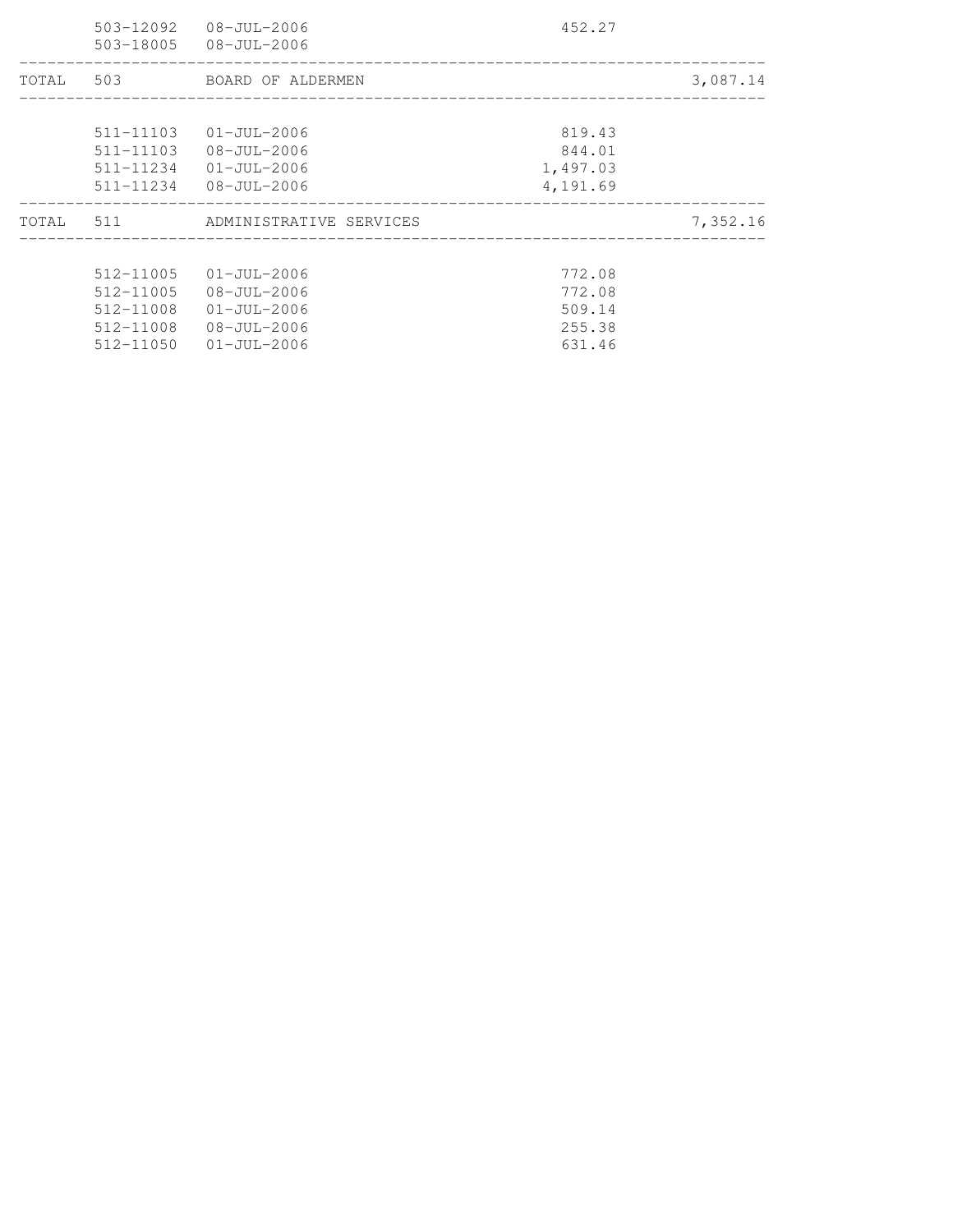|       | ACCOUNT#  | PAYROLL WEEK ENDING    | AMOUNT    |           |
|-------|-----------|------------------------|-----------|-----------|
|       | 512-11050 | $08 - JUL - 2006$      | 1,262.92  |           |
|       | 512-11064 | $01-JUL-2006$          | 890.60    |           |
|       | 512-11064 | $08 - JUL - 2006$      | 917.30    |           |
|       | 512-11073 | $01 - JUL - 2006$      | 2,009.56  |           |
|       | 512-11073 | $08 - JUL - 2006$      | 2,009.56  |           |
|       | 512-11165 | $01 - JUL - 2006$      | 1,643.95  |           |
|       | 512-11165 | $08 - JUL - 2006$      | 1,180.79  |           |
|       | 512-11173 | $01 - JUL - 2006$      | 1,226.25  |           |
|       | 512-11173 | $08 - JUL - 2006$      | 1,272.29  |           |
|       | 512-11177 | $01 - JUL - 2006$      | 1,763.87  |           |
|       | 512-11177 | $08 - JUL - 2006$      | 1,816.79  |           |
|       | 512-11222 | $01 - JUL - 2006$      | 866.84    |           |
|       | 512-11222 | $08 - JUL - 2006$      | 892.85    |           |
|       | 512-11224 | $01 - JUL - 2006$      | 837.71    |           |
|       | 512-11224 | $08 - JUL - 2006$      | 850.75    |           |
|       | 512-11232 | $01 - JUL - 2006$      | 899.90    |           |
|       | 512-11232 | $08 - JUL - 2006$      | 899.90    |           |
|       | 512-11265 | $01 - JUL - 2006$      | 749.90    |           |
|       | 512-11265 | $08 - JUL - 2006$      | 772.40    |           |
|       | 512-11531 | $01 - JUL - 2006$      | 1,393.03  |           |
|       | 512-11531 | $08 - JUL - 2006$      | 1,593.06  |           |
|       | 512-11581 | $01 - JUL - 2006$      | 647.25    |           |
|       | 512-11581 | $08 - JUL - 2006$      | 647.25    |           |
|       | 512-11684 | $01 - JUL - 2006$      | 837.71    |           |
|       | 512-11684 | $08 - JUL - 2006$      | 21,073.45 |           |
|       | 512-11714 | $01 - JUL - 2006$      | 915.39    |           |
|       | 512-11714 | $08 - JUL - 2006$      | 2,343.41  |           |
|       | 512-11740 | $01 - JUL - 2006$      | 1,428.41  |           |
|       | 512-11740 | $08 - JUL - 2006$      | 1,471.26  |           |
|       | 512-12010 | $01 - JUL - 2006$      | 258.08    |           |
|       | 512-12010 | $08 - JUL - 2006$      | 660.68    |           |
|       | 512-12017 | $01 - JUL - 2006$      | 717.51    |           |
|       | 512-12017 | $08 - JUL - 2006$      | 633.10    |           |
|       | 512-12019 | $01 - JUL - 2006$      | 80.31     |           |
|       | 512-12052 | $01 - JUL - 2006$      | 458.46    |           |
|       |           |                        | 690.01    |           |
|       | 512-12052 | $08 - JUL - 2006$      |           |           |
|       | 512-12150 | $01 - JUL - 2006$      | 200.00    |           |
|       | 512-12150 | 08-JUL-2006            | 120.00    |           |
|       | 512-12167 | $01 - JUL - 2006$      | 320.24    |           |
|       | 512-12167 | $08 - JUL - 2006$      | 575.62    |           |
|       | 512-13004 | $01 - JUL - 2006$      | 156.38    |           |
|       | 512-13004 | $08 - JUL - 2006$      | 104.82    |           |
| TOTAL | 512       | FINANCIAL SERVICES     |           | 63,029.70 |
|       |           | 513-11117  01-JUL-2006 | 1,390.26  |           |
|       | 513-11117 | $08 - JUL - 2006$      | 1,431.98  |           |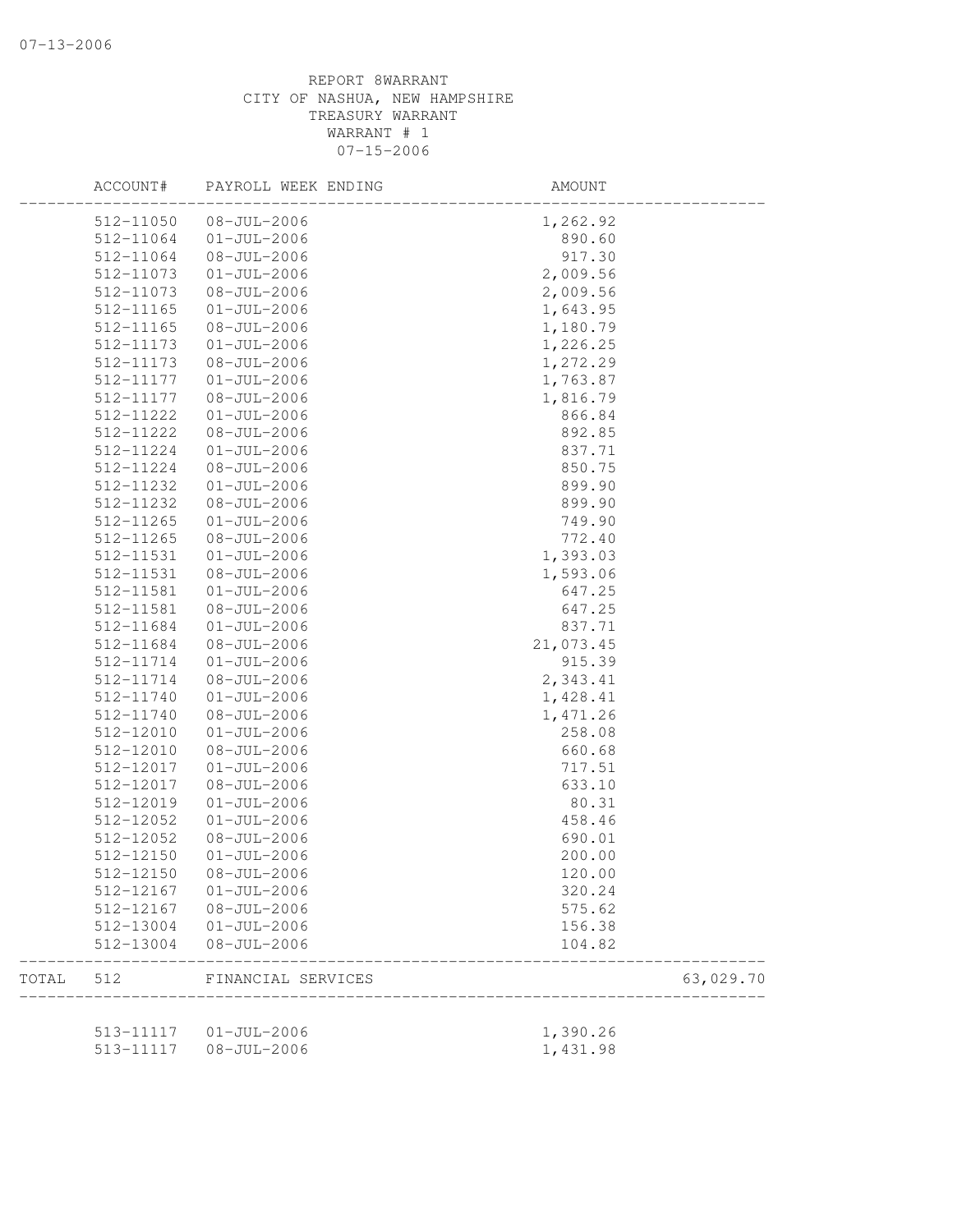|           | ACCOUNT#               | PAYROLL WEEK ENDING                    | AMOUNT                                  |           |
|-----------|------------------------|----------------------------------------|-----------------------------------------|-----------|
|           | 513-11171<br>513-11171 | $01 - JUL - 2006$<br>08-JUL-2006       | 2,269.24<br>1,614.38                    |           |
|           | 513-11213              | $01 - JUL - 2006$                      | 1,070.88                                |           |
|           | 513-11213              | 08-JUL-2006                            | 1,103.01                                |           |
|           | 513-11223<br>513-11223 | $01 - JUL - 2006$<br>$08 - JUL - 2006$ | 749.90<br>757.66                        |           |
| TOTAL     | 513                    | CITY CLERK'S OFFICE                    |                                         | 10,387.31 |
|           |                        |                                        |                                         |           |
|           | 515-11031              | $01 - JUL - 2006$                      | 942.44                                  |           |
|           | 515-11031              | $08 - JUL - 2006$                      | 970.71                                  |           |
|           | 515-11350              | $01 - JUL - 2006$                      | 813.31                                  |           |
|           | 515-11350              | $08 - JUL - 2006$                      | 837.70                                  |           |
|           | 515-11447              | $01 - JUL - 2006$                      | 1,560.86                                |           |
|           | 515-11447              | 08-JUL-2006<br>515-12001  01-JUL-2006  | 3,995.81<br>597.05                      |           |
|           | 515-12001              | $08 - JUL - 2006$                      | 614.96                                  |           |
| TOTAL 515 |                        | HUMAN RESOURCES                        |                                         | 10,332.84 |
|           |                        |                                        |                                         |           |
|           |                        | 516-11147  01-JUL-2006                 | 612.61                                  |           |
|           |                        | 516-11147 08-JUL-2006                  | 612.61                                  |           |
|           | 516-11148              | $01 - JUL - 2006$                      | 805.63                                  |           |
|           | 516-11148              | $08 - JUL - 2006$<br>$01 - JUL - 2006$ | 785.49                                  |           |
|           | 516-11459<br>516-11459 | 08-JUL-2006                            | 1,390.26<br>1,431.99                    |           |
|           |                        | 516-11573 01-JUL-2006                  | 799.04                                  |           |
|           | 516-11573              | $08 - JUL - 2006$                      | 799.04                                  |           |
| TOTAL     | 516                    | PURCHASING DEPARTMENT                  |                                         | 7,236.67  |
|           |                        |                                        |                                         |           |
|           |                        | 517-11198  01-JUL-2006                 | 555.62                                  |           |
|           | 517-11198              | $08 - JUL - 2006$                      | 555.61                                  |           |
|           | 517-11201              | $01 - JUL - 2006$                      | 1,095.06                                |           |
|           | 517-11201<br>517-11203 | 08-JUL-2006<br>$01 - JUL - 2006$       | 1,095.06                                |           |
|           |                        | 517-11203  08-JUL-2006                 |                                         |           |
|           |                        | 517-11420  01-JUL-2006                 | 751.61                                  |           |
|           |                        | 517-11420 08-JUL-2006                  | 1,924.14                                |           |
|           |                        |                                        |                                         |           |
|           | 517-12063              | $08 - JUL - 2006$                      | 255.20                                  |           |
| TOTAL 517 |                        | BUILDING MAINT - CITY ADMIN            |                                         | 6,487.49  |
|           |                        | 517-12063  01-JUL-2006                 | 255.19<br>_____________________________ |           |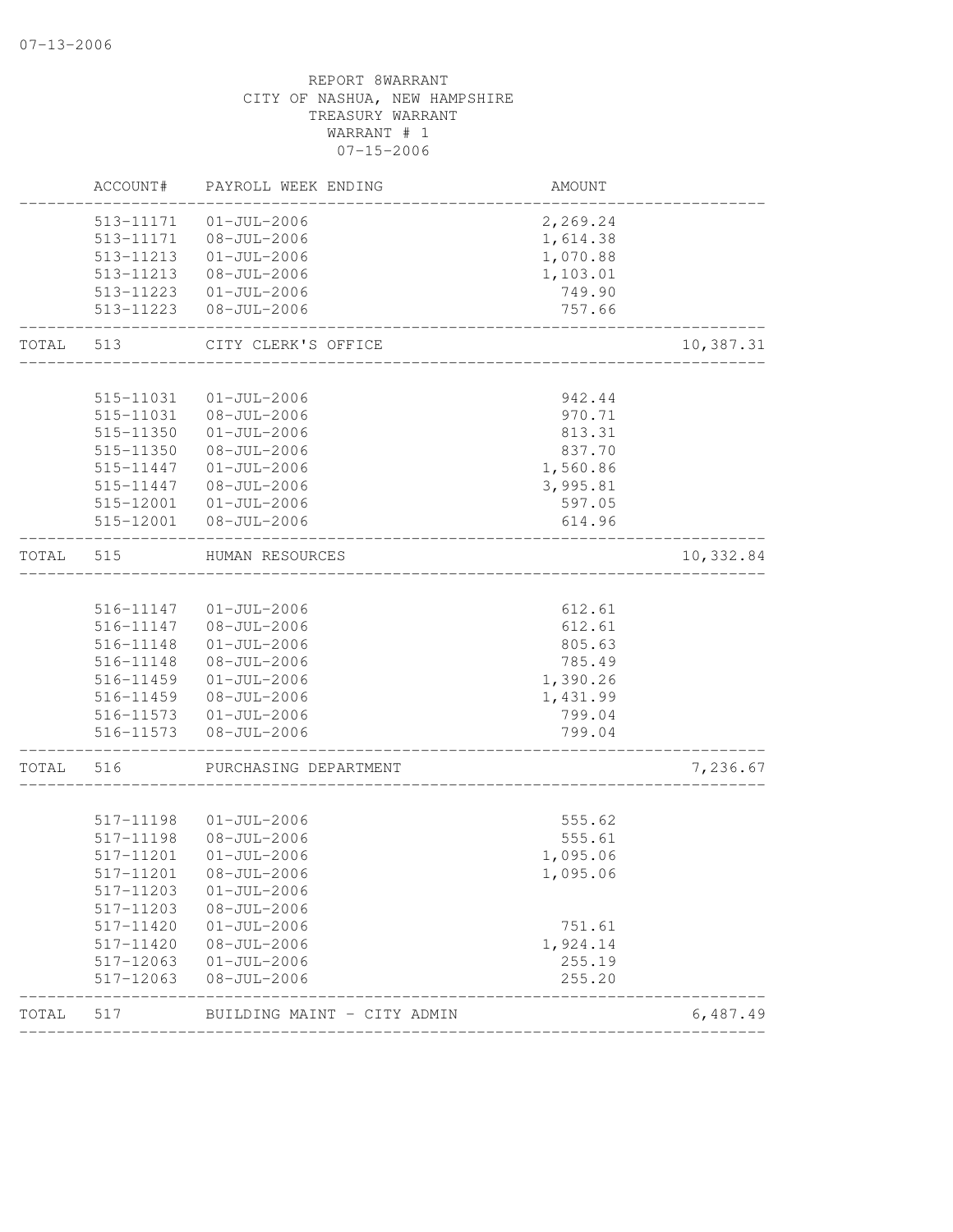|       | ACCOUNT#               | PAYROLL WEEK ENDING                    | AMOUNT           |           |
|-------|------------------------|----------------------------------------|------------------|-----------|
|       | 518-11441              | $01 - JUL - 2006$                      | 1,390.27         |           |
|       | 518-11441              | $08 - JUL - 2006$                      | 1,390.27         |           |
|       | 518-11578              | $01 - JUL - 2006$                      | 844.02           |           |
|       | 518-11578              | $08 - JUL - 2006$                      | 2,160.67         |           |
|       | 518-11589              | $01 - JUL - 2006$                      | 1,564.42         |           |
|       | 518-11589              | $08 - JUL - 2006$                      | 1,007.24         |           |
|       | 518-11590              | $01 - JUL - 2006$                      | 722.76           |           |
|       | 518-11590              | $08 - JUL - 2006$                      | 749.90           |           |
|       | 518-11608              | $01 - JUL - 2006$                      | 1,012.79         |           |
|       | 518-11608              | $08 - JUL - 2006$                      | 1,012.79         |           |
| TOTAL | 518                    | INSURANCE - ADMINISTRATION             |                  | 11,855.13 |
|       |                        |                                        |                  |           |
|       | 519-11014              | $01 - JUL - 2006$                      | 942.44           |           |
|       | 519-11014              | $08 - JUL - 2006$                      | 954.40           |           |
|       | 519-11015              | $01 - JUL - 2006$                      | 1,070.88         |           |
|       | 519-11015              | $08 - JUL - 2006$                      | 1,103.00         |           |
|       | 519-11016              | $01 - JUL - 2006$                      | 813.31           |           |
|       | 519-11016              | $08 - JUL - 2006$                      | 830.36           |           |
|       | 519-11017              | $01 - JUL - 2006$                      | 687.84           |           |
|       | 519-11017              | $08 - JUL - 2006$                      | 698.14           |           |
|       | 519-11115              | $01 - JUL - 2006$                      | 1,701.30         |           |
|       | 519-11115              | $08 - JUL - 2006$                      | 4,355.32         |           |
|       | 519-11153              | $01 - JUL - 2006$                      | 501.48           |           |
|       | 519-11153              | $08 - JUL - 2006$                      | 501.49           |           |
|       | 519-11154              | $01 - JUL - 2006$                      | 571.56           |           |
|       | 519-11154              | $08 - JUL - 2006$                      | 571.56           |           |
|       | 519-11205              | $01 - JUL - 2006$                      | 680.08           |           |
|       | 519-11205              | $08 - JUL - 2006$                      | 680.09           |           |
|       | 519-11703<br>519-11703 | $01 - JUL - 2006$<br>$08 - JUL - 2006$ | 856.19<br>861.55 |           |
| TOTAL | 519                    | ASSESSORS                              |                  | 18,380.99 |
|       |                        |                                        |                  |           |
|       | 522-11142              | $01 - JUL - 2006$                      | 1,103.01         |           |
|       |                        | 522-11142 08-JUL-2006                  | 1,104.29         |           |
|       | 522-11429              | $01 - JUL - 2006$                      | 374.26           |           |
|       | 522-11488              | $01 - JUL - 2006$                      | 1,431.98         |           |
|       | 522-11488              | $08 - JUL - 2006$                      | 1,438.69         |           |
|       | 522-11718              | $01 - JUL - 2006$                      | 1,313.75         |           |
|       | 522-11718              | $08 - JUL - 2006$                      | 1,322.71         |           |
|       | 522-11721              | $01 - JUL - 2006$                      | 1,313.75         |           |
|       | 522-11721              | $08 - JUL - 2006$                      | 1,322.71         |           |
|       | 522-11724              | $01 - JUL - 2006$                      | 1,170.19         |           |
|       | 522-11724              | $08 - JUL - 2006$                      | 1,205.29         |           |
|       | 522-11729              | $01 - JUL - 2006$                      | 1,948.67         |           |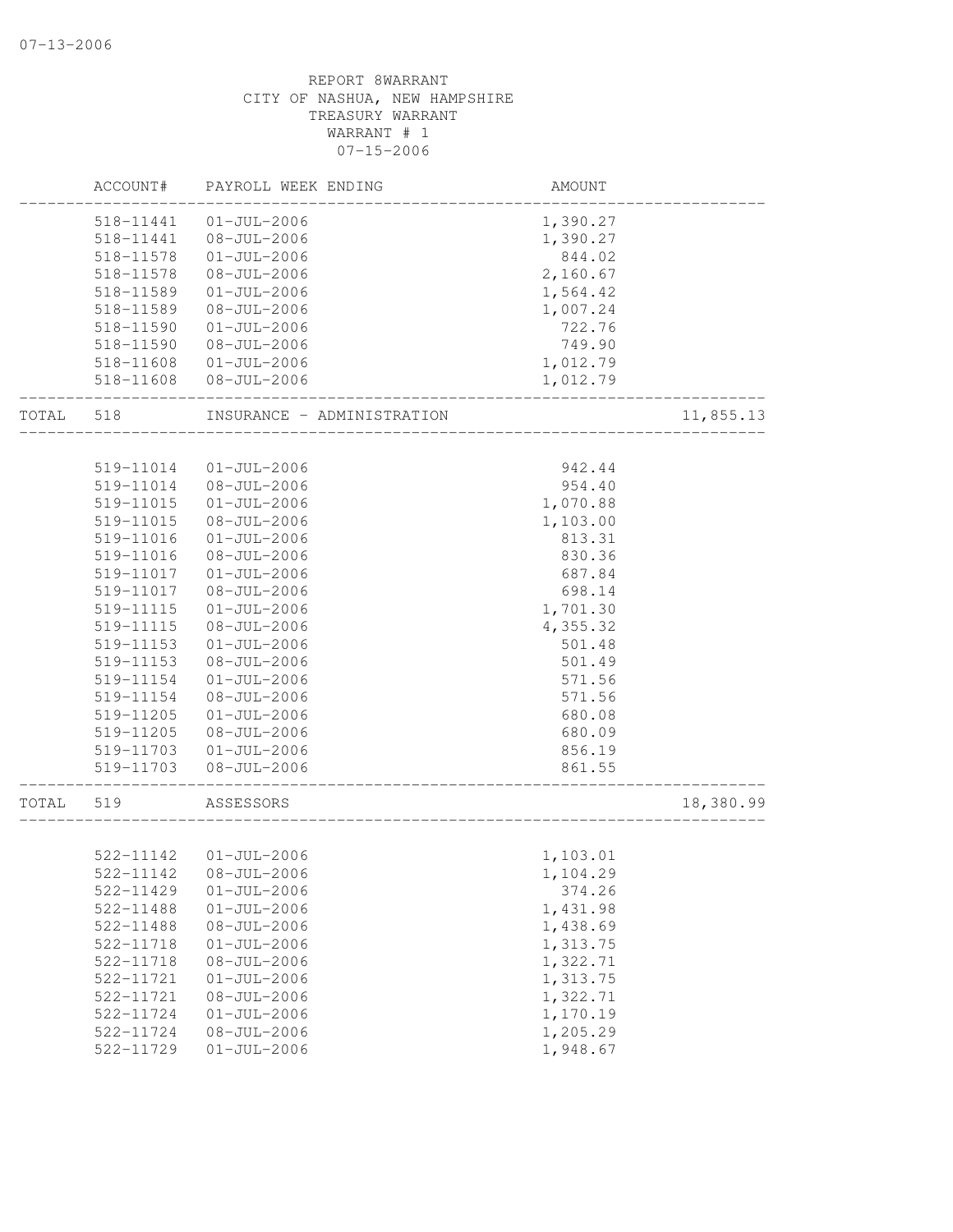|       | ACCOUNT#  | PAYROLL WEEK ENDING                                        | AMOUNT   |           |
|-------|-----------|------------------------------------------------------------|----------|-----------|
|       | 522-11729 | $08 - JUL - 2006$                                          | 1,948.68 |           |
|       | 522-11748 | $01 - JUL - 2006$                                          | 772.08   |           |
|       | 522-11748 | $08 - JUL - 2006$                                          | 772.09   |           |
|       | 522-12082 | $01 - JUL - 2006$                                          | 549.24   |           |
|       | 522-12082 | $08 - JUL - 2006$                                          | 1,406.05 |           |
|       | 522-13004 | $01 - JUL - 2006$                                          | 150.00   |           |
|       | 522-13004 | $08 - JUL - 2006$                                          | 150.00   |           |
| TOTAL | 522       | INFORMATION TECHNOLOGY                                     |          | 20,797.44 |
|       |           |                                                            |          |           |
|       |           | 523-11332  01-JUL-2006                                     | 852.60   |           |
|       |           | 523-11332  08-JUL-2006<br>________________________________ | 852.59   |           |
| TOTAL | 523       | GIS                                                        |          | 1,705.19  |
|       |           |                                                            |          |           |
|       | 531-11065 | $01 - JUL - 2006$                                          | 973.79   |           |
|       | 531-11065 | $08 - JUL - 2006$                                          | 1,003.00 |           |
|       | 531-11085 | $01 - JUL - 2006$                                          | 783.88   |           |
|       | 531-11085 | $08 - JUL - 2006$                                          | 783.90   |           |
|       | 531-11114 | $01 - JUL - 2006$                                          | 2,002.58 |           |
|       | 531-11114 | $08 - JUL - 2006$                                          | 2,002.60 |           |
|       | 531-11118 | $01 - JUL - 2006$                                          | 870.05   |           |
|       | 531-11118 | $08 - JUL - 2006$                                          | 870.05   |           |
|       | 531-11129 | $01 - JUL - 2006$                                          | 1,773.37 |           |
|       | 531-11129 | $08 - JUL - 2006$                                          | 1,826.56 |           |
|       | 531-11176 | $01 - JUL - 2006$                                          | 836.35   |           |
|       | 531-11176 | $08 - JUL - 2006$                                          | 861.46   |           |
|       | 531-11201 | $01 - JUL - 2006$                                          | 1,195.86 |           |
|       | 531-11201 | $08 - JUL - 2006$                                          | 1,231.72 |           |
|       | 531-11203 | $01 - JUL - 2006$                                          | 535.63   |           |
|       | 531-11203 | $08 - JUL - 2006$                                          | 551.71   |           |
|       | 531-11206 | $01 - JUL - 2006$                                          | 1,858.38 |           |
|       | 531-11206 | $08 - JUL - 2006$                                          | 1,858.39 |           |
|       | 531-11226 | $01 - JUL - 2006$                                          | 718.94   |           |
|       | 531-11226 | $08 - JUL - 2006$                                          | 740.51   |           |
|       | 531-11257 | $01 - JUL - 2006$                                          | 1,312.20 |           |
|       | 531-11257 | $08 - JUL - 2006$                                          | 1,312.20 |           |
|       | 531-11398 | $01 - JUL - 2006$                                          | 769.05   |           |
|       | 531-11398 | $08 - JUL - 2006$                                          | 792.11   |           |
|       | 531-11474 | $01 - JUL - 2006$                                          | 657.49   |           |
|       | 531-11474 | $08 - JUL - 2006$                                          | 677.20   |           |
|       | 531-11477 | $01 - JUL - 2006$                                          | 560.00   |           |
|       | 531-11477 | $08 - JUL - 2006$                                          | 576.80   |           |
|       | 531-11489 | $01 - JUL - 2006$                                          | 1,045.06 |           |
|       | 531-11489 | $08 - JUL - 2006$                                          | 1,045.05 |           |
|       | 531-11490 | $01 - JUL - 2006$                                          | 819.56   |           |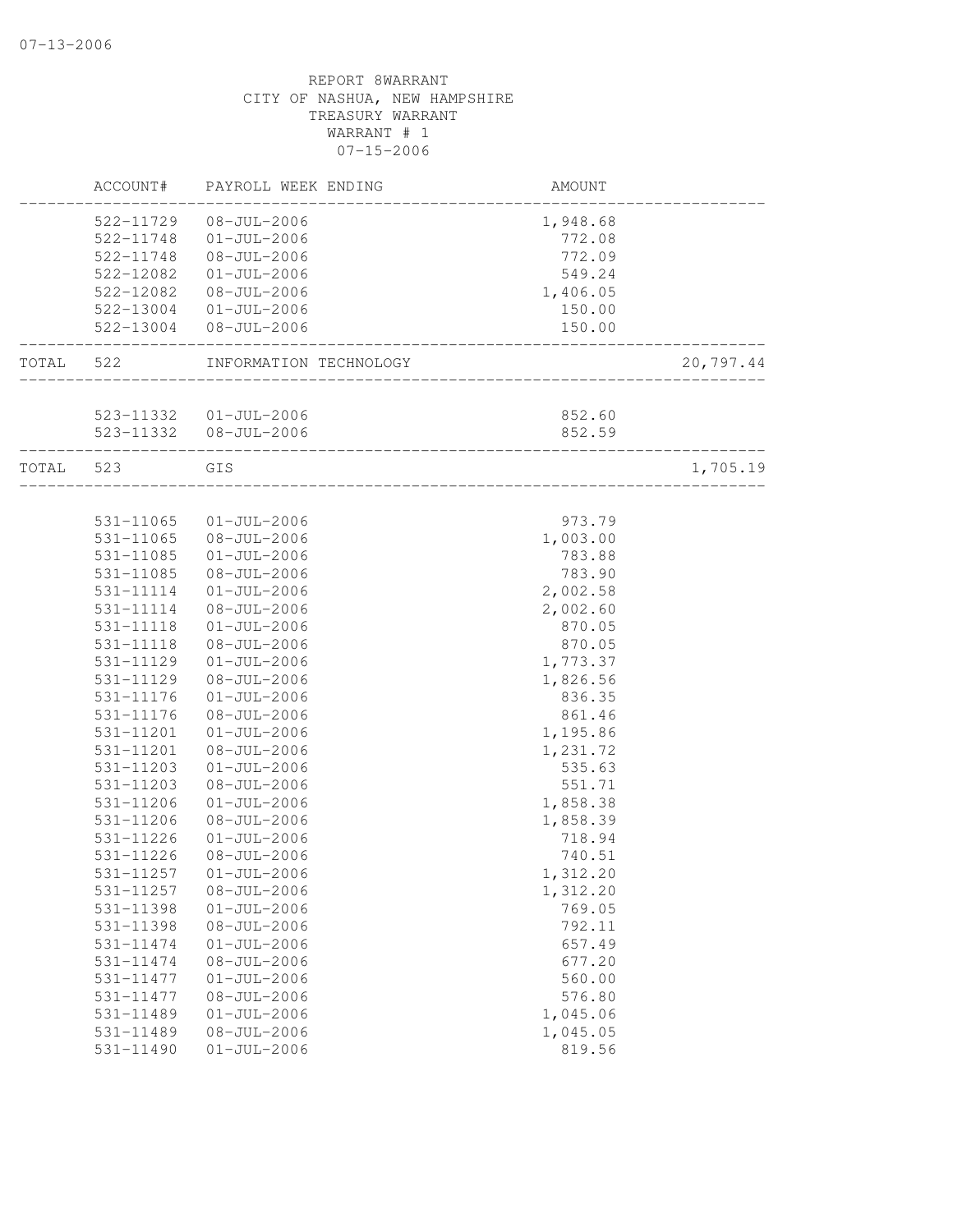| ACCOUNT#  | PAYROLL WEEK ENDING | AMOUNT    |  |
|-----------|---------------------|-----------|--|
| 531-11490 | $08 - JUL - 2006$   | 844.15    |  |
| 531-11498 | $01 - JUL - 2006$   | 746.66    |  |
| 531-11498 | $08 - JUL - 2006$   | 746.66    |  |
| 531-11516 | $01 - JUL - 2006$   | 763.35    |  |
| 531-11516 | $08 - JUL - 2006$   | 786.25    |  |
| 531-11534 | $01 - JUL - 2006$   | 1,238.34  |  |
| 531-11534 | $08 - JUL - 2006$   | 1,238.35  |  |
| 531-11535 | $01 - JUL - 2006$   | 11,377.15 |  |
| 531-11535 | $08 - JUL - 2006$   | 11,377.10 |  |
| 531-11537 | $01 - JUL - 2006$   | 12,316.01 |  |
| 531-11537 | $08 - JUL - 2006$   | 12,316.05 |  |
| 531-11538 | $01 - JUL - 2006$   | 783.90    |  |
| 531-11538 | $08 - JUL - 2006$   | 783.90    |  |
| 531-11539 | $01 - JUL - 2006$   | 1,313.75  |  |
| 531-11539 | $08 - JUL - 2006$   | 5,990.70  |  |
| 531-11544 | $01 - JUL - 2006$   | 1,814.66  |  |
| 531-11544 | $08 - JUL - 2006$   | 1,814.66  |  |
| 531-11549 | $01 - JUL - 2006$   | 3,383.23  |  |
| 531-11549 | $08 - JUL - 2006$   | 3,383.23  |  |
| 531-11552 | $01 - JUL - 2006$   | 9,691.55  |  |
| 531-11552 | $08 - JUL - 2006$   | 9,691.55  |  |
| 531-11555 | $01-JUL-2006$       | 28,724.54 |  |
| 531-11555 | $08 - JUL - 2006$   | 28,724.54 |  |
| 531-11558 | $01 - JUL - 2006$   | 91,658.09 |  |
| 531-11558 | $08 - JUL - 2006$   | 64,690.11 |  |
| 531-11561 | $01 - JUL - 2006$   | 8,316.19  |  |
| 531-11561 | $08 - JUL - 2006$   | 8,316.19  |  |
| 531-11567 | $01 - JUL - 2006$   | 27,803.54 |  |
| 531-11567 | $08 - JUL - 2006$   | 27,803.56 |  |
| 531-11569 | $01 - JUL - 2006$   | 1,032.13  |  |
| 531-11569 | $08 - JUL - 2006$   | 1,032.14  |  |
| 531-11585 | $01 - JUL - 2006$   | 1,509.43  |  |
| 531-11585 | $08 - JUL - 2006$   | 1,554.70  |  |
| 531-11587 | $01 - JUL - 2006$   | 1,667.55  |  |
| 531-11587 | $08 - JUL - 2006$   | 1,717.58  |  |
| 531-11618 | $01 - JUL - 2006$   | 1,767.26  |  |
| 531-11618 | $08 - JUL - 2006$   | 1,820.29  |  |
| 531-11622 | $01 - JUL - 2006$   | 2,076.22  |  |
| 531-11622 | $08 - JUL - 2006$   | 2,138.50  |  |
| 531-11632 | $01 - JUL - 2006$   | 1,208.30  |  |
| 531-11632 | $08 - JUL - 2006$   | 1,185.41  |  |
| 531-11633 | $01 - JUL - 2006$   | 2,109.50  |  |
| 531-11633 | $08 - JUL - 2006$   | 2,073.48  |  |
| 531-11635 | $01 - JUL - 2006$   | 803.90    |  |
| 531-11635 | $08 - JUL - 2006$   | 803.90    |  |
| 531-11664 | $01 - JUL - 2006$   | 1,003.00  |  |
| 531-11664 | $08 - JUL - 2006$   | 1,003.00  |  |
| 531-11665 | $01 - JUL - 2006$   | 698.48    |  |
|           |                     |           |  |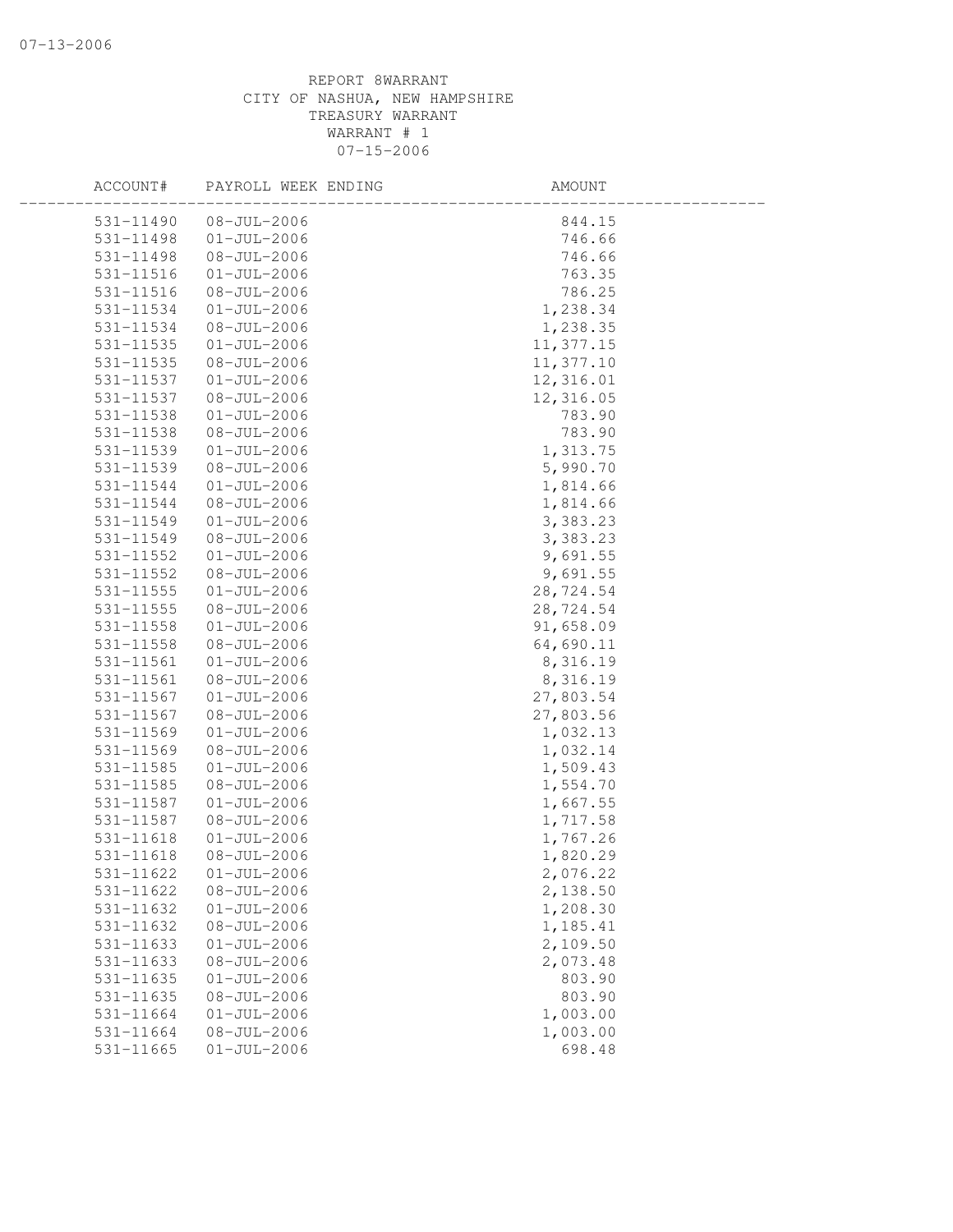|       | ACCOUNT#      | PAYROLL WEEK ENDING | AMOUNT    |            |
|-------|---------------|---------------------|-----------|------------|
|       | 531-11665     | $08 - JUL - 2006$   | 719.44    |            |
|       | 531-11699     | $01 - JUL - 2006$   | 2,513.13  |            |
|       | 531-11699     | $08 - JUL - 2006$   | 837.71    |            |
|       | 531-11719     | $01 - JUL - 2006$   | 795.35    |            |
|       | 531-11719     | $08 - JUL - 2006$   | 795.35    |            |
|       | 531-11732     | $01 - JUL - 2006$   | 1,365.21  |            |
|       | 531-11732     | $08 - JUL - 2006$   | 1,716.15  |            |
|       | 531-11733     | $01 - JUL - 2006$   | 2,075.70  |            |
|       | 531-11733     | $08 - JUL - 2006$   | 2,075.70  |            |
|       | 531-12020     | $01 - JUL - 2006$   | 850.00    |            |
|       | 531-12020     | $08 - JUL - 2006$   | 875.51    |            |
|       | 531-12035     | $01 - JUL - 2006$   | 655.87    |            |
|       | 531-12035     | $08 - JUL - 2006$   | 655.87    |            |
|       | 531-12042     | $01 - JUL - 2006$   | 378.74    |            |
|       | 531-12042     | $08 - JUL - 2006$   | 512.76    |            |
|       | 531-12066     | $01 - JUL - 2006$   | 1,069.34  |            |
|       | 531-12066     | $08 - JUL - 2006$   | 1,101.42  |            |
|       | 531-12067     | $01 - JUL - 2006$   | 659.15    |            |
|       | 531-12067     | $08 - JUL - 2006$   | 659.15    |            |
|       | 531-12068     | $01 - JUL - 2006$   | 1,311.74  |            |
|       | 531-12068     | $08 - JUL - 2006$   | 1,311.74  |            |
|       | 531-12071     | $01 - JUL - 2006$   | 222.53    |            |
|       | 531-12071     | $08 - JUL - 2006$   | 229.51    |            |
|       | 531-12119     | $01 - JUL - 2006$   | 990.67    |            |
|       | 531-12119     | $08 - JUL - 2006$   | 990.68    |            |
|       | 531-13004     | $01 - JUL - 2006$   | 3,128.63  |            |
|       | 531-13004     | $08 - JUL - 2006$   | 3,991.44  |            |
|       | 531-13038     | $01 - JUL - 2006$   | 1,320.85  |            |
|       | 531-13038     | $08 - JUL - 2006$   | 120.81    |            |
|       | 531-13040     | $01 - JUL - 2006$   | 4,067.96  |            |
|       | 531-13040     | $08 - JUL - 2006$   | 818.30    |            |
|       | 531-13044     | $01 - JUL - 2006$   | 1,668.23  |            |
|       | 531-13044     | $08 - JUL - 2006$   | 8,057.53  |            |
|       | 531-13047     | $01 - JUL - 2006$   | 7,365.55  |            |
|       | 531-13047     | $08 - JUL - 2006$   | 29,410.42 |            |
|       | $531 - 13048$ | $01 - JUL - 2006$   | 3,001.55  |            |
|       | 531-13048     | $08 - JUL - 2006$   | 5,655.60  |            |
|       | 531-15002     | $08 - JUL - 2006$   | 36,490.55 |            |
|       | 531-17003     | $01 - JUL - 2006$   | 300.00    |            |
|       | 531-17004     | $01 - JUL - 2006$   | 300.00    |            |
|       | 531-17004     | $08 - JUL - 2006$   | 2,400.00  |            |
| TOTAL | 531           | POLICE DEPARTMENT   |           | 571,954.02 |
|       |               |                     |           |            |
|       | 532-11024     | $01 - JUL - 2006$   | 1,339.14  |            |
|       | 532-11024     | $08 - JUL - 2006$   | 1,339.14  |            |
|       | 532-11040     | $01 - JUL - 2006$   | 1,771.39  |            |
|       |               |                     |           |            |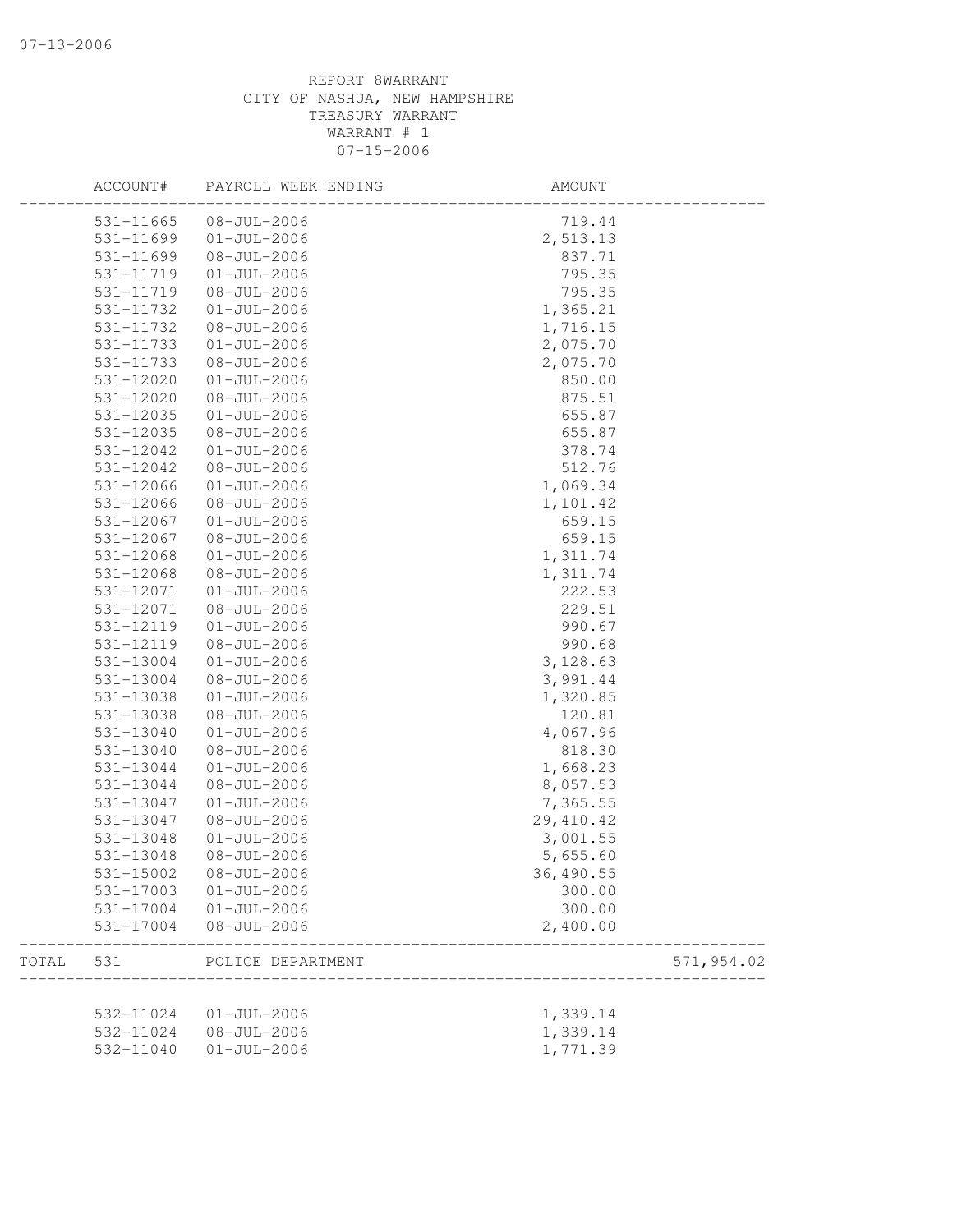| ACCOUNT#  | PAYROLL WEEK ENDING | AMOUNT     |
|-----------|---------------------|------------|
| 532-11040 | $08 - JUL - 2006$   | 4,591.43   |
| 532-11063 | $01 - JUL - 2006$   | 1,242.12   |
| 532-11063 | $08 - JUL - 2006$   | 1,242.12   |
| 532-11066 | $01 - JUL - 2006$   | 1,205.58   |
| 532-11066 | $08 - JUL - 2006$   | 1,205.58   |
| 532-11069 | $01 - JUL - 2006$   | 1,229.81   |
| 532-11069 | $08 - JUL - 2006$   | 1,229.81   |
| 532-11111 | $01 - JUL - 2006$   | 1,942.62   |
| 532-11111 | $08 - JUL - 2006$   | 4,973.11   |
| 532-11207 | $01 - JUL - 2006$   | 4,426.68   |
| 532-11207 | $08 - JUL - 2006$   | 11, 475.55 |
| 532-11281 | $01 - JUL - 2006$   | 844.02     |
| 532-11281 | $08 - JUL - 2006$   | 854.92     |
| 532-11284 | $01 - JUL - 2006$   | 1,537.11   |
| 532-11284 | $08 - JUL - 2006$   | 2,745.87   |
| 532-11285 | $01 - JUL - 2006$   | 7,440.48   |
| 532-11285 | $08 - JUL - 2006$   | 7,440.48   |
| 532-11291 | $01-JUL-2006$       | 5,656.39   |
| 532-11291 | $08 - JUL - 2006$   | 5,878.24   |
| 532-11298 | $01 - JUL - 2006$   | 1,246.12   |
| 532-11298 | $08 - JUL - 2006$   | 882.67     |
| 532-11300 | $01 - JUL - 2006$   | 33, 226.48 |
| 532-11300 | $08 - JUL - 2006$   | 33, 272.72 |
| 532-11303 | $01 - JUL - 2006$   | 1,090.35   |
| 532-11303 | $08 - JUL - 2006$   | 1,090.35   |
| 532-11305 | $01 - JUL - 2006$   | 4,394.45   |
| 532-11305 | $08 - JUL - 2006$   | 4,394.45   |
| 532-11307 | $01 - JUL - 2006$   | 1,090.35   |
| 532-11307 | $08 - JUL - 2006$   | 1,090.35   |
| 532-11309 | $01 - JUL - 2006$   | 96, 217.08 |
| 532-11309 | $08 - JUL - 2006$   | 96,378.90  |
| 532-11660 | $01 - JUL - 2006$   | 1,385.40   |
| 532-11660 | $08 - JUL - 2006$   | 1,385.40   |
| 532-11663 | $01 - JUL - 2006$   | 1,344.65   |
| 532-11663 | $08 - JUL - 2006$   | 1,344.65   |
| 532-11666 | $01-JUL-2006$       | 1,331.35   |
| 532-11666 | $08 - JUL - 2006$   | 1,331.35   |
| 532-11669 | $01 - JUL - 2006$   | 1,371.69   |
| 532-11669 | $08 - JUL - 2006$   | 1,371.69   |
| 532-12063 | $01 - JUL - 2006$   | 4,941.50   |
| 532-12070 | $01 - JUL - 2006$   | 33, 977.04 |
| 532-12070 | $08 - JUL - 2006$   | 43,258.02  |
| 532-12110 | $01 - JUL - 2006$   | 1,244.21   |
| 532-13004 | $01 - JUL - 2006$   | 77.21      |
| 532-13004 | $08 - JUL - 2006$   | 285.03     |
| 532-13018 | $01 - JUL - 2006$   | 3,600.22   |
| 532-13018 | $08 - JUL - 2006$   | 3,058.99   |
| 532-13024 | $01 - JUL - 2006$   | 221.60     |
|           |                     |            |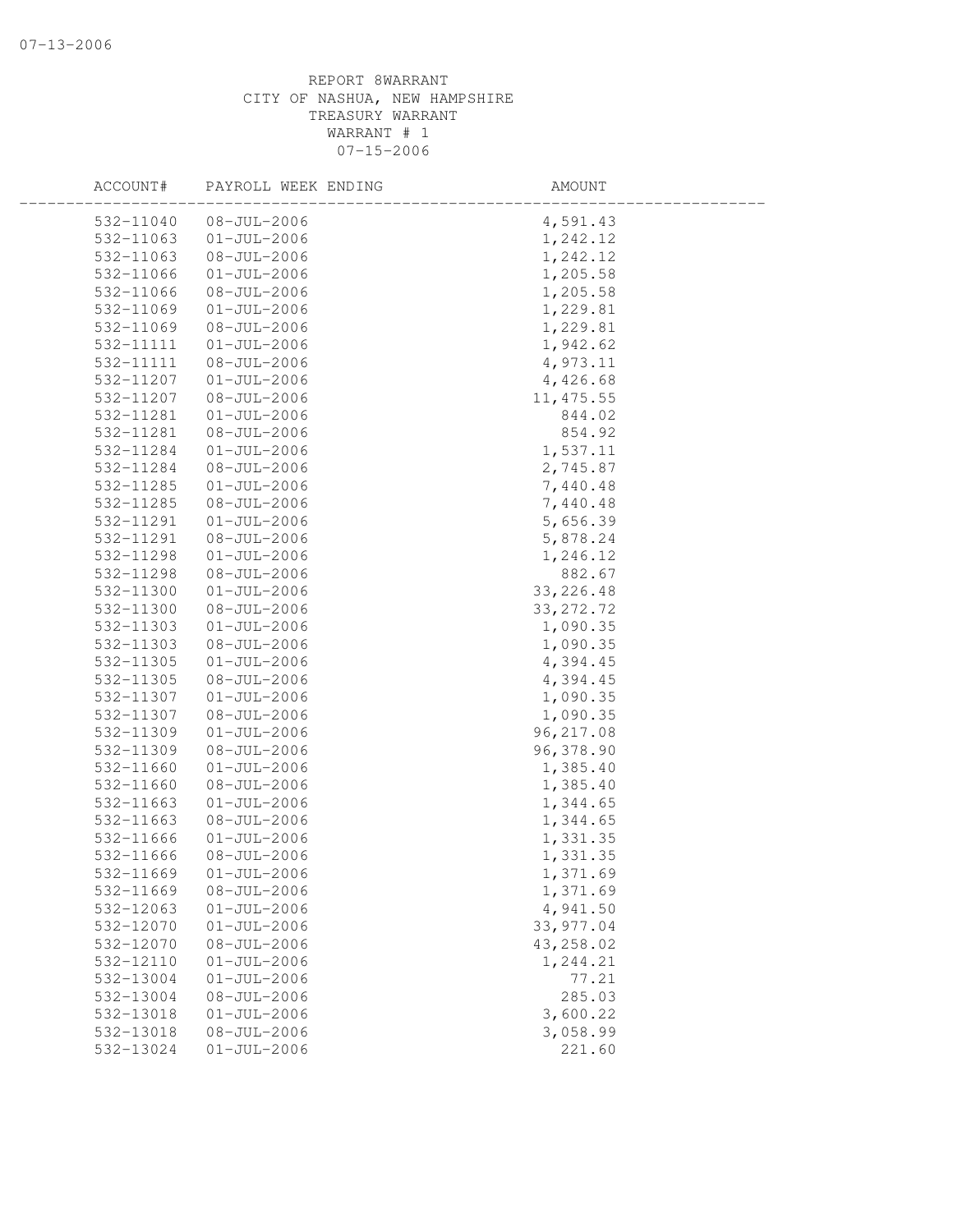|       | 542-11584<br>542-11584<br>542-12109 | $01 - JUL - 2006$<br>$08 - JUL - 2006$<br>$01 - JUL - 2006$ | 2,113.00<br>1,801.52<br>260.00 |            |
|-------|-------------------------------------|-------------------------------------------------------------|--------------------------------|------------|
| TOTAL | 541                                 | COMMUNITY SERVICES DIVISION                                 |                                | 8,486.36   |
|       | 541-12038<br>541-12038              | $08 - JUL - 2006$                                           | 618.61<br>412.40               |            |
|       | 541-11240                           | $08 - JUL - 2006$<br>$01 - JUL - 2006$                      | 1,411.09                       |            |
|       | 541-11240                           | $01 - JUL - 2006$                                           | 1,712.51                       |            |
|       | 541-11104                           | $08 - JUL - 2006$                                           | 915.00                         |            |
|       | 541-11104                           | $01 - JUL - 2006$                                           | 888.34                         |            |
|       | 541-11048                           | $08 - JUL - 2006$                                           | 355.34                         |            |
|       | 541-11048                           | $01 - JUL - 2006$                                           | 856.19                         |            |
|       | 541-11008<br>541-11008              | $01 - JUL - 2006$<br>$08 - JUL - 2006$                      | 648.71<br>668.17               |            |
|       |                                     |                                                             |                                |            |
| TOTAL | 536                                 | CITYWIDE COMMUNICATIONS                                     |                                | 3, 123.85  |
|       | 536-13004                           | 536-11178  08-JUL-2006<br>$01 - JUL - 2006$                 | 1,272.29<br>625.31             |            |
|       |                                     | 536-11178  01-JUL-2006                                      | 1,226.25                       |            |
| TOTAL | 535                                 | EMERGENCY MANAGEMENT                                        |                                | 483.97     |
|       |                                     | 535-81023  08-JUL-2006                                      | 96.15                          |            |
|       |                                     | 535-81023  01-JUL-2006                                      | 387.82                         |            |
| TOTAL | 532                                 | FIRE DEPARTMENT                                             |                                | 537,019.77 |
|       | 532-19234<br>532-19234              | 01-JUL-2006<br>08-JUL-2006                                  | 1,675.22<br>1,705.67           |            |
|       | 532-19233                           | $08 - JUL - 2006$                                           | 2,706.08                       |            |
|       | 532-19233                           | $01 - JUL - 2006$                                           | 2,675.63                       |            |
|       | 532-19232                           | $08 - JUL - 2006$                                           | 1,690.07                       |            |
|       | 532-19232                           | $01 - JUL - 2006$                                           | 1,659.62                       |            |
|       | 532-19231                           | $08 - JUL - 2006$                                           | 1,274.06                       |            |
|       | 532-19231                           | $01 - JUL - 2006$                                           | 1,147.40                       |            |
|       | 532-18084                           | $08 - JUL - 2006$                                           | 1,019.14                       |            |
|       | 532-18039                           | $08 - JUL - 2006$                                           | 1,875.00                       |            |
|       | 532-18030                           | $08 - JUL - 2006$                                           | 100.00                         |            |
|       | 532-15002                           | $08 - JUL - 2006$                                           | 42,308.37                      |            |
|       | 532-13050                           | 08-JUL-2006                                                 | 17,944.50                      |            |
|       | 532-13050                           | $01 - JUL - 2006$                                           | 11,723.15                      |            |
|       | ACCOUNT#                            | PAYROLL WEEK ENDING                                         | AMOUNT                         |            |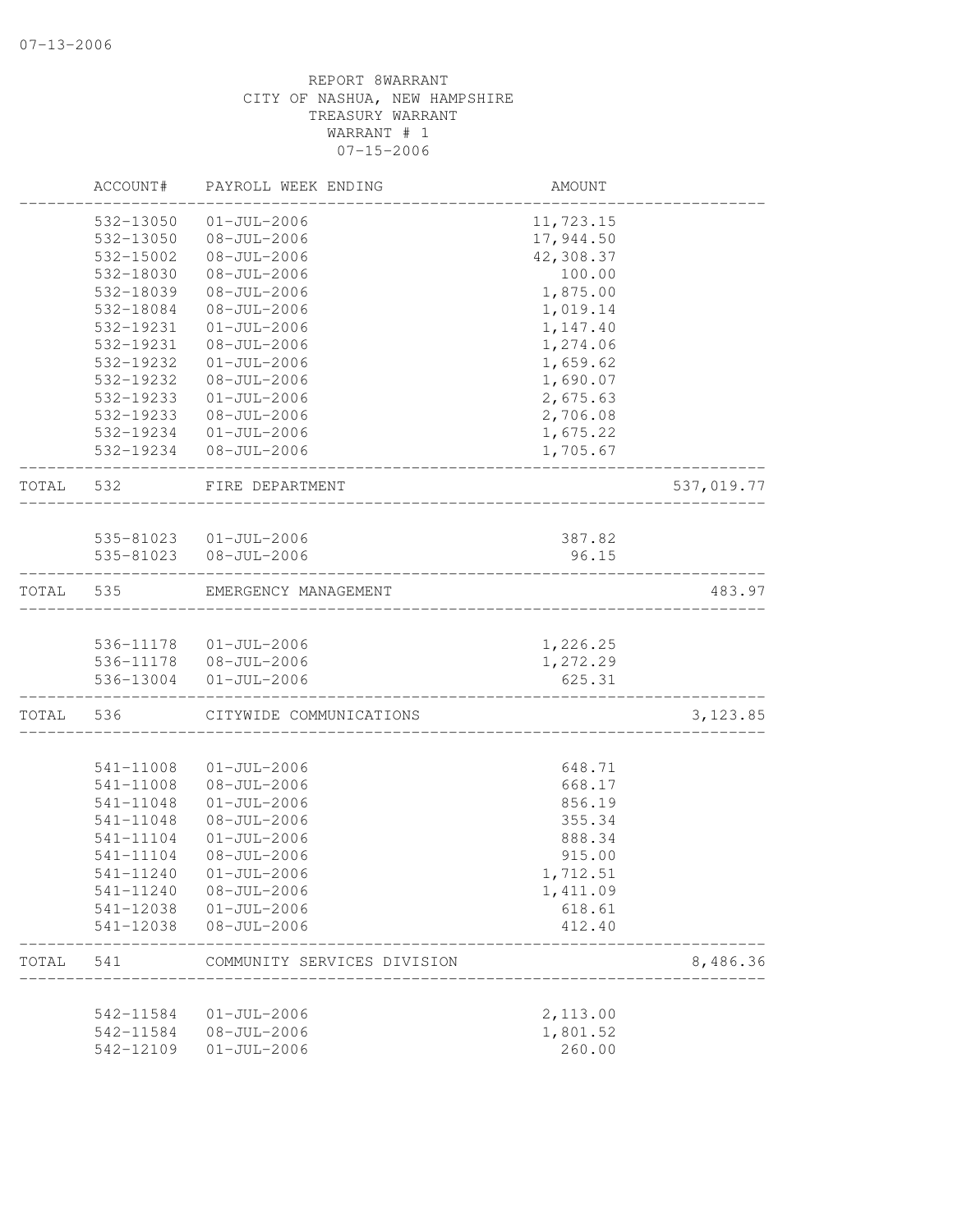|           | ACCOUNT#  | PAYROLL WEEK ENDING        | AMOUNT                             |           |
|-----------|-----------|----------------------------|------------------------------------|-----------|
|           |           | 542-12109 08-JUL-2006      | 198.00                             |           |
|           |           | 542-12582  01-JUL-2006     | 766.64                             |           |
|           |           | 542-12582  08-JUL-2006     | 782.60                             |           |
| TOTAL     | 542       | COMMUNITY HEALTH           |                                    | 5,921.76  |
|           |           |                            |                                    |           |
|           | 543-11380 | $01 - JUL - 2006$          | 809.88                             |           |
|           | 543-11380 | $08 - JUL - 2006$          | 840.29                             |           |
|           | 543-11438 | $01 - JUL - 2006$          | 1,349.78                           |           |
|           | 543-11438 | 08-JUL-2006                | 1,390.26                           |           |
|           | 543-11601 | $01 - JUL - 2006$          | 1,103.01                           |           |
|           | 543-11601 | 08-JUL-2006                | 1,136.10                           |           |
|           | 543-11602 | $01 - JUL - 2006$          | 2,317.17                           |           |
|           | 543-11602 | $08 - JUL - 2006$          | 841.91                             |           |
|           | 543-11604 | $01 - JUL - 2006$          | 722.76                             |           |
|           | 543-11604 | $08 - JUL - 2006$          | 749.90                             |           |
|           | 543-11605 | $01 - JUL - 2006$          | 856.19                             |           |
|           |           | 543-11605 08-JUL-2006      | 856.19                             |           |
| TOTAL     | 543       | ENVIRONMENTAL HEALTH DEPT. |                                    | 12,973.44 |
|           |           |                            |                                    |           |
|           | 544-11099 | $01 - JUL - 2006$          | 1,917.88                           |           |
|           | 544-11099 | 08-JUL-2006                | 1,989.90                           |           |
|           | 544-11112 | $01 - JUL - 2006$          | 728.17                             |           |
|           | 544-11112 | 08-JUL-2006                | 755.51                             |           |
|           | 544-11367 | $01 - JUL - 2006$          | 722.76                             |           |
|           | 544-11367 | 08-JUL-2006                | 749.90                             |           |
|           | 544-11777 | $01 - JUL - 2006$          | 1,125.01                           |           |
|           | 544-11777 | 08-JUL-2006                | 1,167.25                           |           |
|           | 544-12101 | $01 - JUL - 2006$          | 215.48                             |           |
|           |           | 544-12101  08-JUL-2006     | 242.92<br>---------------------    |           |
| TOTAL 544 |           | WELFARE ADMINISTRATION     | __________________________________ | 9,614.78  |
|           |           |                            |                                    |           |
|           |           | 551-11008 01-JUL-2006      | 612.61                             |           |
|           | 551-11008 | $08 - JUL - 2006$          | 612.61                             |           |
|           | 551-11028 | $01 - JUL - 2006$          | 526.86                             |           |
|           | 551-11028 | $08 - JUL - 2006$          | 526.86                             |           |
|           | 551-11057 | $01 - JUL - 2006$          | 783.38                             |           |
|           | 551-11057 | $08 - JUL - 2006$          | 783.39                             |           |
|           | 551-11094 | $01 - JUL - 2006$          | 355.62                             |           |
|           | 551-11094 | $08 - JUL - 2006$          | 355.62                             |           |
|           | 551-11108 | $01 - JUL - 2006$          |                                    |           |
|           | 551-11208 | $01 - JUL - 2006$          | 733.43                             |           |
|           | 551-11208 | $08 - JUL - 2006$          | 755.43                             |           |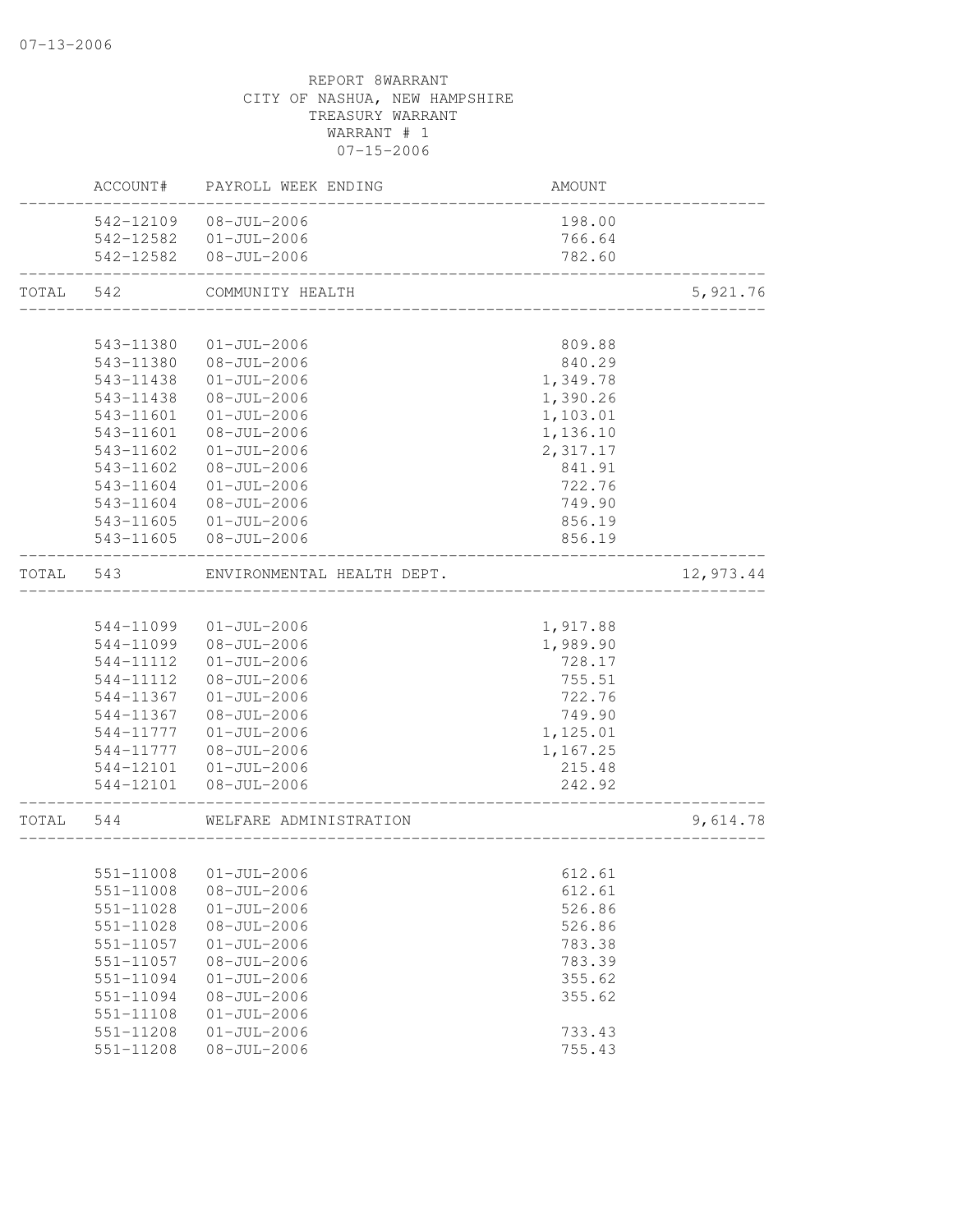|       | ACCOUNT#      | PAYROLL WEEK ENDING            | AMOUNT    |           |
|-------|---------------|--------------------------------|-----------|-----------|
|       | 551-11211     | $01 - JUL - 2006$              | 445.30    |           |
|       | 551-11211     | $08 - JUL - 2006$              | 458.66    |           |
|       | 551-11212     | $01 - JUL - 2006$              | 1,275.50  |           |
|       | 551-11212     | $08 - JUL - 2006$              | 1,313.75  |           |
|       | 551-11249     | $01 - JUL - 2006$              | 1,499.30  |           |
|       | 551-11249     | $08 - JUL - 2006$              | 1,544.27  |           |
|       | 551-11273     | $01 - JUL - 2006$              | 2,382.01  |           |
|       | 551-11273     | $08 - JUL - 2006$              | 2,382.02  |           |
|       | 551-11435     | $01 - JUL - 2006$              | 962.19    |           |
|       | 551-11435     | $08 - JUL - 2006$              | 991.04    |           |
|       | 551-11638     | $01 - JUL - 2006$              | 1,033.09  |           |
|       | 551-11638     | $08 - JUL - 2006$              | 1,064.09  |           |
|       | 551-12154     | $01 - JUL - 2006$              | 192.00    |           |
|       | 551-12154     | $08 - JUL - 2006$              | 288.00    |           |
|       | 551-13004     | $01 - JUL - 2006$              | $-183.27$ |           |
|       | 551-13004     | 08-JUL-2006                    | 53.51     |           |
| TOTAL | 551           | PUBLIC WORKS DIV & ENGINEERING |           | 21,747.27 |
|       |               |                                |           |           |
|       | 552-11051     | $01 - JUL - 2006$              | 1,238.34  |           |
|       | 552-11051     | $08 - JUL - 2006$              | 1,275.49  |           |
|       | 552-11052     | $01 - JUL - 2006$              | 1,103.01  |           |
|       | 552-11052     | $08 - JUL - 2006$              | 1,136.10  |           |
|       | 552-11077     | $01 - JUL - 2006$              | 1,136.10  |           |
|       | 552-11077     | $08 - JUL - 2006$              | 1,170.19  |           |
|       | 552-11087     | $01 - JUL - 2006$              | 746.80    |           |
|       | 552-11087     | $08 - JUL - 2006$              | 749.17    |           |
|       | 552-11143     | $01 - JUL - 2006$              | 784.00    |           |
|       | 552-11143     | $08 - JUL - 2006$              | 784.00    |           |
|       | 552-11324     | $01 - JUL - 2006$              | 3,604.92  |           |
|       | 552-11324     | $08 - JUL - 2006$              | 3,604.96  |           |
|       | 552-11339     | $01 - JUL - 2006$              | 2,709.76  |           |
|       | 552-11339     | $08 - JUL - 2006$              | 2,689.61  |           |
|       | 552-11342     | $01 - JUL - 2006$              | 706.00    |           |
|       | 552-11342     | $08 - JUL - 2006$              | 706.00    |           |
|       | 552-11343     | $01 - JUL - 2006$              | 2,376.00  |           |
|       | 552-11343     | $08 - JUL - 2006$              | 2,364.00  |           |
|       | 552-11407     | $01 - JUL - 2006$              | 4,884.00  |           |
|       | 552-11407     | $08 - JUL - 2006$              | 5,698.00  |           |
|       | 552-11492     | $01 - JUL - 2006$              | 746.80    |           |
|       | 552-11492     | $08 - JUL - 2006$              | 746.80    |           |
|       | 552-11548     | $01 - JUL - 2006$              | 914.98    |           |
|       | 552-11548     | $08 - JUL - 2006$              | 916.14    |           |
|       | 552-11580     | $01 - JUL - 2006$              | 749.90    |           |
|       | 552-11580     | $08 - JUL - 2006$              | 772.39    |           |
|       | $552 - 11618$ | $01 - JUL - 2006$              | 568.25    |           |
|       | 552-11618     | $08 - JUL - 2006$              | 568.25    |           |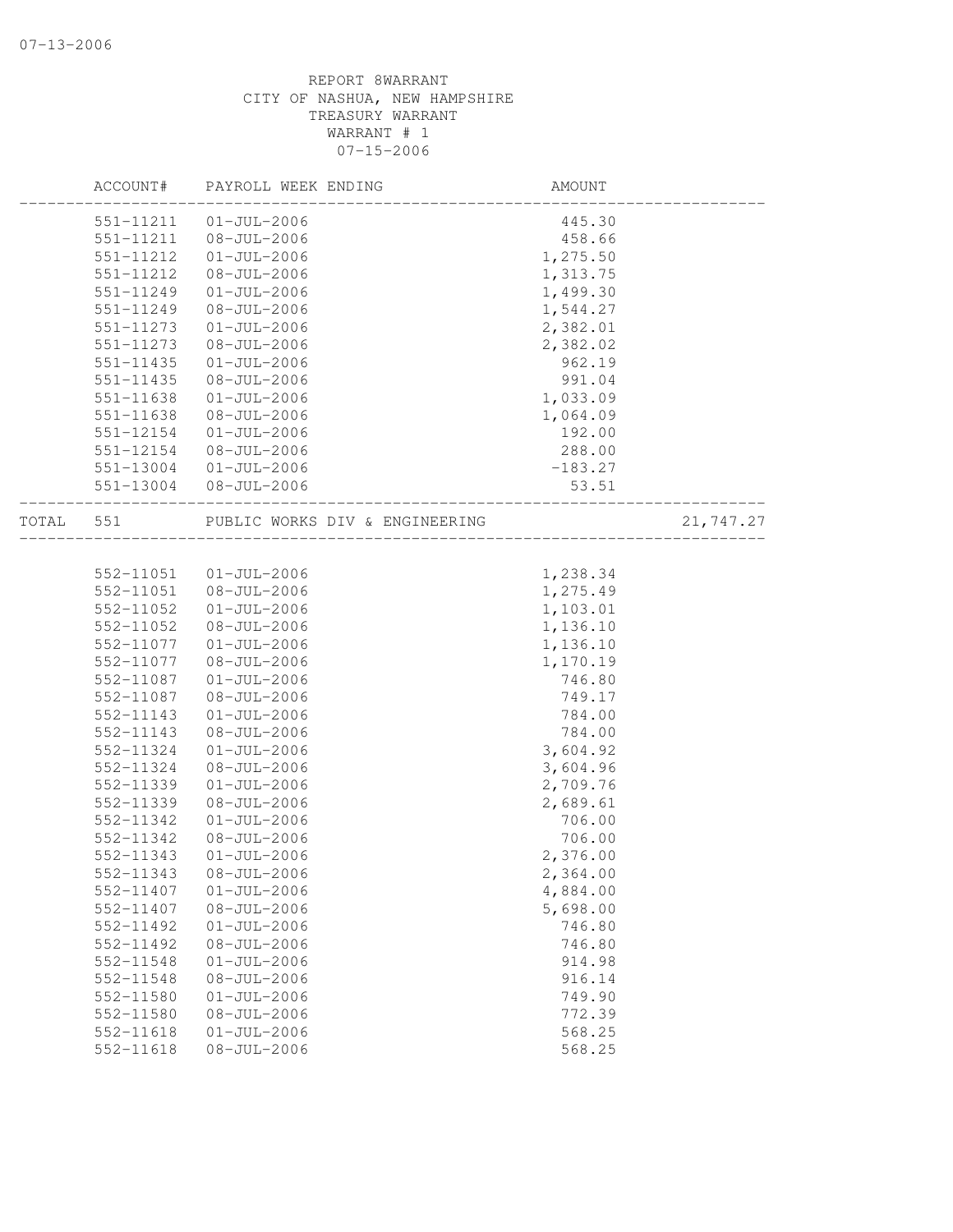|       | ACCOUNT#  | PAYROLL WEEK ENDING  | AMOUNT    |           |
|-------|-----------|----------------------|-----------|-----------|
|       | 552-11750 | $01 - JUL - 2006$    | 733.60    |           |
|       | 552-11750 | $08 - JUL - 2006$    | 730.40    |           |
|       | 552-12156 | $01 - JUL - 2006$    | 6, 122.50 |           |
|       | 552-12156 | $08 - JUL - 2006$    | 5,310.00  |           |
|       | 552-12158 | $01 - JUL - 2006$    | 1,184.00  |           |
|       | 552-12159 | $01 - JUL - 2006$    | 3,457.50  |           |
|       | 552-12159 | $08 - JUL - 2006$    | 3, 181.25 |           |
|       | 552-12162 | $01 - JUL - 2006$    | 1,029.00  |           |
|       | 552-12162 | $08 - JUL - 2006$    | 987.25    |           |
|       | 552-12186 | $01 - JUL - 2006$    | 1,100.75  |           |
|       | 552-12186 | $08 - JUL - 2006$    | 1,216.75  |           |
|       | 552-12192 | $01 - JUL - 2006$    | 2,347.50  |           |
|       | 552-12192 | $08 - JUL - 2006$    | 2,167.75  |           |
|       | 552-13004 | $01 - JUL - 2006$    | 3,715.48  |           |
|       | 552-13004 | $08 - JUL - 2006$    | 6,665.10  |           |
|       | 552-17002 | $08 - JUL - 2006$    | 500.00    |           |
|       | 552-17010 | $01 - JUL - 2006$    | 1,100.00  |           |
|       | 552-59050 | $01 - JUL - 2006$    | 120.00    |           |
|       | 552-59050 | $08 - JUL - 2006$    | 878.50    |           |
| TOTAL | 552       | PARKS AND RECREATION |           | 87,997.29 |
|       |           |                      |           |           |
|       | 553-11041 | $01 - JUL - 2006$    | 888.34    |           |
|       | 553-11041 | 08-JUL-2006          | 897.55    |           |
|       | 553-11078 | $01 - JUL - 2006$    | 1,353.15  |           |
|       | 553-11078 | $08 - JUL - 2006$    | 3,464.10  |           |
|       | 553-11098 | $01 - JUL - 2006$    | 937.65    |           |
|       | 553-11098 | $08 - JUL - 2006$    | 937.65    |           |
|       | 553-11192 | $01 - JUL - 2006$    | 833.01    |           |
|       | 553-11192 | $08 - JUL - 2006$    | 833.00    |           |
|       | 553-11279 | $01 - JUL - 2006$    | 5,409.60  |           |
|       | 553-11279 | $08 - JUL - 2006$    | 4,385.50  |           |
|       | 553-11327 | $01 - JUL - 2006$    | 3,604.94  |           |
|       | 553-11327 | $08 - JUL - 2006$    | 3,898.95  |           |
|       | 553-11336 | $01 - JUL - 2006$    | 967.45    |           |
|       | 553-11336 | 08-JUL-2006          | 967.45    |           |
|       | 553-11375 | $01 - JUL - 2006$    | 2,223.82  |           |
|       | 553-11375 | $08 - JUL - 2006$    | 2,223.82  |           |
|       | 553-11465 | $01 - JUL - 2006$    | 2,987.20  |           |
|       | 553-11465 | $08 - JUL - 2006$    | 3,016.49  |           |
|       | 553-11474 | $01 - JUL - 2006$    | 4,231.57  |           |
|       | 553-11474 | $08 - JUL - 2006$    | 4,208.00  |           |
|       | 553-11475 | $01 - JUL - 2006$    | 1,707.20  |           |
|       | 553-11475 | $08 - JUL - 2006$    | 1,692.80  |           |
|       | 553-11630 | $01 - JUL - 2006$    | 1,435.20  |           |
|       | 553-11630 | $08 - JUL - 2006$    | 1,435.20  |           |
|       | 553-11631 | $01 - JUL - 2006$    | 727.20    |           |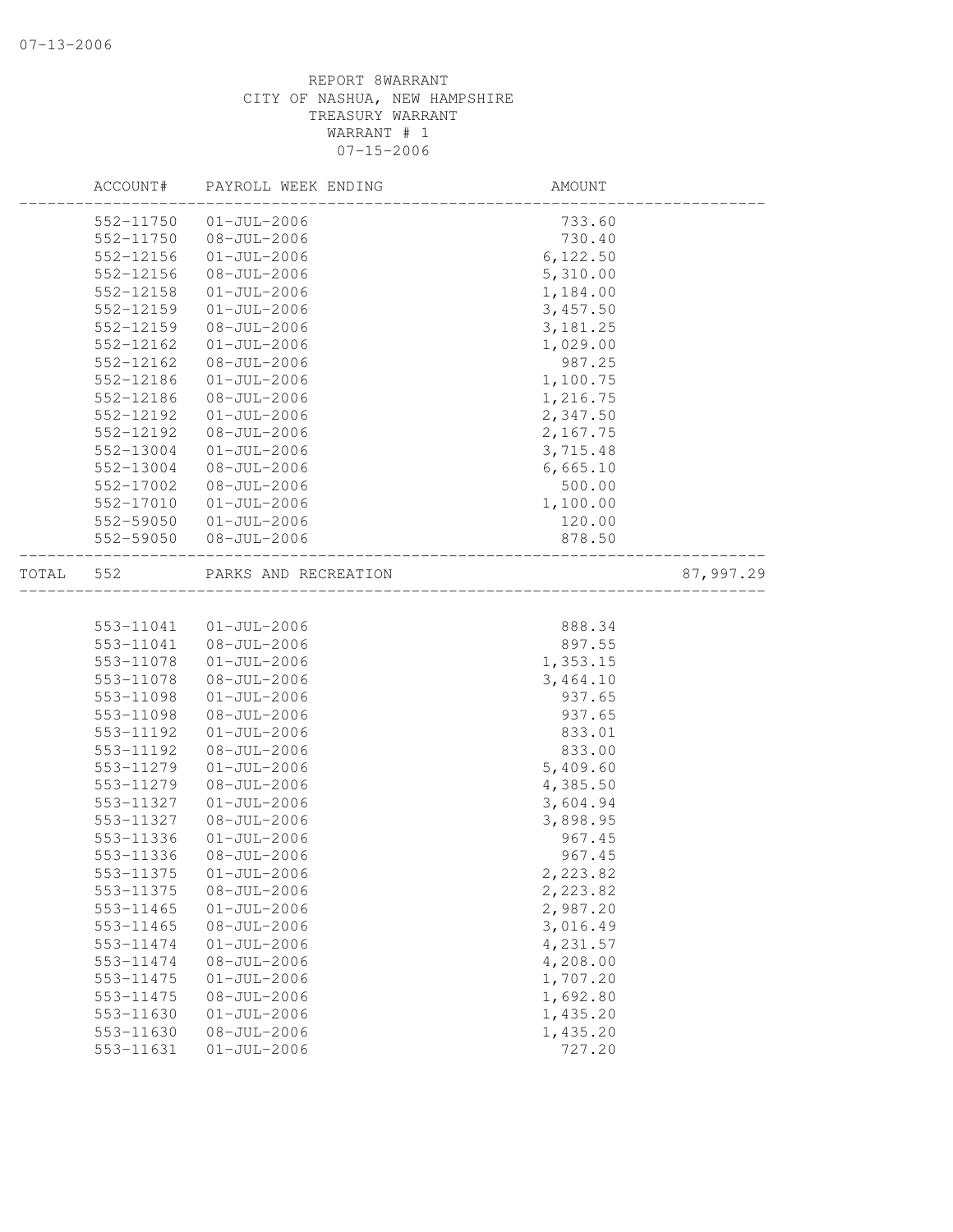|       | ACCOUNT#  | PAYROLL WEEK ENDING | AMOUNT    |           |
|-------|-----------|---------------------|-----------|-----------|
|       | 553-11631 | $08 - JUL - 2006$   | 724.80    |           |
|       | 553-11648 | $01 - JUL - 2006$   | 777.68    |           |
|       | 553-11648 | $08 - JUL - 2006$   | 732.24    |           |
|       | 553-11678 | $01 - JUL - 2006$   | 1,471.26  |           |
|       | 553-11678 | $08 - JUL - 2006$   | 1,515.40  |           |
|       | 553-11759 | $01 - JUL - 2006$   | 13,699.49 |           |
|       | 553-11759 | 08-JUL-2006         | 10,492.91 |           |
|       | 553-11768 | $01 - JUL - 2006$   | 713.60    |           |
|       | 553-11768 | 08-JUL-2006         | 713.60    |           |
|       | 553-11771 | $01 - JUL - 2006$   | 2,524.80  |           |
|       | 553-11771 | 08-JUL-2006         | 1,683.20  |           |
|       | 553-13004 | $01 - JUL - 2006$   | 1,669.76  |           |
|       | 553-13004 | $08 - JUL - 2006$   | 1,957.79  |           |
|       | 553-17002 | $01 - JUL - 2006$   | 1,000.00  |           |
|       | 553-17010 | $01 - JUL - 2006$   | 1,100.00  |           |
| TOTAL | 553       | STREET DEPARTMENT   |           | 96,043.37 |
|       |           |                     |           |           |
|       | 555-11024 | $01 - JUL - 2006$   | 663.48    |           |
|       | 555-11024 | 08-JUL-2006         | 663.49    |           |
|       | 555-11058 | $01 - JUL - 2006$   | 862.84    |           |
|       | 555-11058 | $08 - JUL - 2006$   | 888.74    |           |
|       | 555-11461 | $01 - JUL - 2006$   | 1,310.46  |           |
|       | 555-11461 | 08-JUL-2006         | 1,349.78  |           |
|       | 555-11505 | $01 - JUL - 2006$   | 1,136.10  |           |
|       | 555-11505 | $08 - JUL - 2006$   | 1,170.19  |           |
|       | 555-11639 | $01 - JUL - 2006$   | 746.80    |           |
|       | 555-11639 | 08-JUL-2006         | 746.80    |           |
|       | 555-11640 | $01 - JUL - 2006$   | 695.60    |           |
|       | 555-11640 | $08 - JUL - 2006$   | 695.60    |           |
|       | 555-11738 | $01 - JUL - 2006$   | 1,760.00  |           |
|       | 555-11738 | $08 - JUL - 2006$   | 1,760.00  |           |
|       | 555-11745 | $01 - JUL - 2006$   | 1,477.60  |           |
|       | 555-11745 | $08 - JUL - 2006$   | 738.80    |           |
|       | 555-11746 | $01 - JUL - 2006$   | 999.84    |           |
|       | 555-11746 | $08 - JUL - 2006$   | 2,559.58  |           |
|       | 555-13004 | $01 - JUL - 2006$   | 349.26    |           |
|       | 555-13004 | $08 - JUL - 2006$   | 15.18     |           |
| TOTAL | 555       | TRAFFIC DEPARTMENT  |           | 20,590.14 |
|       |           |                     |           |           |
|       | 557-11161 | $01 - JUL - 2006$   | 746.80    |           |
|       | 557-11161 | $08 - JUL - 2006$   | 746.80    |           |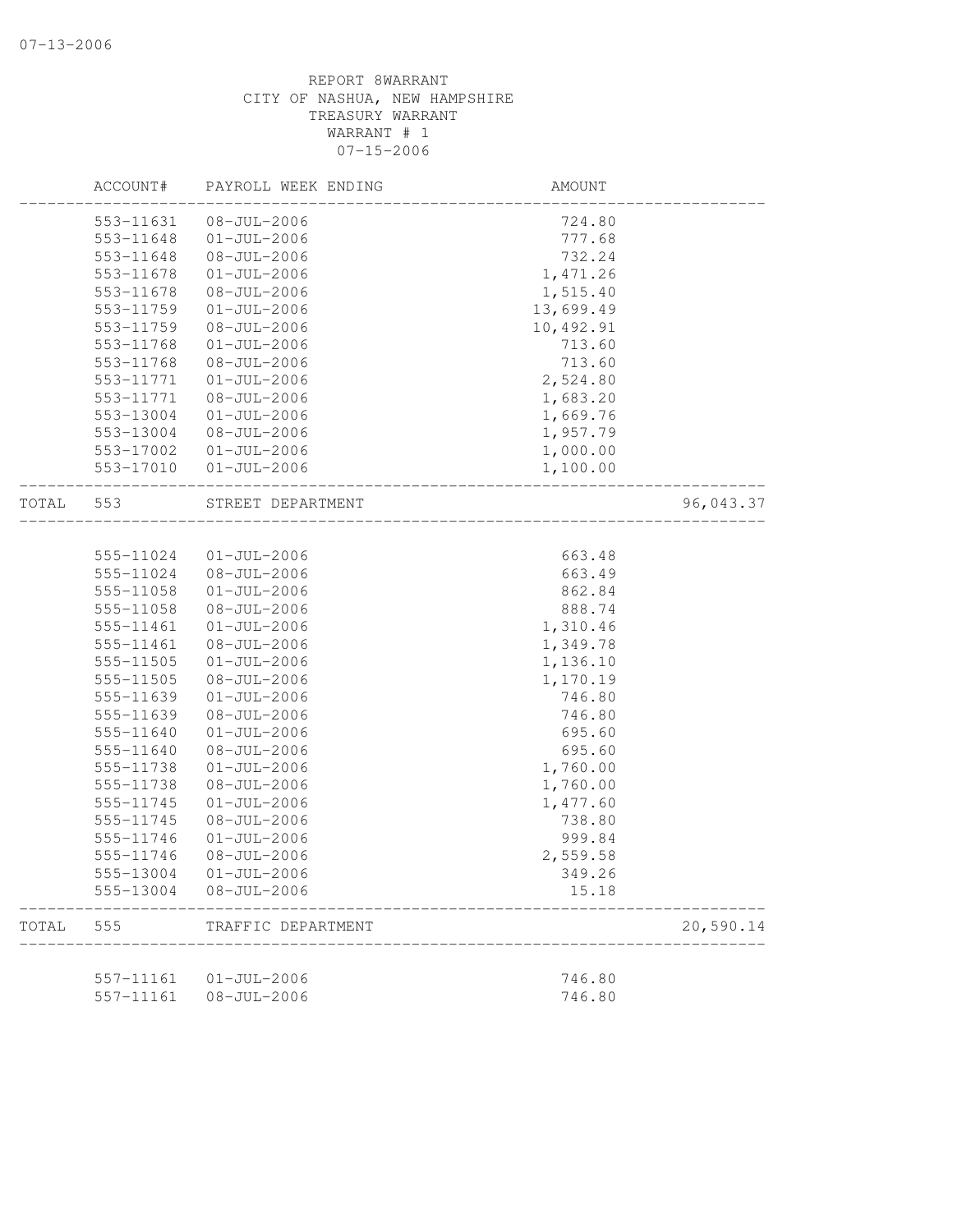|              | ACCOUNT#               | PAYROLL WEEK ENDING                    | AMOUNT             |           |
|--------------|------------------------|----------------------------------------|--------------------|-----------|
| TOTAL        | 557                    | PARKING LOTS                           |                    | 1,493.60  |
|              |                        |                                        |                    |           |
|              | 561-11345              | $01 - JUL - 2006$                      | 1,199.60           |           |
|              | 561-11345              | $08 - JUL - 2006$                      | 3,070.96           |           |
|              | 561-11651              | $01 - JUL - 2006$                      | 751.62             |           |
|              | 561-11651              | 08-JUL-2006                            | 1,924.14           |           |
|              | 561-11658              | $01 - JUL - 2006$                      | 915.39             |           |
|              | $561 - 11658$          | $08 - JUL - 2006$                      | 2,343.40           |           |
|              | 561-12153              | $01 - JUL - 2006$                      | 1,450.00           |           |
|              | 561-12153              | 08-JUL-2006                            | 1,030.00           |           |
|              |                        | 561-13004 01-JUL-2006                  | 190.05             |           |
| TOTAL        | 561                    | EDGEWOOD CEMETERY                      |                    | 12,875.16 |
|              |                        |                                        |                    |           |
|              | 563-11345<br>563-11345 | $01 - JUL - 2006$                      | 516.72             |           |
|              | 563-11651              | $08 - JUL - 2006$<br>$01 - JUL - 2006$ | 516.72<br>667.80   |           |
|              | 563-11651              | $08 - JUL - 2006$                      | 687.84             |           |
|              | 563-11657              | $01 - JUL - 2006$                      | 837.71             |           |
|              | 563-11657              | 08-JUL-2006                            | 862.85             |           |
|              | 563-12153              | $01 - JUL - 2006$                      | 780.00             |           |
|              | 563-12153              | 08-JUL-2006                            | 640.00             |           |
| TOTAL        | 563                    | WOODLAWN CEMETERY                      |                    | 5,509.64  |
|              |                        |                                        |                    |           |
|              | 571-11174              | $01 - JUL - 2006$                      | 656.53             |           |
|              | 571-11174              | 08-JUL-2006                            | 773.33             |           |
|              | 571-11237              | $01 - JUL - 2006$                      | 1,763.87           |           |
|              | 571-11237              | 08-JUL-2006                            | 1,816.79           |           |
|              | $571 - 12045$          | $01 - JUL - 2006$                      | 223.15             |           |
|              | 571-12045              | $08 - JUL - 2006$                      | 200.84             |           |
| <b>TOTAL</b> | 571                    | COMMUNITY DEVELOPMENT                  | ------------------ | 5,434.51  |
|              | 572-11024              | $01 - JUL - 2006$                      | 398.10             |           |
|              | 572-11024              | $08 - JUL - 2006$                      | 398.09             |           |
|              | 572-11215              | $01 - JUL - 2006$                      | 3,359.48           |           |
|              | 572-11215              | $08 - JUL - 2006$                      | 3,359.48           |           |
|              | 572-11238              | $01 - JUL - 2006$                      | 750.83             |           |
|              | 572-11238              | $08 - JUL - 2006$                      | 750.83             |           |
|              | $572 - 11450$          | $01 - JUL - 2006$                      | 1,515.40           |           |
|              | 572-11450              | $08 - JUL - 2006$                      | 1,560.86           |           |
|              | 572-11522              | $01 - JUL - 2006$                      | 742.35             |           |
|              |                        |                                        |                    |           |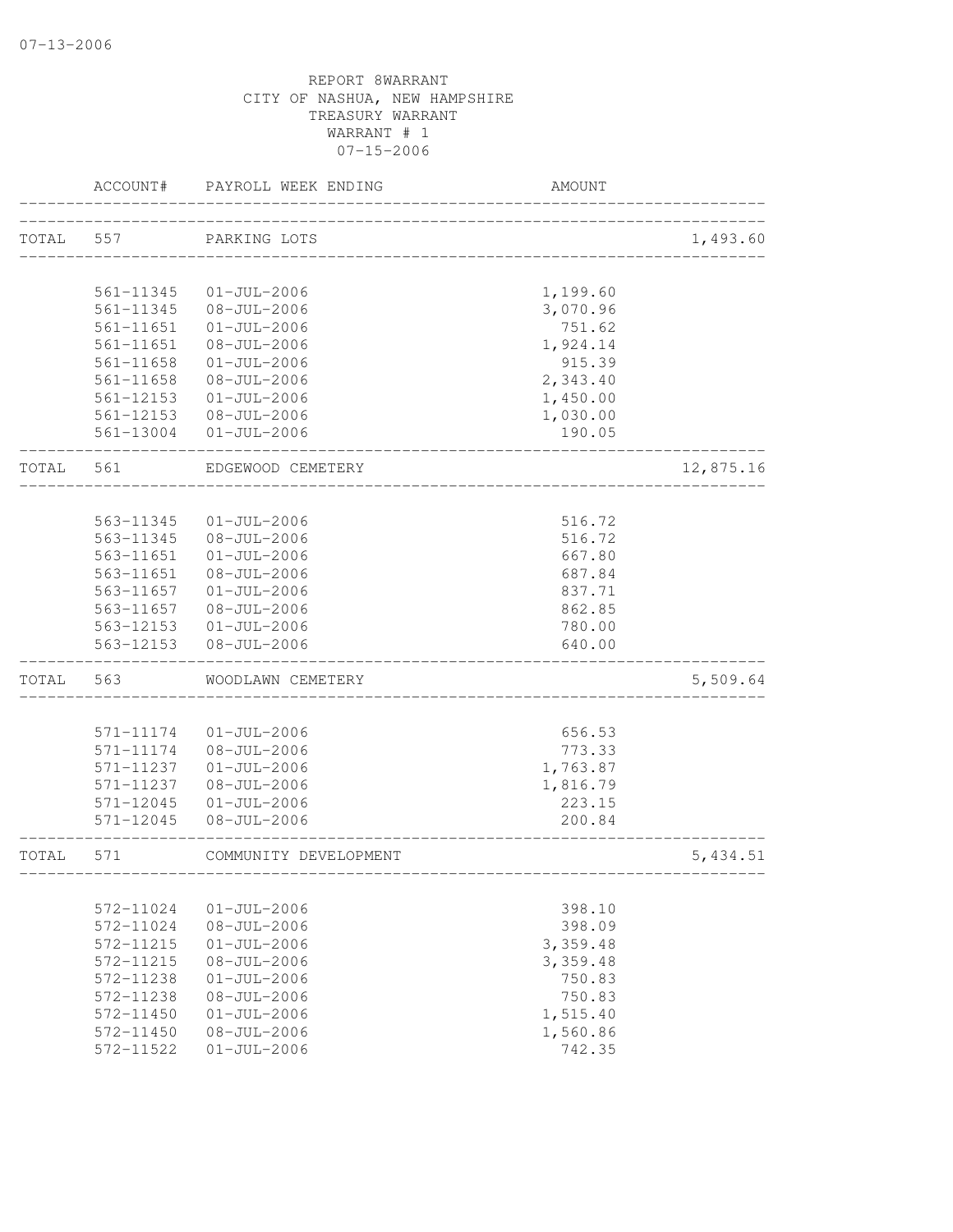|       | ACCOUNT#               | PAYROLL WEEK ENDING                    | AMOUNT                            |           |
|-------|------------------------|----------------------------------------|-----------------------------------|-----------|
|       | 572-11522              | 08-JUL-2006                            | 742.35                            |           |
|       | 572-11528              | $01 - JUL - 2006$                      | 1,024.96                          |           |
|       | 572-11528              | 08-JUL-2006                            | 1,024.96                          |           |
|       | 572-58005              | $01 - JUL - 2006$                      | 385.00                            |           |
|       | 572-58005              | 08-JUL-2006                            | 252.00                            |           |
|       | 572-98045              | $01 - JUL - 2006$                      | 486.20                            |           |
|       | 572-98046              | $01 - JUL - 2006$                      | 100.00                            |           |
| TOTAL | 572                    | PLANNING DEPARTMENT                    | _________________________         | 16,850.89 |
|       |                        |                                        |                                   |           |
|       | 573-11444              | 01-JUL-2006                            | 1,333.55                          |           |
|       |                        | 573-11444 08-JUL-2006                  | 1,373.56                          |           |
|       |                        | 573-12029  01-JUL-2006                 | 45.10                             |           |
|       | 573-12029              | $08 - JUL - 2006$                      | 115.45                            |           |
|       | TOTAL 573              | ECONOMIC DEVELOPMENT                   | . _ _ _ _ _ _ _ _ _ _ _ _ _ _ _ _ | 2,867.66  |
|       |                        |                                        |                                   |           |
|       | 575-11032              | 01-JUL-2006                            | 643.17                            |           |
|       | 575-11032              | $08 - JUL - 2006$                      | 643.16                            |           |
|       | 575-11042              | $01 - JUL - 2006$                      | 1,404.16                          |           |
|       | 575-11042              | $08 - JUL - 2006$                      | 1,404.16                          |           |
|       | 575-11062              | $01 - JUL - 2006$                      | 559.14                            |           |
|       | 575-11062              | $08 - JUL - 2006$                      | 559.14                            |           |
|       | 575-11189              | $01 - JUL - 2006$                      | 981.93                            |           |
|       | 575-11189              | $08 - JUL - 2006$                      | 981.94                            |           |
|       | 575-11246              | $01 - JUL - 2006$                      | 1,763.87                          |           |
|       | 575-11246              | $08 - JUL - 2006$                      | 1,763.86                          |           |
|       | 575-11387              | $01 - JUL - 2006$                      | 5,320.91                          |           |
|       | 575-11387              | $08 - JUL - 2006$                      | 5,320.92                          |           |
|       | 575-11393              | $01 - JUL - 2006$                      | 3,437.47                          |           |
|       | 575-11393              | $08 - JUL - 2006$                      | 3,437.48                          |           |
|       | 575-11400              | $01 - JUL - 2006$                      | 7,559.44                          |           |
|       | 575-11400              | $08 - JUL - 2006$                      | 7,559.43                          |           |
|       | 575-11401              | $01 - JUL - 2006$                      | 3,776.66                          |           |
|       | 575-11401              | $08 - JUL - 2006$                      | 3,776.68                          |           |
|       | 575-11403              | $01 - JUL - 2006$                      | 772.39                            |           |
|       | 575-11403              | $08 - JUL - 2006$<br>$01 - JUL - 2006$ | 772.38<br>694.68                  |           |
|       | 575-11404<br>575-11404 | $08 - JUL - 2006$                      | 694.69                            |           |
|       | 575-11627              | $01 - JUL - 2006$                      | 544.61                            |           |
|       | 575-11627              | $08 - JUL - 2006$                      | 544.61                            |           |
|       | 575-12014              | $01 - JUL - 2006$                      | 6,023.91                          |           |
|       | 575-12014              | $08 - JUL - 2006$                      | 687.79                            |           |
|       | 575-12087              | $01 - JUL - 2006$                      | 421.07                            |           |
|       | 575-12087              | $08 - JUL - 2006$                      | 421.06                            |           |
|       | 575-12090              | $01 - JUL - 2006$                      | 3,040.47                          |           |
|       |                        |                                        |                                   |           |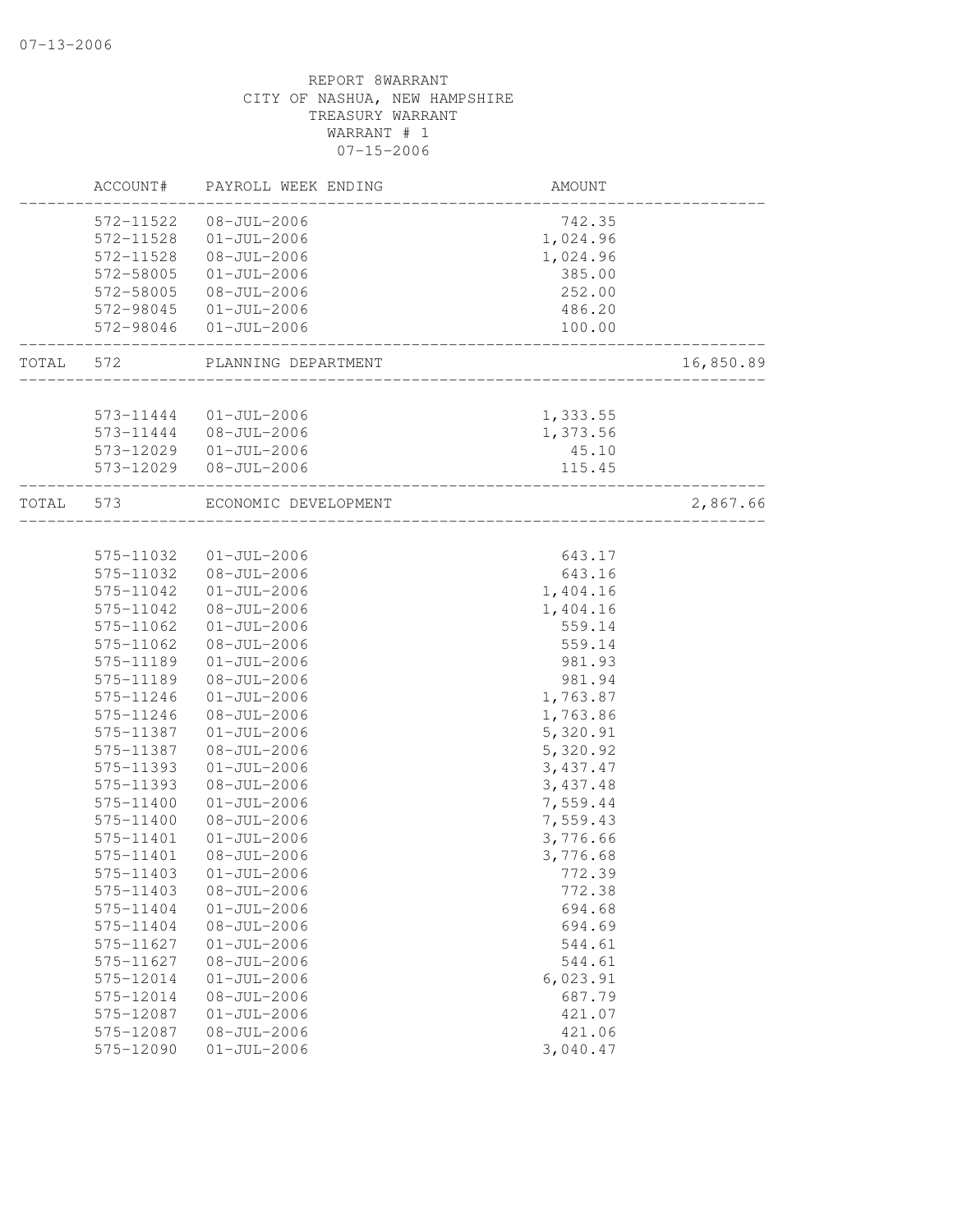# REPORT 8WARRANT CITY OF NASHUA, NEW HAMPSHIRE TREASURY WARRANT WARRANT # 1 07-15-2006 ACCOUNT# PAYROLL WEEK ENDING AMOUNT -------------------------------------------------------------------------------- 575-12090 08-JUL-2006 575-12114 01-JUL-2006 1,129.22 575-12114 08-JUL-2006 1,353.34 575-13035 08-JUL-2006 115.48 -------------------------------------------------------------------------------- TOTAL 575 PUBLIC LIBRARIES 68,871.06 -------------------------------------------------------------------------------- 576-11059 01-JUL-2006 1,202.27 576-11059 08-JUL-2006 1,238.34 576-11138 01-JUL-2006 608.62 576-11138 08-JUL-2006 608.61 576-11139 01-JUL-2006 768.02 576-11139 08-JUL-2006 576-11361 01-JUL-2006 3,816.82 576-11361 08-JUL-2006 3,816.81 576-11362 01-JUL-2006 91.87 576-11362 08-JUL-2006 91.87 -------------------------------------------------------------------------------- TOTAL 576 BUILDING DEPARTMENT 13,011.24 -------------------------------------------------------------------------------- 577-11067 01-JUL-2006 1,181.87 577-11067 08-JUL-2006 1,226.25 577-11163 01-JUL-2006 844.13 577-11163 08-JUL-2006 844.14 -------------------------------------------------------------------------------- TOTAL 577 CODE ENFORCEMENT 4,096.39 -------------------------------------------------------------------------------- 581-11012 01-JUL-2006 2,675.16 581-11012 08-JUL-2006 348.88 581-11075 01-JUL-2006 10,299.52 581-11081 01-JUL-2006 1,905.20 581-11162 01-JUL-2006 45,265.59 581-11162 08-JUL-2006 37,015.91 581-11204 01-JUL-2006 11,629.61 581-11204 08-JUL-2006 14,914.30 581-11348 01-JUL-2006 43,173.87 581-11366 01-JUL-2006 47,126.45 581-11366 08-JUL-2006 47,064.38 581-11396 01-JUL-2006 13,803.87 581-11408 01-JUL-2006 581-11408 08-JUL-2006 13,671.42 581-11486 01-JUL-2006 18,845.54

581-11570 01-JUL-2006 50,121.58 581-11571 01-JUL-2006 3,174.04 581-11572 01-JUL-2006 44,920.39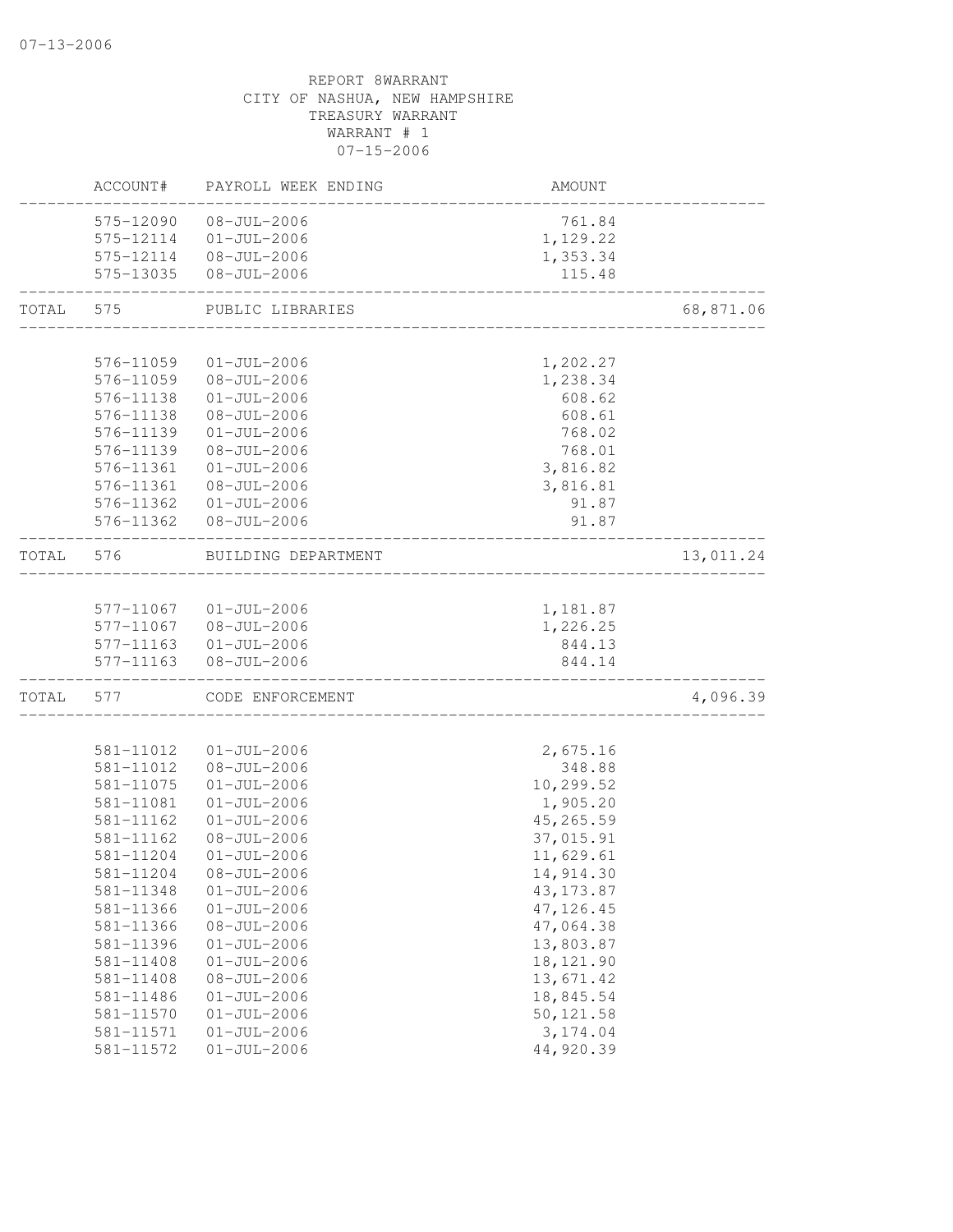| ACCOUNT#  | PAYROLL WEEK ENDING | AMOUNT     |  |
|-----------|---------------------|------------|--|
| 581-11579 | $01 - JUL - 2006$   | 24,652.62  |  |
| 581-11628 | $01 - JUL - 2006$   | 1,215.20   |  |
| 581-11628 | $08 - JUL - 2006$   |            |  |
| 581-11675 | $01 - JUL - 2006$   | 4,807.69   |  |
| 581-11709 | $01 - JUL - 2006$   | 8,251.23   |  |
| 581-11726 | $01 - JUL - 2006$   | 582,067.20 |  |
| 581-11800 | $01 - JUL - 2006$   | 28,034.37  |  |
| 581-11801 | $01 - JUL - 2006$   | 15, 152.26 |  |
| 581-11802 | $01 - JUL - 2006$   | 11,775.27  |  |
| 581-11803 | $01 - JUL - 2006$   | 10,944.11  |  |
| 581-11804 | $01 - JUL - 2006$   | 14,593.63  |  |
| 581-11805 | $01 - JUL - 2006$   | 20, 413.85 |  |
| 581-11812 | $01 - JUL - 2006$   | 2,086.42   |  |
| 581-11830 | $01 - JUL - 2006$   | 1,515.11   |  |
| 581-11860 | $01 - JUL - 2006$   | 7,067.30   |  |
| 581-12021 | $01 - JUL - 2006$   | 2,567.00   |  |
| 581-12078 | $01 - JUL - 2006$   | 2,668.75   |  |
| 581-12081 | $01 - JUL - 2006$   | 643.55     |  |
| 581-12087 | $01 - JUL - 2006$   | 1,332.00   |  |
| 581-12087 | $08 - JUL - 2006$   | 1,065.60   |  |
| 581-12111 | $01 - JUL - 2006$   | $-44.96$   |  |
| 581-12112 | $01 - JUL - 2006$   | 68.65      |  |
| 581-12112 | $08 - JUL - 2006$   | 94.50      |  |
| 581-12126 | $01 - JUL - 2006$   | 1,083.99   |  |
| 581-12126 | $08 - JUL - 2006$   | 444.60     |  |
| 581-12135 | $01 - JUL - 2006$   | 365.39     |  |
| 581-12135 | $08 - JUL - 2006$   | $-274.91$  |  |
| 581-12136 | $01 - JUL - 2006$   | 26.25      |  |
| 581-12138 | $08 - JUL - 2006$   | 5,743.99   |  |
| 581-12153 | $01 - JUL - 2006$   | 2,468.50   |  |
| 581-12153 | $08 - JUL - 2006$   | 1,500.00   |  |
| 581-12198 | $01 - JUL - 2006$   | 6, 200.48  |  |
| 581-12201 | $01 - JUL - 2006$   | 1,424.19   |  |
| 581-12201 | $08 - JUL - 2006$   | 12.40      |  |
| 581-13004 | $01 - JUL - 2006$   | 4,111.96   |  |
| 581-13004 | $08 - JUL - 2006$   | 175.00     |  |
| 581-13021 | $01 - JUL - 2006$   | 368.41     |  |
| 581-13021 | $08 - JUL - 2006$   | 471.49     |  |
| 581-13032 | $01 - JUL - 2006$   | 681.58     |  |
| 581-13032 | $08 - JUL - 2006$   | 35.19      |  |
| 581-13120 | $01 - JUL - 2006$   | 103.55     |  |
| 581-13120 | $08 - JUL - 2006$   | 853.46     |  |
| 581-13133 | $01 - JUL - 2006$   | 6,756.25   |  |
| 581-13133 | $08 - JUL - 2006$   | 250.00     |  |
| 581-13137 | $01 - JUL - 2006$   | 2,042.00   |  |
| 581-13137 | $08 - JUL - 2006$   | 2,059.70   |  |
| 581-17008 | $01 - JUL - 2006$   |            |  |
| 581-19000 | $01 - JUL - 2006$   | 6,699.70   |  |
|           |                     |            |  |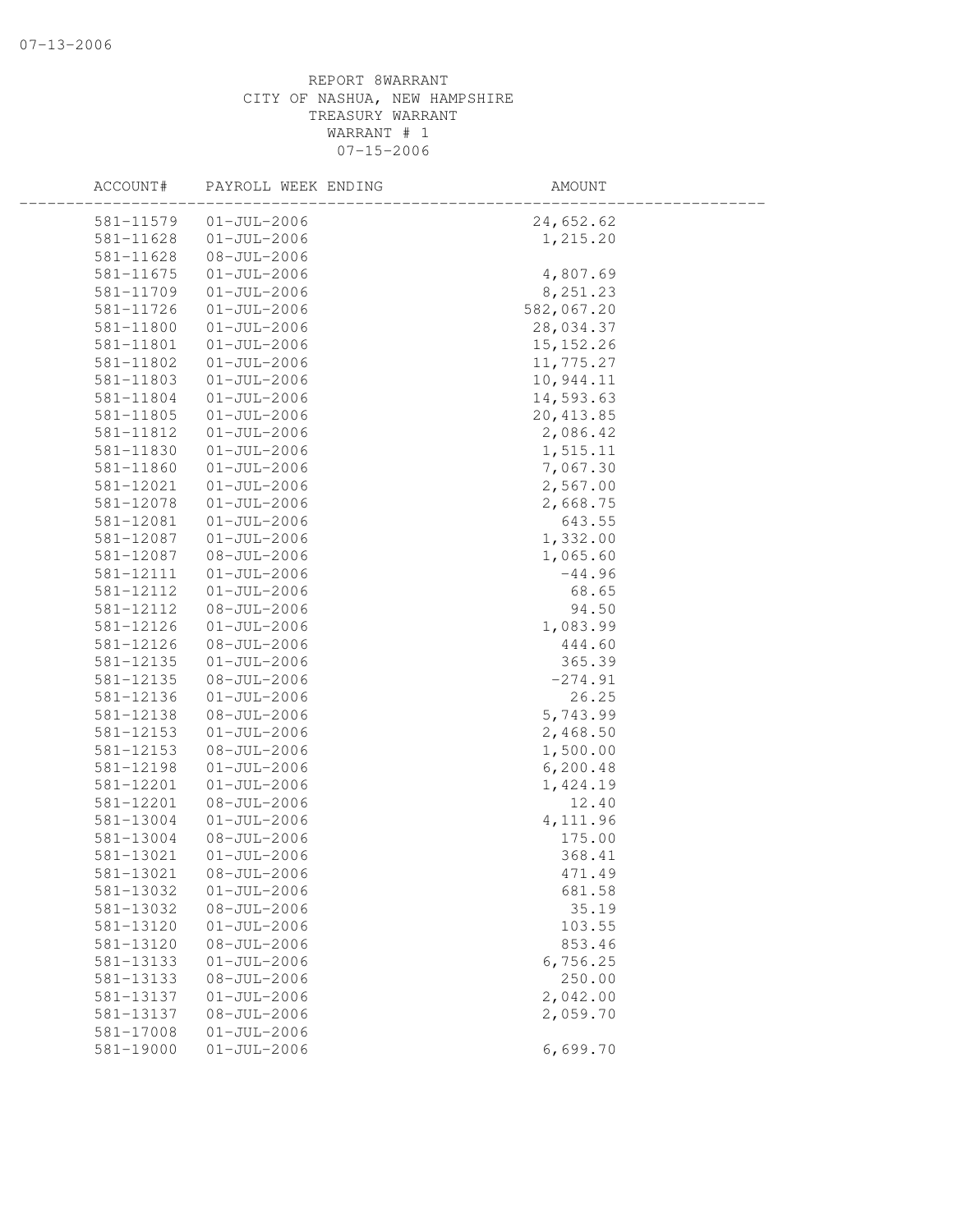|       | ACCOUNT#                                                         | PAYROLL WEEK ENDING                                                              | AMOUNT                                         |
|-------|------------------------------------------------------------------|----------------------------------------------------------------------------------|------------------------------------------------|
|       | $581 - 19210$<br>$581 - 19210$<br>$581 - 19230$<br>$581 - 19240$ | $01 - JUL - 2006$<br>$08 - JU1 - 2006$<br>$01 - JU1 - 2006$<br>$01 - JUL - 2006$ | 9,619.62<br>14,493.46<br>2,510.66<br>13,827.28 |
|       | 581-91010                                                        | $01 - JU1 - 2006$                                                                | 854.00                                         |
| TOTAL | 581                                                              | SCHOOL DEPARTMENT                                                                | 1,249,957.15                                   |

07-13-2006

# REPORT 9WARRANT CITY OF NASHUA, NEW HAMPSHIRE TREASURY WARRANT WARRANT # 1 07-15-2006

|           | ACCOUNT# PAYROLL WEEK ENDING                                       | AMOUNT           |
|-----------|--------------------------------------------------------------------|------------------|
|           | $774 - 12125$ $01 - JUL - 2006$<br>$774 - 12125$ $08 - JUL - 2006$ | 525.00<br>288.75 |
| TOTAL 774 | CPF-URBAN PROGRAMS                                                 | 813.75           |

07-13-2006

| PAYROLL WEEK ENDING | AMOUNT   |
|---------------------|----------|
| $01 - JUL - 2006$   | 101.83   |
| $08 - JUL - 2006$   | 101.83   |
| $01 - JUL - 2006$   | 2,599.20 |
| $08 - JUL - 2006$   | 1,732.80 |
| $01 - JUL - 2006$   | 871.65   |
| $08 - JUL - 2006$   | 871.65   |
| $01 - JUL - 2006$   | 60.40    |
| $08 - JUL - 2006$   | 62.21    |
| $01 - JUL - 2006$   | 63.61    |
| $08 - JUL - 2006$   | 65.52    |
| $01 - JUL - 2006$   | 185.75   |
| $08 - JU1 - 2006$   | 191.32   |
| $01 - JUL - 2006$   | 123.47   |
| $08 - JUL - 2006$   | 127.18   |
| $01 - JUL - 2006$   | 915.00   |
| $08 - JUL - 2006$   | 942.44   |
| $01 - JU1 - 2006$   | 827.70   |
| $08 - JUL - 2006$   | 1,584.48 |
| $01 - JUL - 2006$   | 1,003.00 |
|                     |          |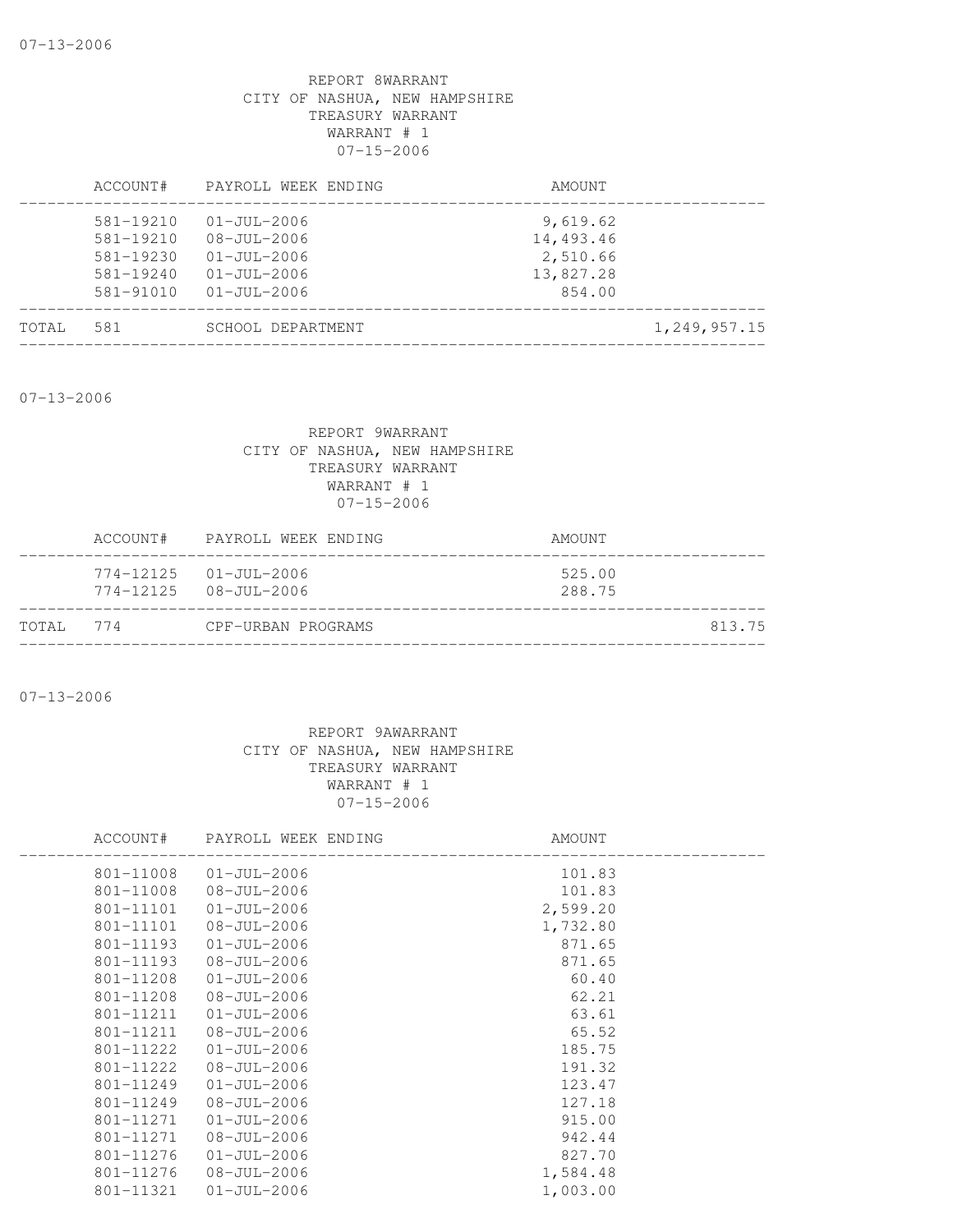|               | 801-11321  08-JUL-2006 | 1,033.09 |
|---------------|------------------------|----------|
| 801-11334     | $01 - JUL - 2006$      | 901.24   |
| 801-11334     | $08 - JUL - 2006$      | 901.24   |
|               | 801-11383 01-JUL-2006  | 942.44   |
| 801-11383     | 08-JUL-2006            | 954.40   |
| 801-11435     | $01 - JUL - 2006$      | 80.18    |
| 801-11435     | 08-JUL-2006            | 82.59    |
|               | 801-11595  01-JUL-2006 | 5,289.90 |
| 801-11595     | $01 - JUL - 2006$      | 3,716.96 |
| 801-11595     | 08-JUL-2006            | 5,219.20 |
|               | 801-11595 08-JUL-2006  | 3,710.00 |
| 801-11596     | 01-JUL-2006            | 3,136.00 |
| 801-11596     | $08 - JUL - 2006$      | 3,136.00 |
|               | 801-11598  01-JUL-2006 | 776.80   |
| 801-11598     | $08 - JUL - 2006$      | 776.80   |
| 801-11618     | $01 - JUL - 2006$      | 537.49   |
| 801-11618     | 08-JUL-2006            | 538.90   |
| 801-11647     | 01-JUL-2006            | 1,471.26 |
| 801-11647     | 08-JUL-2006            | 1,515.40 |
| 801-11765     | $01 - JUL - 2006$      | 713.60   |
| 801-11765     | 08-JUL-2006            | 713.60   |
| 801-12085     | $01 - JUL - 2006$      | 400.00   |
| 801-12085     | $08 - JUL - 2006$      | 327.50   |
| 801-12594     | 01-JUL-2006            | 4,368.00 |
| 801-12594     | 08-JUL-2006            | 3,224.00 |
| $801 - 13004$ | $01 - JUL - 2006$      | 2,765.26 |
| 801-13004     | $01 - JUL - 2006$      | 1,374.27 |
| 801-13004     | 01-JUL-2006            | 246.95   |
| 801-13004     | $01 - JUL - 2006$      | 793.02   |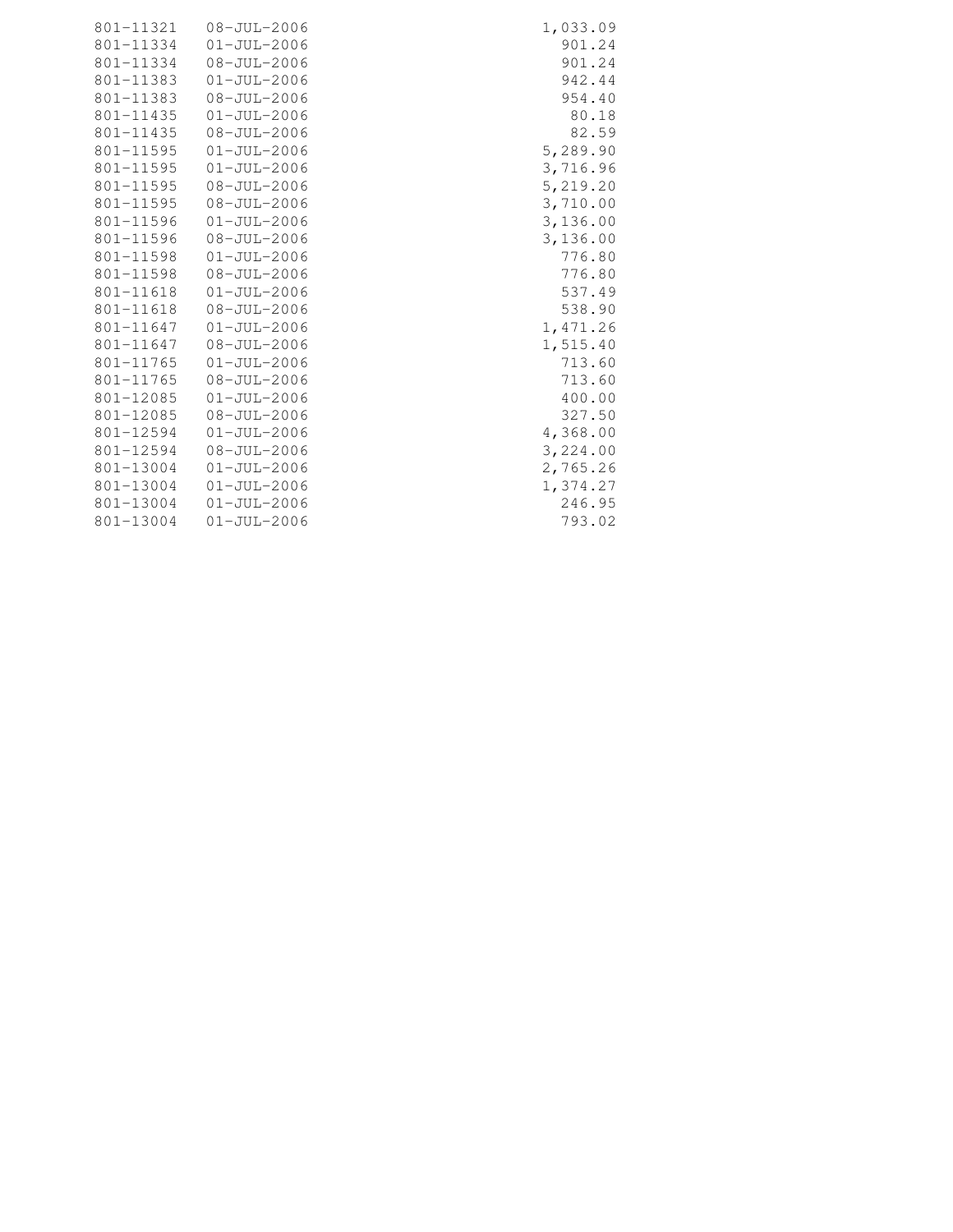|       | ACCOUNT#  | PAYROLL WEEK ENDING  | AMOUNT   |           |
|-------|-----------|----------------------|----------|-----------|
|       | 801-13004 | $08 - JUL - 2006$    | 2,960.40 |           |
|       | 801-13004 | $08 - JUL - 2006$    | 5,614.26 |           |
|       | 801-13004 | $08 - JUL - 2006$    | 259.15   |           |
|       | 801-13004 | $08 - JUL - 2006$    | 1,189.53 |           |
|       | 801-59236 | $01 - JUL - 2006$    | 350.34   |           |
|       | 801-59236 | $08 - JUL - 2006$    | 350.33   |           |
|       | 801-59237 | $01 - JUL - 2006$    | 337.46   |           |
|       | 801-59237 | $08 - JUL - 2006$    | 337.45   |           |
|       | 801-59240 | $01 - JUL - 2006$    | 127.23   |           |
|       | 801-59240 | $08 - JUL - 2006$    | 131.05   |           |
| TOTAL | 801       | SOLID WASTE DISPOSAL |          | 73,734.33 |
|       |           |                      |          |           |
|       | 802-11028 | $01 - JUL - 2006$    | 358.26   |           |
|       | 802-11028 | $01 - JUL - 2006$    | 168.59   |           |
|       | 802-11028 | $08 - JUL - 2006$    | 358.26   |           |
|       | 802-11028 | $08 - JUL - 2006$    | 168.59   |           |
|       | 802-11064 | $01 - JUL - 2006$    | 127.23   |           |
|       | 802-11064 | $01 - JUL - 2006$    | 127.23   |           |
|       | 802-11064 | $08 - JUL - 2006$    | 131.05   |           |
|       | 802-11064 | $08 - JUL - 2006$    | 131.05   |           |
|       | 802-11091 | $01 - JUL - 2006$    | 970.71   |           |
|       | 802-11091 | $08 - JUL - 2006$    | 999.84   |           |
|       | 802-11092 | $01 - JUL - 2006$    | 738.60   |           |
|       | 802-11092 | $08 - JUL - 2006$    | 735.20   |           |
|       | 802-11094 | $01 - JUL - 2006$    | 266.72   |           |
|       | 802-11094 | $01 - JUL - 2006$    | 266.72   |           |
|       | 802-11094 | $08 - JUL - 2006$    | 266.71   |           |
|       | 802-11094 | $08 - JUL - 2006$    | 266.72   |           |
|       | 802-11095 | $01 - JUL - 2006$    | 816.65   |           |
|       | 802-11095 | $08 - JUL - 2006$    | 816.65   |           |
|       | 802-11102 | $01 - JUL - 2006$    | 789.31   |           |
|       | 802-11102 | $08 - JUL - 2006$    | 789.31   |           |
|       | 802-11105 | $08 - JUL - 2006$    | 879.36   |           |
|       | 802-11156 | $01 - JUL - 2006$    | 871.61   |           |
|       | 802-11156 | $08 - JUL - 2006$    | 1,699.30 |           |
|       | 802-11157 | $01 - JUL - 2006$    | 784.00   |           |
|       | 802-11157 | $08 - JUL - 2006$    | 1,411.20 |           |
|       | 802-11158 | $01 - JUL - 2006$    | 1,683.20 |           |
|       | 802-11158 | $08 - JUL - 2006$    | 1,683.20 |           |
|       | 802-11208 | $01 - JUL - 2006$    | 34.51    |           |
|       | 802-11208 | $01 - JUL - 2006$    | 34.51    |           |
|       | 802-11208 | $08 - JUL - 2006$    | 35.55    |           |
|       | 802-11208 | $08 - JUL - 2006$    | 35.55    |           |
|       | 802-11211 | $01 - JUL - 2006$    | 381.69   |           |
|       | 802-11211 | $01 - JUL - 2006$    | 381.69   |           |
|       | 802-11211 | $08 - JUL - 2006$    | 393.14   |           |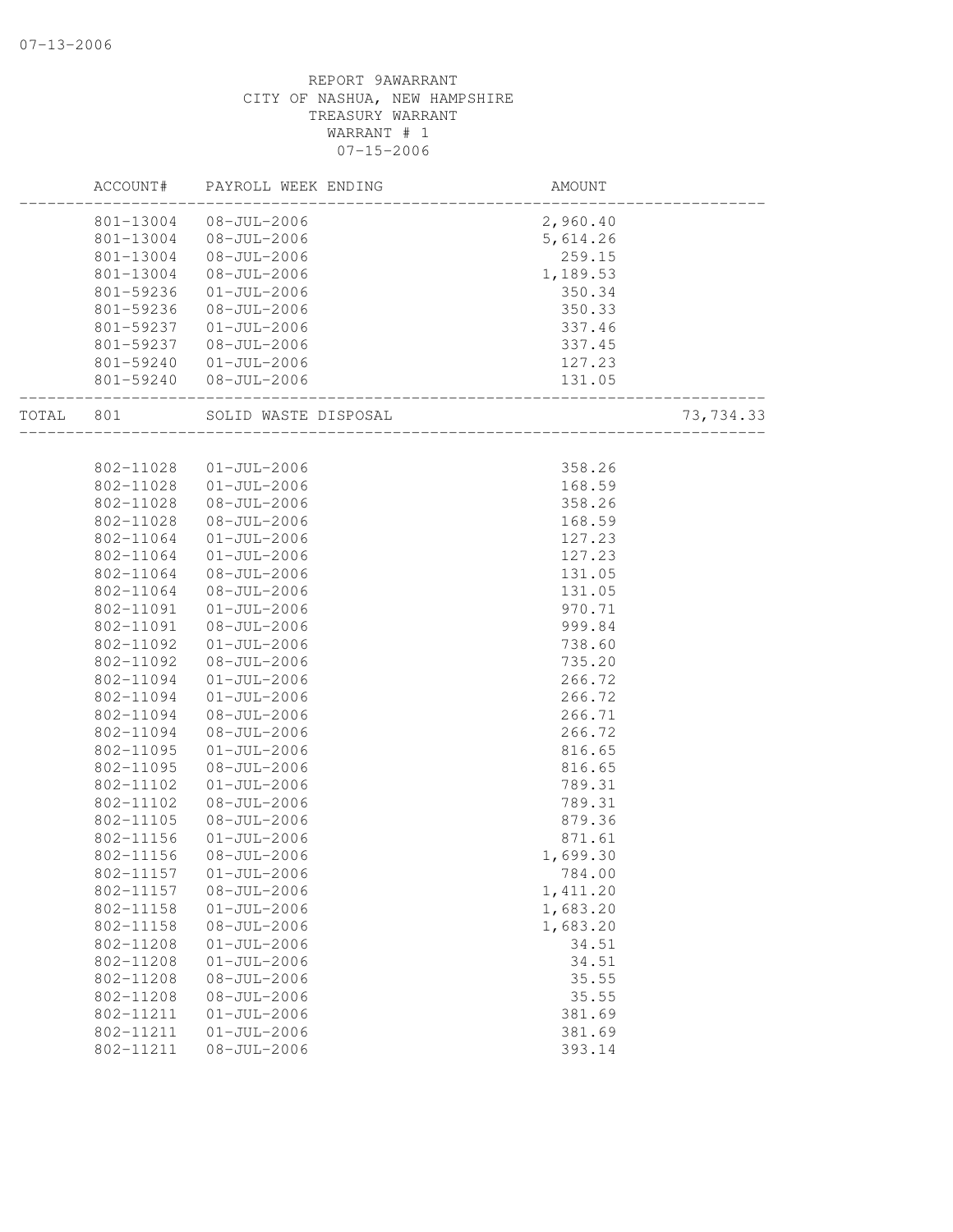| ACCOUNT#  | PAYROLL WEEK ENDING | AMOUNT    |  |
|-----------|---------------------|-----------|--|
| 802-11211 | $08 - JUL - 2006$   | 393.14    |  |
| 802-11222 | $01 - JUL - 2006$   | 185.75    |  |
| 802-11222 | $08 - JUL - 2006$   | 191.32    |  |
| 802-11249 | $01 - JUL - 2006$   | 70.55     |  |
| 802-11249 | $01 - JUL - 2006$   | 70.55     |  |
| 802-11249 | $08 - JUL - 2006$   | 72.67     |  |
| 802-11249 | $08 - JUL - 2006$   | 72.67     |  |
| 802-11260 | $01 - JUL - 2006$   | 1,775.89  |  |
| 802-11260 | $08 - JUL - 2006$   | 1,760.00  |  |
| 802-11270 | $01 - JUL - 2006$   | 944.44    |  |
| 802-11270 | $08 - JUL - 2006$   | 944.45    |  |
| 802-11330 | $01 - JUL - 2006$   | 967.45    |  |
| 802-11330 | $08 - JUL - 2006$   | 967.45    |  |
| 802-11333 | $01 - JUL - 2006$   | 948.48    |  |
| 802-11333 | $08 - JUL - 2006$   | 948.48    |  |
| 802-11435 | $01 - JUL - 2006$   | 400.91    |  |
| 802-11435 | $01 - JUL - 2006$   | 160.36    |  |
| 802-11435 | $08 - JUL - 2006$   | 412.94    |  |
| 802-11435 | $08 - JUL - 2006$   | 165.18    |  |
| 802-11480 | $01 - JUL - 2006$   | 3, 245.42 |  |
| 802-11480 | $08 - JUL - 2006$   | 3,303.28  |  |
| 802-11507 | $08 - JUL - 2006$   | 591.04    |  |
| 802-11513 | $01 - JUL - 2006$   | 5,926.40  |  |
| 802-11513 | $08 - JUL - 2006$   | 5,918.40  |  |
| 802-11514 | $01 - JUL - 2006$   | 1,764.80  |  |
| 802-11514 | $08 - JUL - 2006$   | 1,764.80  |  |
| 802-11681 | $01 - JUL - 2006$   | 277.36    |  |
| 802-11681 | $01 - JUL - 2006$   | 1,109.45  |  |
| 802-11681 | $08 - JUL - 2006$   | 285.68    |  |
| 802-11681 | $08 - JUL - 2006$   | 1,142.73  |  |
| 802-11693 | $01 - JUL - 2006$   | 1,046.17  |  |
| 802-11693 | $08 - JUL - 2006$   | 1,046.17  |  |
| 802-11763 | $01 - JUL - 2006$   | 154.48    |  |
| 802-11763 | $01 - JUL - 2006$   | 617.91    |  |
| 802-11763 | $08 - JUL - 2006$   | 159.11    |  |
| 802-11763 | $08 - JUL - 2006$   | 636.45    |  |
| 802-11764 | $01 - JUL - 2006$   | 1,032.13  |  |
| 802-11764 | $08 - JUL - 2006$   | 1,070.89  |  |
| 802-12154 | $01 - JUL - 2006$   | 423.50    |  |
| 802-12154 | $08 - JUL - 2006$   | 352.00    |  |
| 802-12203 | $01 - JUL - 2006$   | 480.00    |  |
| 802-12203 | $08 - JUL - 2006$   | 384.00    |  |
| 802-13004 | $01 - JUL - 2006$   | 829.67    |  |
| 802-13004 | $01 - JUL - 2006$   | 1,799.82  |  |
| 802-13004 | $08 - JUL - 2006$   | 345.48    |  |
| 802-13004 | $08 - JUL - 2006$   | 3,378.06  |  |
| 802-59236 | $01 - JUL - 2006$   | 350.33    |  |
| 802-59236 | $08 - JUL - 2006$   | 350.33    |  |
|           |                     |           |  |